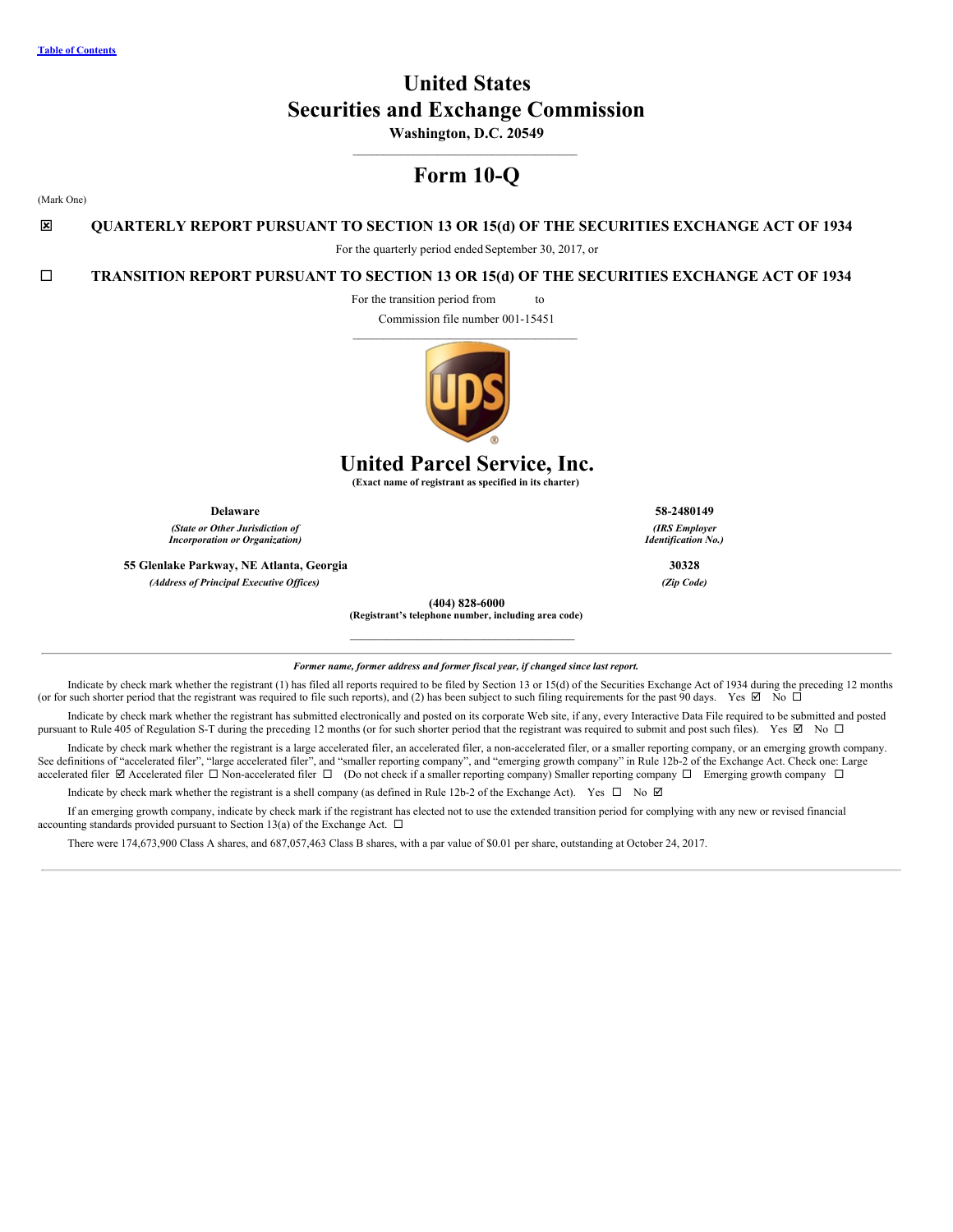### **UNITED PARCEL SERVICE, INC. QUARTERLY REPORT ON FORM 10-Q FOR THE QUARTER ENDEDSEPTEMBER 30, 2017 TABLE OF CONTENTS**

<span id="page-1-0"></span>

|          | PART I-FINANCIAL INFORMATION                                                          |                                 |
|----------|---------------------------------------------------------------------------------------|---------------------------------|
|          | <b>Cautionary Statement About Forward-Looking Statements</b>                          | $\overline{1}$                  |
| Item 1.  | <b>Financial Statements</b>                                                           |                                 |
|          | <b>Consolidated Balance Sheets</b>                                                    |                                 |
|          | <b>Statements of Consolidated Income</b>                                              | $2$ $2$ $3$ $3$ $4$ $5$ $5$ $6$ |
|          | <b>Statements of Consolidated Comprehensive Income</b>                                |                                 |
|          | <b>Statements of Consolidated Cash Flows</b>                                          |                                 |
|          | <b>Notes to Consolidated Financial Statements</b>                                     |                                 |
|          | Note 1—Basis of Presentation and Accounting Policies                                  |                                 |
|          | <b>Note 2—Recent Accounting Pronouncements</b>                                        |                                 |
|          | Note 3—Stock-Based Compensation                                                       | $\overline{2}$                  |
|          | Note 4—Investments and Restricted Cash                                                | 11                              |
|          | Note 5—Property, Plant and Equipment                                                  | 16                              |
|          | Note 6-Employee Benefit Plans                                                         | 17                              |
|          | Note 7—Goodwill and Intangible Assets                                                 | $\overline{20}$                 |
|          | Note 8—Debt and Financing Arrangements                                                | $\overline{22}$                 |
|          | Note 9—Legal Proceedings and Contingencies                                            | $\overline{25}$                 |
|          | Note 10—Shareowners' Equity                                                           | $\overline{27}$                 |
|          | Note 11-Segment Information                                                           | $\overline{31}$                 |
|          | Note 12-Earnings Per Share                                                            | $\overline{32}$                 |
|          | Note 13—Derivative Instruments and Risk Management                                    | $\overline{33}$                 |
|          | Note 14-Income Taxes                                                                  | $\frac{39}{5}$                  |
| Item 2.  | Management's Discussion and Analysis of Financial Condition and Results of Operations | $\overline{40}$                 |
|          | Overview                                                                              | $\frac{40}{5}$                  |
|          | <b>Results of Operations - Segment Review</b>                                         | 41                              |
|          | <b>U.S. Domestic Package Operations</b>                                               | $\frac{42}{5}$                  |
|          | <b>International Package Operations</b>                                               | $\frac{45}{5}$                  |
|          | <b>Supply Chain &amp; Freight Operations</b>                                          | $\frac{47}{1}$                  |
|          | <b>Consolidated Operating Expenses</b>                                                |                                 |
|          | Other Income and (Expense)                                                            | $\frac{49}{52}$                 |
|          | <b>Income Tax Expense</b>                                                             | $\frac{52}{5}$                  |
|          | <b>Liquidity and Capital Resources</b>                                                | $\overline{53}$                 |
|          | <b>Net Cash From Operating Activities</b>                                             | 53                              |
|          | Net Cash Used in Investing Activities                                                 | $\frac{54}{5}$                  |
|          | <b>Net Cash Used in Financing Activities</b>                                          | $\frac{55}{5}$                  |
|          | <b>Sources of Credit</b>                                                              | 56                              |
|          | <b>Contractual Commitments</b>                                                        | 56                              |
|          | Guarantees and Other Off-Balance Sheet Arrangements                                   | $\frac{56}{5}$                  |
|          | Contingencies                                                                         | 56                              |
|          | <b>Collective Bargaining Agreements</b>                                               | <u>57</u>                       |
|          | <b>Recent Accounting Pronouncements</b>                                               | 57                              |
|          | <b>Rate Adjustments</b>                                                               | 57                              |
| Item 3.  | <b>Ouantitative and Qualitative Disclosures About Market Risk</b>                     | 58                              |
| Item 4.  | <b>Controls and Procedures</b>                                                        | 59                              |
|          | <b>PART II-OTHER INFORMATION</b>                                                      |                                 |
| Item 1.  | <b>Legal Proceedings</b>                                                              | 60                              |
| Item 1A. | <b>Risk Factors</b>                                                                   | 60                              |
| Item 2.  | Unregistered Sales of Equity Securities and Use of Proceeds                           | 60                              |
| Item 6.  | <b>Exhibits</b>                                                                       | 61                              |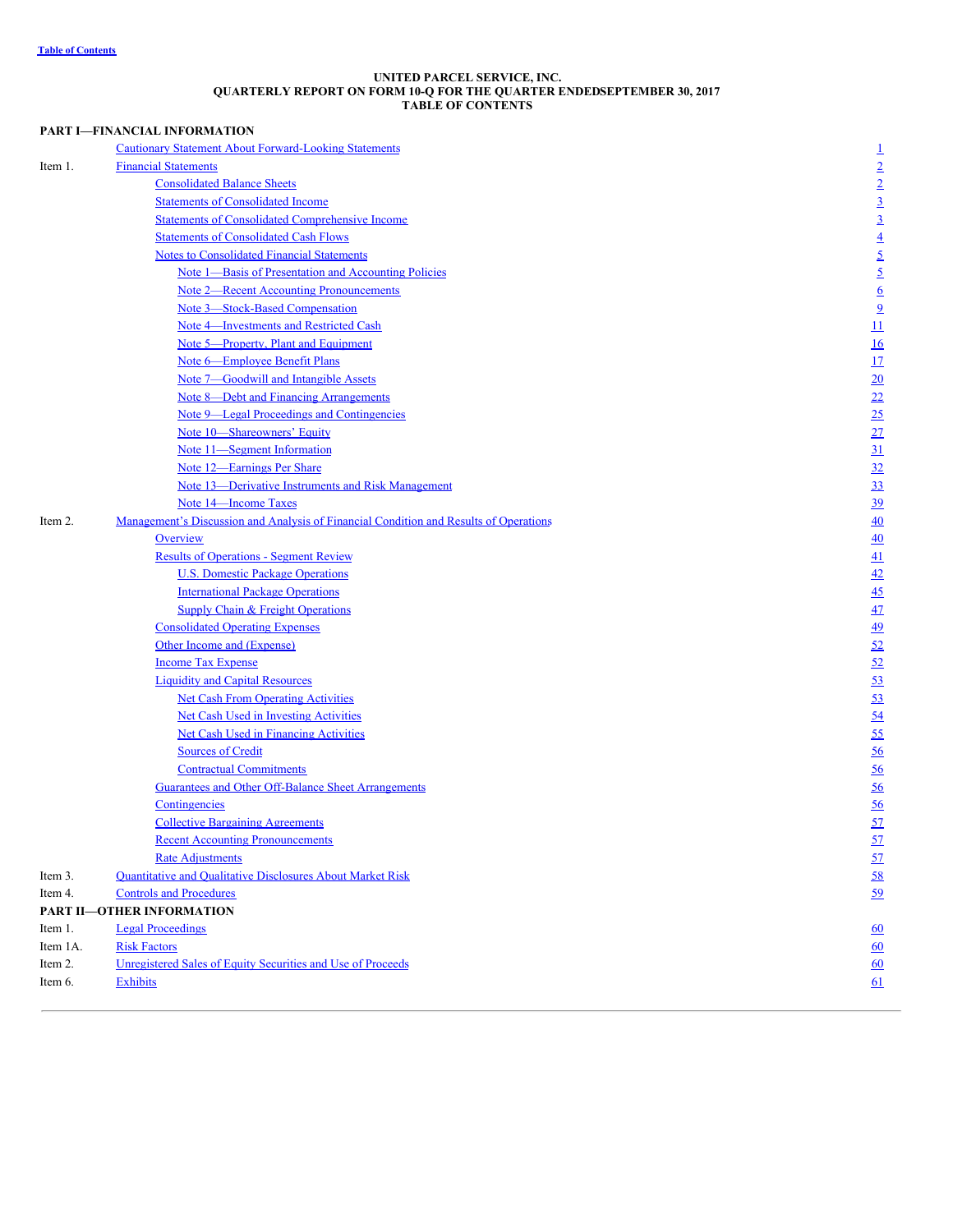### **PART I. FINANCIAL INFORMATION**

### <span id="page-2-0"></span>**Cautionary Statement About Forward-Looking Statements**

This report includes certain "forward-looking statements" within the meaning of the Private Securities Litigation Reform Act of 1995. Statements in the future tense, and all statements accompanied by terms such as "believe," "project," "expect," "estimate," "assume," "intend," "anticipate," "target," "plan," and variations thereof and similar terms are intended to be forward-looking statements. We intend that all forward-looking statements we make will be subject to safe harbor protection of the federal securities laws pursuant to Section 27A of the Securities Act of 1933 and Section 21E of the Securities Exchange Act of 1934.

Our disclosure and analysis in this report, in our Annual Report on Form 10-K for the year endedDecember 31, 2016 and in our other filings with the Securities and Exchange Commission contain forward-looking statements regarding our intent, belief and current expectations about our strategic direction, prospects and future results. From time to time, we also provide forward-looking statements in other materials we release as well as oral forward-looking statements. Such statements give our current expectations or forecasts of future events; they do not relate strictly to historical or current facts. Management believes that these forward-looking statements are reasonable as and when made. However, caution should be taken not to place undue reliance on any such forward-looking statements because such statements speak only as of the date when made.

Forward-looking statements are subject to certain risks and uncertainties that could cause actual results to differ materially from our historical experience and our present expectations or anticipated results. These risks and uncertainties include, but are not limited to: general economic conditions, both in the U.S. and internationally; significant competition on a local, regional, national, and international basis; changes in our relationships with our significant customers; the existing complex and stringent regulation in the U.S. and internationally, changes to which can impact our business; increased security requirements that may increase our costs of operations and reduce operating efficiencies; legal, regulatory or market responses to global climate change; negotiation and ratification of labor contracts; strikes, work stoppages and slowdowns by our employees; the effects of changing prices of energy, including gasoline, diesel and jet fuel, and interruptions in supplies of these commodities; changes in exchange rates or interest rates; our ability to maintain the image of our brand; breaches in data security; disruptions to the Internet or our technology infrastructure; interruption of our business from natural or man made disasters including terrorism; our ability to accurately forecast our future capital investment needs; exposure to changing economic, political and social developments in international and emerging markets; changes in business strategy, government regulations, or economic or market conditions that may result in substantial impairment of our assets; increases in our expenses or funding obligations relating to employee health, retiree health and/or pension benefits; the potential for various claims and litigation related to labor and employment, personal injury, property damage, business practices, environmental liability and other matters; our ability to realize the anticipated benefits from acquisitions, joint ventures or strategic alliances; our ability to manage insurance and claims expenses; and other risks discussed in our filings with the Securities and Exchange Commission from time to time, including our Annual Report on Form 10-K for the year ended December 31, 2016 or described from time to time in our future reports filed with the Securities and Exchange Commission. You should consider the limitations on, and risks associated with, forward-looking statements and not unduly rely on the accuracy of predictions contained in such forward-looking statements. We do not undertake any obligation to update forward-looking statements to reflect events, circumstances, changes in expectations, or the occurrence of unanticipated events after the date of those statements.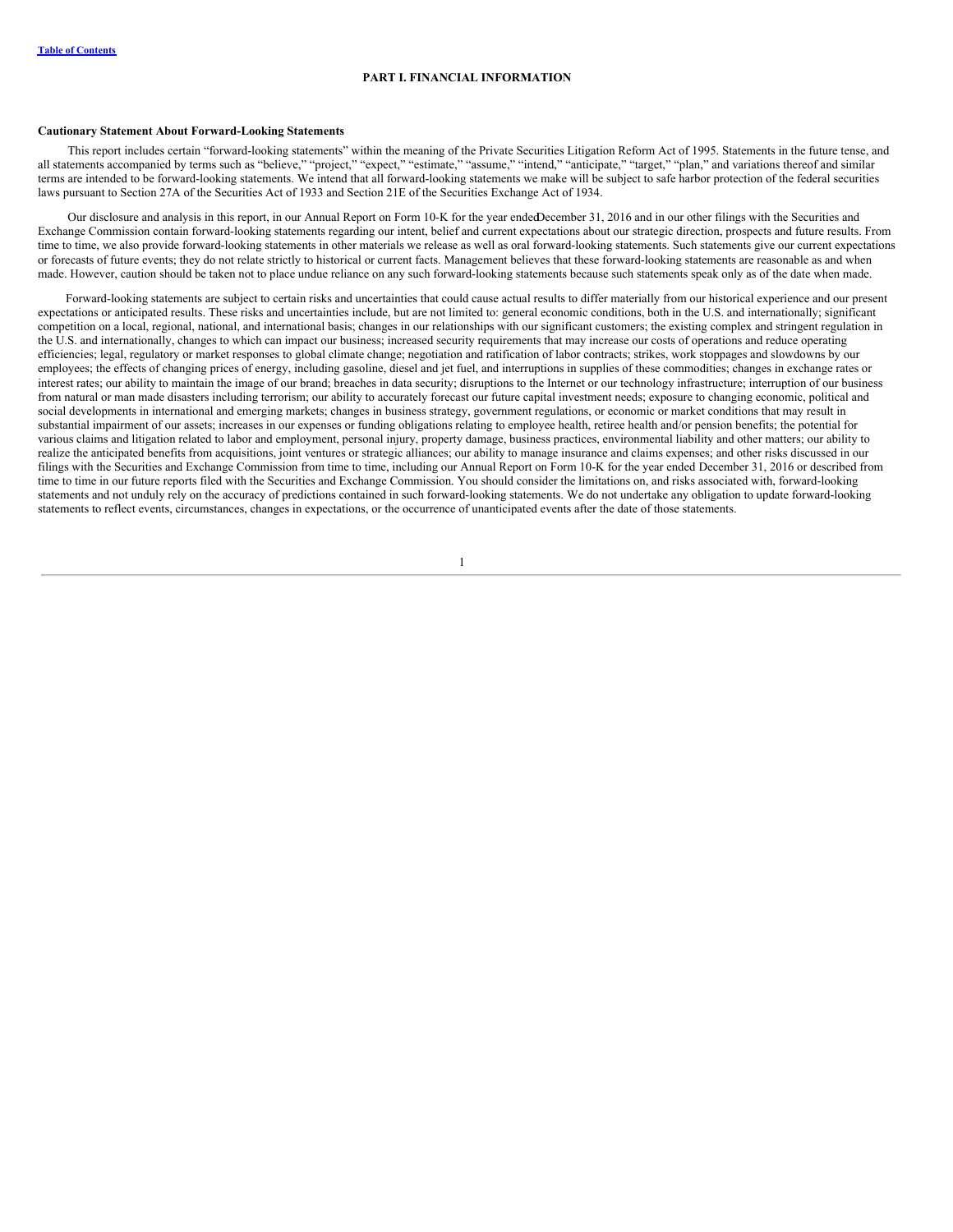<span id="page-3-1"></span><span id="page-3-0"></span>**Item 1.** *Financial Statements*

#### **UNITED PARCEL SERVICE, INC. AND SUBSIDIARIES CONSOLIDATED BALANCE SHEETS September 30, 2017 (unaudited) and December 31, 2016 (In millions)**

|                                                                                 | September 30,<br>2017 |                | December 31,<br>2016 |                |
|---------------------------------------------------------------------------------|-----------------------|----------------|----------------------|----------------|
| <b>ASSETS</b>                                                                   |                       |                |                      |                |
| <b>Current Assets:</b>                                                          |                       |                |                      |                |
| Cash and cash equivalents                                                       | $\mathbb{S}$          | 3.418          | $\mathsf{\$}$        | 3,476          |
| Marketable securities                                                           |                       | 1,043          |                      | 1,091          |
| Accounts receivable, net                                                        |                       | 6,937          |                      | 7,695          |
| Other current assets                                                            |                       | 1,512          |                      | 1,587          |
| <b>Total Current Assets</b>                                                     |                       | 12,910         |                      | 13,849         |
| Property, Plant and Equipment, Net                                              |                       | 20,988         |                      | 18,800         |
| Goodwill                                                                        |                       | 3,838          |                      | 3,757          |
| Intangible Assets, Net                                                          |                       | 1,897          |                      | 1,758          |
| Non-Current Investments and Restricted Cash                                     |                       | 481            |                      | 476            |
| Deferred Income Tax Assets                                                      |                       | 318            |                      | 591            |
| <b>Other Non-Current Assets</b>                                                 |                       | 924            |                      | 1.146          |
| <b>Total Assets</b>                                                             | \$                    | 41,356         | \$                   | 40,377         |
| <b>LIABILITIES AND SHAREOWNERS' EQUITY</b>                                      |                       |                |                      |                |
| <b>Current Liabilities:</b>                                                     |                       |                |                      |                |
| Current maturities of long-term debt and commercial paper                       | $\mathbb{S}$          | 4,555          | $\mathbb S$          | 3,681          |
| Accounts payable                                                                |                       | 2,808          |                      | 3,042          |
| Accrued wages and withholdings                                                  |                       | 2,439          |                      | 2,317          |
| Hedge margin liabilities                                                        |                       | 48             |                      | 575            |
| Self-insurance reserves                                                         |                       | 713            |                      | 670            |
| Accrued group welfare and retirement plan contributions                         |                       | 640            |                      | 598            |
| Other current liabilities                                                       |                       | 964            |                      | 847            |
| <b>Total Current Liabilities</b>                                                |                       | 12,167         |                      | 11,730         |
| Long-Term Debt                                                                  |                       | 14,355         |                      | 12,394         |
| Pension and Postretirement Benefit Obligations                                  |                       | 10.075         |                      | 12,694         |
| Deferred Income Tax Liabilities                                                 |                       | 75             |                      | 112            |
| <b>Self-Insurance Reserves</b>                                                  |                       | 1,740          |                      | 1,794          |
| Other Non-Current Liabilities                                                   |                       | 1,405          |                      | 1,224          |
| Shareowners' Equity:                                                            |                       |                |                      |                |
| Class A common stock (176 and 180 shares issued in 2017 and 2016, respectively) |                       | $\overline{2}$ |                      | $\overline{2}$ |
| Class B common stock (687 and 689 shares issued in 2017 and 2016, respectively) |                       | $\overline{7}$ |                      | $\tau$         |
| Additional paid-in capital                                                      |                       |                |                      |                |
| Retained earnings                                                               |                       | 5,724          |                      | 4,879          |
| Accumulated other comprehensive loss                                            |                       | (4,224)        |                      | (4, 483)       |
| Deferred compensation obligations                                               |                       | 37             |                      | 45             |
| Less: Treasury stock (1 share in 2017 and 2016)                                 |                       | (37)           |                      | (45)           |
| Total Equity for Controlling Interests                                          |                       | 1,509          |                      | 405            |
| Noncontrolling Interests                                                        |                       | 30             |                      | 24             |
| Total Shareowners' Equity                                                       |                       | 1,539          |                      | 429            |
| Total Liabilities and Shareowners' Equity                                       | $\mathbb{S}$          | 41,356         | $\mathbb{S}$         | 40.377         |

See notes to unaudited consolidated financial statements.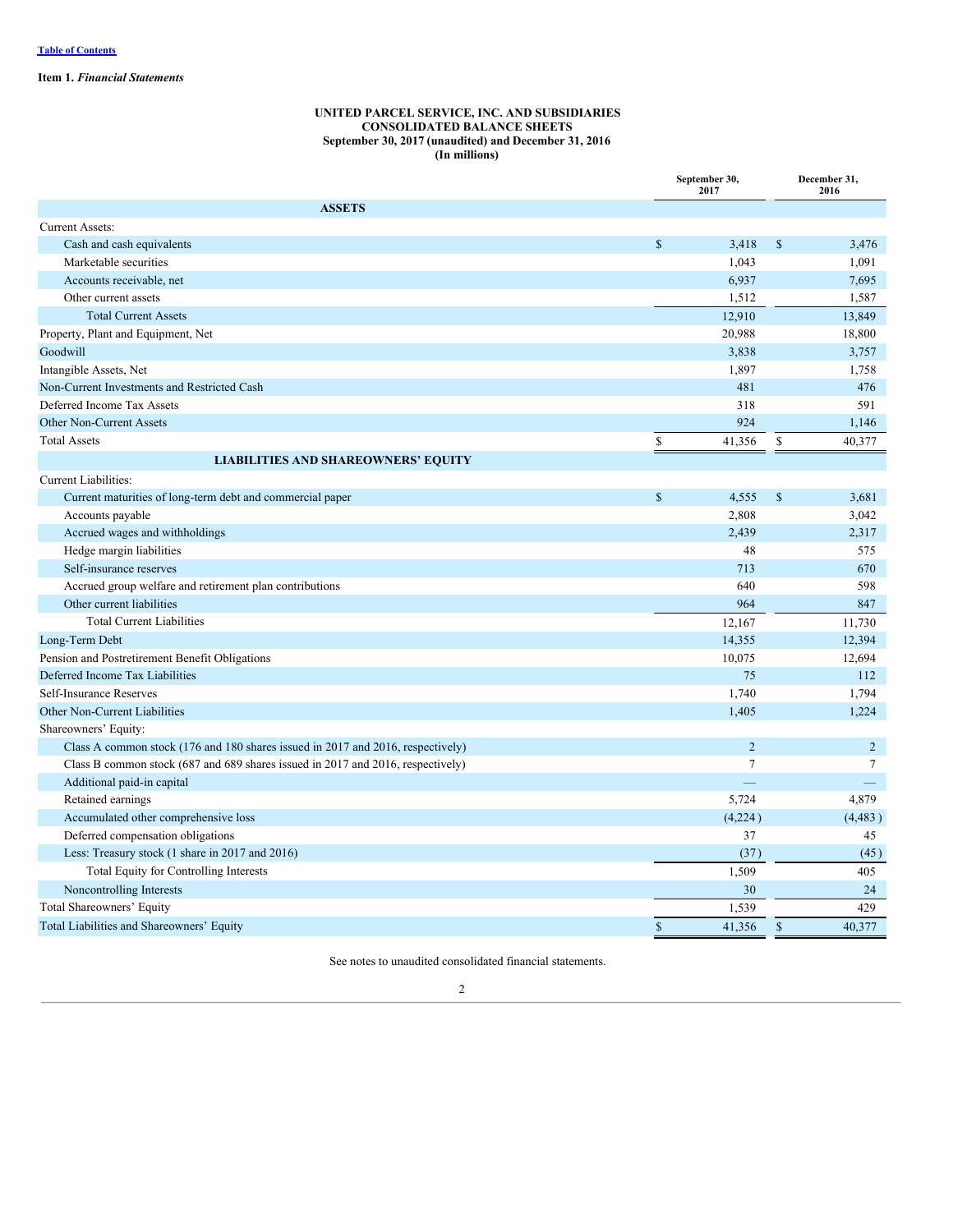### **UNITED PARCEL SERVICE, INC. AND SUBSIDIARIES STATEMENTS OF CONSOLIDATED INCOME (In millions, except per share amounts) (unaudited)**

<span id="page-4-0"></span>

|                                  |              | <b>Three Months Ended</b><br>September 30, |              |        | <b>Nine Months Ended</b><br>September 30, |        |              |        |
|----------------------------------|--------------|--------------------------------------------|--------------|--------|-------------------------------------------|--------|--------------|--------|
|                                  |              | 2017                                       |              | 2016   |                                           | 2017   |              | 2016   |
| Revenue                          | $\mathbb{S}$ | 15,978                                     | $\mathbb{S}$ | 14,928 | $\mathcal{S}$                             | 47,043 | $\mathbb{S}$ | 43,975 |
| Operating Expenses:              |              |                                            |              |        |                                           |        |              |        |
| Compensation and benefits        |              | 8,221                                      |              | 7,857  |                                           | 24,457 |              | 23,448 |
| Repairs and maintenance          |              | 398                                        |              | 386    |                                           | 1,180  |              | 1,150  |
| Depreciation and amortization    |              | 572                                        |              | 554    |                                           | 1,688  |              | 1,661  |
| Purchased transportation         |              | 2,652                                      |              | 2,212  |                                           | 7,461  |              | 6,306  |
| Fuel                             |              | 636                                        |              | 541    |                                           | 1,873  |              | 1,480  |
| Other occupancy                  |              | 282                                        |              | 248    |                                           | 845    |              | 762    |
| Other expenses                   |              | 1,182                                      |              | 1,096  |                                           | 3,504  |              | 3,273  |
| <b>Total Operating Expenses</b>  |              | 13,943                                     |              | 12,894 |                                           | 41,008 |              | 38,080 |
| <b>Operating Profit</b>          |              | 2,035                                      |              | 2,034  |                                           | 6,035  |              | 5,895  |
| Other Income and (Expense):      |              |                                            |              |        |                                           |        |              |        |
| Investment income and other      |              | 20                                         |              | 13     |                                           | 49     |              | 38     |
| Interest expense                 |              | (111)                                      |              | (94)   |                                           | (324)  |              | (281)  |
| Total Other Income and (Expense) |              | (91)                                       |              | (81)   |                                           | (275)  |              | (243)  |
| Income Before Income Taxes       |              | 1,944                                      |              | 1,953  |                                           | 5,760  |              | 5,652  |
| Income Tax Expense               |              | 680                                        |              | 683    |                                           | 1,954  |              | 1,982  |
| Net Income                       | S            | 1,264                                      | S.           | 1,270  | <sup>\$</sup>                             | 3,806  | S            | 3,670  |
| Basic Earnings Per Share         | S            | 1.45                                       | S            | 1.44   | \$                                        | 4.36   | S            | 4.15   |
| Diluted Earnings Per Share       | \$           | 1.45                                       | \$           | 1.44   | S                                         | 4.34   | S            | 4.13   |

### **STATEMENTS OF CONSOLIDATED COMPREHENSIVE INCOME (In millions) (unaudited)**

<span id="page-4-1"></span>

|                                                                             |                      | <b>Three Months Ended</b><br>September 30, |  |       |  | <b>Nine Months Ended</b><br>September 30, |  |                |  |  |  |  |      |
|-----------------------------------------------------------------------------|----------------------|--------------------------------------------|--|-------|--|-------------------------------------------|--|----------------|--|--|--|--|------|
|                                                                             | 2016<br>2017<br>2017 |                                            |  |       |  |                                           |  |                |  |  |  |  | 2016 |
| Net Income                                                                  |                      | 1.264                                      |  | 1.270 |  | 3,806                                     |  | 3,670          |  |  |  |  |      |
| Change in foreign currency translation adjustment, net of tax               |                      | 32                                         |  | (7)   |  | 86                                        |  | (12)           |  |  |  |  |      |
| Change in unrealized gain (loss) on marketable securities, net of tax       |                      |                                            |  | (1)   |  |                                           |  | $\overline{4}$ |  |  |  |  |      |
| Change in unrealized gain (loss) on cash flow hedges, net of tax            |                      | (86)                                       |  | (64)  |  | (278)                                     |  | (183)          |  |  |  |  |      |
| Change in unrecognized pension and postretirement benefit costs, net of tax |                      | 32                                         |  | 27    |  | 450                                       |  | 80             |  |  |  |  |      |
| Comprehensive Income                                                        |                      | 1.242                                      |  | .225  |  | 4.065                                     |  | 3.559          |  |  |  |  |      |

See notes to unaudited consolidated financial statements.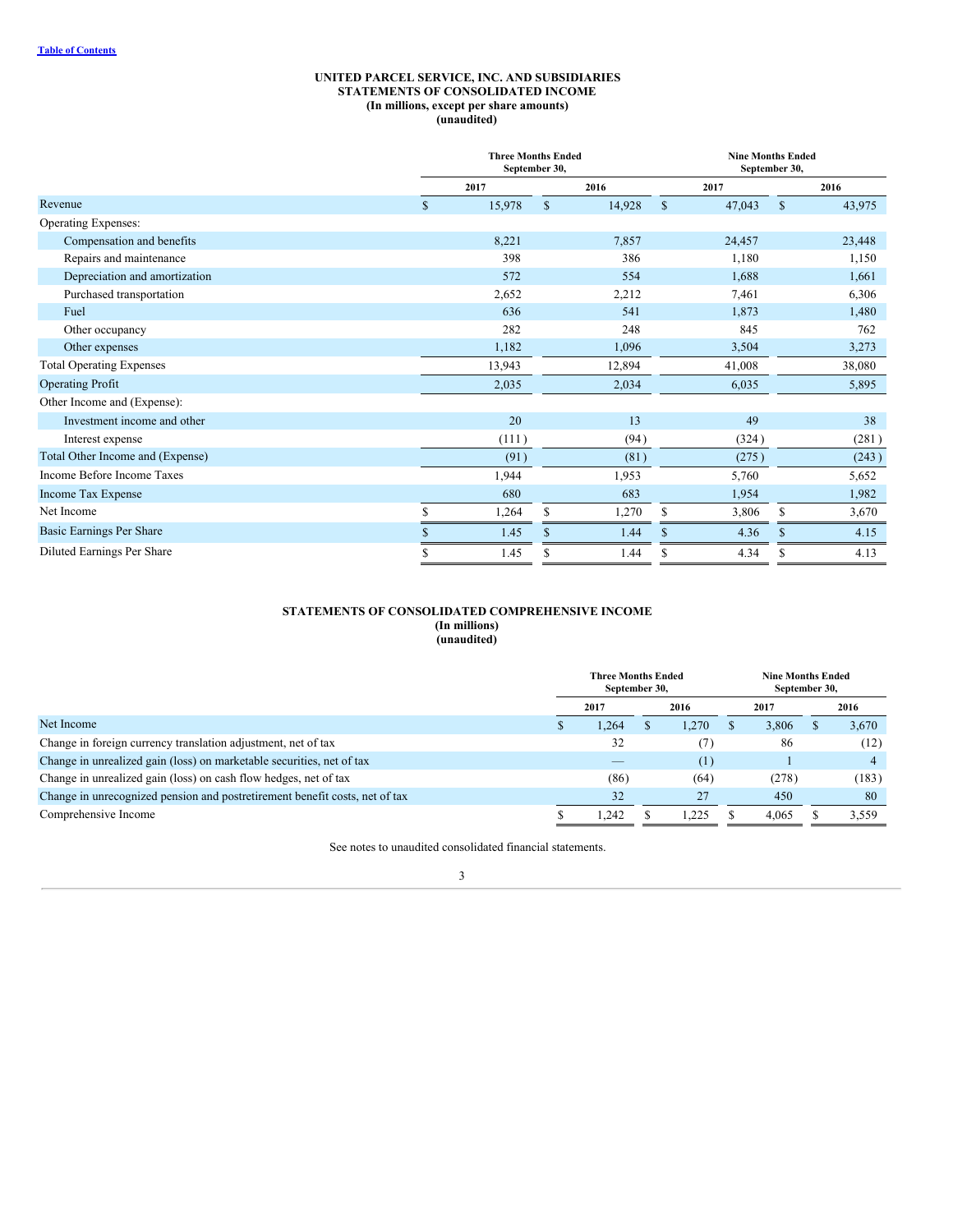#### **UNITED PARCEL SERVICE, INC. AND SUBSIDIARIES STATEMENTS OF CONSOLIDATED CASH FLOWS (In millions) (unaudited)**

<span id="page-5-0"></span>

| 2016<br>2017<br><b>Cash Flows From Operating Activities:</b><br>\$<br>Net income<br>3,806<br>\$<br>3,670<br>Adjustments to reconcile net income to net cash from operating activities:<br>Depreciation and amortization<br>1,688<br>1.661<br>651<br>804<br>Pension and postretirement benefit expense<br>Pension and postretirement benefit contributions<br>(2, 585)<br>(1,298)<br>Self-insurance reserves<br>(17)<br>(38)<br>Deferred tax (benefit) expense<br>295<br>(150)<br>Stock compensation expense<br>463<br>471<br>Other (gains) losses<br>(21)<br>(165)<br>Changes in assets and liabilities, net of effects of business acquisitions:<br>818<br>Accounts receivable<br>782<br>185<br>370<br>Other current assets<br>Accounts payable<br>(411)<br>(276)<br>Accrued wages and withholdings<br>46<br>117<br>Other current liabilities<br>(491)<br>(580)<br>9<br>Other operating activities<br>(23)<br>Net cash from operating activities<br>4,418<br>5,363<br><b>Cash Flows From Investing Activities:</b><br>(3,708)<br>Capital expenditures<br>(1, 837) |  | <b>Nine Months Ended</b><br>September 30, |
|--------------------------------------------------------------------------------------------------------------------------------------------------------------------------------------------------------------------------------------------------------------------------------------------------------------------------------------------------------------------------------------------------------------------------------------------------------------------------------------------------------------------------------------------------------------------------------------------------------------------------------------------------------------------------------------------------------------------------------------------------------------------------------------------------------------------------------------------------------------------------------------------------------------------------------------------------------------------------------------------------------------------------------------------------------------------|--|-------------------------------------------|
|                                                                                                                                                                                                                                                                                                                                                                                                                                                                                                                                                                                                                                                                                                                                                                                                                                                                                                                                                                                                                                                                    |  |                                           |
|                                                                                                                                                                                                                                                                                                                                                                                                                                                                                                                                                                                                                                                                                                                                                                                                                                                                                                                                                                                                                                                                    |  |                                           |
|                                                                                                                                                                                                                                                                                                                                                                                                                                                                                                                                                                                                                                                                                                                                                                                                                                                                                                                                                                                                                                                                    |  |                                           |
|                                                                                                                                                                                                                                                                                                                                                                                                                                                                                                                                                                                                                                                                                                                                                                                                                                                                                                                                                                                                                                                                    |  |                                           |
|                                                                                                                                                                                                                                                                                                                                                                                                                                                                                                                                                                                                                                                                                                                                                                                                                                                                                                                                                                                                                                                                    |  |                                           |
|                                                                                                                                                                                                                                                                                                                                                                                                                                                                                                                                                                                                                                                                                                                                                                                                                                                                                                                                                                                                                                                                    |  |                                           |
|                                                                                                                                                                                                                                                                                                                                                                                                                                                                                                                                                                                                                                                                                                                                                                                                                                                                                                                                                                                                                                                                    |  |                                           |
|                                                                                                                                                                                                                                                                                                                                                                                                                                                                                                                                                                                                                                                                                                                                                                                                                                                                                                                                                                                                                                                                    |  |                                           |
|                                                                                                                                                                                                                                                                                                                                                                                                                                                                                                                                                                                                                                                                                                                                                                                                                                                                                                                                                                                                                                                                    |  |                                           |
|                                                                                                                                                                                                                                                                                                                                                                                                                                                                                                                                                                                                                                                                                                                                                                                                                                                                                                                                                                                                                                                                    |  |                                           |
|                                                                                                                                                                                                                                                                                                                                                                                                                                                                                                                                                                                                                                                                                                                                                                                                                                                                                                                                                                                                                                                                    |  |                                           |
|                                                                                                                                                                                                                                                                                                                                                                                                                                                                                                                                                                                                                                                                                                                                                                                                                                                                                                                                                                                                                                                                    |  |                                           |
|                                                                                                                                                                                                                                                                                                                                                                                                                                                                                                                                                                                                                                                                                                                                                                                                                                                                                                                                                                                                                                                                    |  |                                           |
|                                                                                                                                                                                                                                                                                                                                                                                                                                                                                                                                                                                                                                                                                                                                                                                                                                                                                                                                                                                                                                                                    |  |                                           |
|                                                                                                                                                                                                                                                                                                                                                                                                                                                                                                                                                                                                                                                                                                                                                                                                                                                                                                                                                                                                                                                                    |  |                                           |
|                                                                                                                                                                                                                                                                                                                                                                                                                                                                                                                                                                                                                                                                                                                                                                                                                                                                                                                                                                                                                                                                    |  |                                           |
|                                                                                                                                                                                                                                                                                                                                                                                                                                                                                                                                                                                                                                                                                                                                                                                                                                                                                                                                                                                                                                                                    |  |                                           |
|                                                                                                                                                                                                                                                                                                                                                                                                                                                                                                                                                                                                                                                                                                                                                                                                                                                                                                                                                                                                                                                                    |  |                                           |
|                                                                                                                                                                                                                                                                                                                                                                                                                                                                                                                                                                                                                                                                                                                                                                                                                                                                                                                                                                                                                                                                    |  |                                           |
|                                                                                                                                                                                                                                                                                                                                                                                                                                                                                                                                                                                                                                                                                                                                                                                                                                                                                                                                                                                                                                                                    |  |                                           |
|                                                                                                                                                                                                                                                                                                                                                                                                                                                                                                                                                                                                                                                                                                                                                                                                                                                                                                                                                                                                                                                                    |  |                                           |
| Proceeds from disposals of property, plant and equipment<br>18<br>76                                                                                                                                                                                                                                                                                                                                                                                                                                                                                                                                                                                                                                                                                                                                                                                                                                                                                                                                                                                               |  |                                           |
| Purchases of marketable securities<br>(1, 468)<br>(4,250)                                                                                                                                                                                                                                                                                                                                                                                                                                                                                                                                                                                                                                                                                                                                                                                                                                                                                                                                                                                                          |  |                                           |
| Sales and maturities of marketable securities<br>1,582<br>4,038                                                                                                                                                                                                                                                                                                                                                                                                                                                                                                                                                                                                                                                                                                                                                                                                                                                                                                                                                                                                    |  |                                           |
| Net (increase) decrease in finance receivables<br>(1)<br>4                                                                                                                                                                                                                                                                                                                                                                                                                                                                                                                                                                                                                                                                                                                                                                                                                                                                                                                                                                                                         |  |                                           |
| (61)<br>Cash paid for business acquisitions, net of cash and cash equivalents acquired<br>(3)                                                                                                                                                                                                                                                                                                                                                                                                                                                                                                                                                                                                                                                                                                                                                                                                                                                                                                                                                                      |  |                                           |
| 20<br>Other investing activities<br>(55)                                                                                                                                                                                                                                                                                                                                                                                                                                                                                                                                                                                                                                                                                                                                                                                                                                                                                                                                                                                                                           |  |                                           |
| Net cash used in investing activities<br>(3,618)<br>(2,027)                                                                                                                                                                                                                                                                                                                                                                                                                                                                                                                                                                                                                                                                                                                                                                                                                                                                                                                                                                                                        |  |                                           |
| <b>Cash Flows From Financing Activities:</b>                                                                                                                                                                                                                                                                                                                                                                                                                                                                                                                                                                                                                                                                                                                                                                                                                                                                                                                                                                                                                       |  |                                           |
| Net change in short-term debt<br>(354)<br>(689)                                                                                                                                                                                                                                                                                                                                                                                                                                                                                                                                                                                                                                                                                                                                                                                                                                                                                                                                                                                                                    |  |                                           |
| 5,328<br>4,018<br>Proceeds from long-term borrowings                                                                                                                                                                                                                                                                                                                                                                                                                                                                                                                                                                                                                                                                                                                                                                                                                                                                                                                                                                                                               |  |                                           |
| Repayments of long-term borrowings<br>(2, 450)<br>(2,323)                                                                                                                                                                                                                                                                                                                                                                                                                                                                                                                                                                                                                                                                                                                                                                                                                                                                                                                                                                                                          |  |                                           |
| Purchases of common stock<br>(1,346)<br>(2,007)                                                                                                                                                                                                                                                                                                                                                                                                                                                                                                                                                                                                                                                                                                                                                                                                                                                                                                                                                                                                                    |  |                                           |
| Issuances of common stock<br>196<br>177                                                                                                                                                                                                                                                                                                                                                                                                                                                                                                                                                                                                                                                                                                                                                                                                                                                                                                                                                                                                                            |  |                                           |
| Dividends<br>(1,987)<br>(2,085)                                                                                                                                                                                                                                                                                                                                                                                                                                                                                                                                                                                                                                                                                                                                                                                                                                                                                                                                                                                                                                    |  |                                           |
| Other financing activities<br>(184)<br>11                                                                                                                                                                                                                                                                                                                                                                                                                                                                                                                                                                                                                                                                                                                                                                                                                                                                                                                                                                                                                          |  |                                           |
| Net cash used in financing activities<br>(2,781)<br>(914)                                                                                                                                                                                                                                                                                                                                                                                                                                                                                                                                                                                                                                                                                                                                                                                                                                                                                                                                                                                                          |  |                                           |
| <b>Effect of Exchange Rate Changes on Cash and Cash Equivalents</b><br>56<br>14                                                                                                                                                                                                                                                                                                                                                                                                                                                                                                                                                                                                                                                                                                                                                                                                                                                                                                                                                                                    |  |                                           |
| Net Increase (Decrease) in Cash and Cash Equivalents<br>(58)<br>569                                                                                                                                                                                                                                                                                                                                                                                                                                                                                                                                                                                                                                                                                                                                                                                                                                                                                                                                                                                                |  |                                           |
| <b>Cash and Cash Equivalents:</b>                                                                                                                                                                                                                                                                                                                                                                                                                                                                                                                                                                                                                                                                                                                                                                                                                                                                                                                                                                                                                                  |  |                                           |
| 3,476<br>2,730<br>Beginning of period                                                                                                                                                                                                                                                                                                                                                                                                                                                                                                                                                                                                                                                                                                                                                                                                                                                                                                                                                                                                                              |  |                                           |
| \$<br>End of period<br>\$<br>3,418<br>3,299                                                                                                                                                                                                                                                                                                                                                                                                                                                                                                                                                                                                                                                                                                                                                                                                                                                                                                                                                                                                                        |  |                                           |

See notes to unaudited consolidated financial statements.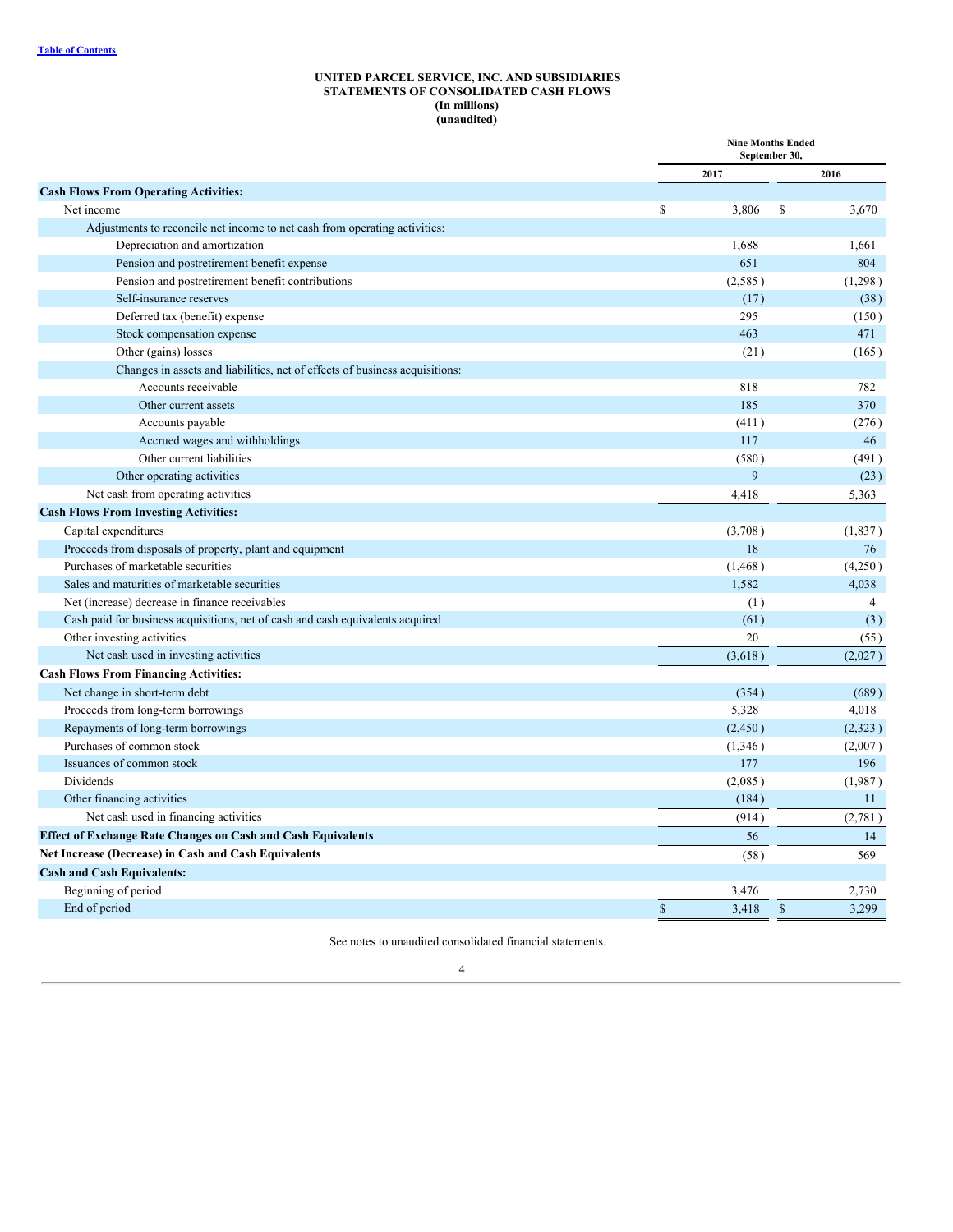### <span id="page-6-1"></span><span id="page-6-0"></span>**NOTE 1. BASIS OF PRESENTATION AND ACCOUNTING POLICIES**

#### *Principles of Consolidation*

In our opinion, the accompanying interim, unaudited, consolidated financial statements have been prepared in accordance with accounting principles generally accepted in the United States for interim financial information and with the instructions to Form 10-Q and Rule 10-01 of Regulation S-X. These consolidated financial statements contain all adjustments (consisting of normal recurring accruals) necessary to present fairly our financial position as of September 30, 2017, our results of operations for the three and nine months ended September 30, 2017 and 2016, and cash flows for the nine months ended September 30, 2017 and 2016. The results reported in these consolidated financial statements should not be regarded as necessarily indicative of results that may be expected for any other period or the entire year. The interim consolidated financial statements should be read in conjunction with the audited consolidated financial statements and notes thereto included in our Annual Report on Form 10-K for the year ended December 31, 2016.

For interim consolidated financial statement purposes, we provide for accruals under our various employee benefit plans for each three month period based on one quarter of the estimated annual expense.

#### *Fair Value of Financial Instruments*

The carrying amounts of our cash and cash equivalents, accounts receivable, finance receivables and accounts payable approximate fair value as of eptember 30, 2017. The fair values of our investment securities are disclosed in note 4, our recognized multiemployer pension withdrawal liabilities in note6, our short and long-term debt in note 8 and our derivative instruments in note 13. We utilized Level 1 inputs in the fair value hierarchy of valuation techniques to determine the fair value of our cash and cash equivalents, and Level 2 inputs to determine the fair value of our accounts receivable, finance receivables and accounts payable.

#### *Self-Insurance Accruals*

We self-insure costs associated with workers' compensation claims, automotive liability, health and welfare and general business liabilities, up to certain limits. Insurance reserves are established for estimates of the loss that we will ultimately incur on reported claims, as well as estimates of claims that have been incurred but not yet reported. Recorded balances are based on reserve levels, which incorporate historical loss experience and judgments about the present and expected levels of cost per claim. Trends in actual experience are a significant factor in the determination of such reserves.

Workers' compensation, automobile liability and general liability insurance claims may take several years to completely settle. Consequently, actuarial estimates are required to project the ultimate cost that will be incurred to fully resolve the claims. A number of factors can affect the actual cost of a claim, including the length of time the claim remains open, trends in healthcare costs and the results of related litigation. Furthermore, claims may emerge in future years for events that occurred in a prior year at a rate that differs from previous actuarial projections. Changes in state legislation with respect to workers' compensation can affect the adequacy of our self-insurance accruals. All of these factors can result in revisions to prior actuarial projections and produce a material difference between estimated and actual operating results. Prior to 2017, outside actuarial studies were performed semi-annually and we used the studies to estimate the liability in intervening quarters. Beginning in 2017, outside actuarial studies are now performed quarterly as we believe this provides us with better quarterly estimates of our outstanding workers' compensation liability.

We sponsor a number of health and welfare insurance plans for our employees. These liabilities and related expenses are based on estimates of the number of employees and eligible dependents covered under the plans, anticipated medical usage by participants and overall trends in medical costs and inflation.

### *Accounting Estimates*

The preparation of the accompanying interim, unaudited, consolidated financial statements requires management to make estimates and judgments that affect the reported amounts of assets and liabilities and the disclosure of contingencies at the date of the consolidated financial statements, as well as the reported amounts of revenues and expenses during the reporting period. Estimates have been prepared on the basis of the most current and best information and actual results could differ materially from those estimates.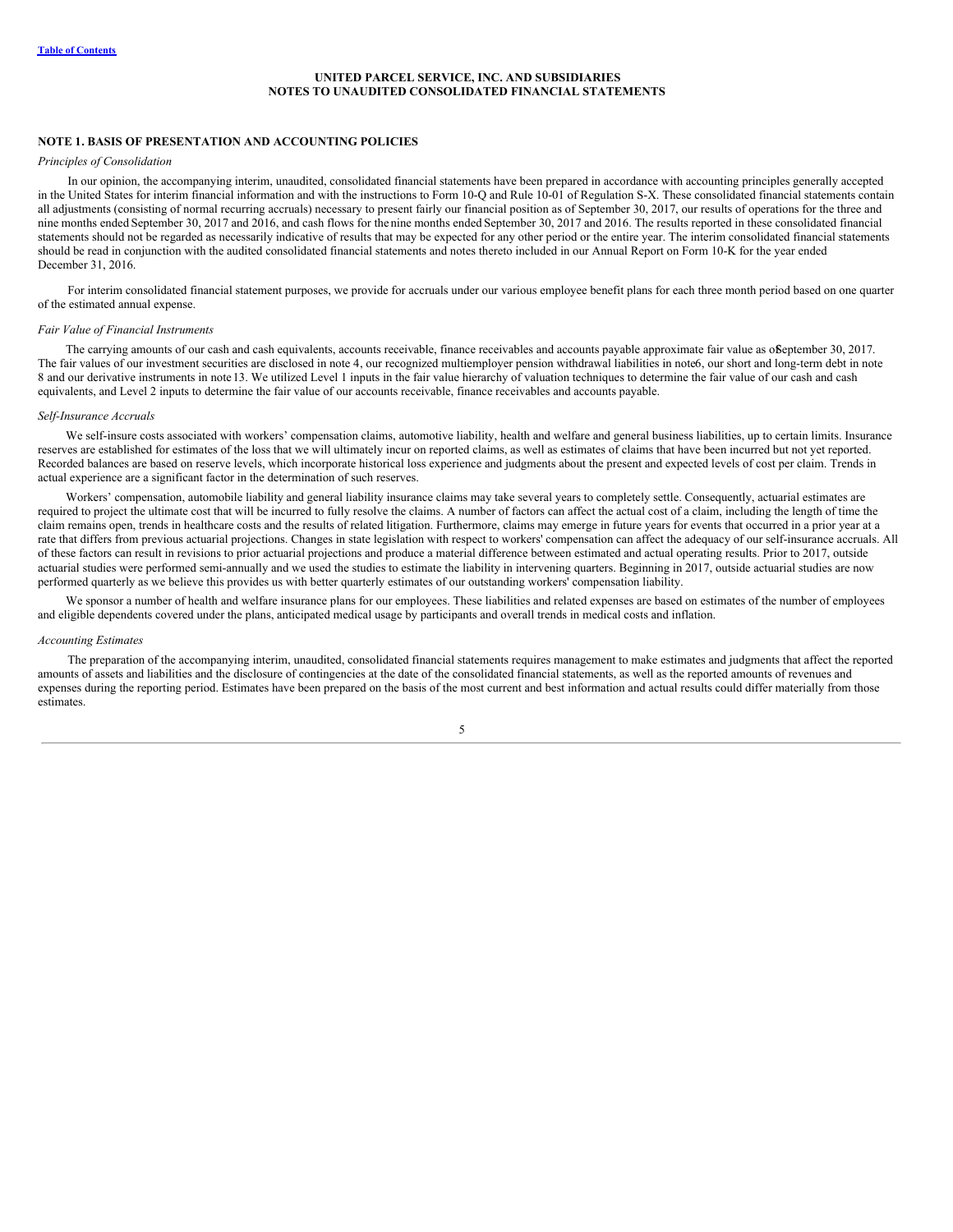### <span id="page-7-0"></span>**NOTE 2. RECENT ACCOUNTING PRONOUNCEMENTS**

#### *Adoption of New Accounting Standards*

In March 2016, the Financial Accounting Standards Board ("FASB") issued an accounting standards update that simplified the income tax accounting and cash flow presentation related to share-based compensation by requiring the recognition of all excess tax benefits and deficiencies directly on the income statement and classification as cash flows from operating activities on the statements of consolidated cash flows. This update also made several changes to the accounting for forfeitures and employee tax withholding on share-based compensation. This new guidance became effective for us in the first quarter of 2017 and we adopted the statements of consolidated cash flows presentation on a prospective basis. The impact to income tax expense in the statements of consolidated income was a benefit of \$62 million for the nine months ended September 30, 2017. There was no significant impact related to the adoption of the new accounting standard in the third quarter of 2017. Additionally, we have elected to continue estimating forfeitures expected to occur to determine the amount of compensation cost to be recognized each period.

Other accounting pronouncements adopted during the periods covered by the consolidated financial statements did not have a material impact on our consolidated financial position, results of operations or cash flows.

#### *Accounting Standards Issued But Not Yet Ef ective*

In August 2017, the FASB issued an accounting standards update to enhance recognition of the economic results of hedging activities in the financial statements. In addition, this update makes certain targeted improvements to simplify the application of the hedge accounting guidance and increase transparency regarding the scope and results of its hedging activities. The guidance will generally be applied prospectively and becomes effective for us in the first quarter of 2019, but early adoption is permitted. We are currently evaluating this update to determine the full impact of its adoption but do not expect this accounting standards update to have a material impact on our consolidated financial position, results of operations or cash flows.

In May 2017, the FASB issued an accounting standards update to provide clarity and reduce complexity on when to apply modification accounting to existing sharebased payment awards. The guidance will generally be applied prospectively and becomes effective for us in the first quarter of 2018, but early adoption is permitted. We are currently evaluating this update to determine the full impact of its adoption but do not expect this accounting standards update to have a material impact on our consolidated financial position, results of operations or cash flows.

In March 2017, the FASB issued an accounting standards update to require the premium on callable debt securities to be amortized to the earliest call date. The amortization period for callable debt securities purchased at a discount would not be impacted by the proposed update. Under current generally accepted accounting principles ("GAAP"), premiums on callable debt securities are generally amortized over the contractual life of the security. Only in cases when an entity has a large number of similar securities is it allowed to consider estimates of principal prepayments. Amortization of the premium over the contractual life of the instrument can result in losses being recorded for the unamortized premium if the issuer exercises the call feature prior to maturity. The standard will be effective for us in the first quarter of 2019, but early adoption is permitted. We are currently evaluating this update to determine the full impact of its adoption but do not expect this accounting standards update to have a material impact on our consolidated financial position, results of operations or cash flows.

In March 2017, the FASB issued an accounting standards update to improve the presentation of net periodic pension cost and net periodic postretirement benefit cost. The update requires employers to report the current service cost component in the same line item as other compensation costs arising from services rendered by employees during the period. The other components of net benefit cost are required to be presented separately from service cost and outside of income from operations. In accordance with the update, only the service cost component will be eligible for capitalization. The guidance in this update should be applied retrospectively for the presentation of service cost and other components of net benefit cost, and prospectively for the capitalization of the service cost component in assets, and becomes effective for us in the first quarter of 2018. As a result of this update, the net amount of interest cost, prior service cost and expected return on plan assets will be presented as other income. For the three months ended September 30, 2017 and 2016, non-service cost components amounted to a \$216 and \$105 million benefit (\$575 and \$313 million for the nine months ended September 30, 2017 and 2016), respectively, which was recognized in "Compensation and benefits" on the statements of consolidated income. After adoption, the non-service cost components will be recognized in "Other Income and (Expense)" on the statements of consolidated income.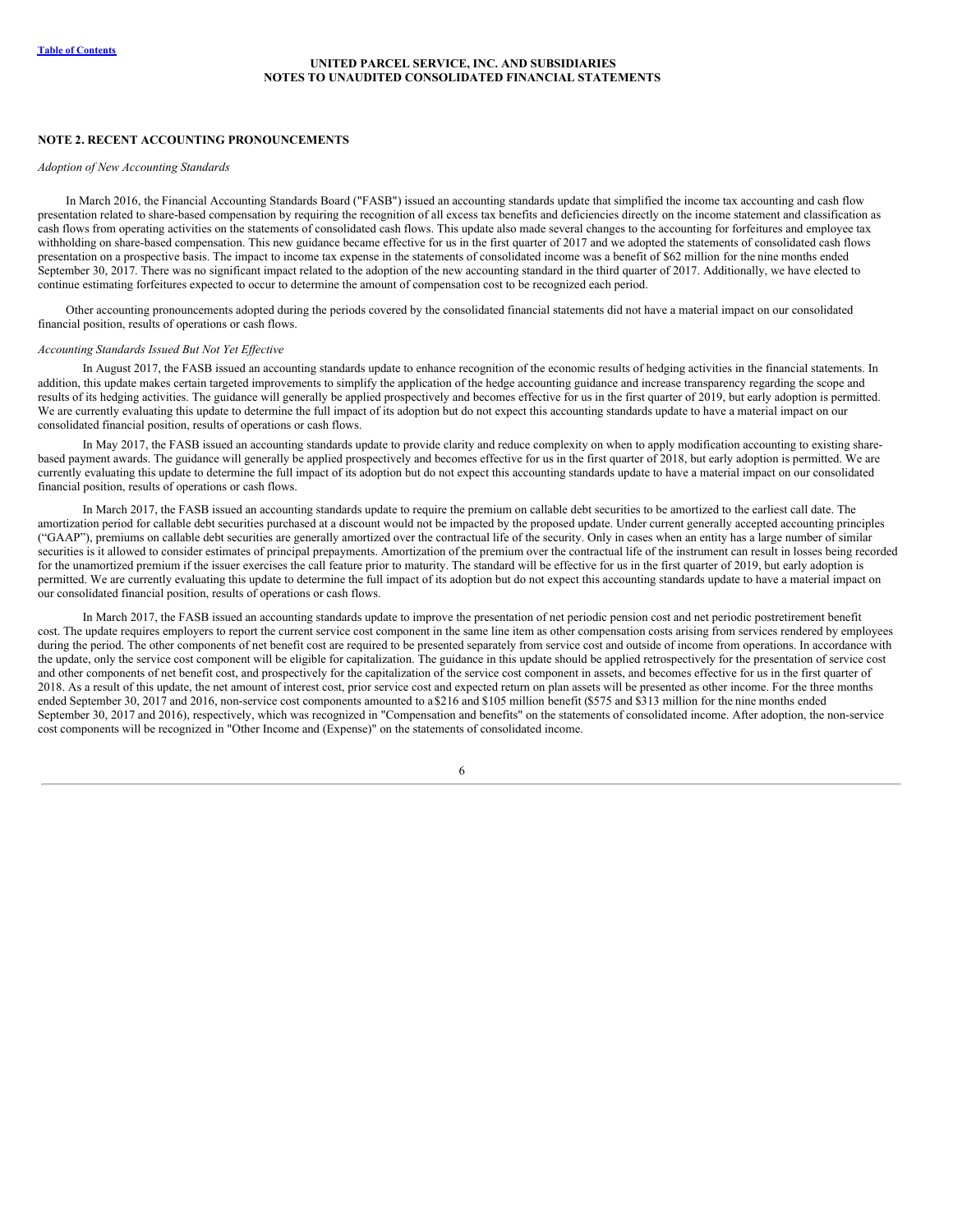In January 2017, the FASB issued an accounting standards update to simplify the accounting for goodwill impairment. The update removes Step 2 of the goodwill impairment test, which requires a hypothetical purchase price allocation. A goodwill impairment will now be the amount by which a reporting unit's carrying value exceeds its fair value, not to exceed the carrying amount of goodwill. The standard will be effective for us in the first quarter of 2020, but early adoption is permitted. We are currently evaluating this update to determine the full impact of its adoption but do not expect this accounting standards update to have a material impact on our consolidated financial position, results of operations or cash flows.

In November 2016, the FASB issued an accounting standards update that is intended to reduce diversity in practice by adding or clarifying guidance on classification and presentation of changes in restricted cash on the statement of cash flows. The update should be applied retrospectively and becomes effective for us in the first quarter of 2018, but early adoption is permitted. As a result of this update, restricted cash will be included within cash and cash equivalents on our statements of consolidated cash flows. As of September 30, 2017 and December 31, 2016, we classified\$123 and \$310 million in restricted cash on our consolidated balance sheets in "non-current investments and restricted cash", respectively.

In August 2016, the FASB issued an accounting standards update that addresses the classification and presentation of specific cash flow issues that currently result in diverse practices. The guidance also clarifies how the predominance principle should be applied when cash receipts and cash payments have aspects of more than one class of cash flows. The guidance will generally be applied retrospectively and becomes effective for us in the first quarter of 2018, but early adoption is permitted. We are currently evaluating the impact of this standard on our statements of consolidated cash flows, but do not expect this standard to have a material impact.

In February 2016, the FASB issued an accounting standards update that requires lessees to recognize a right-of-use asset and lease liability on the balance sheet for all leases with terms beyond twelve months. Although the distinction between operating and finance leases will continue to exist under the new standard, the recognition and measurement of expenses and cash flows will not change significantly from the current treatment. This new guidance requires modified retrospective application and becomes effective for us in the first quarter of 2019, but early adoption is permitted. We are currently evaluating this update to determine the full impact of its adoption on our consolidated financial position, results of operations, cash flows and related disclosures, as well as the impact of adoption on policies, practices and systems. As of December 31, 2016, we had \$1.470 billion of future minimum operating lease commitments that are not currently recognized on our consolidated balance sheets. Therefore, we expect material changes to our consolidated balance sheets.

In January 2016, the FASB issued an accounting standards update which addresses certain aspects of the recognition, measurement, presentation and disclosure of financial instruments. The amendment will be effective for us beginning the first quarter of 2018. At this time, we do not expect this accounting standards update to have a material impact on our consolidated financial position, results of operations or cash flows.

In May 2014, the FASB issued an accounting standards update that changes the revenue recognition for companies that enter into contracts with customers to transfer goods or services. The standard is a comprehensive new revenue recognition model that requires revenue to be recognized in a manner depicting the transfer of goods or services to a customer at an amount that reflects the consideration expected to be received in exchange for those goods or services. The FASB has also issued a number of updates to this standard. We are planning to adopt the standard on January 1, 2018. Companies may use either a full retrospective or a modified retrospective approach to adopt this standard. We expect to adopt the standard using a full retrospective approach. We are currently evaluating this standard and the related updates, including the impact of adoption on policies, practices and systems.

At this stage in our evaluation, we have determined that revenue recognition will be accelerated for the transportation businesses as the standard requires revenue to be recognized as control is transferred to the customer over time rather than upon delivery. We are currently quantifying the impact of this change to the statements of consolidated income but do not expect it to be material.

The standard also requires us to evaluate whether our businesses promise to transfer services to the customer itself (as a principal) or to arrange for services to be provided by another party (as an agent). To make that determination, the standard uses a control model rather than the risks-and-rewards model in current GAAP. Based on our evaluation of the control model, we determined that certain Supply Chain & Freight businesses act as the principal rather than the agent within their revenue arrangements. This change will require the affected businesses to report transportation revenue gross of associated purchase transportation costs rather than net of such amounts within the statements of consolidated income. We expect that this change will result in an approximately \$720 million reclassification from operating expenses to revenue on the statement of consolidated income for the period ended December 31, 2016. This amount may change as we continue to evaluate other businesses.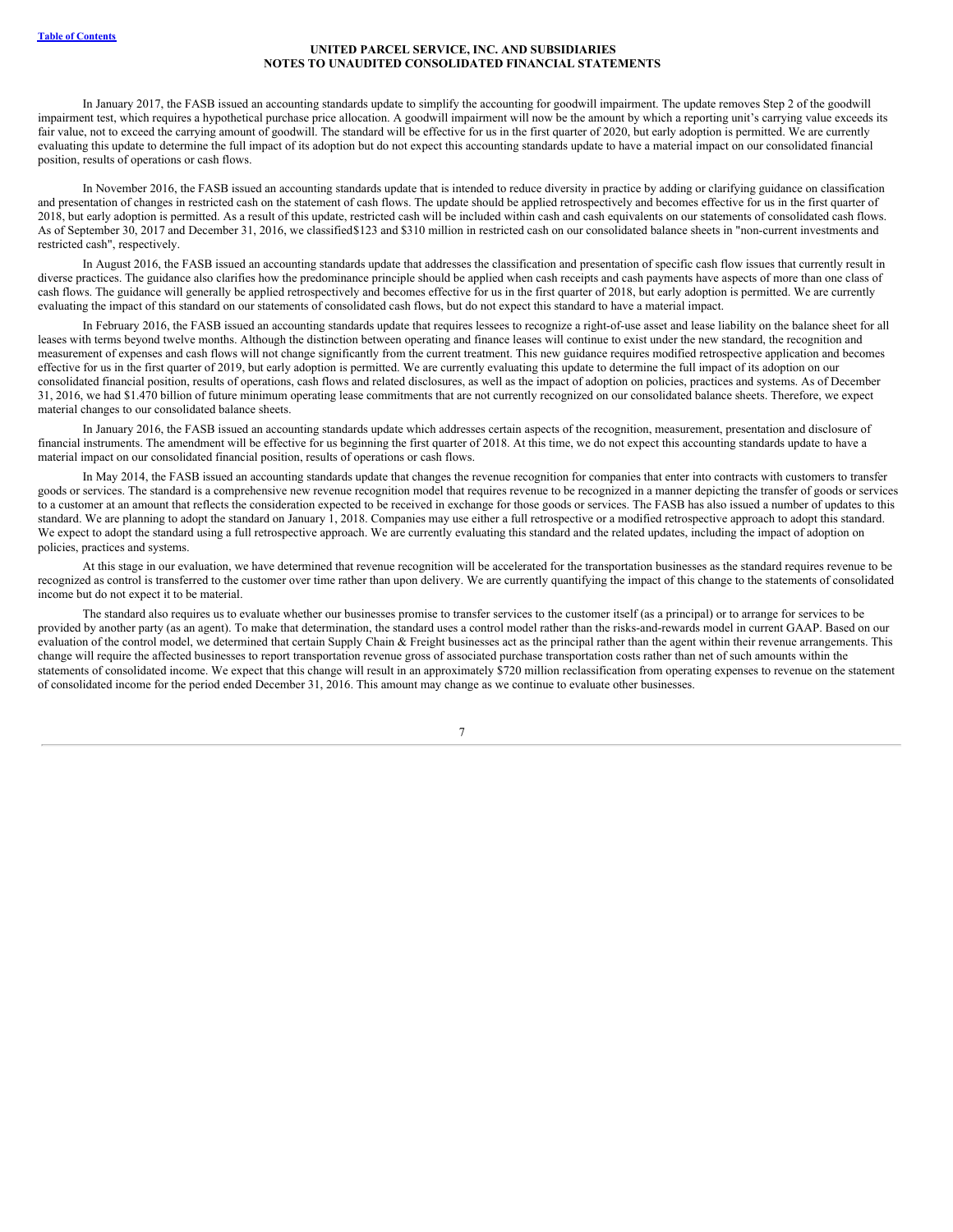In addition to completing our review of contracts and quantifying the impacts on the consolidated financial statements, we are currently analyzing our internal control over financial reporting framework to determine if controls should be added or modified as a result of adopting this standard. In addition, we are currently reviewing the impacts of this standard on our footnote disclosures for periods subsequent to January 1, 2018. At this stage in our review of the disclosure requirements, we expect that the adoption of this standard will result in several additional disclosures, including but not limited to additional information around our performance obligations, the timing of revenue recognition, remaining performance obligations at period end, contract assets and liabilities, and significant judgments made that impact the amount and timing of revenue from our contracts with customers.

Other accounting pronouncements issued, but not effective until after September 30, 2017, are not expected to have a material impact on our consolidated financial position, results of operations or cash flows.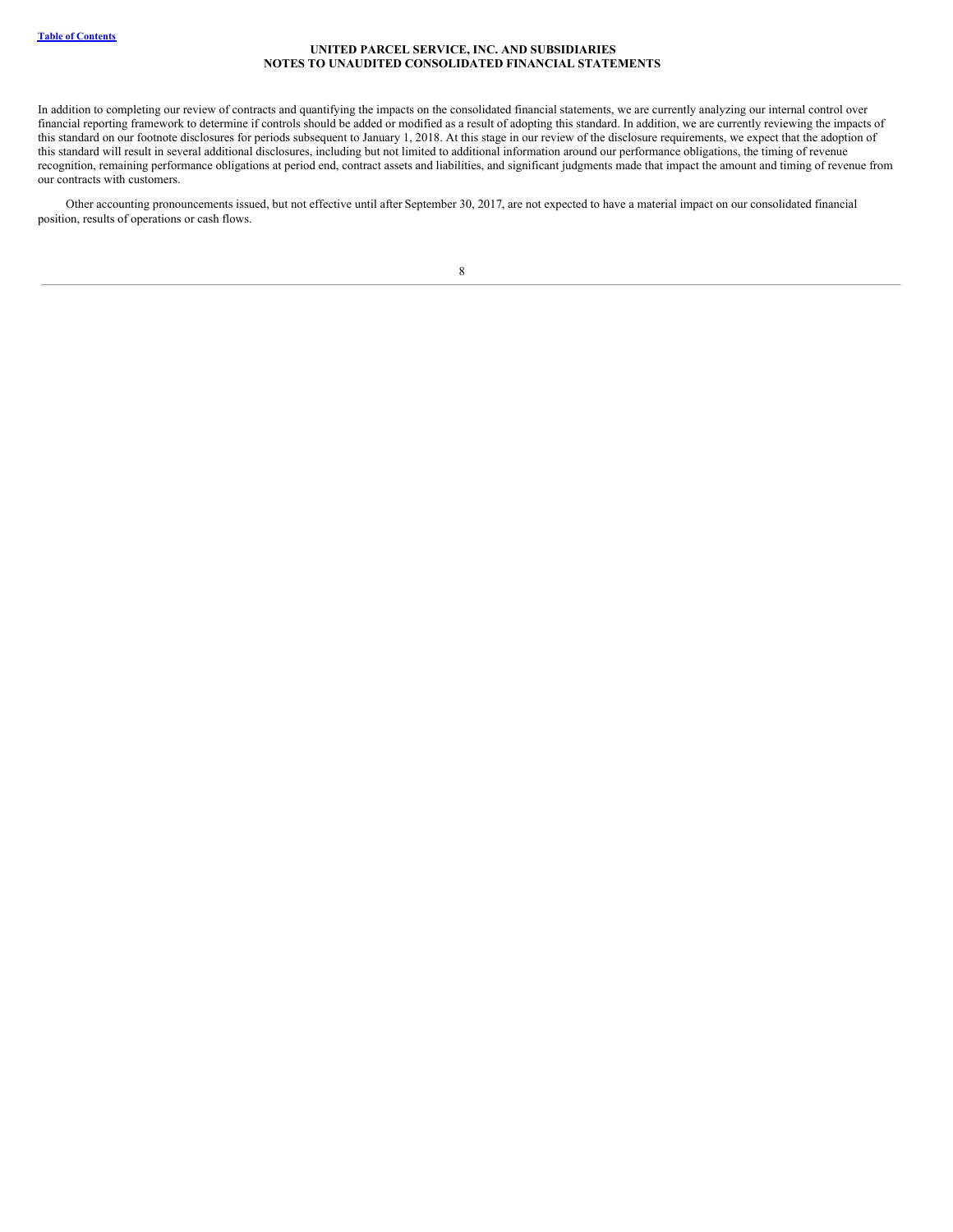#### <span id="page-10-0"></span>**NOTE 3. STOCK-BASED COMPENSATION**

We issue employee share-based awards under the UPS Incentive Compensation Plan, which permits the grant of non-qualified and incentive stock options, stock appreciation rights, restricted stock and stock units, and restricted performance shares and performance units, to eligible employees (restricted stock and stock units, restricted performance shares and performance units are herein referred to as "Restricted Units"). Upon vesting, Restricted Units result in the issuance of the equivalent number of UPS class A common shares after required tax withholdings. Dividends accrued on Restricted Units are reinvested in additional Restricted Units at each dividend payable date, and are subject to the same vesting and forfeiture conditions as the underlying Restricted Units upon which they are earned.

The primary compensation programs offered under the UPS Incentive Compensation Plan include the UPS Management Incentive Award program, the UPS Long-Term Incentive Performance Award program and the UPS Stock Option program. We also maintain an employee stock purchase plan which allows eligible employees to purchase shares of UPS class A common stock at a discount. Additionally, our matching contributions to the primary employee defined contribution savings plan are made in shares of UPS class A common stock.

#### *Management Incentive Award Program ("MIP")*

During the first quarter of 2017, we granted Restricted Units under MIP to certain eligible management employees. Restricted Units granted under MIP generally vest over a five-year period with approximately20% of the award vesting on January 15th of each of the years following the grant date (except in the case of death, disability or retirement, in which case immediate vesting occurs). The entire grant is expensed on a straight-line basis (less estimated forfeitures) ratably over the requisite service period. Based on the date that the eligible management population and performance targets were approved for MIP, we determined the award measurement date to be February 7, 2017 (for U.S.-based employees), March 1, 2017 (for management committee employees) and March 27,2017 (for international-based employees); therefore, the Restricted Units awarded were valued for stock compensation expense purposes using the closing New York Stock Exchange price of \$105.69, \$106.87 and \$104.78 on those dates, respectively.

### *Long-Term Incentive Performance Award Program ("LTIP")*

We award Restricted Units under LTIP to certain eligible management employees. The performance targets are equally-weighted among consolidated operating return on invested capital, growth in currency-constant consolidated revenue and total shareowner return ("RTSR") relative to a peer group of companies. These Restricted Units generally vest at the end of a three-year period (except in the case of death, disability, or retirement, in which case immediate vesting occurs on a prorated basis). The number of Restricted Units earned will be based on the percentage achievement of the performance targets established on the grant date.

For the two-thirds of the award related to consolidated operating return on invested capital and growth in currency-constant consolidated revenue, we recognize the grant date fair value of these Restricted Units (less estimated forfeitures) as compensation expense ratably over the vesting period, based on the number of awards expected to be earned. Based on the date that the eligible management population and performance targets were approved for the 2017 LTIP Award, we determined the award measurement date to be March 24, 2017; therefore, the target Restricted Units awarded for this portion of the award were valued for stock compensation expense using the closing New York Stock Exchange price of \$105.05 on that date.

The remaining one-third of the award related to RTSR is valued using a Monte Carlo model. This portion of the award was valued with a grant date fair value of\$119.29 per unit and is recognized as compensation expense (less estimated forfeitures) ratably over the vesting period.

The weighted-average assumptions used and the calculated weighted-average fair values of the RTSR portion of the LTIP awards granted in2017 and 2016 are as follows:

|                                              | 2017     | 2016     |
|----------------------------------------------|----------|----------|
| Risk-free interest rate                      | $1.46\%$ | $1.00\%$ |
| Expected volatility                          | 16.59%   | 16.46%   |
| Weighted-average fair value of units granted | 119.29   | 136.18   |
| Share payout                                 | 113.55%  | 129.08%  |

There is no expected dividend yield as units earn dividend equivalents.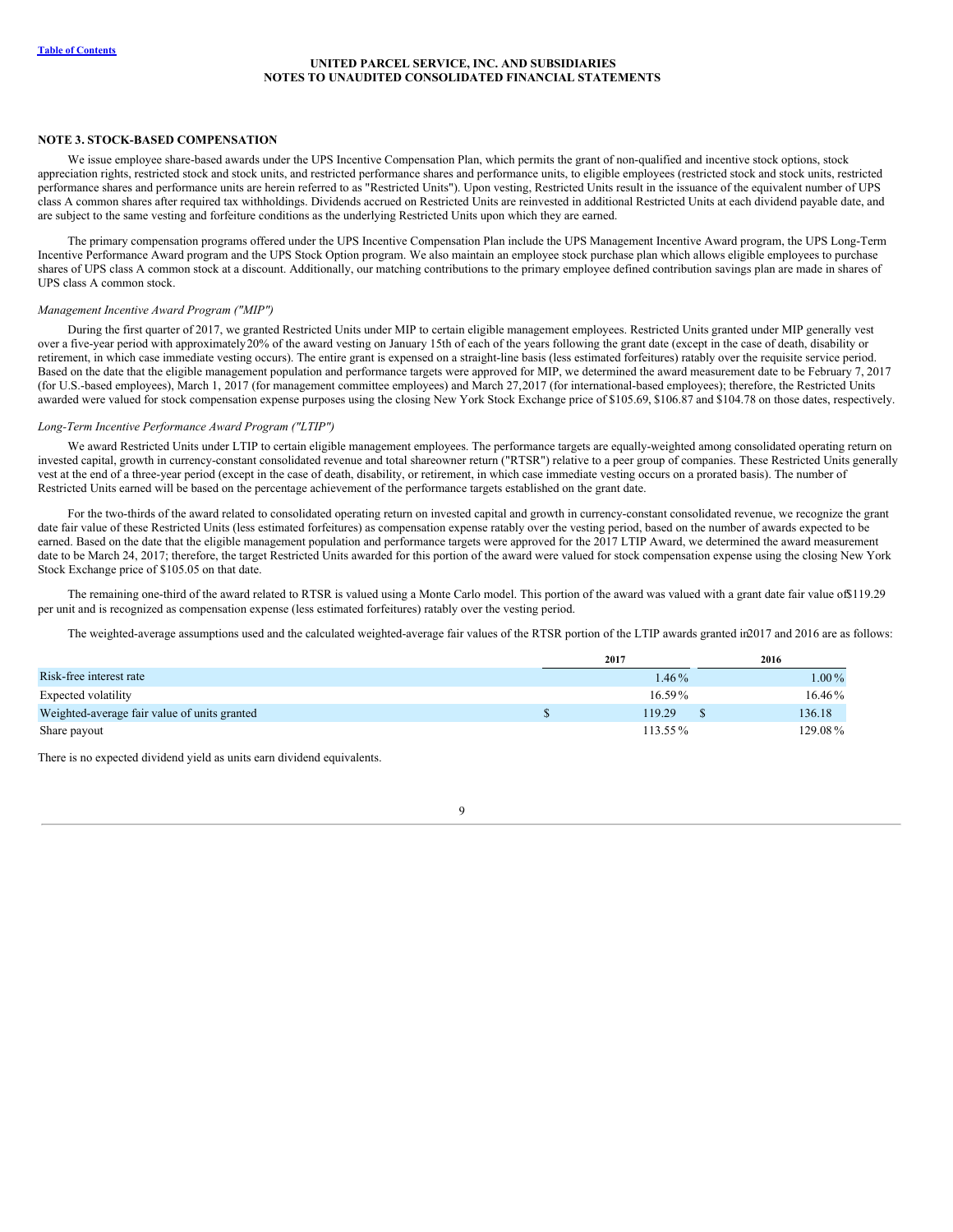#### *Non-Qualified Stock Options*

During the first quarter of 2017, we granted non-qualified stock option awards to a limited group of eligible senior management employees under the UPS Stock Option program. Stock option awards generally vest over a five-year period with approximately20% of the award vesting at each anniversary date of the grant (except in the case of death, disability, or retirement, in which case immediate vesting occurs). The options granted will expire ten years after the date of the grant. In the first quarter of2017, we granted 0.3 million stock options at a grant price of \$106.87, which is based on the closing New York Stock Exchange price on March 1, 2017. In the first and third quarter of 2016, we granted 0.2 and 0.1 million stock options at a grant price of \$98.77 and \$106.86, respectively. The grant price was based on the closing New York Stock Exchange price on March 2, 2016 and September 16, 2016, respectively.

The fair value of each option grant is estimated using the Black-Scholes option pricing model. The weighted-average assumptions used and the calculated weightedaverage fair values of options granted in 2017 and 2016 are as follows:

|                                                | 2017 |          | 2016     |
|------------------------------------------------|------|----------|----------|
| Expected dividend yield                        |      | 2.89%    | $2.95\%$ |
| Risk-free interest rate                        |      | $2.15\%$ | $1.62\%$ |
| Expected life (in years)                       |      | 7.5      | 7.5      |
| Expected volatility                            |      | 17.81%   | 22.40%   |
| Weighted-average fair value of options granted |      | 14.70    | 16.46    |

Compensation expense for share-based awards recognized in "Compensation and benefits" on the statements of consolidated income for the three months ended September 30, 2017 and 2016 was \$118 and \$125 million, respectively. Compensation expense for share-based awards recognized in "Compensation and benefits" on the statements of consolidated income for the nine months ended September 30, 2017 and 2016 was \$463 and \$471 million, respectively.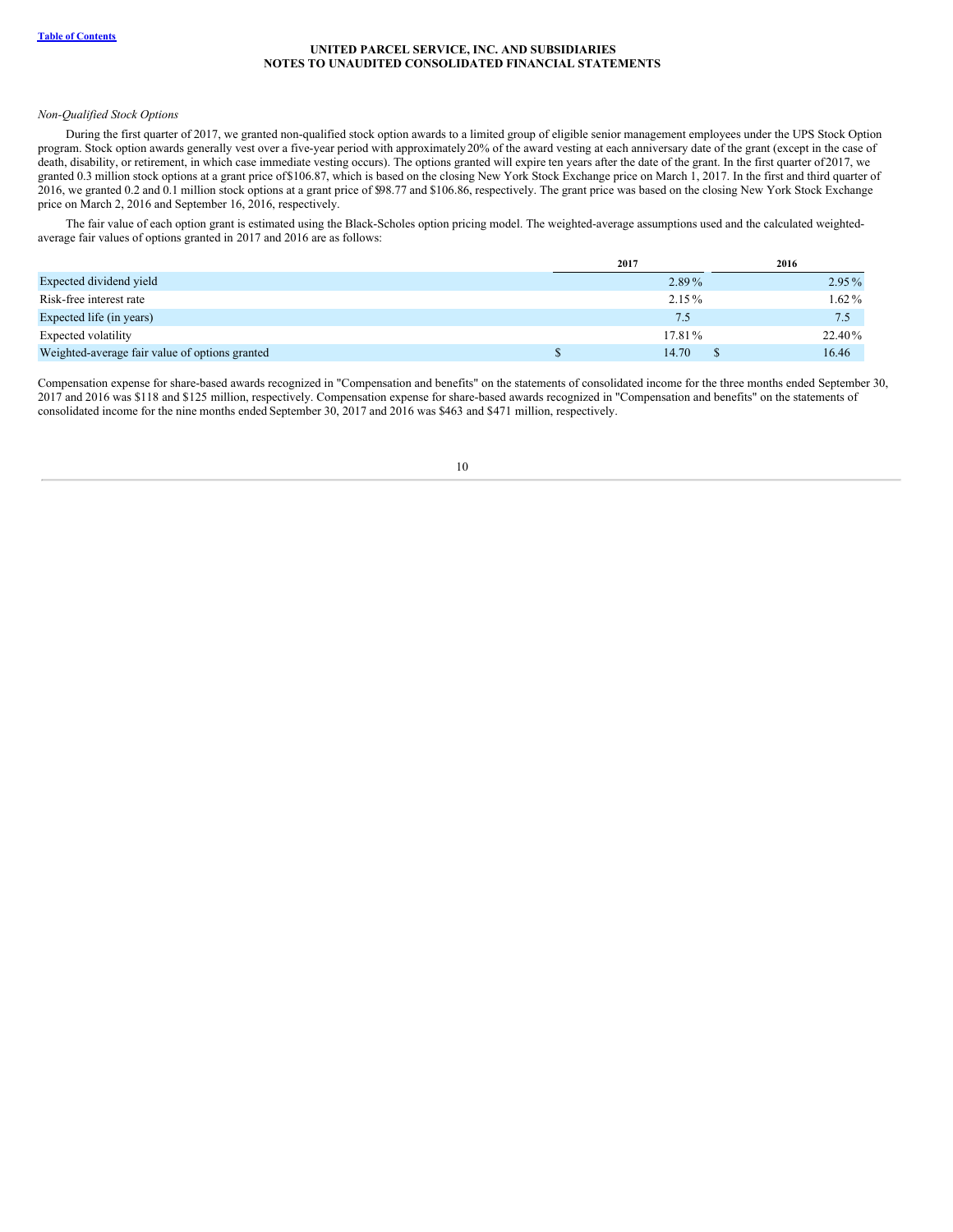### <span id="page-12-0"></span>**NOTE 4. INVESTMENTS AND RESTRICTED CASH**

The following is a summary of marketable securities classified as trading and available-for-sale as ofSeptember 30, 2017 and December 31, 2016 (in millions):

|                                                |              | Cost           |              | Unrealized<br>Gains |     | Unrealized<br><b>Losses</b> |              | <b>Estimated</b><br><b>Fair Value</b> |
|------------------------------------------------|--------------|----------------|--------------|---------------------|-----|-----------------------------|--------------|---------------------------------------|
| September 30, 2017:                            |              |                |              |                     |     |                             |              |                                       |
| Current trading marketable securities:         |              |                |              |                     |     |                             |              |                                       |
| Corporate debt securities                      | \$           | 159            | S            |                     | S   |                             | S            | 159                                   |
| Carbon credit investments <sup>(1)</sup>       |              | 241            |              | 46                  |     |                             |              | 287                                   |
| Total trading marketable securities            |              | 400            | S            | 46                  | \$. |                             | S            | 446                                   |
|                                                |              |                |              |                     |     |                             |              |                                       |
| Current available-for-sale securities:         |              |                |              |                     |     |                             |              |                                       |
| U.S. government and agency debt securities     | $\mathbf{s}$ | 286            | $\mathbf{s}$ |                     | \$  | (1)                         | $\mathbb{S}$ | 285                                   |
| Mortgage and asset-backed debt securities      |              | 90             |              |                     |     |                             |              | 90                                    |
| Corporate debt securities                      |              | 210            |              |                     |     |                             |              | 211                                   |
| U.S. state and local municipal debt securities |              | -              |              |                     |     |                             |              |                                       |
| Equity securities                              |              | $\overline{2}$ |              |                     |     |                             |              | $\overline{2}$                        |
| Non-U.S. government debt securities            |              | 9              |              |                     |     |                             |              | 9                                     |
| Total available-for-sale marketable securities |              | 597            | S            |                     | S   | (1)                         | $\mathbb{S}$ | 597                                   |
|                                                |              |                |              |                     |     |                             |              |                                       |
| Total current marketable securities            | \$           | 997            | S            | 47                  | \$  | (1)                         | \$           | 1,043                                 |

|                                                |              | Cost  |              | Unrealized<br>Gains |   | <b>Unrealized</b><br><b>Losses</b> |              | <b>Estimated</b><br><b>Fair Value</b> |
|------------------------------------------------|--------------|-------|--------------|---------------------|---|------------------------------------|--------------|---------------------------------------|
| December 31, 2016:                             |              |       |              |                     |   |                                    |              |                                       |
| Current trading marketable securities:         |              |       |              |                     |   |                                    |              |                                       |
| Corporate debt securities                      | S            | 427   | S            |                     | S |                                    | S            | 427                                   |
| Carbon credit investments <sup>(1)</sup>       |              | 80    |              | 10                  |   |                                    |              | 90                                    |
| Total trading marketable securities            |              | 507   | ъ            | 10                  | ъ |                                    |              | 517                                   |
|                                                |              |       |              |                     |   |                                    |              |                                       |
| Current available-for-sale securities:         |              |       |              |                     |   |                                    |              |                                       |
| U.S. government and agency debt securities     | $\mathbb{S}$ | 314   | <sup>S</sup> |                     | S | (2)                                | $\mathbb{S}$ | 312                                   |
| Mortgage and asset-backed debt securities      |              | 90    |              |                     |   |                                    |              | 91                                    |
| Corporate debt securities                      |              | 167   |              |                     |   | (1)                                |              | 166                                   |
| Equity securities                              |              | 2     |              |                     |   |                                    |              | 2                                     |
| Non-U.S. government debt securities            |              | 3     |              |                     |   |                                    |              | 3                                     |
| Total available-for-sale marketable securities |              | 576   | S            |                     | S | (3)                                | S            | 574                                   |
|                                                |              |       |              |                     |   |                                    |              |                                       |
| Total current marketable securities            | S            | 1,083 | S            | 11                  | S | (3)                                | S            | 1,091                                 |

(1) These investments are hedged with forward contracts that are not designated in hedging relationships. See Note 13 for offsetting statement of consolidated income impact.

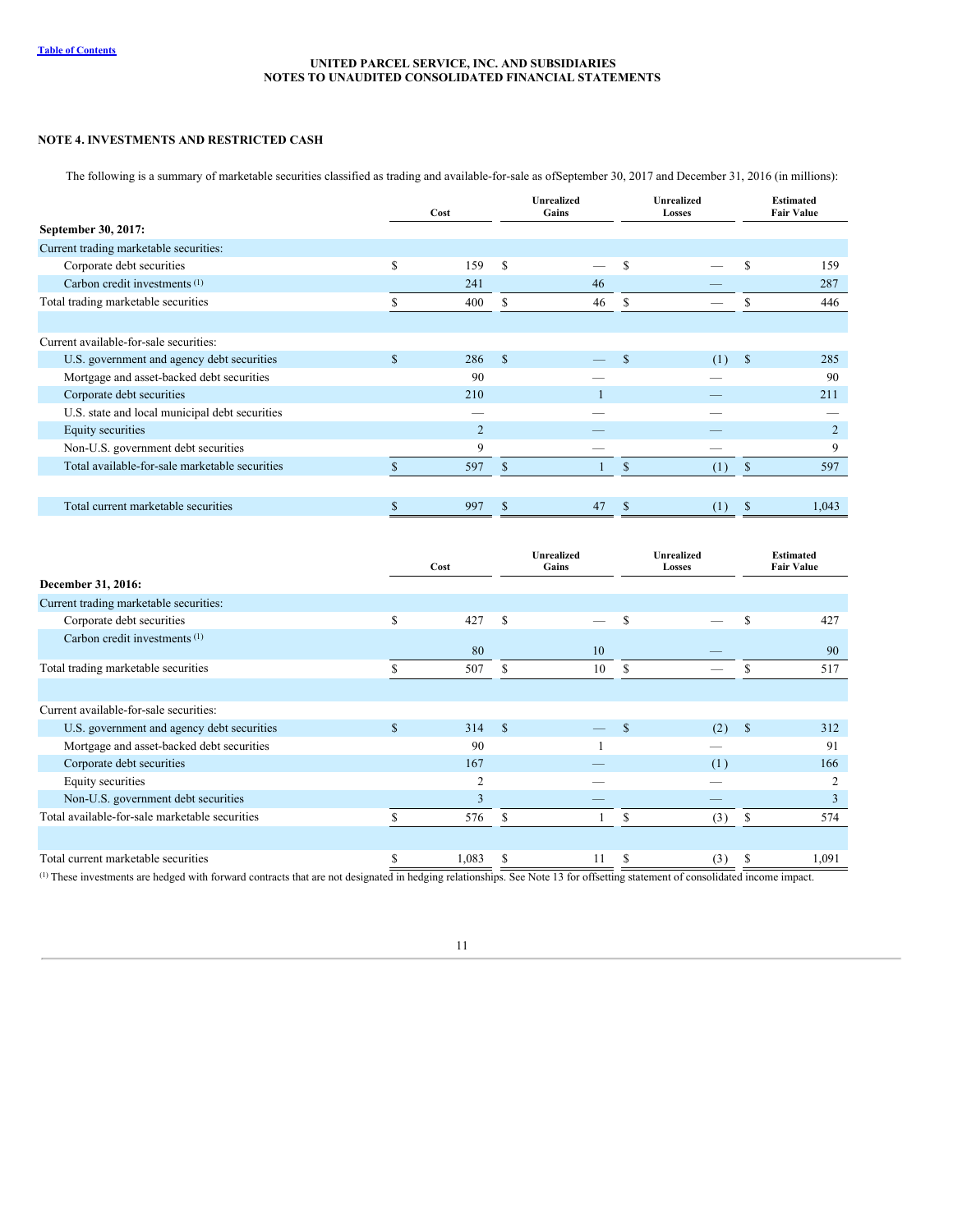#### *Investment Other-Than-Temporary Impairments*

We have concluded that no material other-than-temporary impairment losses existed as ofSeptember 30, 2017. In making this determination, we considered the financial condition and prospects of the issuer, the magnitude of the losses compared with the investments' cost, the probability that we will be unable to collect all amounts due according to the contractual terms of the security, the credit rating of the security and our ability and intent to hold these investments until the anticipated recovery in market value occurs.

#### *Maturity Information*

The amortized cost and estimated fair value of marketable securities atSeptember 30, 2017, by contractual maturity, are shown below (in millions). Actual maturities may differ from contractual maturities because the issuers of the securities may have the right to prepay obligations without prepayment penalties.

|                                          | Cost | <b>Estimated</b><br><b>Fair Value</b> |
|------------------------------------------|------|---------------------------------------|
| Due in one year or less                  | 218  | 218                                   |
| Due after one year through three years   | 443  | 442                                   |
| Due after three years through five years | 18   | 18                                    |
| Due after five years                     | 75   | 76                                    |
|                                          | 754  | 754                                   |
| Equity and carbon credit investments     | 243  | 289                                   |
|                                          | 997  | 1,043                                 |

### *Non-Current Investments and Restricted Cash*

Non-current investments and restricted cash is primarily associated with our self-insurance requirements. We entered into an escrow agreement with an insurance carrier to guarantee our self-insurance obligations. This agreement requires us to provide collateral to the insurance carrier, which is invested in various marketable securities. Collateral provided is reflected in "Other investing activities" in the statements of consolidated cash flows. At September 30, 2017 and December 31, 2016, we had \$448 and \$445 million in self-insurance investments and restricted cash, respectively.

We held a \$19 and \$18 million investment in a variable life insurance policy to fund benefits for the UPS Excess Coordinating Benefit Plan a September 30, 2017 and December 31, 2016, respectively. The quarterly change in investment fair value is recognized in "Investment income and other" on the statements of consolidated income. Additionally, we held escrowed cash related to the acquisition and disposition of certain assets, primarily real estate, of \$14 and \$13 million as of September 30, 2017 and December 31, 2016, respectively.

The amounts described above are classified as "Non-Current Investments and Restricted Cash" in the consolidated balance sheets.

#### *Fair Value Measurements*

Marketable securities utilizing Level 1 inputs include active exchange-traded equity securities and equity index funds, and most U.S. government debt securities, as these securities all have quoted prices in active markets. Marketable securities utilizing Level 2 inputs include asset-backed securities, corporate bonds and municipal bonds. These securities are valued using market corroborated pricing, matrix pricing or other models that utilize observable inputs such as yield curves.

We maintain holdings in certain investment partnerships that are measured at fair value utilizing Level 3 inputs (classified as "Other non-current investments" in the tables below, and as "Other Non-Current Assets" in the consolidated balance sheets). These partnership holdings do not have quoted prices, nor can they be valued using inputs based on observable market data. These investments are valued internally using a discounted cash flow model with two significant inputs: (1) the after-tax cash flow projections for each partnership, and (2) a risk-adjusted discount rate consistent with the duration of the expected cash flows for each partnership. The weighted-average discount rates used to value these investments were 7.78% and 8.06% as of September 30, 2017 and December 31, 2016, respectively. These inputs, and the resulting fair values, are updated on a quarterly basis.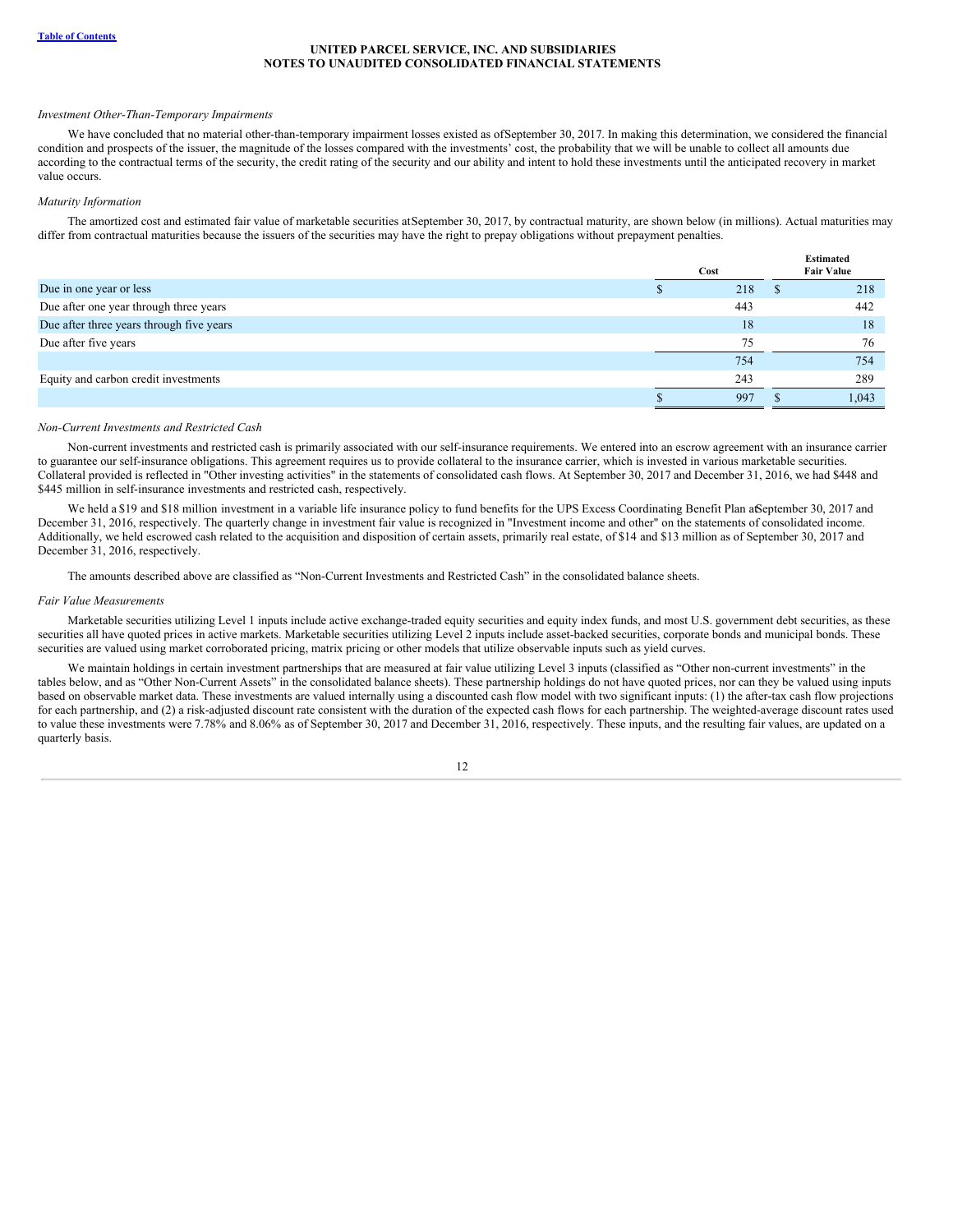The following table presents information about our investments measured at fair value on a recurring basis as ofSeptember 30, 2017 and December 31, 2016, and indicates the fair value hierarchy of the valuation techniques utilized to determine such fair value (in millions):

|                                            |              | <b>Ouoted Prices</b><br>in Active<br>Markets for<br><b>Identical Assets</b><br>(Level 1) |              | <b>Significant Other</b><br><b>Observable Inputs</b><br>(Level 2) |               | Significant<br>Unobservable<br><b>Inputs</b><br>(Level 3) |               | <b>Balance</b> |
|--------------------------------------------|--------------|------------------------------------------------------------------------------------------|--------------|-------------------------------------------------------------------|---------------|-----------------------------------------------------------|---------------|----------------|
| September 30, 2017:                        |              |                                                                                          |              |                                                                   |               |                                                           |               |                |
| Marketable Securities:                     |              |                                                                                          |              |                                                                   |               |                                                           |               |                |
| U.S. government and agency debt securities | \$           | 285                                                                                      | \$           |                                                                   | $\mathbb{S}$  |                                                           | \$            | 285            |
| Mortgage and asset-backed debt securities  |              |                                                                                          |              | 90                                                                |               |                                                           |               | 90             |
| Corporate debt securities                  |              | 21                                                                                       |              | 349                                                               |               |                                                           |               | 370            |
| Equity securities                          |              |                                                                                          |              | $\overline{c}$                                                    |               |                                                           |               | 2              |
| Non-U.S. government debt securities        |              | -                                                                                        |              | 9                                                                 |               |                                                           |               | 9              |
| Carbon credit investments                  |              | 287                                                                                      |              |                                                                   |               |                                                           |               | 287            |
| Total marketable securities                |              | 593                                                                                      |              | 450                                                               |               |                                                           |               | 1,043          |
| Other non-current investments              |              | 19                                                                                       |              |                                                                   |               | 8                                                         |               | 27             |
| Total                                      |              | 612                                                                                      | \$           | 450                                                               | \$            | 8                                                         | \$            | 1,070          |
| December 31, 2016:                         |              |                                                                                          |              |                                                                   |               |                                                           |               |                |
| Marketable Securities:                     |              |                                                                                          |              |                                                                   |               |                                                           |               |                |
| U.S. government and agency debt securities | $\mathbb{S}$ | 312                                                                                      | $\mathbb{S}$ |                                                                   | <sup>\$</sup> |                                                           | S             | 312            |
| Mortgage and asset-backed debt securities  |              |                                                                                          |              | 91                                                                |               |                                                           |               | 91             |
| Corporate debt securities                  |              |                                                                                          |              | 593                                                               |               |                                                           |               | 593            |
| Equity securities                          |              |                                                                                          |              | $\overline{2}$                                                    |               |                                                           |               | $\overline{2}$ |
| Non-U.S. government debt securities        |              |                                                                                          |              | 3                                                                 |               |                                                           |               | 3              |
| Carbon credit investments                  |              | 90                                                                                       |              |                                                                   |               |                                                           |               | 90             |
| Total marketable securities                |              | 402                                                                                      |              | 689                                                               |               |                                                           |               | 1,091          |
| Other non-current investments              |              | 18                                                                                       |              |                                                                   |               | 13                                                        |               | 31             |
| Total                                      | S            | 420                                                                                      | S            | 689                                                               | S             | 13                                                        | <sup>\$</sup> | 1,122          |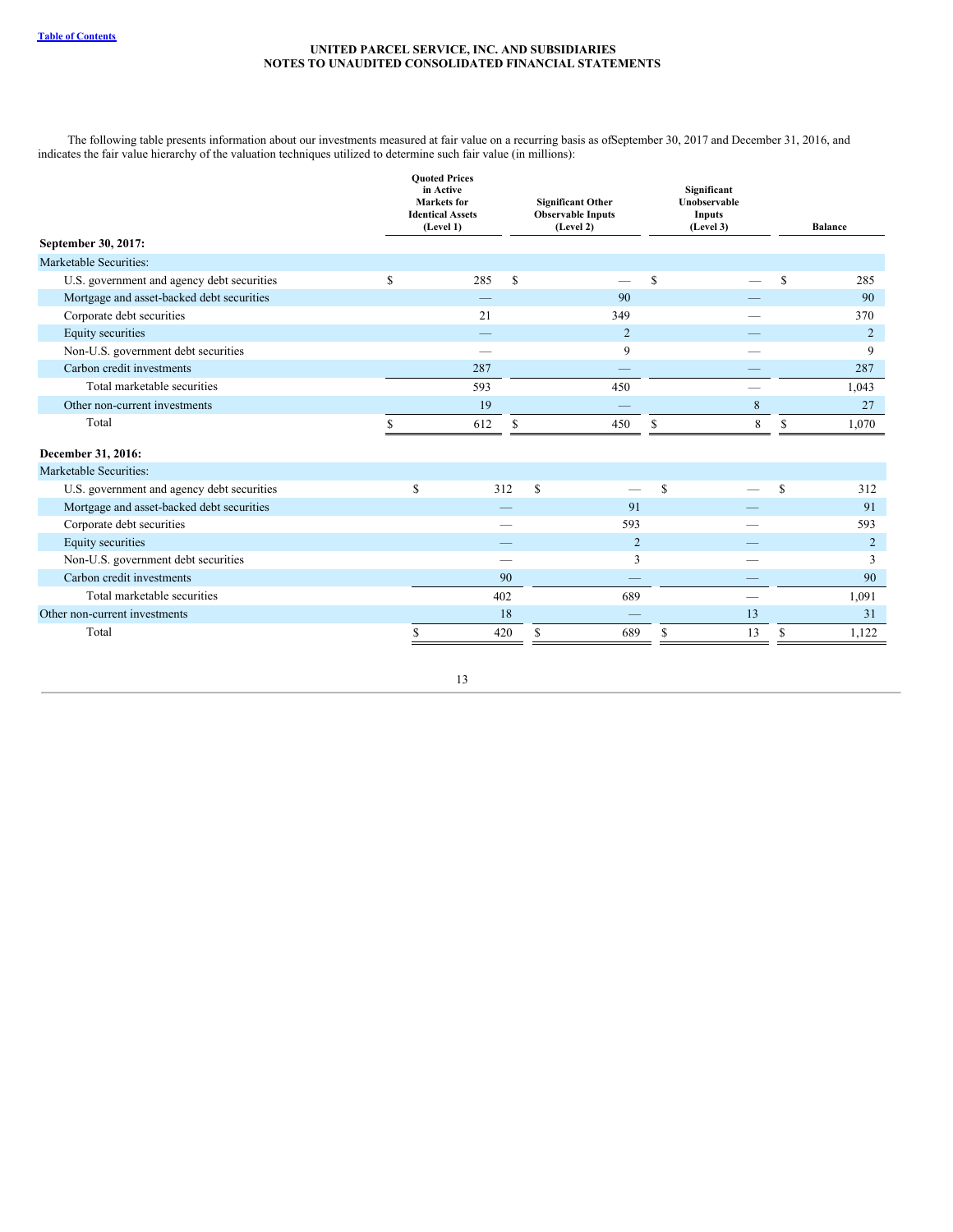The following table presents the changes in the above Level 3 instruments measured on a recurring basis for thethree months ended September 30, 2017 and 2016 (in millions):

|                                                              | Marketable        |   | Other<br><b>Non-Current</b> |       |  |  |
|--------------------------------------------------------------|-------------------|---|-----------------------------|-------|--|--|
|                                                              | <b>Securities</b> |   | <b>Investments</b>          | Total |  |  |
| Balance on July 1, 2017                                      |                   | _ |                             | 9     |  |  |
| Transfers into (out of) Level 3                              |                   |   |                             |       |  |  |
| Net realized and unrealized gains (losses):                  |                   |   |                             |       |  |  |
| Included in earnings (in investment income and other)        |                   |   | (1)                         | (1)   |  |  |
| Included in accumulated other comprehensive income (pre-tax) |                   |   |                             |       |  |  |
| Purchases                                                    |                   |   |                             |       |  |  |
| Sales                                                        |                   |   |                             |       |  |  |
| <b>Balance on September 30, 2017</b>                         |                   | _ | x                           | 8     |  |  |

|                                                              | Marketable<br><b>Securities</b> | Other<br>Non-Current<br><b>Investments</b> | Total |
|--------------------------------------------------------------|---------------------------------|--------------------------------------------|-------|
| Balance on July 1, 2016                                      | _                               | $\mathcal{L}$<br>∠∠                        | 22    |
| Transfers into (out of) Level 3                              |                                 |                                            |       |
| Net realized and unrealized gains (losses):                  |                                 |                                            |       |
| Included in earnings (in investment income and other)        |                                 | (4)                                        | (4)   |
| Included in accumulated other comprehensive income (pre-tax) | _                               |                                            |       |
| Purchases                                                    |                                 |                                            |       |
| Sales                                                        | _                               |                                            |       |
| <b>Balance on September 30, 2016</b>                         | $-$                             | 18                                         | 18    |

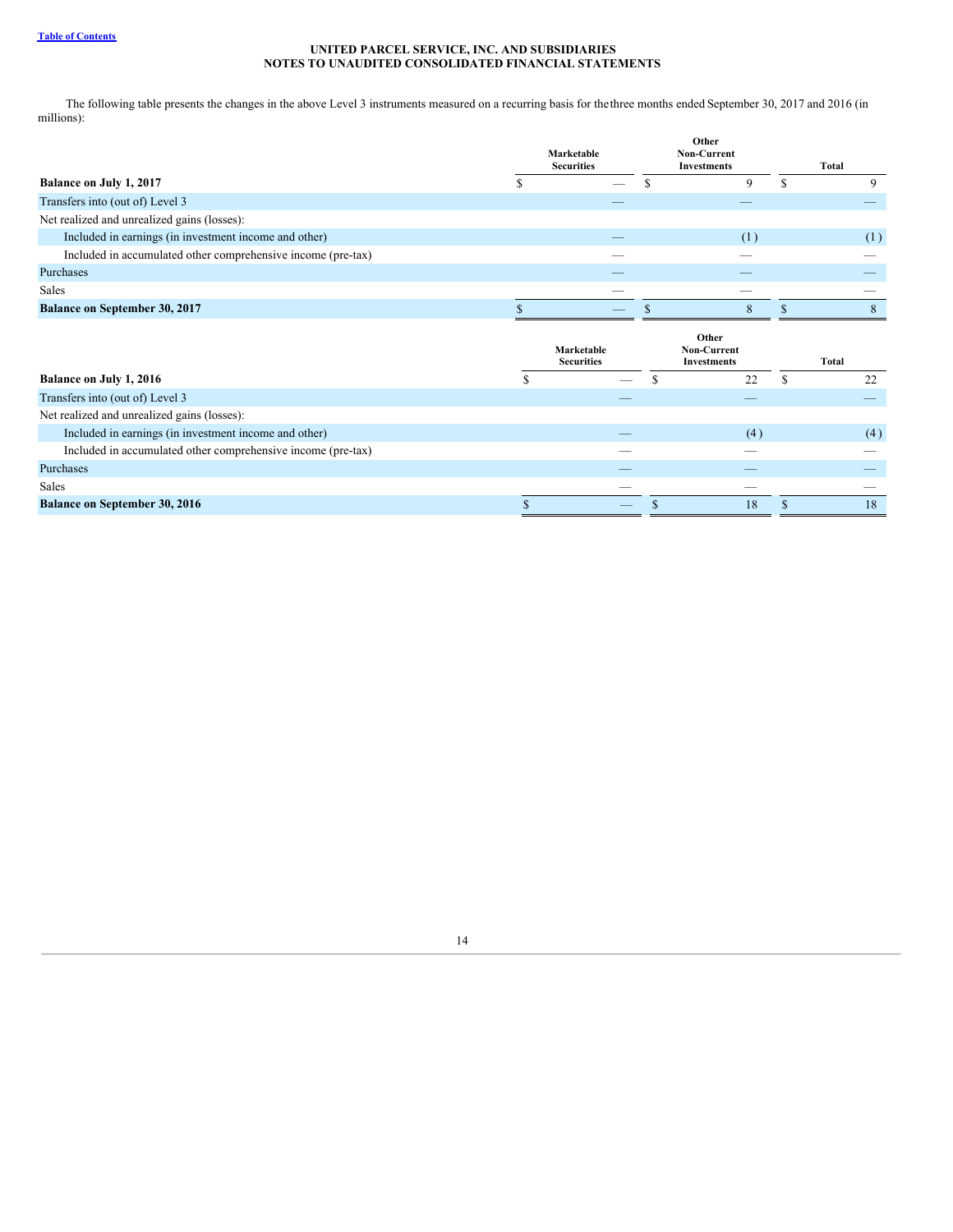The following table presents the changes in the above Level 3 instruments measured on a recurring basis for thenine months ended September 30, 2017 and 2016 (in millions):

|                                                              | Marketable<br><b>Securities</b> | Other<br>Investments | Total |  |
|--------------------------------------------------------------|---------------------------------|----------------------|-------|--|
| Balance on January 1, 2017                                   |                                 | 13                   | l3    |  |
| Transfers into (out of) Level 3                              |                                 |                      |       |  |
| Net realized and unrealized gains (losses):                  |                                 |                      |       |  |
| Included in earnings (in investment income and other)        |                                 | (5)                  | (5)   |  |
| Included in accumulated other comprehensive income (pre-tax) |                                 |                      |       |  |
| Purchases                                                    |                                 | _                    |       |  |
| Sales                                                        | _                               | $\sim$               |       |  |
| <b>Balance on September 30, 2017</b>                         |                                 | 8                    | 8     |  |

|                                                              | Marketable<br><b>Securities</b> | Other<br><b>Investments</b> | Total |
|--------------------------------------------------------------|---------------------------------|-----------------------------|-------|
| <b>Balance on January 1, 2016</b>                            |                                 | 32                          | 32    |
| Transfers into (out of) Level 3                              |                                 |                             |       |
| Net realized and unrealized gains (losses):                  |                                 |                             |       |
| Included in earnings (in investment income and other)        |                                 | (14)                        | (14)  |
| Included in accumulated other comprehensive income (pre-tax) |                                 |                             |       |
| Purchases                                                    |                                 |                             |       |
| Sales                                                        |                                 |                             |       |
| <b>Balance on September 30, 2016</b>                         | $\overline{\phantom{a}}$        | 18                          | 18    |

There were no transfers of investments between Level 1 and Level 2 during thethree and nine months ended September 30, 2017 and 2016.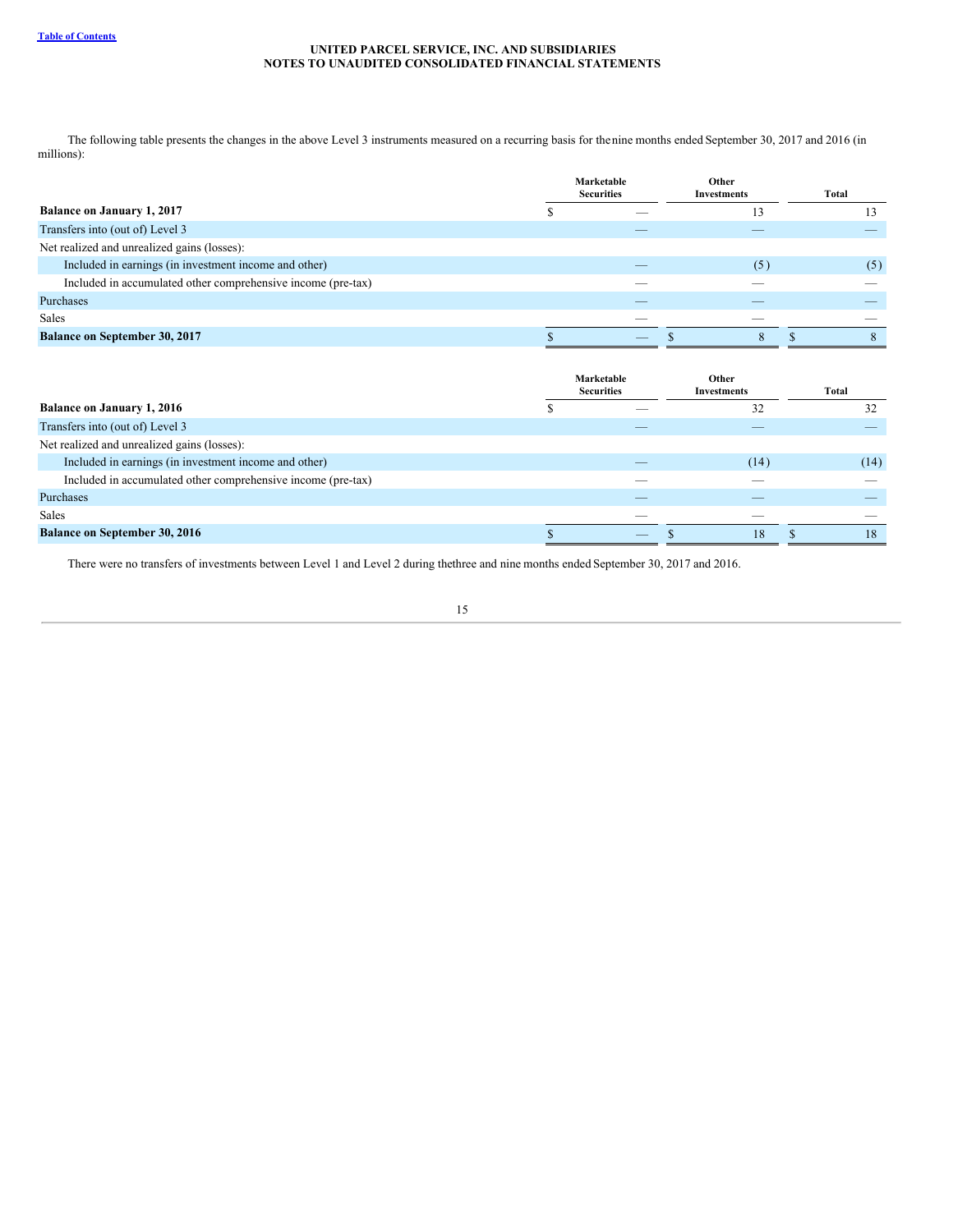### <span id="page-17-0"></span>**NOTE 5. PROPERTY, PLANT AND EQUIPMENT**

Property, plant and equipment as of September 30, 2017 and December 31, 2016 consist of the following (in millions):

|                                                 |    | 2017     |   | 2016      |
|-------------------------------------------------|----|----------|---|-----------|
| Vehicles                                        | Ъ. | 9,124    | S | 8,638     |
| Aircraft                                        |    | 15,708   |   | 15,653    |
| Land                                            |    | 1,568    |   | 1,397     |
| <b>Buildings</b>                                |    | 3,789    |   | 3,439     |
| Building and leasehold improvements             |    | 3,796    |   | 3,612     |
| Plant equipment                                 |    | 8,850    |   | 8,430     |
| Technology equipment                            |    | 1,858    |   | 1,741     |
| Equipment under operating leases                |    | 29       |   | 29        |
| Construction-in-progress                        |    | 2,482    |   | 735       |
|                                                 |    | 47,204   |   | 43,674    |
| Less: Accumulated depreciation and amortization |    | (26,216) |   | (24, 874) |
|                                                 | υэ | 20,988   | S | 18,800    |

We continually monitor our aircraft fleet utilization in light of current and projected volume levels, aircraft fuel prices and other factors. Additionally, we monitor our other property, plant and equipment categories for any indicators that the carrying value of the assets may not be recoverable. No impairment charges on property, plant and equipment were recorded during the three and nine months ended September 30, 2017 and 2016.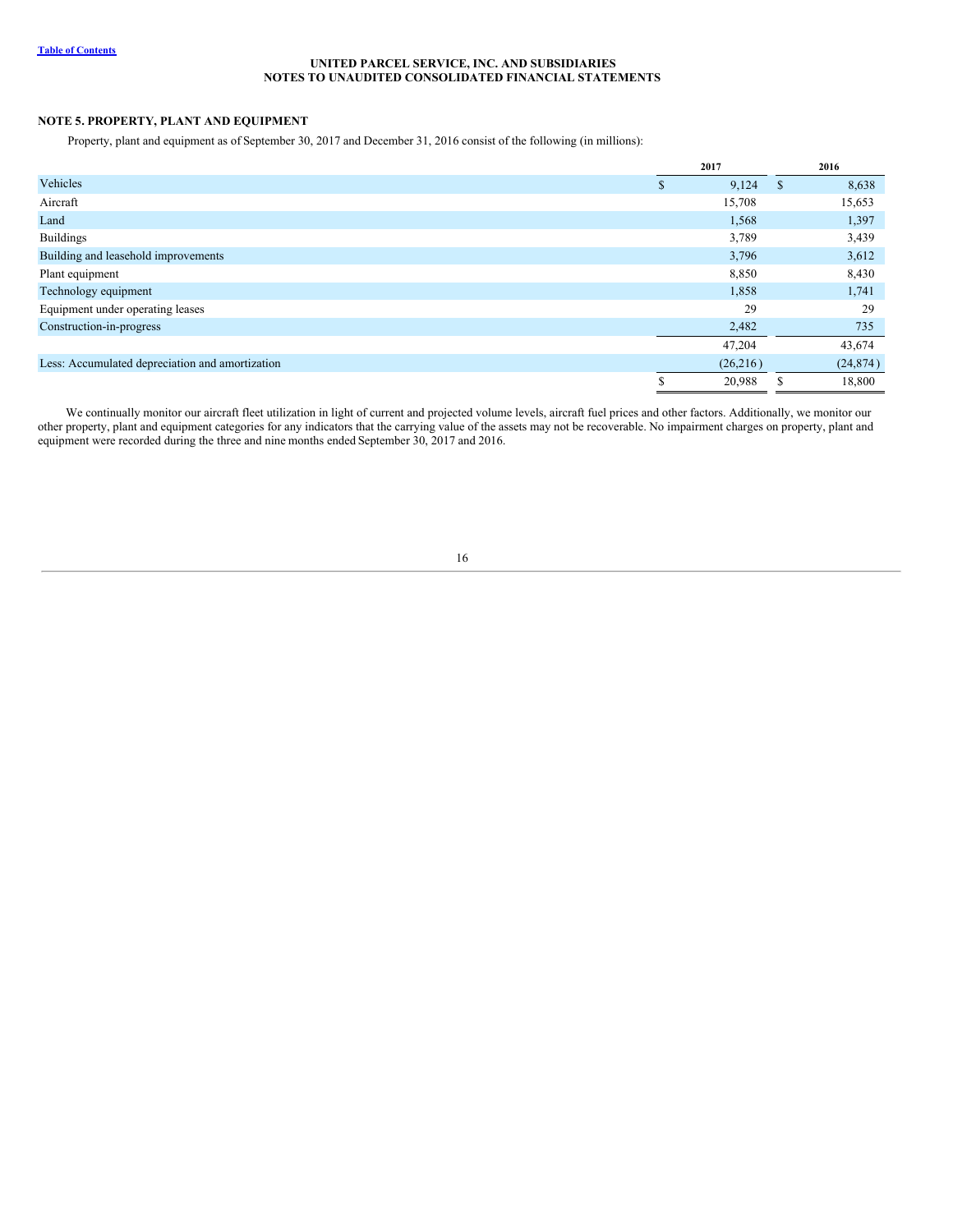### <span id="page-18-0"></span>**NOTE 6. EMPLOYEE BENEFIT PLANS**

### *Company-Sponsored Benefit Plans*

Information about net periodic benefit cost for our company-sponsored pension and postretirement benefit plans is as follows for thethree and nine months ended September 30, 2017 and 2016 (in millions):

|                                         | <b>U.S. Pension Benefits</b> |       |  |       | <b>U.S. Postretirement</b><br><b>Medical Benefits</b> |      | International<br><b>Pension Benefits</b> |  |      |  |                          |
|-----------------------------------------|------------------------------|-------|--|-------|-------------------------------------------------------|------|------------------------------------------|--|------|--|--------------------------|
|                                         | 2017                         |       |  | 2016  |                                                       | 2017 | 2016                                     |  | 2017 |  | 2016                     |
| <b>Three Months Ended September 30:</b> |                              |       |  |       |                                                       |      |                                          |  |      |  |                          |
| Service cost                            |                              | 382   |  | 353   | -S                                                    |      |                                          |  | 15   |  | 12                       |
| Interest cost                           |                              | 445   |  | 457   |                                                       | 28   | 32                                       |  | 10   |  | 10                       |
| Expected return on assets               |                              | (730) |  | (629) |                                                       | (2)  | (2)                                      |  | (17) |  | (15)                     |
| Amortization of prior service cost      |                              | 48    |  | 41    |                                                       |      |                                          |  |      |  | $\overline{\phantom{a}}$ |
| Net periodic benefit cost               |                              | 145   |  | 222   |                                                       | 34   | 38                                       |  | Q    |  |                          |

|                                        | <b>U.S. Pension Benefits</b> |          |   |         | <b>U.S. Postretirement</b><br><b>Medical Benefits</b> |      | International<br><b>Pension Benefits</b> |    |      |  |      |
|----------------------------------------|------------------------------|----------|---|---------|-------------------------------------------------------|------|------------------------------------------|----|------|--|------|
|                                        |                              | 2017     |   | 2016    |                                                       | 2017 | 2016                                     |    | 2017 |  | 2016 |
| <b>Nine Months Ended September 30:</b> |                              |          |   |         |                                                       |      |                                          |    |      |  |      |
| Service cost                           |                              | 1,161    | Ъ | 1,059   | -S                                                    | 21   | 21                                       | -S | 44   |  | 37   |
| Interest cost                          |                              | 1,369    |   | 1,371   |                                                       | 84   | 92                                       |    | 30   |  | 31   |
| Expected return on assets              |                              | (2, 154) |   | (1,887) |                                                       | (5)  | (4)                                      |    | (49) |  | (44) |
| Amortization of prior service cost     |                              | 144      |   | 125     |                                                       |      |                                          |    |      |  |      |
| Net periodic benefit cost              |                              | 520      |   | 668     |                                                       | 105  | 112                                      |    | 26   |  | 24   |

During the first nine months of 2017, we contributed \$2.359 billion and \$226 million to our company-sponsored pension and U.S. postretirement medical benefit plans, respectively. We currently expect to contribute \$18 and \$15 million over the remainder of the year to the pension and U.S. postretirement medical benefit plans, respectively. Subject to market conditions, we continually evaluate opportunities for additional discretionary pension contributions.

#### *Plan Amendments and Curtailments*

The UPS Retirement Plan was closed to new non-union participants effective July 1, 2016. In the quarter ended June 30, 2017, we amended the UPS Retirement Plan and the UPS Excess Coordinating Benefit Plan (single-employer defined benefit pension plans sponsored by UPS) to cease accruals of additional benefits for future service and compensation for non-union participants effective January 1, 2023. We remeasured plan assets and pension benefit obligations for the affected pension plans as of June 30, 2017, resulting in a net actuarial gain of \$569 million. This reflected a curtailment gain of\$1.525 billion resulting from the benefit plan changes that was partially offset by net actuarial losses of \$956 million, driven by a reduction of approximately32 basis points in the discount rate compared to December 31, 2016, offset by actual assets returns approximately 275 basis points above our expected return as of the remeasurement date. The net curtailment gain reduced the actuarial loss recorded in "Accumulated other comprehensive loss" in the equity section of the consolidated balance sheet. As actuarial losses were within the corridor (defined as 10% of the greater of the fair value of plan assets and the plan's projected benefit obligation), there was no impact to the statement of consolidated income for the quarter ended June 30, 2017.

Effective July 1, 2016, the Company amended the UPS 401(k) Savings Plan so that employees who would have been eligible for participation in the UPS Retirement Plan instead began earning a UPS Retirement Contribution. For employees eligible to receive the Retirement Contribution, UPS contributes 3% to 8% of eligible pay to the UPS 401(k) Savings Plan based on years of vesting service and business unit. Contributions are made annually in cash to the accounts of participants who are employed on December 31st of each calendar year.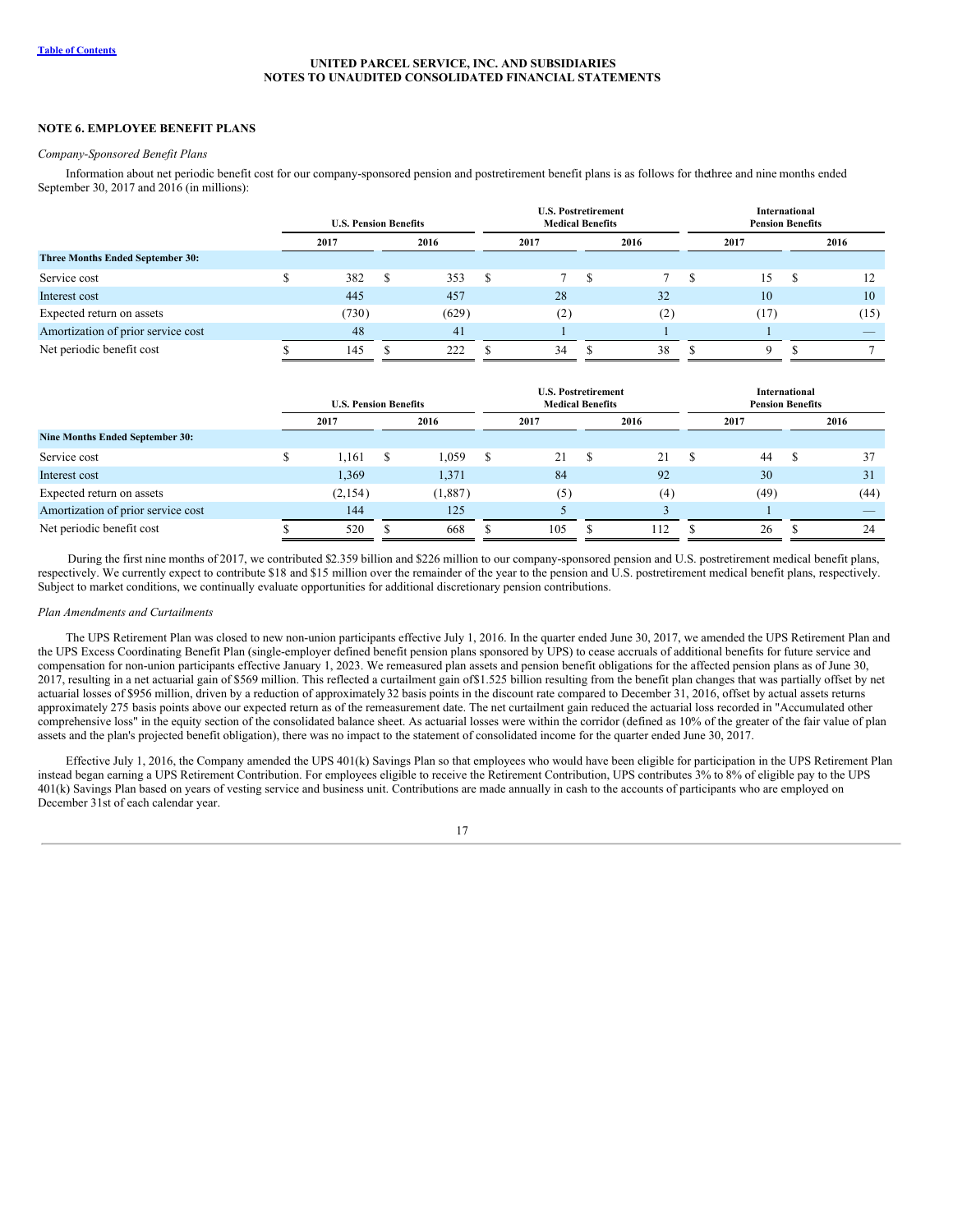Effective June 23, 2017, the Company amended the UPS 401(k) Savings Plan so that non-union employees who currently participate in the UPS Retirement Plan will, in addition to current benefits under the UPS 401(k) Savings Plan, earn a UPS Retirement Contribution beginning January 1, 2023. UPS will contribute 5% to 8% of eligible compensation to the UPS 401(k) Savings Plan based on years of vesting service. The amendment also provides for transition contributions for certain participants. There was no impact to the statement of consolidated income for the quarter ended June 30, 2017 as a result of the above changes.

#### *Multiemployer Benefit Plans*

We contribute to a number of multiemployer defined benefit and health and welfare plans under terms of collective bargaining agreements that cover our unionrepresented employees. Our current collective bargaining agreements set forth the annual contribution increases allotted to the plans that we participate in, and we are in compliance with these contribution rates. These limitations on annual contribution rates will remain in effect throughout the terms of the existing collective bargaining agreements.

As of September 30, 2017 and December 31, 2016 we had \$861 and \$866 million, respectively, recorded in "Other Non-Current Liabilities," as well as \$7 and \$6 million as of September 30, 2017 and December 31, 2016, respectively, recorded in "Other current liabilities," on our consolidated balance sheets associated with our previous withdrawal from a multiemployer pension plan. This liability is payable in equal monthly installments over a remaining term of approximately 45 years. Based on the borrowing rates currently available to us for long-term financing of a similar maturity, the fair value of this withdrawal liability as of September 30, 2017 and December 31, 2016 was \$891 and \$861 million, respectively. We utilized Level 2 inputs in the fair value hierarchy of valuation techniques to determine the fair value of this liability.

UPS was a contributing employer to the Central States Pension Fund ("CSPF") until 2007 when we withdrew from the plan and fully funded our allocable share of unfunded vested benefits by paying a \$6.1 billion withdrawal liability. Under a collective bargaining agreement with the International Brotherhood of Teamsters ("IBT"), UPS agreed to provide coordinating benefits in the UPS/IBT Full Time Employee Pension Plan ("UPS/IBT Plan") for UPS participants whose last employer was UPS and who had not retired as of January 1, 2008 ("the UPS Transfer Group") in the event that benefits are lawfully reduced by the CSPF in the future consistent with the terms of our withdrawal agreement with the CSPF.

In December 2014, Congress passed the Multiemployer Pension Reform Act ("MPRA"), which for the first time ever allowed multiemployer pension plans to reduce benefit payments to retirees, subject to specific guidelines in the statute and government approval. In September 2015, the CSPF submitted a proposed pension benefit reduction plan to the U.S. Department of the Treasury under the MPRA. The CSPF plan proposed to reduce retirement benefits to the CSPF participants, including the UPS Transfer Group. We vigorously challenged the proposed benefit reduction plan because we believed that it did not comply with the law and that the CSPF failed to comply with its contractual obligation to obtain our consent to reduce benefits to the UPS Transfer Group under the terms of the withdrawal agreement with the CSPF. On May 6, 2016, the U.S. Department of the Treasury rejected the proposed plan submitted by the CSPF, stating that it failed to satisfy a number of requirements set forth in the MPRA.

The CSPF has asserted that it will become insolvent in 2025 which could lead to the reduction of retirement benefits. Although there are numerous factors that could affect the CSPF's funding status, if the CSPF were to become insolvent as they have projected, UPS may be required to provide coordinating benefits, thereby increasing the current projected benefit obligation for the UPS/IBT Plan by approximately \$4 billion. The CSPF has said that it believes a legislative solution to its funding status is necessary, and we expect that the CSPF will continue to explore options to avoid insolvency.

The potential obligation to pay coordinating benefits from the UPS/IBT Plan is subject to a number of significant uncertainties, including actions that may be taken by the CSPF, the federal government or others. These actions include whether the CSPF will submit a revised pension benefit reduction plan or otherwise seek federal government assistance, the extent to which benefits are paid by the Pension Benefit Guaranty Corporation and our ability to successfully defend our legal positions, as well as the effect of discount rates and various other actuarial assumptions.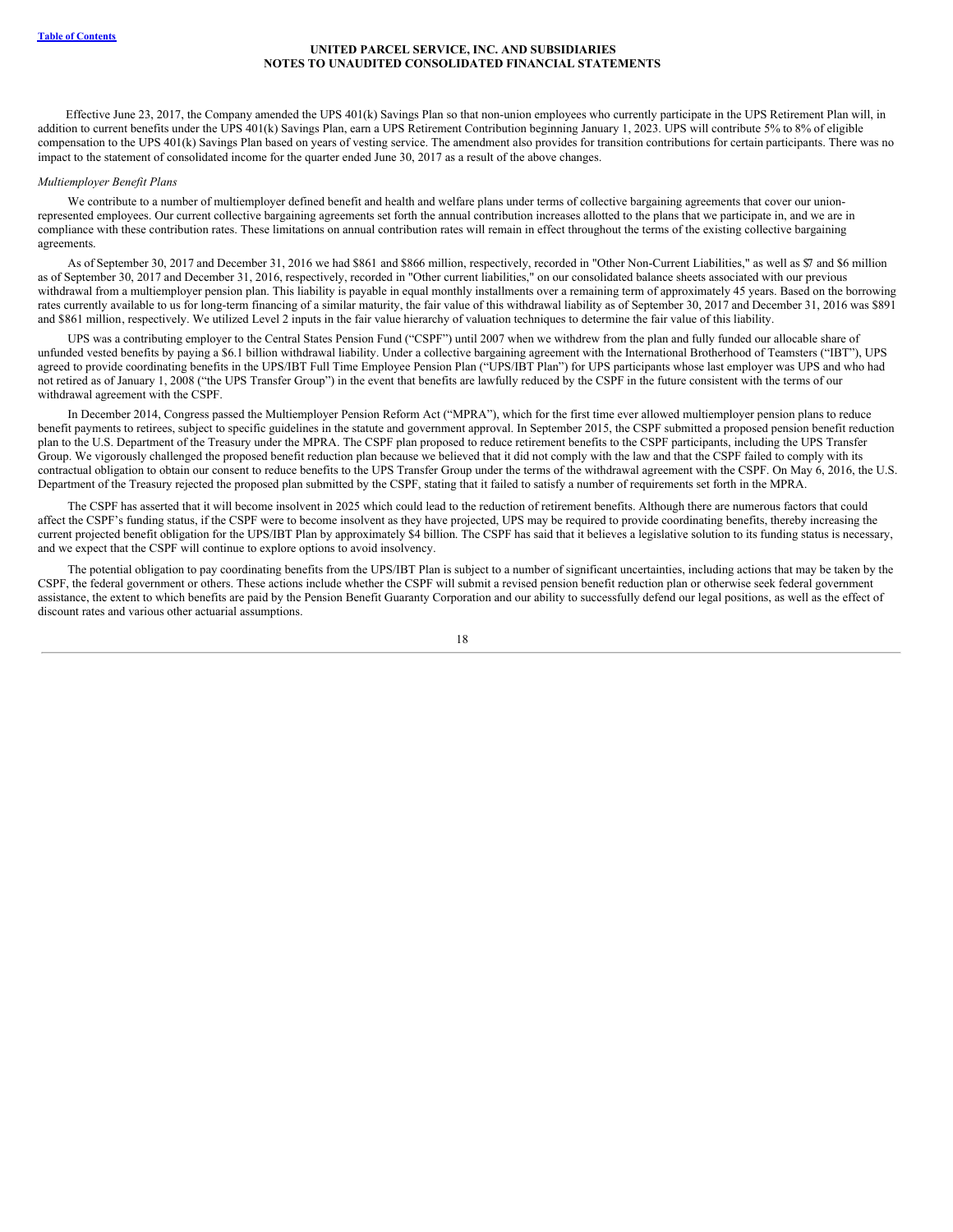We account for this potential obligation under Accounting Standards Codification Topic 715- Compensation-Retirement Benefits ("ASC 715"). Under ASC 715 we are required to provide a best estimate of various actuarial assumptions, including the eventual outcome of this matter, in measuring our pension benefit obligation at the December 31st measurement date. While we currently believe the most likely solution to this matter and the broader systemic problems facing multiemployer pension plans is intervention by the federal government, ASC 715 does not permit anticipation of changes in law in making a best estimate of pension liabilities. Our best estimate as of the measurement date of December 31, 2016 does not incorporate this solution. Rather, our best estimate of the next most likely outcome to resolve the CSPF's solvency concerns is that the CSPF will make another MPRA filing to forestall insolvency without reducing benefits to the UPS Transfer Group. If the CSPF attempts to reduce benefits for the UPS Transfer Group under a MPRA filing we would be in a strong legal position to prevent that from occurring given that these benefits cannot be reduced without our consent and such a reduction, without first exhausting reductions to other groups in the CSPF, would be contrary to the statute. Accordingly, our best estimate as of the measurement date of December 31, 2016 is that there is no liability to be recognized for additional coordinating benefits of the UPS/IBT Plan. However, the projected benefit obligation could materially increase as these uncertainties are resolved. We will continue to assess the impact of these uncertainties on the projected benefit obligation of the UPS/IBT Plan in accordance with ASC 715.

### *Collective Bargaining Agreements*

As of December 31, 2016, we had approximately268,000 employees employed under a national master agreement and various supplemental agreements with local unions affiliated with the Teamsters. During 2014, the Teamsters ratified a new national master agreement ("NMA") with UPS that will expire on July 31, 2018. The economic provisions in the NMA included wage rate increases, as well as increased contribution rates for healthcare and pension benefits.

We have approximately 2,600 pilots who are employed under a collective bargaining agreement with the Independent Pilots Association ("IPA"). During 2016, the IPA members voted to ratify a new five-year labor contract. Terms of the agreement became effective September 1, 2016 and run through September 1, 2021. The economic provisions in the agreement included pay increases, a signing bonus and enhanced pension benefits.

Our airline mechanics are covered by a collective bargaining agreement with Teamsters Local 2727, which became amendable November 1, 2013. We are currently in negotiations with Teamsters Local 2727. In addition, approximately 3,000 of our auto and maintenance mechanics who are not employed under agreements with the Teamsters are employed under collective bargaining agreements with the International Association of Machinists and Aerospace Workers ("IAM") that will expire on July 31, 2019.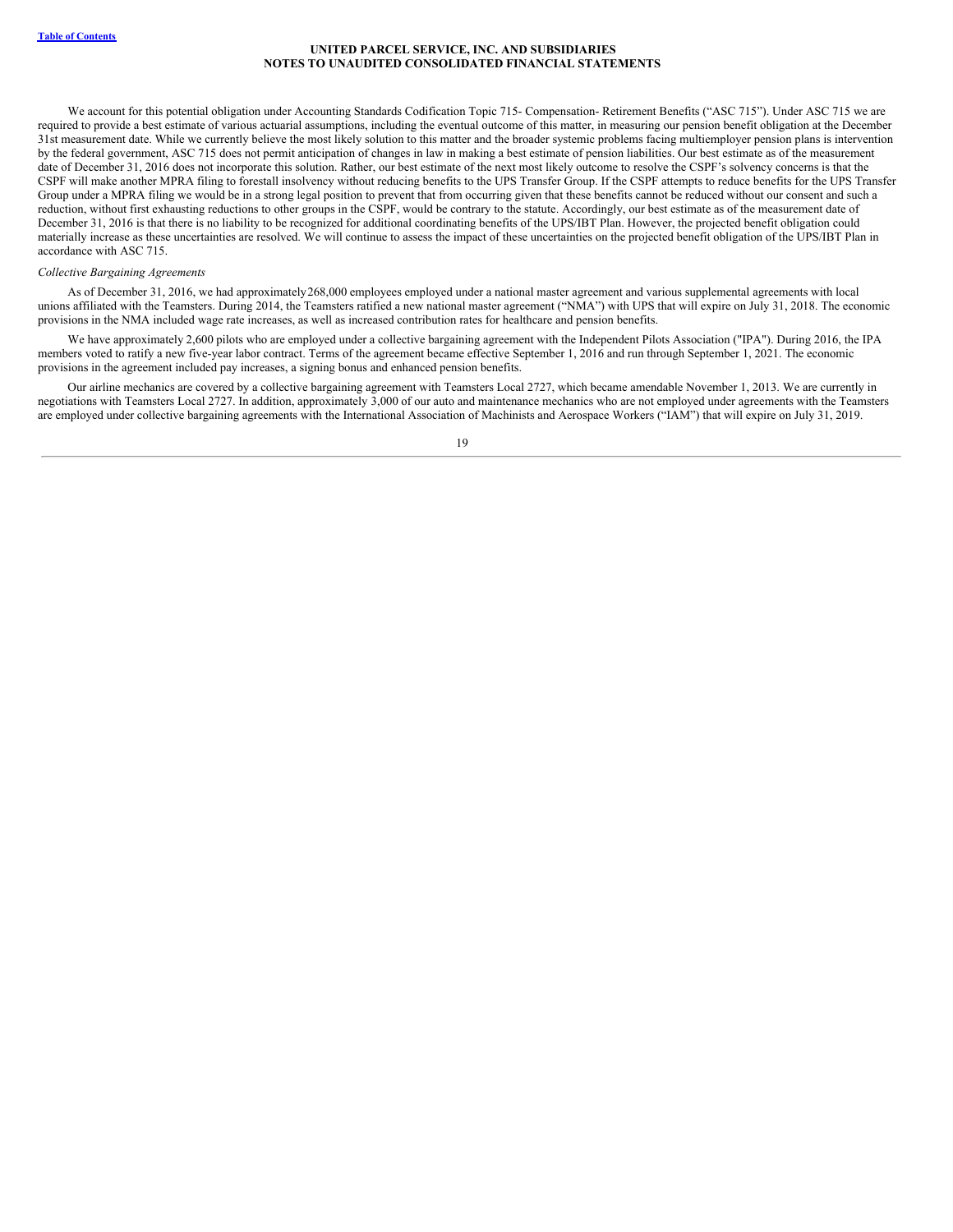### <span id="page-21-0"></span>**NOTE 7. GOODWILL AND INTANGIBLE ASSETS**

The following table indicates the allocation of goodwill by reportable segment as ofSeptember 30, 2017 and December 31, 2016 (in millions):

|                           | <b>U.S. Domestic</b><br>International<br>Package<br>Package |                          |  | Supply Chain &<br>Freight | Consolidated |       |
|---------------------------|-------------------------------------------------------------|--------------------------|--|---------------------------|--------------|-------|
| <b>December 31, 2016:</b> |                                                             | 715                      |  | 407                       | 2,635        | 3,757 |
| Acquired                  |                                                             | $\sim$                   |  | 18                        | 25           | 43    |
| Currency / Other          |                                                             | $\overline{\phantom{a}}$ |  | 14                        | 24           | 38    |
| September 30, 2017:       |                                                             | 715                      |  | 439                       | 2,684        | 3,838 |

The goodwill acquired in the Supply Chain & Freight segment was predominately related to our January 2017 acquisition of Freightex Ltd. ("Freightex"), a U.K.-based asset-light provider of truckload, less-than truckload and specialized over-the-road services. The acquisition of Freightex was paid for with cash from operations. The acquisition of Freightex was not material to our consolidated financial position or results of operations. The remaining goodwill acquired in the Supply Chain & Freight segment was related to other, smaller acquisitions immaterial to our consolidated financial position or results of operations.

The goodwill acquired in the International Package segment was related to our June 2017 acquisition of Eirpost Group Unlimited Company ("Nightline"), an Irelandbased express delivery and logistics company. The acquisition of Nightline was paid for with cash from operations. The acquisition of Nightline was not material to our consolidated financial position or results of operations.

In December 2016, we acquired Maze 1 Limited ("Marken"), a global provider of supply chain solutions to the life sciences industry and leader in clinical trials material storage and distribution, for approximately \$570 million. As of September 30, 2017, we had no material changes to our estimated fair values of assets acquired and liabilities assumed. The financial results of Marken are included in the Supply Chain & Freight segment from the date of acquisition and were not material to our results of operations.

The estimates of the fair value of assets acquired and liabilities assumed are subject to change based on the completion of purchase accounting. The purchase price allocation for acquired companies can be modified for up to one year from the date of acquisition.

The remaining change in goodwill for both the International Package and Supply Chain & Freight segments was due to immaterial purchase accounting adjustments and the impact of changes in the value of the U.S. Dollar on the translation of non-U.S. Dollar goodwill balances.

#### *Goodwill Impairment and Annual Assessment Date Change*

During the third quarter of 2017, we changed the measurement date of our annual goodwill impairment test from October 1st to July 1st. This change better aligns the timing of the goodwill impairment test with our long-term business planning process. The change was not material to our consolidated financial statements as it did not result in the delay, acceleration or avoidance of an impairment charge.

We completed our annual goodwill impairment valuation for all reporting units and indefinite lived intangible assets as of July 1, 2017, and determined that goodwill is not impaired. We will continue to monitor each reporting unit for triggering events that might require an update to our annual impairment evaluation between the annual assessment date and December 31, 2017. There were no triggering events identified during the third quarter of 2017.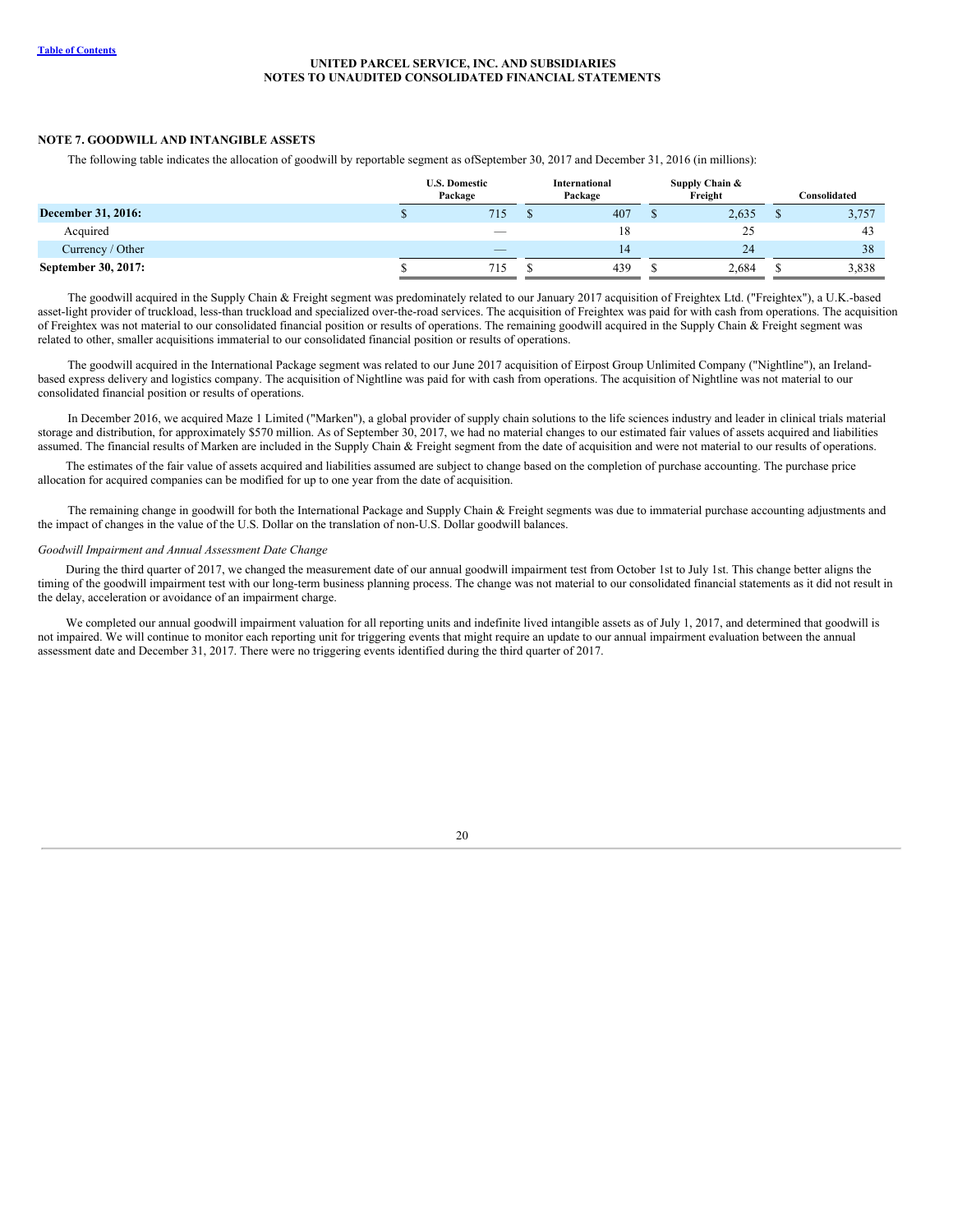The following is a summary of intangible assets as ofSeptember 30, 2017 and December 31, 2016 (in millions):

|                               |    | <b>Gross Carrying</b><br>Amount | Accumulated<br>Amortization |         |   | <b>Net Carrying</b><br>Value |
|-------------------------------|----|---------------------------------|-----------------------------|---------|---|------------------------------|
| September 30, 2017:           |    |                                 |                             |         |   |                              |
| Capitalized software          | \$ | 3,192                           | S                           | (2,269) | S | 923                          |
| Licenses                      |    | 165                             |                             | (71)    |   | 94                           |
| Franchise rights              |    | 128                             |                             | (95)    |   | 33                           |
| Customer relationships        |    | 751                             |                             | (141)   |   | 610                          |
| Trade name                    |    | 200                             |                             | _       |   | 200                          |
| Trademarks, patents and other |    | 72                              |                             | (35)    |   | 37                           |
| Total Intangible Assets, Net  |    | 4,508                           |                             | (2,611) | S | 1,897                        |
| December 31, 2016:            |    |                                 |                             |         |   |                              |
| Capitalized software          | \$ | 2,933                           | S                           | (2,157) | S | 776                          |
| Licenses                      |    | 131                             |                             | (70)    |   | 61                           |
| Franchise rights              |    | 128                             |                             | (90)    |   | 38                           |
| Customer relationships        |    | 724                             |                             | (85)    |   | 639                          |
| Trade name                    |    | 200                             |                             |         |   | 200                          |
| Trademarks, patents and other |    | 67                              |                             | (23)    |   | 44                           |
| Total Intangible Assets, Net  | S  | 4,183                           | S                           | (2,425) | S | 1,758                        |

As of September 30, 2017, we had a trade name with a carrying value of \$200 million and licenses with a carrying value of \$5 million, which are deemed to be indefinitelived intangible assets and are included in the table above.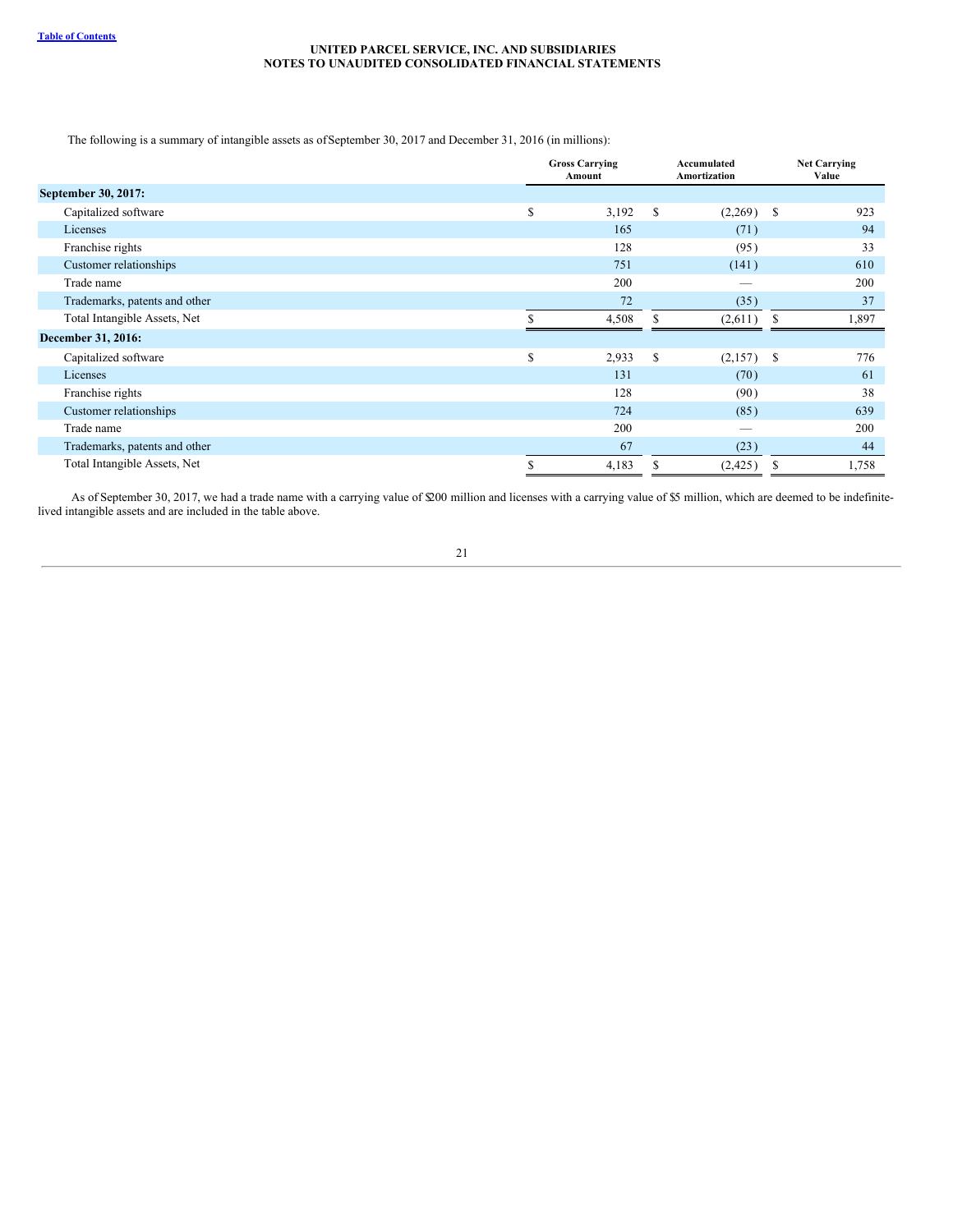### <span id="page-23-0"></span>**NOTE 8. DEBT AND FINANCING ARRANGEMENTS**

The carrying value of our outstanding debt as ofSeptember 30, 2017 and December 31, 2016 consists of the following (in millions):

|                            |              | Principal |                 |      | <b>Carrying Value</b> |              |         |
|----------------------------|--------------|-----------|-----------------|------|-----------------------|--------------|---------|
|                            |              | Amount    | <b>Maturity</b> | 2017 |                       |              | 2016    |
| Commercial paper           | $\mathbb{S}$ | 4,120     | 2017-2018       | \$   | 4,120                 | S            | 3,250   |
| Fixed-rate senior notes:   |              |           |                 |      |                       |              |         |
| 1.125% senior notes        |              | 375       | 2017            |      | 375                   |              | 374     |
| 5.50% senior notes         |              | 750       | 2018            |      | 755                   |              | 769     |
| 5.125% senior notes        |              | 1,000     | 2019            |      | 1,027                 |              | 1,043   |
| 3.125% senior notes        |              | 1,500     | 2021            |      | 1,567                 |              | 1,584   |
| 2.40% senior notes         |              | 500       | 2026            |      | 497                   |              | 497     |
| 2.45% senior notes         |              | 1,000     | 2022            |      | 989                   |              | 986     |
| 2.35% senior notes         |              | 600       | 2022            |      | 596                   |              |         |
| 6.20% senior notes         |              | 1,500     | 2038            |      | 1,482                 |              | 1,481   |
| 4.875% senior notes        |              | 500       | 2040            |      | 489                   |              | 489     |
| 3.625% senior notes        |              | 375       | 2042            |      | 368                   |              | 367     |
| 3.40% senior notes         |              | 500       | 2046            |      | 491                   |              | 491     |
| Floating rate senior notes |              | 400       | 2022            |      | 398                   |              |         |
| 8.375% Debentures:         |              |           |                 |      |                       |              |         |
| 8.375% debentures          |              | 424       | 2020            |      | 453                   |              | 461     |
| 8.375% debentures          |              | 276       | 2030            |      | 282                   |              | 282     |
| Pound Sterling notes:      |              |           |                 |      |                       |              |         |
| 5.50% notes                |              | 89        | 2031            |      | 84                    |              | 76      |
| 5.125% notes               |              | 609       | 2050            |      | 582                   |              | 535     |
| Euro senior notes:         |              |           |                 |      |                       |              |         |
| 1.625% notes               |              | 827       | 2025            |      | 822                   |              | 732     |
| $1.00\%$ notes             |              | 591       | 2028            |      | 587                   |              | 523     |
| Floating rate senior notes |              | 591       | 2020            |      | 589                   |              | 525     |
| Canadian senior notes:     |              |           |                 |      |                       |              |         |
| 2.125% notes               |              | 603       | 2024            |      | 600                   |              |         |
| Floating rate senior notes |              | 979       | 2049-2067       |      | 969                   |              | 824     |
| Capital lease obligations  |              | 450       | 2017-3005       |      | 450                   |              | 447     |
| Facility notes and bonds   |              | 320       | 2029-2045       |      | 320                   |              | 319     |
| Other debt                 |              | 18        | 2017-2022       |      | 18                    |              | 20      |
| Total debt                 | \$           | 18,897    |                 |      | 18,910                |              | 16,075  |
| Less: Current maturities   |              |           |                 |      | (4, 555)              |              | (3,681) |
| Long-term debt             |              |           |                 | \$   | 14,355                | $\mathbb{S}$ | 12,394  |

*Debt Classification*

We have classified our 5.50% senior notes due January 2018 with a principal balance of \$750 million as a long-term liability, based on our intent and ability to refinance the debt as of September 30, 2017. We have also classified certain floating rate senior notes that are putable by the note holders as a long-term liability, due to our intent and ability to refinance the debt if the put option is exercised by the note holders.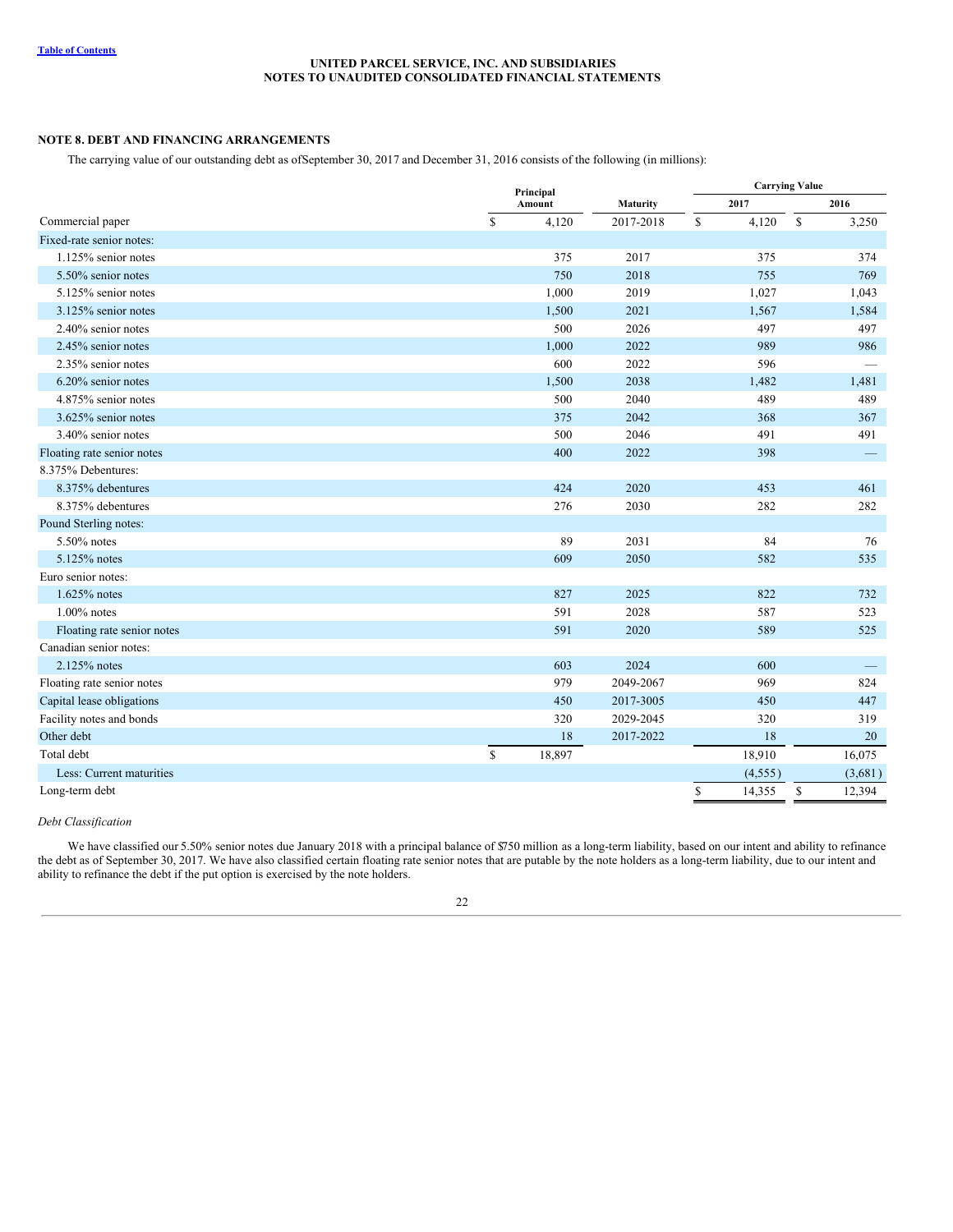#### *Debt Issuances*

In March, we issued floating rate senior notes in principal amount of\$147 million. These notes bear interest at three-month LIBOR less30 basis points and mature in 2067. These notes are callable at various times after30 years at a stated percentage of par value, and putable by the note holders at various times afterone year at a stated percentage of par value.

On May 16, 2017 we issued U.S. senior rate notes. These senior notes consist of two separate series, as follows:

• Two series of notes, in the principle amounts of \$600 and \$400 million, were issued. These notes bear interest at a2.35% fixed rate and at a three-month LIBOR plus 38 basis points, respectively, and mature May 2022. Interest on the fixed rate senior notes will be paid semi-annually, beginning November 2017. Interest on the floating rate senior notes will be paid quarterly beginning August 2017. The 2.35% notes are callable at our option at a redemption price equal to the greater of 00% of the principal amount, or the sum of the present values of the remaining scheduled payments of principal and interest thereon discounted to the redemption date on a semi-annual basis at the discount rate of the treasury rate plus 10 basis points and accrued interest. The floating rate senior notes are not callable.

On May 18, 2017 we issued Canadian senior notes. These senior notes consist of a single series as follows:

Notes in the principal amount of C\$750 million (\$547 million), which bear interest at a2.125% fixed interest rate and mature May 2024. Interest on the notes is payable semi-annually beginning November 2017. The notes are callable at our option, in whole or in part at the Government of Canada yield plus 21.5 basis points, and on or after the par call date, at par value.

#### *Commercial Paper*

We are authorized to borrow up to \$10.0 billion under a U.S. commercial paper program and €5.0 billion (in a variety of currencies) under a European commercial paper program. We had the following amounts outstanding under these programs as of September 30, 2017: \$2.775 billion with an average interest rate of 1.07% and  $\epsilon$ 1.139 billion (\$1.345 billion) with an average interest rate of-0.41%. As of September 30, 2017, we have classified the entire commercial paper balance as a current liability on our consolidated balance sheet.

#### *Sources of Credit*

We maintain two credit agreements with a consortium of banks. One of these agreements provides revolving credit facilities of \$1.5 billion, and expires on March 23, 2018. Generally, amounts outstanding under this facility bear interest at a periodic fixed rate equal to LIBOR for the applicable interest period and currency denomination, plus an applicable margin. Alternatively, a fluctuating rate of interest equal to the highest of (1) JPMorgan Chase Bank's publicly announced prime rate; (2) the Federal Funds effective rate plus 0.50%; and (3) LIBOR for a one month interest period plus1.00%, plus an applicable margin, may be used at our discretion. In each case, the applicable margin for advances bearing interest based on LIBOR is a percentage determined by quotations from Markit Group Ltd. for our 1-year credit default swap spread, subject to a minimum rate of 0.10% and a maximum rate of 0.75%. The applicable margin for advances bearing interest based on the prime rate is1.00% below the applicable margin for LIBOR advances (but not lower than 0.00%). We are also able to request advances under this facility based on competitive bids for the applicable interest rate. There were no amounts outstanding under this facility as of September 30, 2017.

The second agreement provides revolving credit facilities of \$3.0 billion, and expires on March 24, 2022. Generally, amounts outstanding under this facility bear interest at a periodic fixed rate equal to LIBOR for the applicable interest period and currency denomination, plus an applicable margin. Alternatively, a fluctuating rate of interest equal to the highest of (1) JPMorgan Chase Bank's publicly announced prime rate; (2) the Federal Funds effective rate plus 0.50%; and (3) LIBOR for a one month interest period plus 1.00%, plus an applicable margin, may be used at our discretion. In each case, the applicable margin for advances bearing interest based on LIBOR is a percentage determined by quotations from Markit Group Ltd. for our 1-year credit default swap spread, interpolated for a period from the date of determination of such credit default swap spread in connection with a new interest period until the latest maturity date of this facility then in effect (but not less than a period of one year). The minimum applicable margin rate is 0.10% and the maximum applicable margin rate is0.75% per annum. The applicable margin for advances bearing interest based on the prime rate is1.00% below the applicable margin for LIBOR advances (but not less than 0.00%). We are also able to request advances under this facility based on competitive bids. There were no amounts outstanding under this facility as of September 30, 2017.

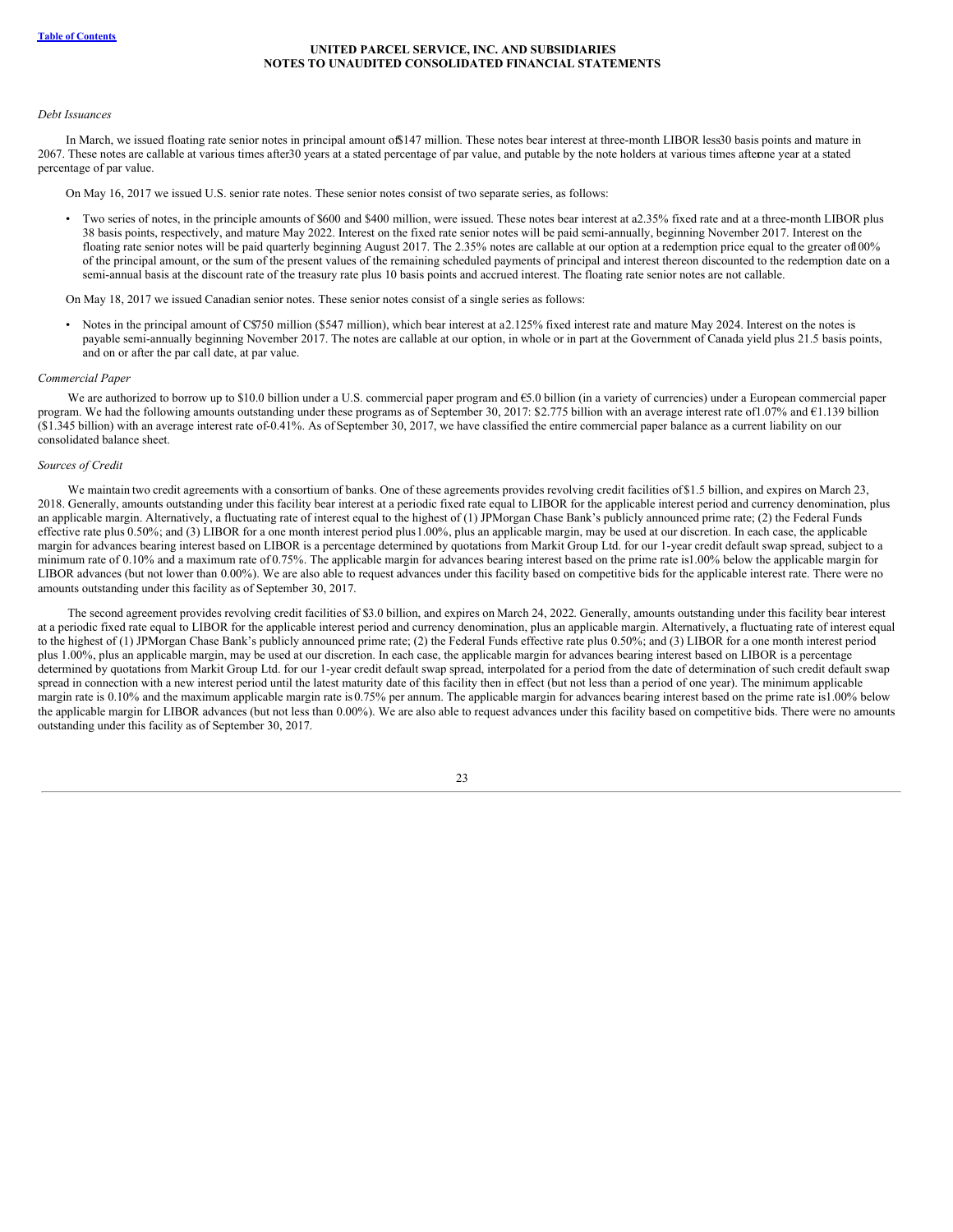#### *Debt Covenants*

Our existing debt instruments and credit facilities subject us to certain financial covenants. As ofSeptember 30, 2017 and for all prior periods presented, we have satisfied these financial covenants. These covenants limit the amount of secured indebtedness that we may incur, and limit the amount of attributable debt in sale-leaseback transactions, to 10% of net tangible assets. As of September 30, 2017, 10% of net tangible assets was equivalent to\$2.345 billion; however, we have no covered sale-leaseback transactions or secured indebtedness outstanding. We do not expect these covenants to have a material impact on our financial condition or liquidity.

#### *Fair Value of Debt*

Based on the borrowing rates currently available to the Company for long-term debt with similar terms and maturities, the fair value of long-term debt, including current maturities, was approximately \$19.746 and \$17.134 billion as of September 30, 2017 and December 31, 2016, respectively. We utilized Level 2 inputs in the fair value hierarchy of valuation techniques to determine the fair value of all of our debt instruments.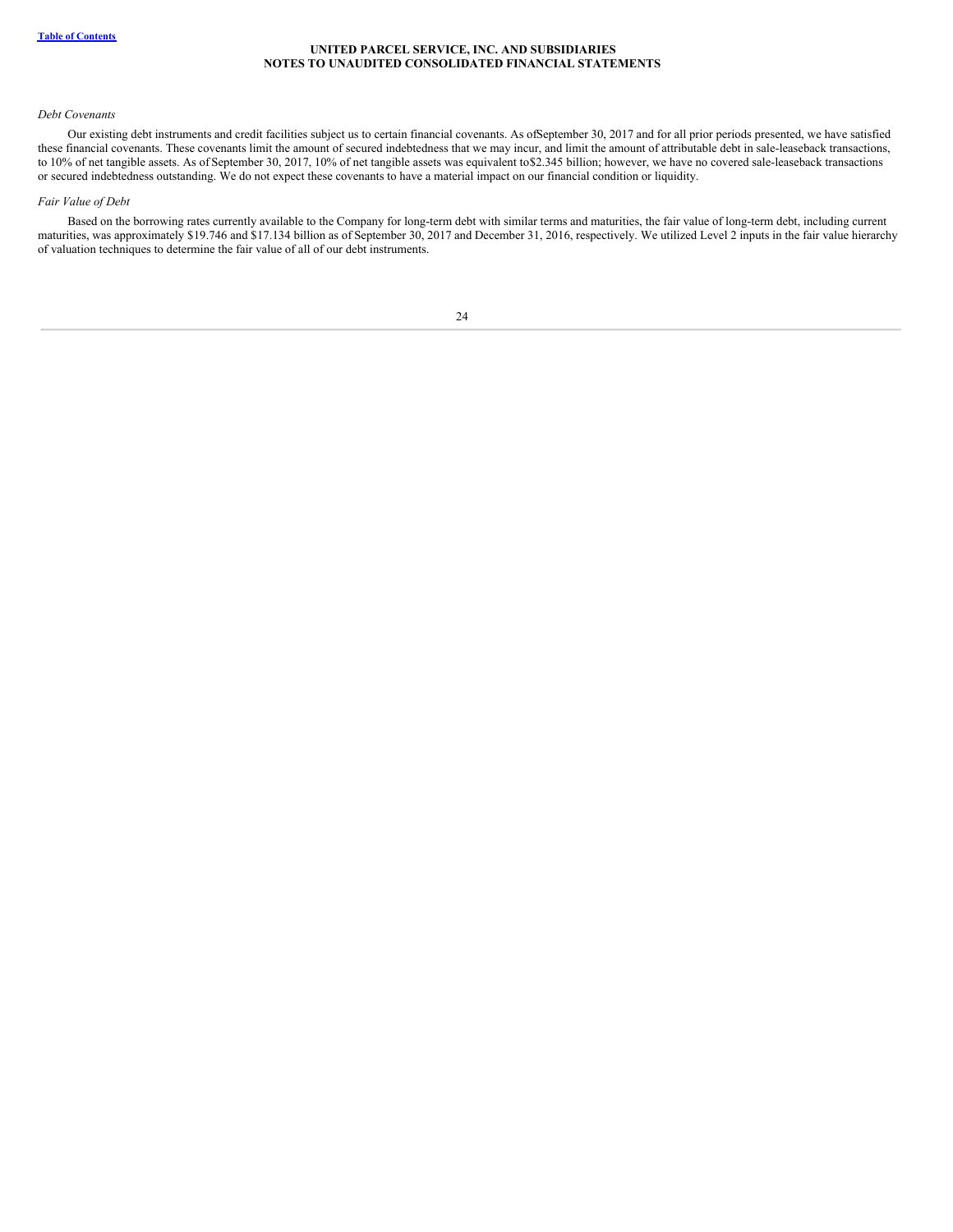#### <span id="page-26-0"></span>**NOTE 9. LEGAL PROCEEDINGS AND CONTINGENCIES**

We are involved in a number of judicial proceedings and other matters arising from the conduct of our business activities.

Although there can be no assurance as to the ultimate outcome, we have generally denied, or believe we have a meritorious defense and will deny, liability in all litigation pending against us, including (except as otherwise noted herein) the matters described below, and we intend to defend vigorously each case. We have accrued for legal claims when, and to the extent that, amounts associated with the claims become probable and can be reasonably estimated. The actual costs of resolving legal claims may be substantially higher or lower than the amounts accrued for those claims.

For those matters as to which we are not able to estimate a possible loss or range of loss, we are not able to determine whether the loss will have a material adverse effect on our business, financial condition or results of operations or liquidity. For matters in this category, we have indicated in the descriptions that follow the reasons that we are unable to estimate the possible loss or range of loss.

#### *Judicial Proceedings*

We are a defendant in a number of lawsuits filed in state and federal courts containing various class action allegations under state wage-and-hour laws. At this time, we do not believe that any loss associated with these matters would have a material adverse effect on our financial condition, results of operations or liquidity.

UPS and our subsidiary The UPS Store, Inc. are defendants in Morgate v. The UPS Store, Inc. et al., an action in the Los Angeles Superior Court brought on behalf of a certified class of all franchisees who chose to rebrand their Mail Boxes Etc. franchises to The UPS Store in March 2003. Plaintiff alleges that UPS and The UPS Store, Inc. misrepresented and omitted facts to the class about the market tests that were conducted before offering the class the choice of whether to rebrand to The UPS Store. Defendants' motion to decertify the class was granted in August 2017. The plaintiff has filed a notice of appeal, and further proceedings in the trial court are stayed pending resolution by the California Court of Appeal. There are multiple factors that prevent us from being able to estimate the amount of loss, if any, that may result from the remaining aspects of this case, including: (1) we are vigorously defending ourselves and believe we have a number of meritorious legal defenses; (2) it remains uncertain what evidence of damages, if any, plaintiffs will be able to present; and (3) plaintiff's notice of appeal is pending. Accordingly, at this time, we are not able to estimate a possible loss or range of loss that may result from this matter or to determine whether such loss, if any, would have a material adverse effect on our financial condition, results of operations or liquidity.

In AFMS LLC v. UPS and FedEx Corporation, a lawsuit filed in federal court in the Central District of California in August 2010, the plaintiff asserts that UPS and FedEx violated U.S. antitrust law by conspiring to refuse to negotiate with third-party negotiators retained by shippers and by individually imposing policies that prevent shippers from using such negotiators. The Court granted summary judgment motions filed by UPS and FedEx, entered judgment in favor of UPS and FedEx, and dismissed the case. Plaintiff appealed to the Court of Appeals for the Ninth Circuit. In August 2017, the Ninth Circuit affirmed the District Court's order dismissing the case. AFMS filed a petition for rehearing in September 2017, which was denied. The Antitrust Division of the U.S. Department of Justice ("DOJ") opened a civil investigation of our policies and practices for dealing with third-party negotiators. We have cooperated with this investigation, although the DOJ has not communicated with us for over five years. We deny any liability with respect to these matters and intend to vigorously defend ourselves in the event that any of these proceedings were to continue. There are multiple factors that prevent us from being able to estimate the amount of loss, if any, that may result from these matters including: (1) the DOJ investigation may be pending; and (2) AFMS may seek discretionary review by the U.S. Supreme Court. If AFMS does not seek discretionary review or it is denied, its case is concluded. Accordingly, at this time, we are not able to estimate a possible loss or range of loss that may result from these matters or to determine whether such loss, if any, would have a material adverse effect on our financial condition, results of operations or liquidity.

We are a defendant in Ryan Wright and Julia Zislin v. United Parcel Service Canada Ltd., an action brought on behalf of a certified class of customers in the Superior Court of Justice in Ontario, Canada. Plaintiffs filed suit in February 2007, alleging inadequate disclosure concerning the existence and cost of brokerage services provided by us under applicable provincial consumer protection legislation and infringement of interest restriction provisions under the Criminal Code of Canada. Partial summary judgment was granted to us and the plaintiffs by the Ontario motions court in August 2011, when it dismissed plaintiffs' complaint under the Criminal Code and granted plaintiffs' complaint of inadequate disclosure. We appealed the Court's decision pertaining to inadequate disclosure in September 2011. In October 2017, we reached an agreement in principle to resolve the case for an immaterial amount. Final resolution of this matter is subject to the negotiation, execution and delivery of a settlement agreement and court approval.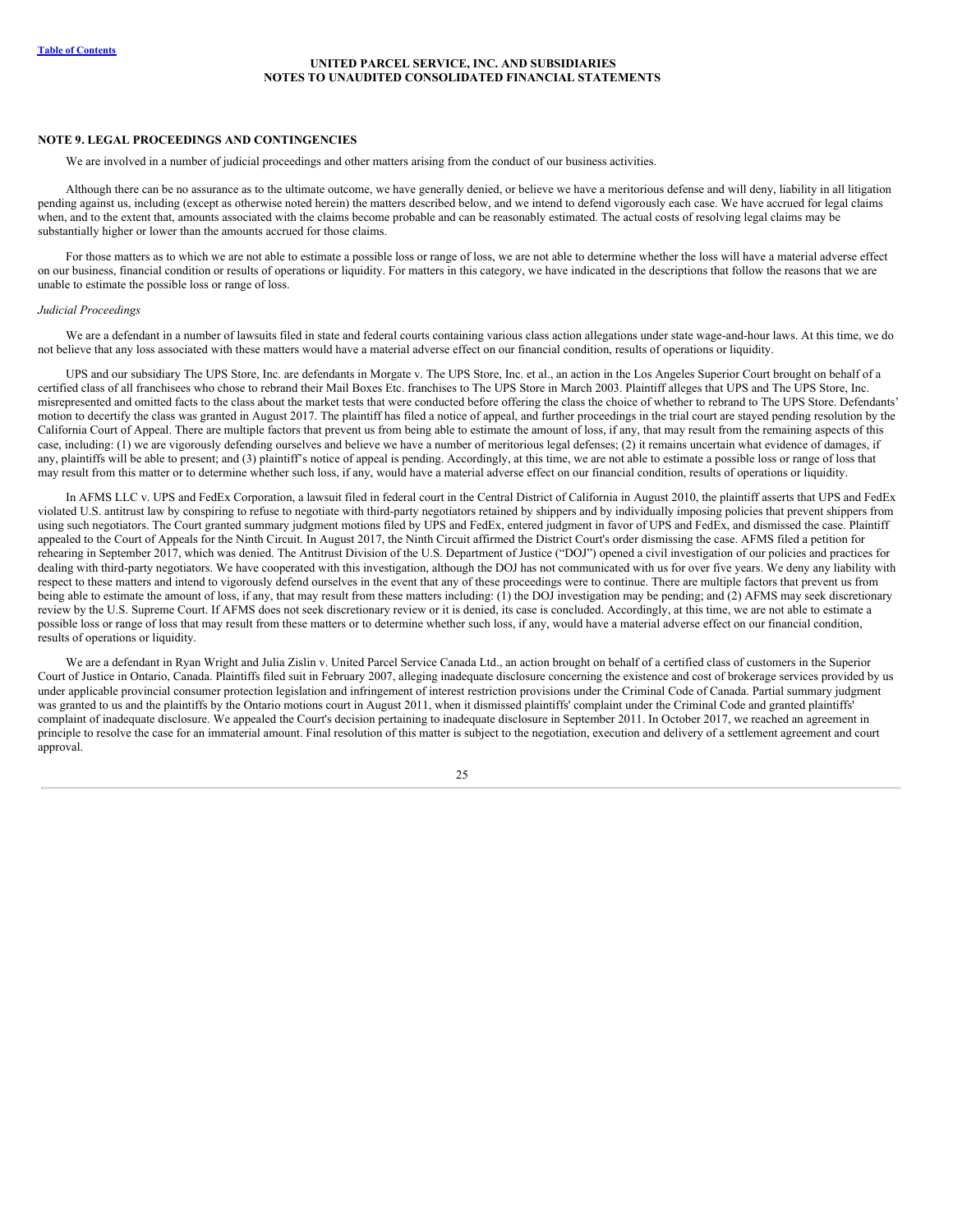In February 2015, the State and City of New York filed suit against UPS in the U.S. District Court for the Southern District of New York, arising from alleged shipments of cigarettes to New York State and City residents. The complaint asserted claims under various federal and state laws. The complaint also included a claim that UPS violated the Assurance of Discontinuance it entered into with the New York Attorney General in 2005 concerning cigarette deliveries. On March 24, 2017, the District Court issued an opinion and order finding liability against UPS on each of the plaintiffs' causes of action. On May 25, 2017, the District Court issued a corrected opinion and order on liability and an order awarding the plaintiffs damages of \$9.4 million and penalties of \$237.6 million. An accrual of \$9.4 million with respect to the damages awarded by the court is included on our consolidated balance sheet at September 30, 2017. We estimate that the amount of losses could be up to \$247 million, plus interest; however, the amount of penalties ultimately payable, if any, is subject to a variety of complex factors and potential outcomes that remain to be determined in future legal proceedings. Consequently, we are unable to reasonably estimate a likely amount of loss within that range. We strongly disagree with the District Court's analysis and conclusions, and have appealed to the United States Court of Appeals for the Second Circuit. UPS filed its opening brief with the Appellate Court in October 2017.

#### *Other Matters*

In October 2015, the DOJ informed us of an industry-wide inquiry into the transportation of mail under the United States Postal Service ("USPS") International Commercial Air contracts. In October 2017, we received a Civil Investigative Demand seeking certain information relating to our contracts. The DOJ has indicated it is investigating potential violations of the False Claims Act or other statutes. We are cooperating with the DOJ. The Company is unable to predict what action, if any, might be taken in the future by any government authorities as a result of their investigation. Accordingly, at this time, we are not able to estimate a possible loss or range of loss that may result from this matter or to determine whether such loss, if any, would have a material adverse effect on our financial condition, results of operations or liquidity.

In August 2016, Spain's National Markets and Competition Commission ("CNMC") opened an investigation into10 companies in the commercial delivery and parcel industry, including UPS, related to alleged nonaggression agreements to allocate customers. In May 2017, UPS received a Statement of Objections issued by the CNMC. In July 2017, UPS received a Decision Proposal from the CNMC. These documents do not prejudge the final decision (which is subject to appeal) as to facts or law. There are multiple factors that prevent us from being able to estimate the amount of loss, if any, that may result from this matter, including: (1) we are vigorously defending ourselves and believe that we have a number of meritorious legal defenses; and (2) there are unresolved questions of law and fact that could be important to the ultimate resolution of this matter. Accordingly, at this time, we are not able to estimate a possible loss or range of loss that may result from this matter or to determine whether such loss, if any, would have a material adverse effect on our financial condition, results of operations or liquidity.

We are a defendant in various other lawsuits that arose in the normal course of business. We do not believe that the eventual resolution of these other lawsuits (either individually or in the aggregate), including any reasonably possible losses in excess of current accruals, will have a material adverse effect on our financial condition, results of operations or liquidity.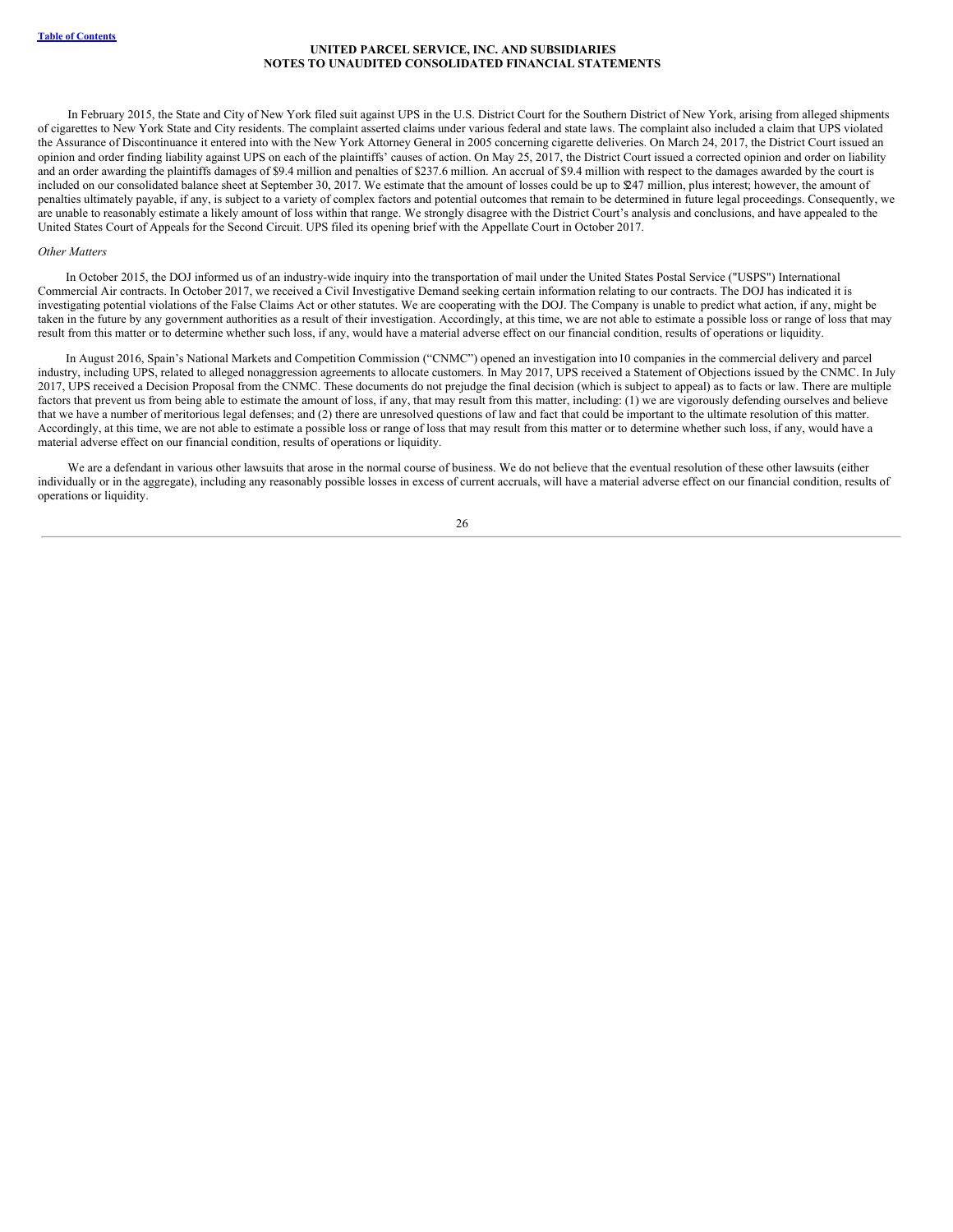### <span id="page-28-0"></span>**NOTE 10. SHAREOWNERS' EQUITY**

#### *Capital Stock, Additional Paid-In Capital and Retained Earnings*

We maintain two classes of common stock, which are distinguished from each other primarily by their respective voting rights. Class A shares are entitled to10 votes per share, whereas class B shares are entitled to one vote per share. Class A shares are primarily held by UPS employees and retirees, and these shares are fully convertible on a one-to-one basis into class B shares at any time. Class B shares are publicly traded on the New York Stock Exchange under the symbol "UPS". Class A and B shares both have a \$0.01 par value, and as of September 30, 2017, there were 4.6 billion class A shares and 5.6 billion class B shares authorized to be issued. Additionally, there are 200 million preferred shares, with a \$0.01 par value, authorized to be issued. As ofSeptember 30, 2017, no preferred shares had been issued.

The following is a rollforward of our common stock, additional paid-in capital and retained earnings accounts for thenine months ended September 30, 2017 and 2016 (in millions, except per share amounts):

|                                                |                | 2017          |                 |                |               | 2016            |  |  |  |
|------------------------------------------------|----------------|---------------|-----------------|----------------|---------------|-----------------|--|--|--|
|                                                | <b>Shares</b>  |               | <b>Dollars</b>  | <b>Shares</b>  |               | <b>Dollars</b>  |  |  |  |
| <b>Class A Common Stock</b>                    |                |               |                 |                |               |                 |  |  |  |
| Balance at beginning of period                 | 180            | <sup>\$</sup> | $\overline{2}$  | 194            | $\mathbb{S}$  | $\overline{2}$  |  |  |  |
| Common stock purchases                         | (3)            |               |                 | (4)            |               |                 |  |  |  |
| Stock award plans                              | $\overline{4}$ |               |                 | 5              |               |                 |  |  |  |
| Common stock issuances                         | $\overline{2}$ |               |                 | $\overline{c}$ |               |                 |  |  |  |
| Conversions of class A to class B common stock | (7)            |               |                 | (12)           |               |                 |  |  |  |
| Class A shares issued at end of period         | 176            | S             | $\overline{2}$  | 185            | S.            | 2               |  |  |  |
| <b>Class B Common Stock</b>                    |                |               |                 |                |               |                 |  |  |  |
| Balance at beginning of period                 | 689            | \$            | 7               | 693            | \$            | 7               |  |  |  |
| Common stock purchases                         | (9)            |               |                 | (16)           |               |                 |  |  |  |
| Conversions of class A to class B common stock | $\overline{7}$ |               |                 | 12             |               |                 |  |  |  |
| Class B shares issued at end of period         | 687            | $\mathbb{S}$  | $7\phantom{.0}$ | 689            | $\mathbb{S}$  | $7\phantom{.0}$ |  |  |  |
| <b>Additional Paid-In Capital</b>              |                |               |                 |                |               |                 |  |  |  |
| Balance at beginning of period                 |                | $\mathbb{S}$  |                 |                | $\mathsf{\$}$ |                 |  |  |  |
| Stock award plans                              |                |               | 283             |                |               | 423             |  |  |  |
| Common stock purchases                         |                |               | (604)           |                |               | (811)           |  |  |  |
| Common stock issuances                         |                |               | 268             |                |               | 233             |  |  |  |
| Option premiums received (paid)                |                |               | 53              |                |               | 155             |  |  |  |
| Balance at end of period                       |                |               |                 |                |               |                 |  |  |  |
|                                                |                | S             |                 |                |               |                 |  |  |  |
| <b>Retained Earnings</b>                       |                |               |                 |                |               |                 |  |  |  |
| Balance at beginning of period                 |                | S             | 4,879           |                | \$            | 6,001           |  |  |  |
| Net income attributable to common shareowners  |                |               | 3,806           |                |               | 3,670           |  |  |  |
| Dividends (\$2.49 and \$2.34 per share)        |                |               | (2,213)         |                |               | (2,093)         |  |  |  |
| Common stock purchases                         |                |               | (748)           |                |               | (1, 193)        |  |  |  |
| Balance at end of period                       |                | \$            | 5.724           |                | \$            | 6,385           |  |  |  |

We repurchased 12.3 million shares of class A and class B common stock for \$1.352 billion during the nine months ended September 30, 2017, and 19.3 million shares for \$2.004 billion during the nine months ended September 30, 2016. In May 2016, the Board of Directors approved a share repurchase authorization of\$8.0 billion, which has no expiration date. As of September 30, 2017, we had \$4.803 billion of this share repurchase authorization available.

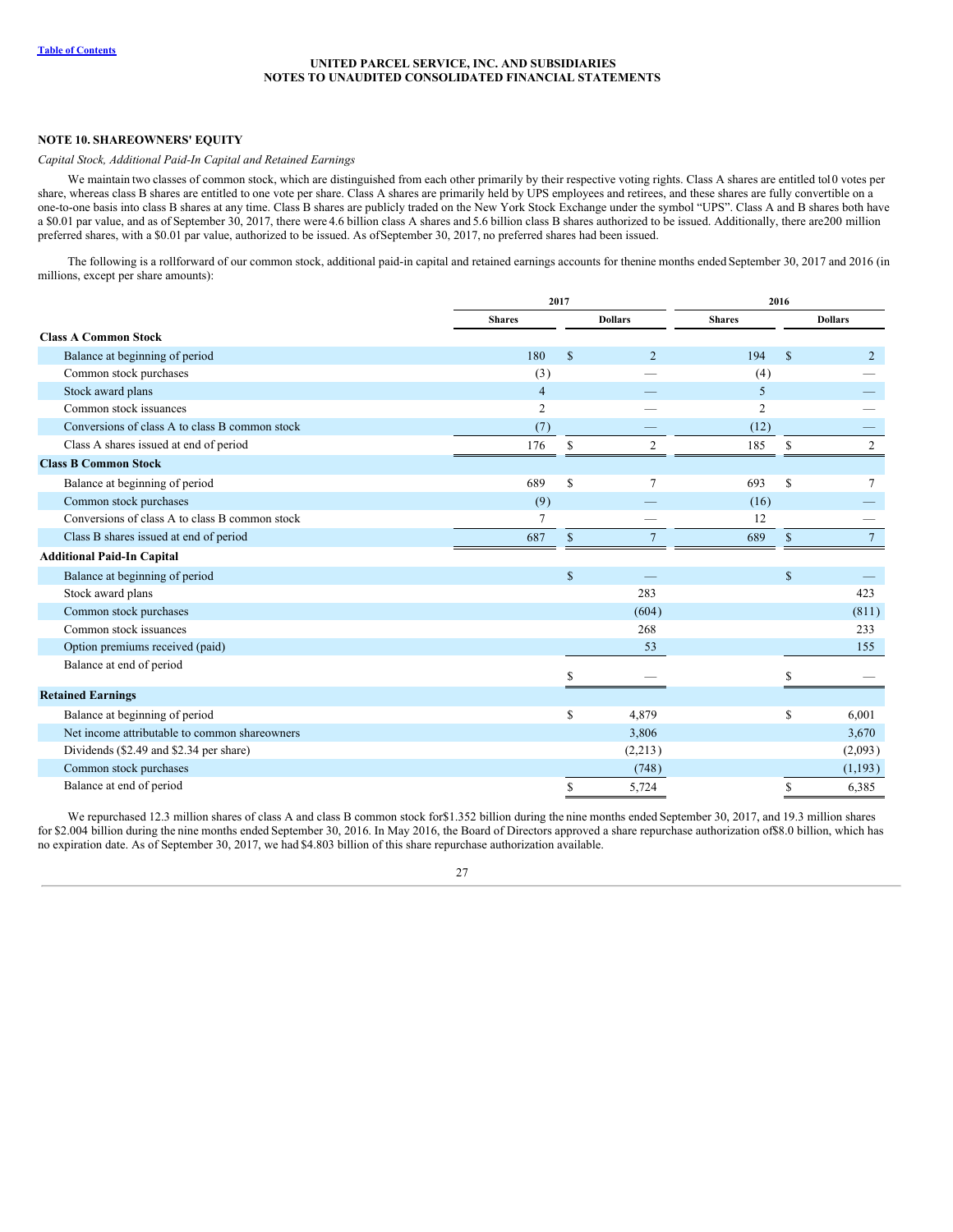From time to time, we enter into share repurchase programs with large financial institutions to assist in our buyback of company stock. These programs allow us to repurchase our shares at a price below the weighted average UPS share price for a given period. During the third quarter of 2017, we did not enter into any accelerated share repurchase transactions.

In order to lower the average cost of acquiring shares in our ongoing share repurchase program, we periodically enter into structured repurchase agreements involving the use of capped call options for the purchase of UPS class B shares. We pay a fixed sum of cash upon execution of each agreement in exchange for the right to receive either a predetermined amount of cash or stock. Upon expiration of each agreement, if the closing market price of our common stock is above the pre-determined price, we will have our initial investment returned with a premium in either cash or shares (at our election). If the closing market price of our common stock is at or below the pre-determined price, we will receive the number of shares specified in the agreement. We received net premiums of \$53 and \$155 million during the first nine months of 2017 and 2016, respectively, related to entering into and settling capped call options for the purchase of class B shares. As of September 30, 2017, we had outstanding options for the purchase of0.5 million shares with a weighted average strike price of \$97.57 per share that will settle in the fourth quarter of 2017.

### *Accumulated Other Comprehensive Income (Loss)*

We recognize activity in Accumulated Other Comprehensive Income (Loss) ("AOCI") for unrealized holding gains and losses on available-for-sale securities, foreign currency translation adjustments, unrealized gains and losses from derivatives that qualify as hedges of cash flows and unrecognized pension and postretirement benefit costs. The activity in AOCI for the nine months ended September 30, 2017 and 2016 is as follows (in millions):

|                                                                                                                                      | 2017           |    | 2016           |  |
|--------------------------------------------------------------------------------------------------------------------------------------|----------------|----|----------------|--|
| Foreign currency translation gain (loss):                                                                                            |                |    |                |  |
| Balance at beginning of period                                                                                                       | \$<br>(1,016)  | -S | (897)          |  |
| Translation adjustment (net of tax effect of \$(146) and \$24)                                                                       | 86             |    | (12)           |  |
| Balance at end of period                                                                                                             | (930)          |    | (909)          |  |
| Unrealized gain (loss) on marketable securities, net of tax:                                                                         |                |    |                |  |
| Balance at beginning of period                                                                                                       | (1)            |    | (1)            |  |
| Current period changes in fair value (net of tax effect of \$1 and \$3)                                                              | $\overline{2}$ |    | $\overline{4}$ |  |
| Reclassification to earnings (no tax impact in either period)                                                                        | (1)            |    |                |  |
| Balance at end of period                                                                                                             |                |    | 3              |  |
| Unrealized gain (loss) on cash flow hedges, net of tax:                                                                              |                |    |                |  |
| Balance at beginning of period                                                                                                       | (45)           |    | 67             |  |
| Current period changes in fair value (net of tax effect of $\$(162)$ ) and $\$(15)$ )                                                | (269)          |    | (24)           |  |
| Reclassification to earnings (net of tax effect of $$(6)$ and $$(96)$ )                                                              | (9)            |    | (159)          |  |
| Balance at end of period                                                                                                             | (323)          |    | (116)          |  |
| Unrecognized pension and postretirement benefit costs, net of tax:                                                                   |                |    |                |  |
| Balance at beginning of period                                                                                                       | (3,421)        |    | (2,709)        |  |
| Remeasurement of plan assets and liabilities (net of tax effect of \$214 and \$0) $^{(1)}$                                           | 356            |    |                |  |
| Reclassification to earnings (net of tax effect of \$56 and \$48)                                                                    | 94             |    | 80             |  |
| Balance at end of period                                                                                                             | (2,971)        |    | (2,629)        |  |
| Accumulated other comprehensive income (loss) at end of period                                                                       | (4,224)        |    | (3,651)        |  |
| <sup>(1)</sup> See note 6 for further information about plan curtailments resulting in remeasurement of plan assets and liabilities. |                |    |                |  |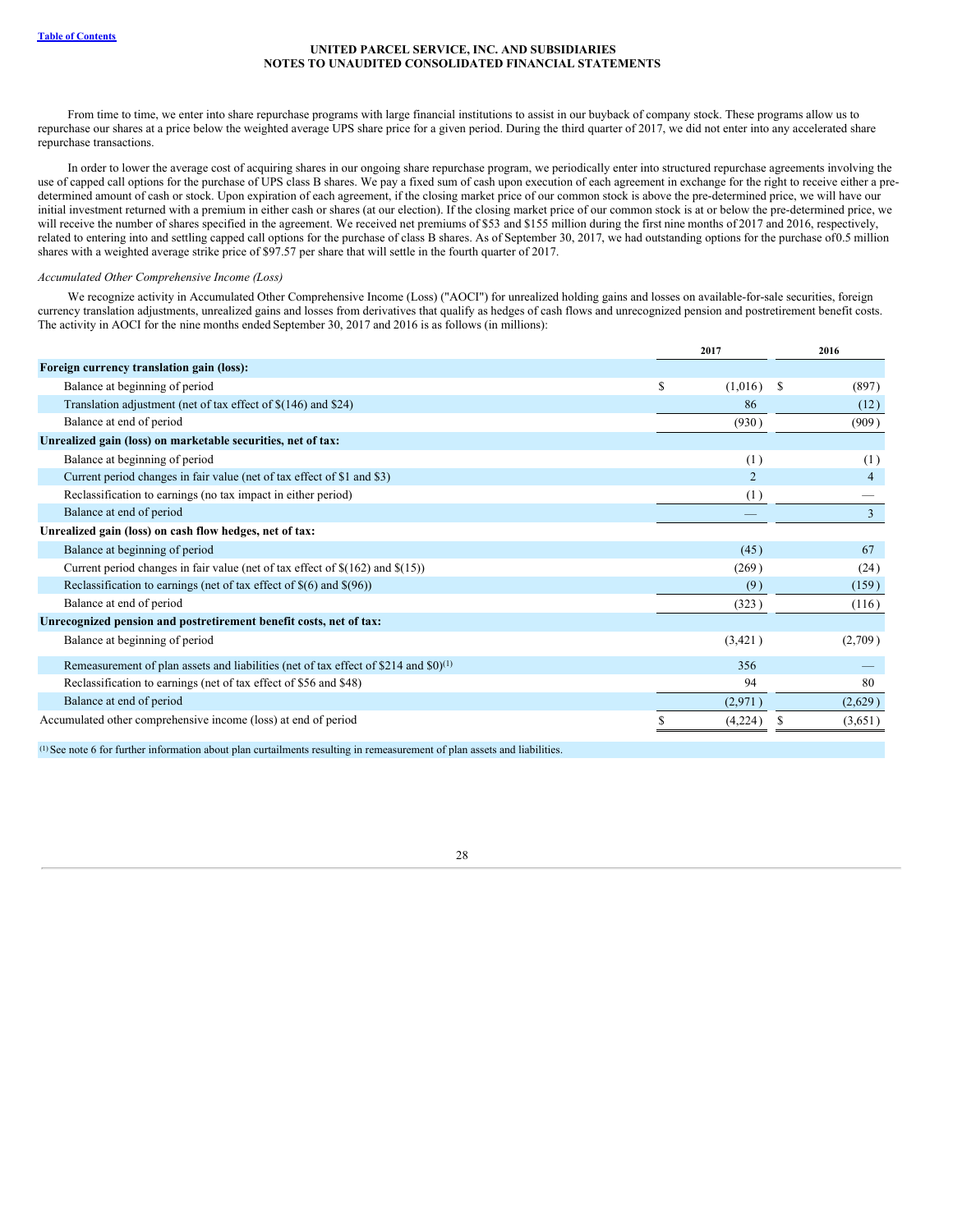Detail of the gains (losses) reclassified from AOCI to the statements of consolidated income for thethree and nine months ended September 30, 2017 and 2016 is as follows (in millions):

### **Three Months Ended September 30:**

|                                                        |    | <b>Amount Reclassified from AOCI</b> |    |      |                                            |
|--------------------------------------------------------|----|--------------------------------------|----|------|--------------------------------------------|
|                                                        |    | 2017                                 |    | 2016 | Affected Line Item in the Income Statement |
| Unrealized gain (loss) on marketable securities:       |    |                                      |    |      |                                            |
| Realized gain on sale of securities                    | \$ |                                      | \$ |      | Investment income                          |
| Income tax expense                                     |    |                                      |    |      | Income tax expense                         |
| Impact on net income                                   |    |                                      |    |      | Net income                                 |
| Unrealized gain (loss) on cash flow hedges:            |    |                                      |    |      |                                            |
| Interest rate contracts                                |    | (6)                                  |    | (7)  | Interest expense                           |
| Foreign exchange contracts                             |    | 3                                    |    | 83   | Revenue                                    |
| Income tax (expense) benefit                           |    |                                      |    | (29) | Income tax expense                         |
| Impact on net income                                   |    | (2)                                  |    | 47   | Net income                                 |
| Unrecognized pension and postretirement benefit costs: |    |                                      |    |      |                                            |
| Prior service costs                                    |    | (50)                                 |    | (42) | Compensation and benefits                  |
| Income tax benefit                                     |    | 19                                   |    | 15   | Income tax expense                         |
| Impact on net income                                   |    | (31)                                 |    | (27) | Net income                                 |
|                                                        |    |                                      |    |      |                                            |
| Total amount reclassified for the period               | S  | (32)                                 | S  | 20   | Net income                                 |

### **Nine Months Ended September 30:**

|                                                        |   | <b>Amount Reclassified from AOCI</b> |   |       | <b>Affected Line Item in the Income</b> |
|--------------------------------------------------------|---|--------------------------------------|---|-------|-----------------------------------------|
|                                                        |   | 2017                                 |   | 2016  | <b>Statement</b>                        |
| Unrealized gain (loss) on marketable securities:       |   |                                      |   |       |                                         |
| Realized gain on sale of securities                    | S |                                      | S |       | Investment income                       |
| Income tax expense                                     |   |                                      |   |       | Income tax expense                      |
| Impact on net income                                   |   |                                      |   |       | Net income                              |
| Unrealized gain (loss) on cash flow hedges:            |   |                                      |   |       |                                         |
| Interest rate contracts                                |   | (20)                                 |   | (19)  | Interest expense                        |
| Foreign exchange contracts                             |   | 35                                   |   | 274   | Revenue                                 |
| Income tax expense                                     |   | (6)                                  |   | (96)  | Income tax expense                      |
| Impact on net income                                   |   | 9                                    |   | 159   | Net income                              |
| Unrecognized pension and postretirement benefit costs: |   |                                      |   |       |                                         |
| Prior service costs                                    |   | (150)                                |   | (128) | Compensation and benefits               |
| Income tax benefit                                     |   | 56                                   |   | 48    | Income tax expense                      |
| Impact on net income                                   |   | (94)                                 |   | (80)  | Net income                              |
|                                                        |   |                                      |   |       |                                         |
| Total amount reclassified for the period               |   | (84)                                 |   | 79    | Net income                              |

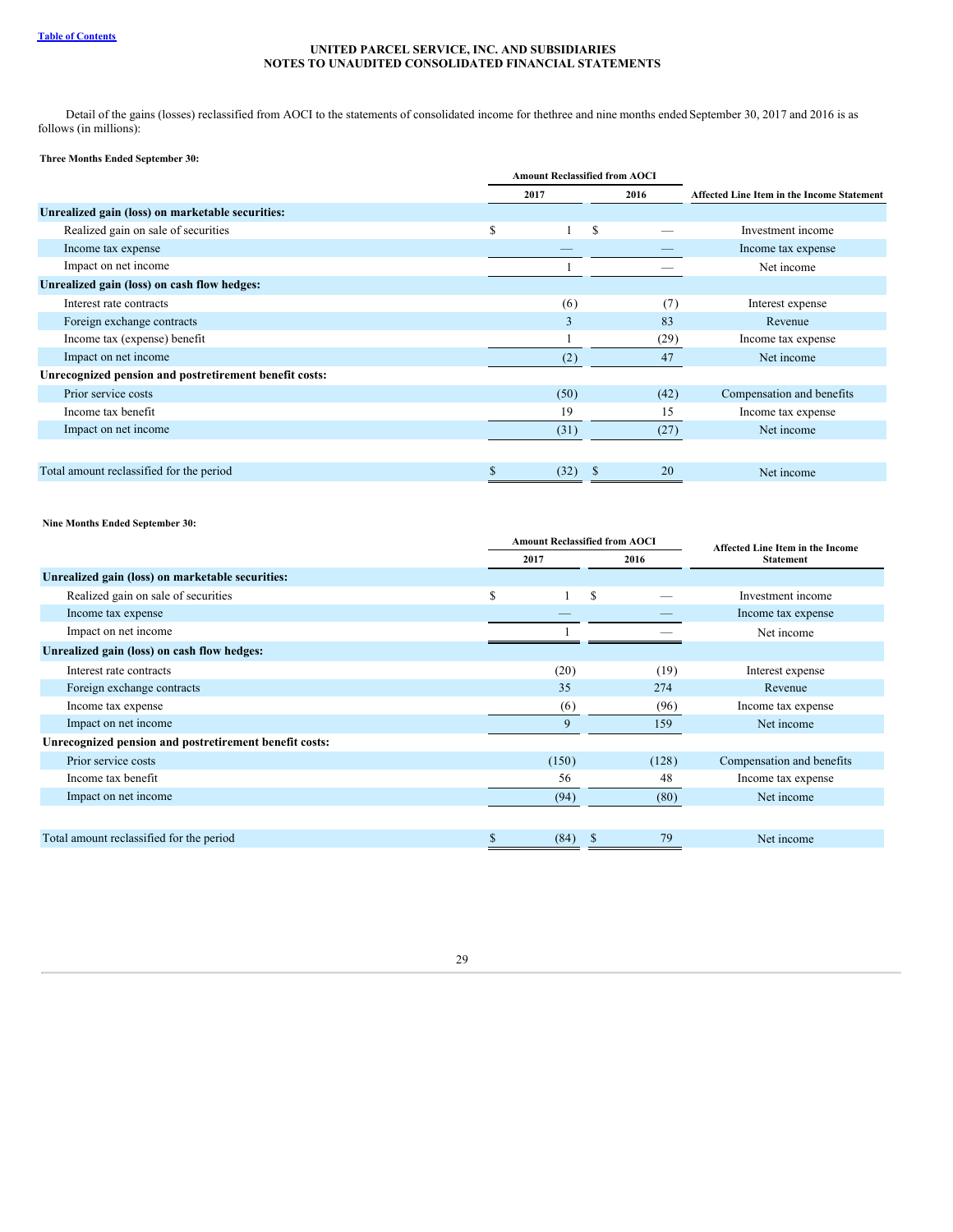### *Deferred Compensation Obligations and Treasury Stock*

Activity in the deferred compensation program for thenine months ended September 30, 2017 and 2016 is as follows (in millions):

|                                           |               | 2017          |                | 2016          |               |                |
|-------------------------------------------|---------------|---------------|----------------|---------------|---------------|----------------|
|                                           | <b>Shares</b> |               | <b>Dollars</b> | <b>Shares</b> |               | <b>Dollars</b> |
| <b>Deferred Compensation Obligations:</b> |               |               |                |               |               |                |
| Balance at beginning of period            |               | $\sigma$      | 45             |               |               | 51             |
| Reinvested dividends                      |               |               | $\overline{2}$ |               |               |                |
| Benefit payments                          |               |               | (10)           |               |               | (9)            |
| Balance at end of period                  |               |               | 37             |               |               | 44             |
| <b>Treasury Stock:</b>                    |               |               |                |               |               |                |
| Balance at beginning of period            | (1)           | <sup>\$</sup> | (45)           | (1)           | <sup>\$</sup> | (51)           |
| Reinvested dividends                      |               |               | (2)            |               |               | (2)            |
| Benefit payments                          |               |               | 10             |               |               | 9              |
| Balance at end of period                  | 1             |               | (37)           |               |               | (44)           |

*Noncontrolling Interests:*

We have noncontrolling interests in certain consolidated subsidiaries in our International Package and Supply Chain & Freight segments. Noncontrolling interests increased \$6 and \$3 million for the nine months ended September 30, 2017 and 2016, respectively.

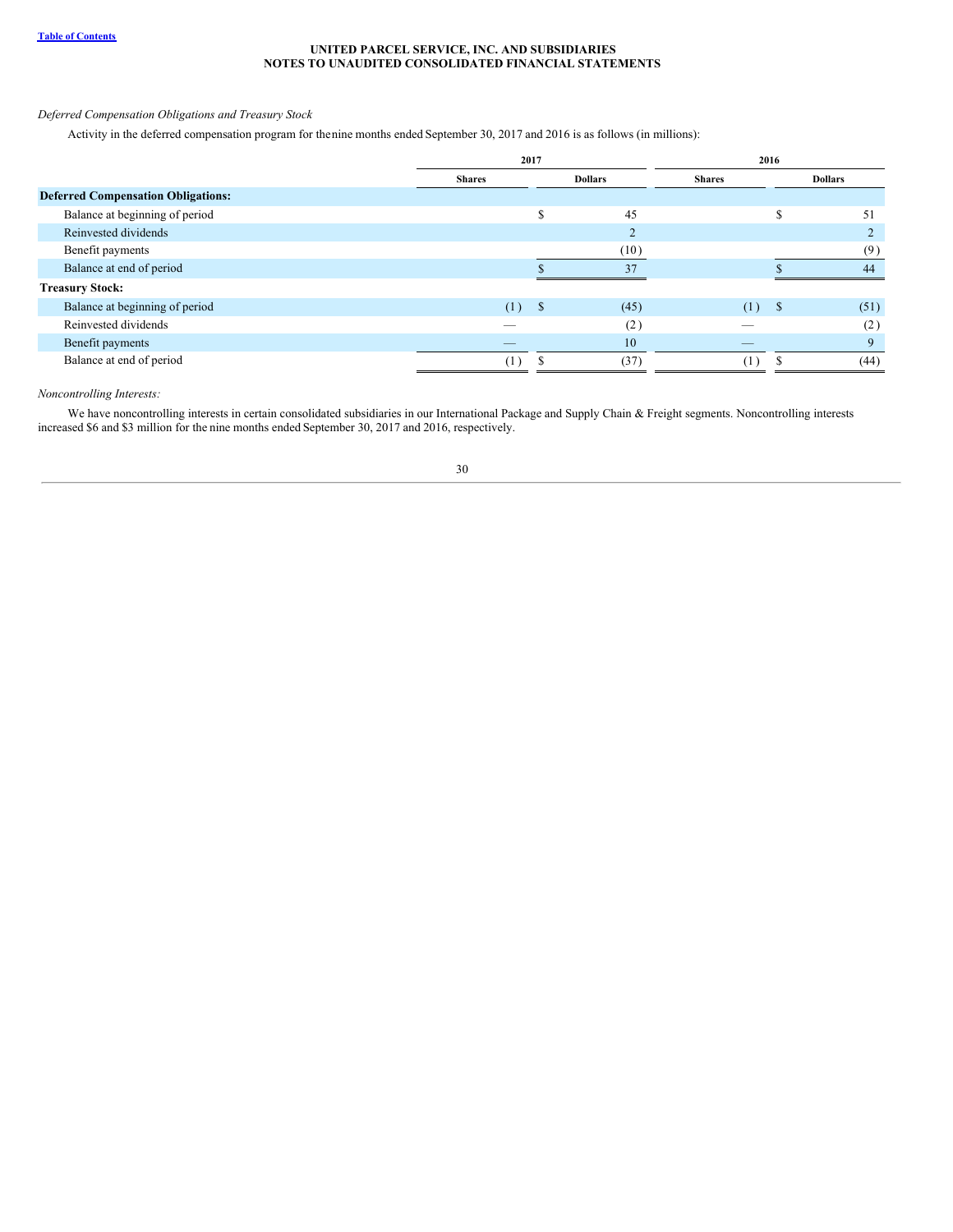#### <span id="page-32-0"></span>**NOTE 11. SEGMENT INFORMATION**

We report our operations in three segments: U.S. Domestic Package operations, International Package operations and Supply Chain & Freight operations. Package operations represent our most significant business and are broken down into regional operations around the world. Regional operations managers are responsible for both domestic and export products within their geographic area.

#### *U.S. Domestic Package*

Domestic Package operations include the time-definite delivery of letters, documents and packages throughout the United States.

#### *International Package*

International Package operations include delivery to more than220 countries and territories worldwide, including shipments wholly outside the United States, as well as shipments with either origin or destination outside the United States. Our International Package reporting segment includes the operations of our Europe, Asia, Americas and ISMEA (Indian Subcontinent, Middle East and Africa) operating segments.

#### *Supply Chain & Freight*

Supply Chain & Freight includes our Forwarding, Logistics, Coyote, Marken, UPS Mail Innovations, UPS Freight and other aggregated business units. Our Forwarding and Logistics units provide services in more than 195 countries and territories worldwide and include international air and ocean freight forwarding, customs brokerage, truckload freight brokerage, distribution and post-sales services, mail and consulting services. UPS Freight offers a variety of less-than-truckload ("LTL") and truckload ("TL") services to customers in North America. Coyote offers truckload brokerage services primarily in the U.S. Marken is a global provider of supply chain solutions to the life sciences industry. Other aggregated business units within this segment include The UPS Store and UPS Capital.

In evaluating financial performance, we focus on operating profit as a segment's measure of profit or loss. Operating profit is before investment income and other, interest expense and income taxes. The accounting policies of the reportable segments are the same as those described in the summary of accounting policies included in the consolidated financial statements in our Annual Report on Form 10-K for the year ended December 31, 2016, with certain expenses allocated between the segments using activity-based costing methods.

Segment information for the three and nine months ended September 30, 2017 and 2016 is as follows (in millions):

|                              |        | <b>Three Months Ended</b><br>September 30, |              |        | <b>Nine Months Ended</b><br>September 30, |        |               |        |  |  |
|------------------------------|--------|--------------------------------------------|--------------|--------|-------------------------------------------|--------|---------------|--------|--|--|
|                              | 2017   |                                            |              | 2016   |                                           | 2017   |               | 2016   |  |  |
| <b>Revenue:</b>              |        |                                            |              |        |                                           |        |               |        |  |  |
| U.S. Domestic Package        | ¢<br>ъ | 9,649                                      | \$           | 9,289  | S                                         | 28,929 | <sup>\$</sup> | 27,388 |  |  |
| <b>International Package</b> |        | 3,364                                      |              | 3,024  |                                           | 9,585  |               | 9,015  |  |  |
| Supply Chain & Freight       |        | 2,965                                      |              | 2,615  |                                           | 8,529  |               | 7,572  |  |  |
| Consolidated                 |        | 15,978                                     |              | 14,928 |                                           | 47,043 |               | 43,975 |  |  |
| <b>Operating Profit:</b>     |        |                                            |              |        |                                           |        |               |        |  |  |
| U.S. Domestic Package        | S      | 1,182                                      | $\mathbb{S}$ | 1,252  | <sup>\$</sup>                             | 3,653  | <sup>\$</sup> | 3,587  |  |  |
| <b>International Package</b> |        | 627                                        |              | 576    |                                           | 1,739  |               | 1,763  |  |  |
| Supply Chain & Freight       |        | 226                                        |              | 206    |                                           | 643    |               | 545    |  |  |
| Consolidated                 |        | 2,035                                      |              | 2,034  |                                           | 6,035  |               | 5,895  |  |  |

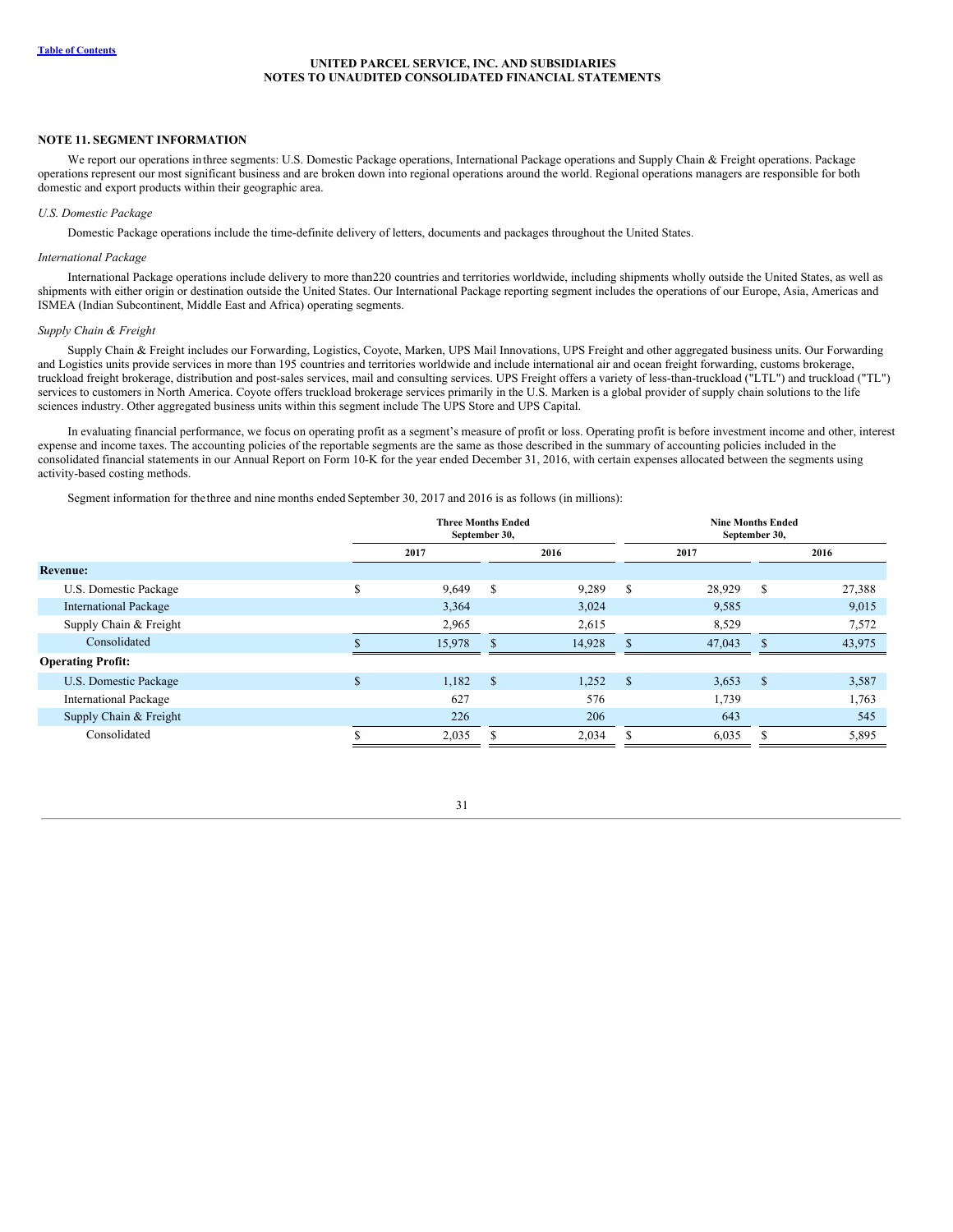### <span id="page-33-0"></span>**NOTE 12. EARNINGS PER SHARE**

The following table sets forth the computation of basic and diluted earnings per share for thethree and nine months ended September 30, 2017 and 2016 (in millions, except per share amounts):

|                                               |   | <b>Three Months Ended</b><br>September 30, |     |                | <b>Nine Months Ended</b><br>September 30, |       |          |       |  |
|-----------------------------------------------|---|--------------------------------------------|-----|----------------|-------------------------------------------|-------|----------|-------|--|
|                                               |   | 2017                                       |     | 2016           |                                           | 2017  |          | 2016  |  |
| <b>Numerator:</b>                             |   |                                            |     |                |                                           |       |          |       |  |
| Net income attributable to common shareowners | ¢ | 1,264                                      | \$. | 1,270          | \$                                        | 3,806 | <b>S</b> | 3,670 |  |
| Denominator:                                  |   |                                            |     |                |                                           |       |          |       |  |
| Weighted average shares                       |   | 864                                        |     | 876            |                                           | 867   |          | 880   |  |
| Deferred compensation obligations             |   |                                            |     |                |                                           |       |          |       |  |
| Vested portion of restricted units            |   | 4                                          |     | 3              |                                           | 4     |          | 4     |  |
| Denominator for basic earnings per share      |   | 869                                        |     | 880            |                                           | 872   |          | 885   |  |
| <b>Effect of dilutive securities:</b>         |   |                                            |     |                |                                           |       |          |       |  |
| Restricted units                              |   | $\overline{4}$                             |     | $\overline{4}$ |                                           | 3     |          | 3     |  |
| Stock options                                 |   |                                            |     |                |                                           |       |          |       |  |
| Denominator for diluted earnings per share    |   | 874                                        |     | 885            |                                           | 876   |          | 889   |  |
| Basic earnings per share                      |   | 1.45                                       |     | 1.44           |                                           | 4.36  |          | 4.15  |  |
| Diluted earnings per share                    |   | 1.45                                       |     | 1.44           |                                           | 4.34  |          | 4.13  |  |

There were no antidilutive securities for the three months ended September 30, 2017. Diluted earnings per share for thethree months ended September 30, 2016 excluded the effect of 0.1 million shares of common stock (0.2 million for the nine months ended September 30, 2017 and 2016), that may be issued upon the exercise of employee stock options because such effect would be antidilutive.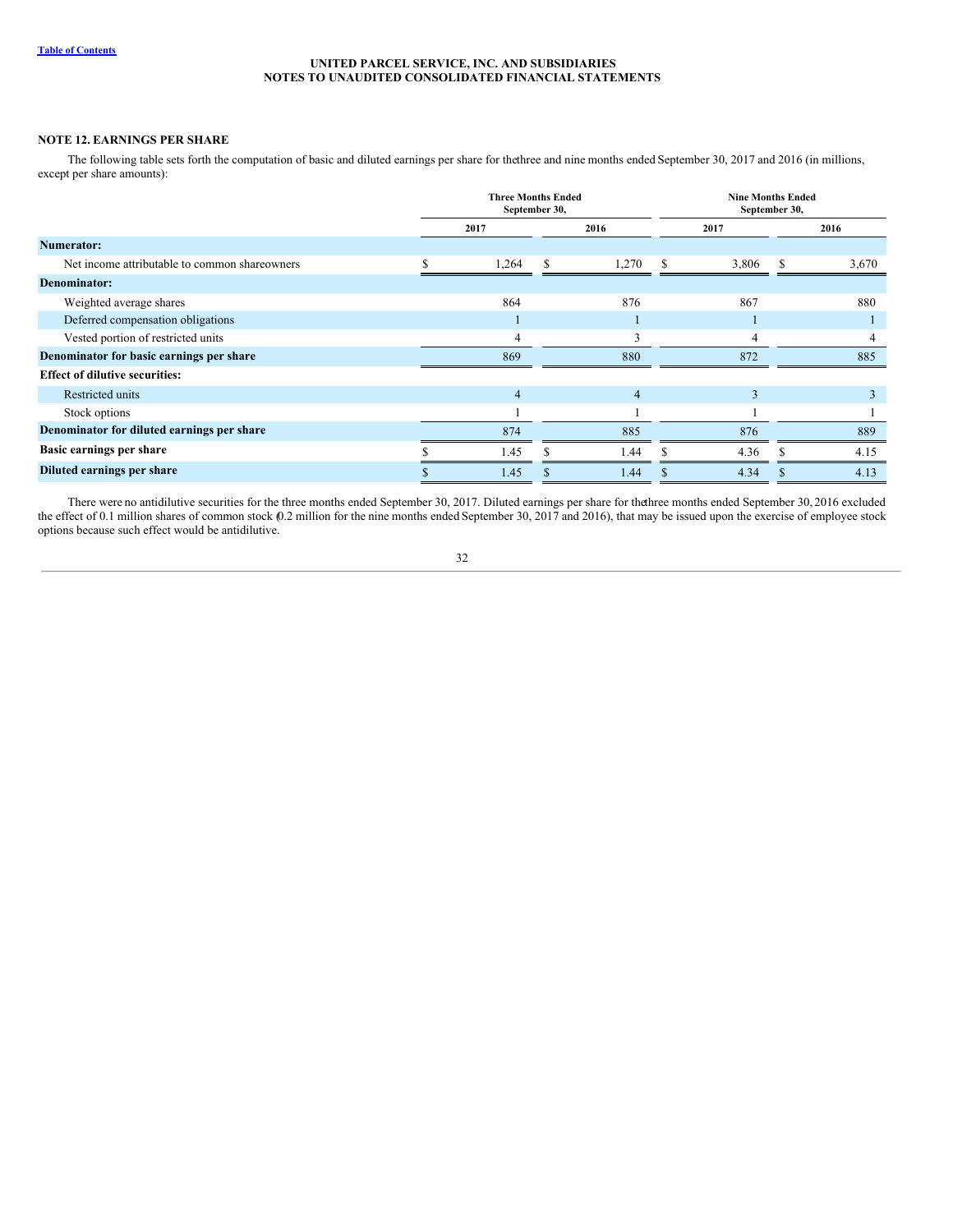#### <span id="page-34-0"></span>**NOTE 13. DERIVATIVE INSTRUMENTS AND RISK MANAGEMENT**

#### *Risk Management Policies*

We are exposed to market risk, primarily related to foreign exchange rates, commodity prices and interest rates. These exposures are actively monitored by management. To manage the volatility relating to certain of these exposures, we enter into a variety of derivative financial instruments. Our objective is to reduce, where it is deemed appropriate to do so, fluctuations in earnings and cash flows associated with changes in foreign currency rates, commodity prices and interest rates. It is our policy and practice to use derivative financial instruments only to the extent necessary to manage exposures. As we use price sensitive instruments to hedge a certain portion of our existing and anticipated transactions, we expect that any loss in value for those instruments generally would be offset by increases in the value of those hedged transactions. We do not hold or issue derivative financial instruments for trading or speculative purposes.

#### *Credit Risk Management*

The forward contracts, swaps and options discussed below contain an element of risk that the counterparties may be unable to meet the terms of the agreements; however, we minimize such risk exposures for these instruments by limiting the counterparties to banks and financial institutions that meet established credit guidelines, and by monitoring counterparty credit risk to prevent concentrations of credit risk with any single counterparty.

We have agreements with all of our active counterparties (covering the majority of our derivative positions) containing early termination rights and/or zero threshold bilateral collateral provisions whereby cash is required based on the net fair value of derivatives associated with those counterparties. Events such as a counterparty credit rating downgrade (depending on the ultimate rating level) could also allow us to take additional protective measures such as the early termination of trades. At September 30, 2017 and December 31, 2016, we held cash collateral of \$48 and \$575 million, respectively, under these agreements; this collateral is included in "Cash and cash equivalents" on the consolidated balance sheets and its use by UPS is not restricted.

In connection with the agreements described above, we could be required to provide additional collateral or terminate transactions with certain counterparties in the event of a downgrade of our credit rating. The amount of collateral required would be determined by the net fair value of the associated derivatives with each counterparty. At September 30, 2017 and December 31, 2016, \$104 million and \$0, respectively, of additional collateral was required to be posted with our counterparties. The aggregate fair value of instruments not covered by the zero threshold bilateral collateral provisions were in a net liability position of \$47 and \$10 million at September 30, 2017 and December 31, 2016, respectively.

We have not historically incurred, and do not expect to incur in the future, any losses as a result of counterparty default.

#### *Accounting Policy for Derivative Instruments*

We recognize all derivative instruments as assets or liabilities in the consolidated balance sheets at fair value. The accounting for changes in the fair value of a derivative instrument depends on whether it has been designated and qualifies as part of a hedging relationship and, further, on the type of hedging relationship. For those derivative instruments that are designated and qualify as hedging instruments, a company must designate the derivative, based upon the exposure being hedged, as a cash flow hedge, a fair value hedge or a hedge of a net investment in a foreign operation.

A cash flow hedge refers to hedging the exposure to variability in expected future cash flows that is attributable to a particular risk. For derivative instruments that are designated and qualify as a cash flow hedge, the effective portion of the gain or loss on the derivative instrument is reported as a component of AOCI, and reclassified into earnings in the same period during which the hedged transaction affects earnings. The remaining gain or loss on the derivative instrument in excess of the cumulative change in the present value of future cash flows of the hedged item, or hedge components excluded from the assessment of effectiveness, are recognized in the statements of consolidated income during the current period.

A fair value hedge refers to hedging the exposure to changes in the fair value of an existing asset or liability on the consolidated balance sheets that is attributable to a particular risk. For derivative instruments that are designated and qualify as a fair value hedge, the gain or loss on the derivative instrument is recognized in the statements of consolidated income during the current period, as well as the offsetting gain or loss on the hedged item.

A net investment hedge refers to the use of cross currency swaps, forward contracts or foreign currency denominated debt to hedge portions of our net investments in foreign operations. For hedges that meet the effectiveness requirements, the net gains or losses attributable to changes in spot exchange rates are recorded in the foreign currency translation adjustment within AOCI. The remainder of the change in value of such instruments is recorded in earnings.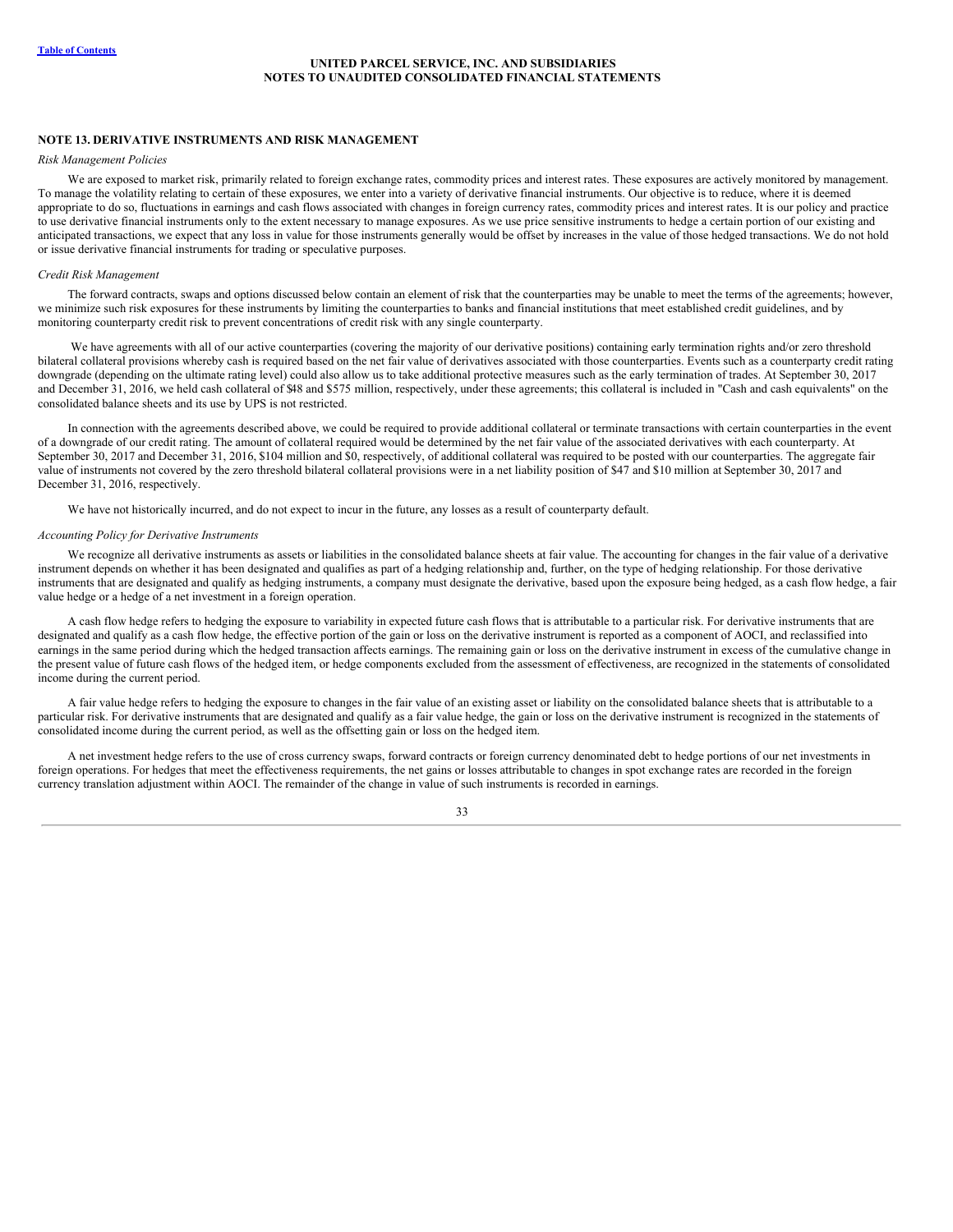### *Types of Hedges*

#### *Commodity Risk Management*

Currently, the fuel surcharges that we apply to our domestic and international package and LTL services are the primary means of reducing the risk of adverse fuel price changes on our business. We periodically enter into option contracts on energy commodity products to manage the price risk associated with forecasted transactions involving refined fuels, principally jet-A, diesel and unleaded gasoline. The objective of the hedges is to reduce the variability of cash flows, due to changing fuel prices, associated with the forecasted transactions involving those products. We normally designate and account for these contracts as cash flow hedges of the underlying forecasted transactions involving these fuel products and, therefore, the resulting gains and losses from these hedges are recognized as a component of fuel expense or revenue when the underlying transactions occur.

#### *Foreign Currency Risk Management*

To protect against the reduction in value of forecasted foreign currency cash flows from our international package business, we maintain a foreign currency cash flow hedging program. Our most significant foreign currency exposures relate to the Euro, British Pound Sterling, Canadian Dollar, Chinese Renminbi and Hong Kong Dollar. We hedge portions of our forecasted revenue denominated in foreign currencies with option and forward contracts. We normally designate and account for these contracts as cash flow hedges of anticipated foreign currency denominated revenue and, therefore, the resulting gains and losses from these hedges are recognized as a component of international package revenue when the underlying sales transactions occur.

We also hedge portions of our anticipated cash settlements of intercompany transactions and interest payments on certain debt subject to foreign currency remeasurement using foreign currency forward contracts. We normally designate and account for these contracts as cash flow hedges of forecasted foreign currency denominated transactions; therefore, the resulting gains and losses from these hedges are recognized as a component of investment income and other when the underlying transactions are subject to currency remeasurement.

We hedge our net investment in certain foreign operations with foreign currency denominated debt instruments. The use of foreign denominated debt as the hedging instrument allows the debt to be remeasured to foreign currency translation adjustment within AOCI to offset the translation risk from those investments. Any ineffective portion of net investment hedging is recognized as a component of investment income and other. Balances in the cumulative translation adjustment accounts remain until the sale or complete liquidation of the foreign entity.

#### *Interest Rate Risk Management*

Our indebtedness under our various financing arrangements creates interest rate risk. We use a combination of derivative instruments as part of our program to manage the fixed and floating interest rate mix of our total debt portfolio and related overall cost of borrowing. The notional amount, interest payment date and maturity date of the swaps match the terms of the associated debt being hedged. Interest rate swaps allow us to maintain a target range of floating rate debt within our capital structure.

We have designated and account for the majority of our interest rate swaps that convert fixed rate interest payments into floating rate interest payments as hedges of the fair value of the associated debt instruments. Therefore, the gains and losses resulting from fair value adjustments to the interest rate swaps and fair value adjustments to the associated debt instruments are recorded to interest expense in the period in which the gains and losses occur. We have designated and account for interest rate swaps that convert floating rate interest payments into fixed rate interest payments as cash flow hedges of the forecasted payment obligations. The gains and losses resulting from fair value adjustments to the interest rate swaps are recorded to AOCI.

We periodically hedge the forecasted fixed-coupon interest payments associated with anticipated debt offerings by using forward starting interest rate swaps, interest rate locks or similar derivatives. These agreements effectively lock a portion of our interest rate exposure between the time the agreement is entered into and the date when the debt offering is completed, thereby mitigating the impact of interest rate changes on future interest expense. These derivatives are settled commensurate with the issuance of the debt, and any gain or loss upon settlement is amortized as an adjustment to the effective interest yield on the debt.

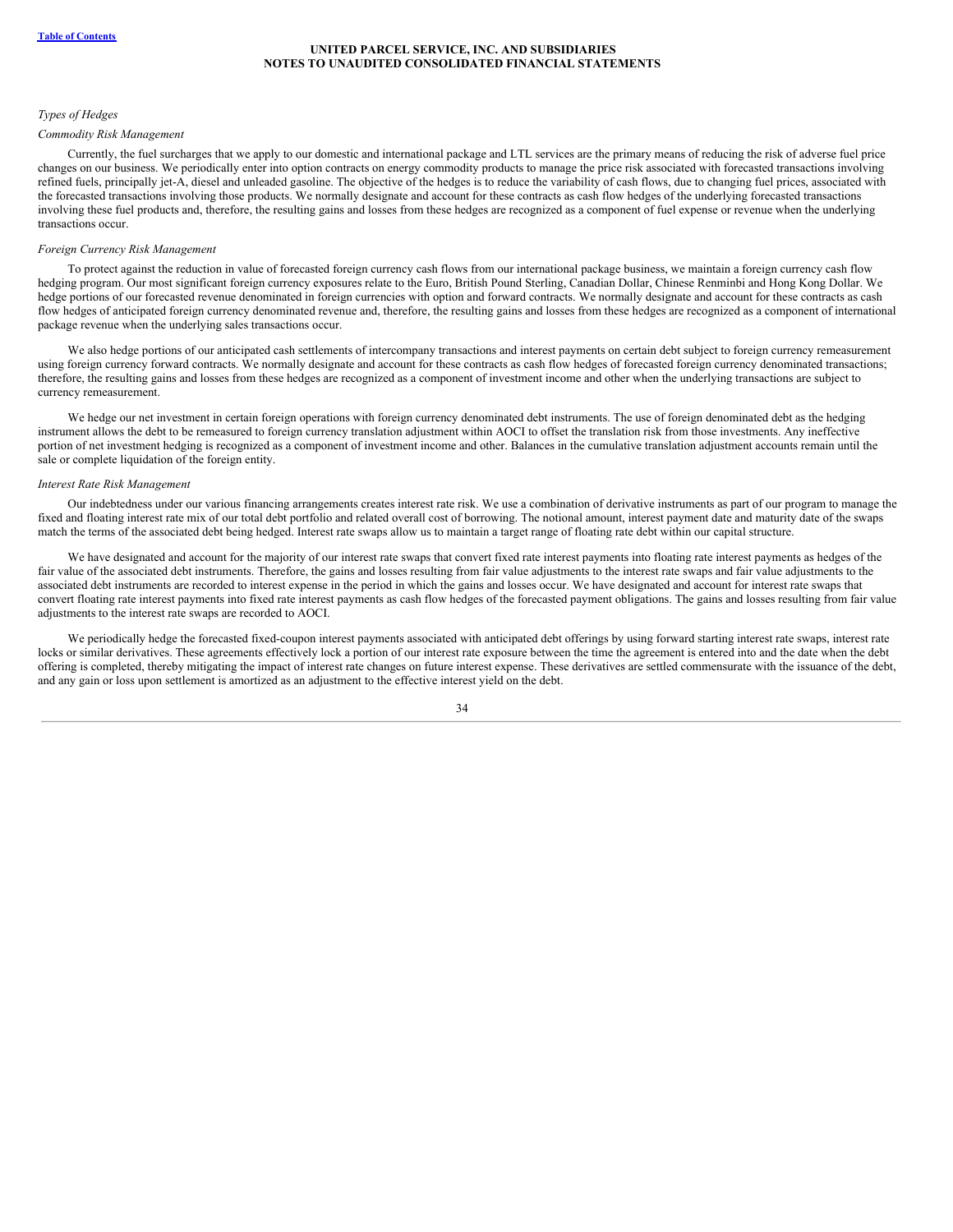### *Outstanding Positions*

As of September 30, 2017 and December 31, 2016, the notional amounts of our outstanding derivative positions were as follows (in millions):

|                                       |            | September 30, 2017 |               | December 31, 2016 |
|---------------------------------------|------------|--------------------|---------------|-------------------|
| <b>Currency hedges:</b>               |            |                    |               |                   |
| Euro                                  | <b>EUR</b> | 4,141              | <b>EUR</b>    | 3,702             |
| <b>British Pound Sterling</b>         | <b>GBP</b> | 1,758              | <b>GBP</b>    | 1,380             |
| Canadian Dollar                       | CAD        | 1,244              | CAD           | 1,053             |
| <b>Indian Rupee</b>                   | <b>INR</b> |                    | <b>INR</b>    | 76                |
| Mexican Peso                          | <b>MXN</b> | 166                | <b>MXN</b>    |                   |
| Japanese Yen                          | <b>JPY</b> | 3,363              | <b>JPY</b>    | 3,972             |
| Singapore Dollar                      | SGD        | 15                 | SGD           | 32                |
|                                       |            |                    |               |                   |
| Interest rate hedges:                 |            |                    |               |                   |
| Fixed to Floating Interest Rate Swaps | \$         | 5,799              | $\mathbb{S}$  | 5,799             |
| Floating to Fixed Interest Rate Swaps | S          | 778                | <sup>\$</sup> | 778               |
|                                       |            |                    |               |                   |
| Investment market price hedges:       |            |                    |               |                   |
| Marketable Securities                 | <b>EUR</b> | 204                | <b>EUR</b>    | 76                |
|                                       |            |                    |               |                   |

As of September 30, 2017, we had no outstanding commodity hedge positions.

### *Balance Sheet Recognition and Fair Value Measurements*

The following table indicates the location on the consolidated balance sheets in which our derivative assets and liabilities have been recognized, the fair value hierarchy level applicable to each derivative type and the related fair values of those derivatives (in millions). The table is segregated between those derivative instruments that qualify and are designated as hedging instruments and those that are not, as well as by type of contract and whether the derivative is in an asset or liability position.

We have master netting arrangements with substantially all of our counterparties giving us the right of offset for our derivative positions. However, we have not elected to offset the fair value positions of our derivative contracts recorded on our consolidated balance sheets. The columns labeled "Net Amounts if Right of Offset had been Applied" indicate the potential net fair value positions by type of contract and location on the consolidated balance sheets had we elected to apply the right of offset.

|                                       |                                                     | <b>Fair Value</b> |                       | <b>Gross Amounts Presented in</b><br><b>Consolidated Balance Sheets</b> |              |                      | Net Amounts if Right of<br><b>Offset had been Applied</b> |     |              |                      |  |  |
|---------------------------------------|-----------------------------------------------------|-------------------|-----------------------|-------------------------------------------------------------------------|--------------|----------------------|-----------------------------------------------------------|-----|--------------|----------------------|--|--|
| <b>Asset Derivatives</b>              | Hierarchy<br><b>Balance Sheet Location</b><br>Level |                   | September 30,<br>2017 |                                                                         |              | December 31,<br>2016 | September 30,<br>2017                                     |     |              | December 31,<br>2016 |  |  |
| Derivatives designated as hedges:     |                                                     |                   |                       |                                                                         |              |                      |                                                           |     |              |                      |  |  |
| Foreign exchange contracts            | Other current assets                                | Level 2           | $\mathbb{S}$          | 21                                                                      | $\mathbb{S}$ | 176                  | $\mathcal{S}$                                             | 15  | <sup>S</sup> | 176                  |  |  |
| Interest rate contracts               | Other current assets                                | Level 2           |                       | 4                                                                       |              |                      |                                                           | 4   |              |                      |  |  |
| Foreign exchange contracts            | Other non-current assets                            | Level 2           |                       | 3                                                                       |              | 131                  |                                                           |     |              | 126                  |  |  |
| Interest rate contracts               | Other non-current assets                            | Level 2           |                       | 88                                                                      | 137          |                      | 75                                                        |     |              | 119                  |  |  |
| Derivatives not designated as hedges: |                                                     |                   |                       |                                                                         |              |                      |                                                           |     |              |                      |  |  |
| Foreign exchange contracts            | Other current assets                                | Level 2           |                       |                                                                         |              |                      |                                                           |     |              |                      |  |  |
| Interest rate contracts               | Other non-current assets                            | Level 2           |                       | 34                                                                      |              | 42                   |                                                           | 33  |              | 40                   |  |  |
| <b>Total Asset Derivatives</b>        |                                                     |                   |                       | 150                                                                     |              | 487                  |                                                           | 127 |              | 462                  |  |  |
|                                       |                                                     |                   | 35                    |                                                                         |              |                      |                                                           |     |              |                      |  |  |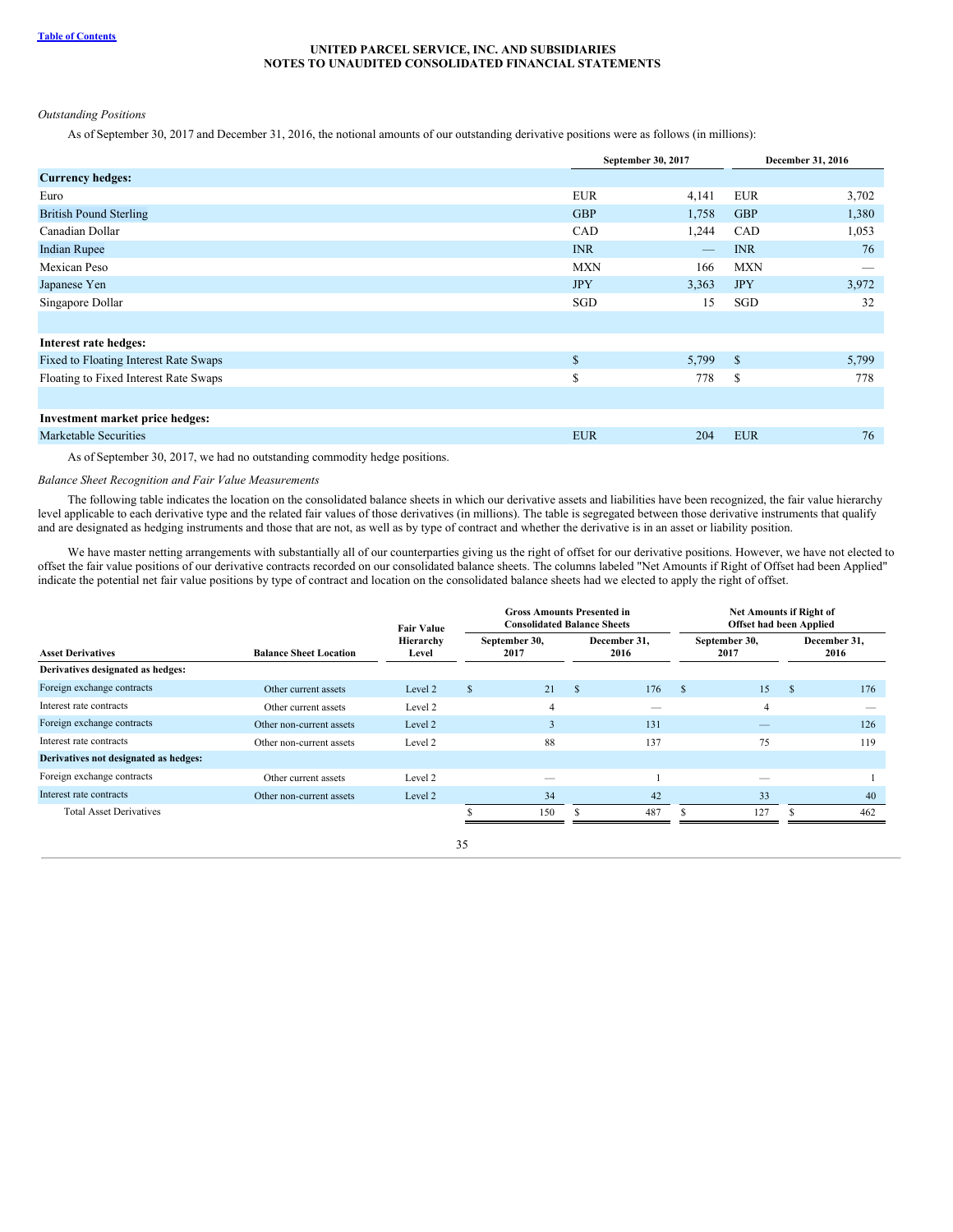|                                       |                               | <b>Fair Value</b>  |                       | <b>Gross Amounts Presented in</b><br><b>Consolidated Balance Sheets</b> |                      |    | <b>Net Amounts if Right of</b><br><b>Offset had been Applied</b> |                |                      |    |  |
|---------------------------------------|-------------------------------|--------------------|-----------------------|-------------------------------------------------------------------------|----------------------|----|------------------------------------------------------------------|----------------|----------------------|----|--|
| <b>Liability Derivatives</b>          | <b>Balance Sheet Location</b> | Hierarchy<br>Level | September 30,<br>2017 |                                                                         | December 31,<br>2016 |    | September 30,<br>2017                                            |                | December 31,<br>2016 |    |  |
| Derivatives designated as hedges:     |                               |                    |                       |                                                                         |                      |    |                                                                  |                |                      |    |  |
| Foreign exchange contracts            | Other current liabilities     | Level 2            | <sup>\$</sup>         | 62                                                                      | <sup>\$</sup>        |    |                                                                  | 56             | - S                  |    |  |
| Interest rate contracts               | Other current liabilities     | Level 2            |                       | $\overline{\phantom{a}}$                                                |                      |    |                                                                  | --             |                      |    |  |
| Foreign exchange contracts            | Other non-current liabilities | Level 2            |                       | 155                                                                     |                      | 6  |                                                                  | 152            |                      |    |  |
| Interest rate contracts               | Other non-current liabilities | Level 2            |                       | 18                                                                      |                      | 21 |                                                                  |                |                      |    |  |
| Derivatives not designated as hedges: |                               |                    |                       |                                                                         |                      |    |                                                                  |                |                      |    |  |
| Foreign exchange contracts            | Other current liabilities     | Level 2            |                       |                                                                         |                      |    |                                                                  |                |                      |    |  |
| Investment market price contracts     | Other current liabilities     | Level <sub>2</sub> |                       | 47                                                                      |                      | 10 |                                                                  | 47             |                      | 10 |  |
| Interest rate contracts               | Other non-current liabilities | Level 2            |                       | 5                                                                       |                      | э  |                                                                  | $\overline{4}$ |                      |    |  |
| <b>Total Liability Derivatives</b>    |                               |                    |                       | 287                                                                     |                      | 45 |                                                                  | 264            |                      | 20 |  |

Our foreign currency, interest rate and investment market price derivatives are largely comprised of over-the-counter derivatives, which are primarily valued using pricing models that rely on market observable inputs such as yield curves, currency exchange rates and investment forward prices; therefore, these derivatives are classified as Level 2.

### *Income Statement and AOCI Recognition*

The following table indicates the amount of gains and losses that have been recognized in AOCI for thethree and nine months ended September 30, 2017 and 2016 for those derivatives designated as cash flow hedges (in millions):

#### **Three Months Ended September 30:**

|                                                                  | Amount of Gain (Loss) Recognized in AOCI on Derivative<br>(Effective Portion) |      |  |              |  |  |  |  |
|------------------------------------------------------------------|-------------------------------------------------------------------------------|------|--|--------------|--|--|--|--|
| <b>Derivative Instruments in Cash Flow Hedging Relationships</b> |                                                                               | 2017 |  | 2016         |  |  |  |  |
| Interest rate contracts                                          |                                                                               | $-$  |  |              |  |  |  |  |
| Foreign exchange contracts                                       |                                                                               | (141 |  |              |  |  |  |  |
| Total                                                            |                                                                               | (141 |  | $\mathsf{L}$ |  |  |  |  |

#### **Nine Months Ended September 30:**

|                                                           | Amount of Gain (Loss) Recognized in AOCI on Derivative<br>(Effective Portion) |       |  |      |  |  |  |  |  |
|-----------------------------------------------------------|-------------------------------------------------------------------------------|-------|--|------|--|--|--|--|--|
| Derivative Instruments in Cash Flow Hedging Relationships | 2017                                                                          |       |  | 2016 |  |  |  |  |  |
| Interest rate contracts                                   |                                                                               |       |  | (3)  |  |  |  |  |  |
| Foreign exchange contracts                                |                                                                               | (431) |  | (36) |  |  |  |  |  |
| Total                                                     |                                                                               | (431) |  | (39) |  |  |  |  |  |

As of September 30, 2017, there are \$108 million of pre-tax losses related to cash flow hedges that are currently deferred in AOCI that are expected to be reclassified to income over the 12 month period ended September 30, 2018. The actual amounts that will be reclassified to income over the next 12 months will vary from this amount as a result of changes in market conditions. The maximum term over which we are hedging exposures to the variability of cash flow is approximately 15 years.

The amount of ineffectiveness recognized in income on derivative instruments designated in cash flow hedging relationships was immaterial for thethree and nine months ended September 30, 2017 and 2016.

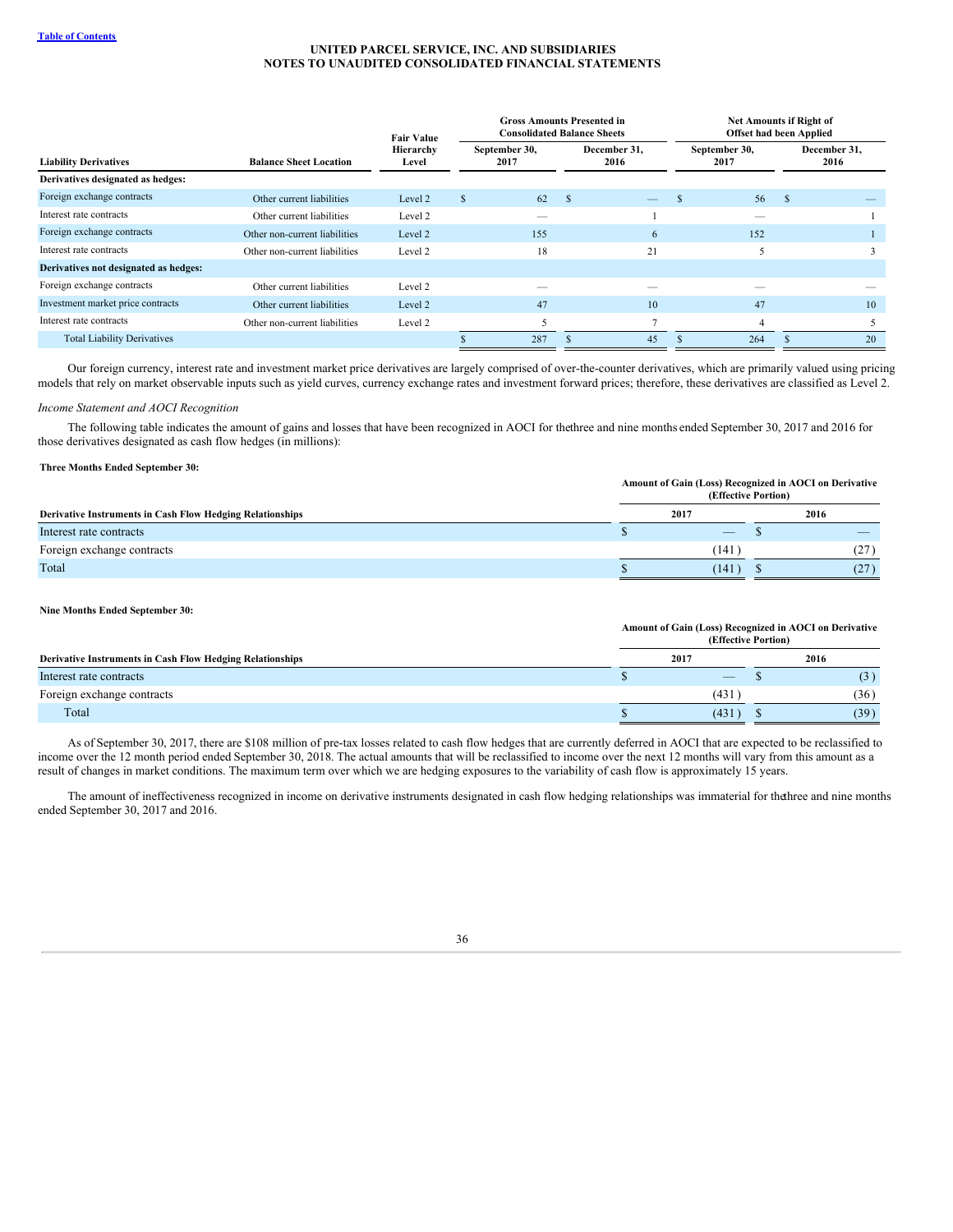The following table indicates the amount of gains and losses that have been recognized in AOCI within foreign currency translation adjustment for thethree and nine months ended September 30, 2017 and 2016 for those instruments designated as net investment hedges (in millions):

#### **Three Months Ended September 30:**

|                                                                    | Amount of Gain (Loss) Recognized in AOCI on Debt<br>(Effective Portion) |                  |      |  |  |  |  |  |
|--------------------------------------------------------------------|-------------------------------------------------------------------------|------------------|------|--|--|--|--|--|
| Non-derivative Instruments in Net Investment Hedging Relationships |                                                                         | 2017             | 2016 |  |  |  |  |  |
| Foreign denominated debt                                           |                                                                         | (142)            |      |  |  |  |  |  |
| Total                                                              |                                                                         | $^{\prime}142$ . |      |  |  |  |  |  |
|                                                                    |                                                                         |                  |      |  |  |  |  |  |

#### **Nine Months Ended September 30:**

|                                                                    | Amount of Gain (Loss) Recognized in AOCI on Debt<br>(Effective Portion) |      |  |  |  |  |  |
|--------------------------------------------------------------------|-------------------------------------------------------------------------|------|--|--|--|--|--|
| Non-derivative Instruments in Net Investment Hedging Relationships | 2017                                                                    | 2016 |  |  |  |  |  |
| Foreign denominated debt                                           | (389)                                                                   | (30) |  |  |  |  |  |
| Total                                                              | 389                                                                     | (30) |  |  |  |  |  |

The amount of ineffectiveness recognized in income on non-derivative instruments designated in net investment hedging relationships was immaterial for thethree and nine months ended September 30, 2017 and 2016.

The following table indicates the amount and location in the statements of consolidated income in which derivative gains and losses, as well as the associated gains and losses on the underlying exposure, have been recognized for those derivatives designated as fair value hedges for the three and nine months ended September 30, 2017 and 2016 (in millions):

| <b>Derivative Instruments</b>                 | Location of<br>Gain (Loss)     | <b>Derivative Amount of Gain (Loss)</b><br><b>Recognized in Income</b> |      |   |                                         | <b>Hedged Items in</b><br><b>Fair Value</b> | Location of<br>Gain (Loss)     | <b>Hedged Items Amount of Gain (Loss)</b><br><b>Recognized in Income</b> |    |              |      |  |
|-----------------------------------------------|--------------------------------|------------------------------------------------------------------------|------|---|-----------------------------------------|---------------------------------------------|--------------------------------|--------------------------------------------------------------------------|----|--------------|------|--|
| in Fair Value<br><b>Hedging Relationships</b> | <b>Recognized in</b><br>Income |                                                                        | 2017 |   | Hedging<br>2016<br><b>Relationships</b> |                                             | <b>Recognized In</b><br>Income | 2017                                                                     |    | 2016         |      |  |
| <b>Three Months Ended September 30:</b>       |                                |                                                                        |      |   |                                         |                                             |                                |                                                                          |    |              |      |  |
| Interest rate contracts                       | Interest Expense               |                                                                        | (18) | S | (59)                                    | Fixed-Rate<br>Debt                          | Interest<br>Expense            | S                                                                        | 18 | -S           | 59   |  |
| Nine Months Ended September 30:               |                                |                                                                        |      |   |                                         |                                             |                                |                                                                          |    |              |      |  |
| Interest rate contracts                       | Interest<br>Expense            |                                                                        | (41) | S | 56                                      | Fixed-Rate<br>Debt                          | Interest<br>Expense            |                                                                          | 41 | <sup>S</sup> | (56) |  |

Additionally, we maintain some interest rate swaps, foreign currency forwards and investment market price forward contracts that are not designated as hedges. These interest rate swap contracts are intended to provide an economic hedge of a portfolio of interest bearing receivables. These foreign exchange forward contracts are intended to provide an economic offset to foreign currency remeasurement and settlement risk for certain assets and liabilities on our consolidated balance sheets. These investment market price forward contracts are intended to provide an economic offset to fair value fluctuations of certain investments in marketable securities.

We also periodically terminate interest rate swaps and foreign currency options by entering into offsetting swap and foreign currency positions with different counterparties. As part of this process, we de-designate our original swap and foreign currency contracts. These transactions provide an economic offset that effectively eliminates the effects of changes in market valuation.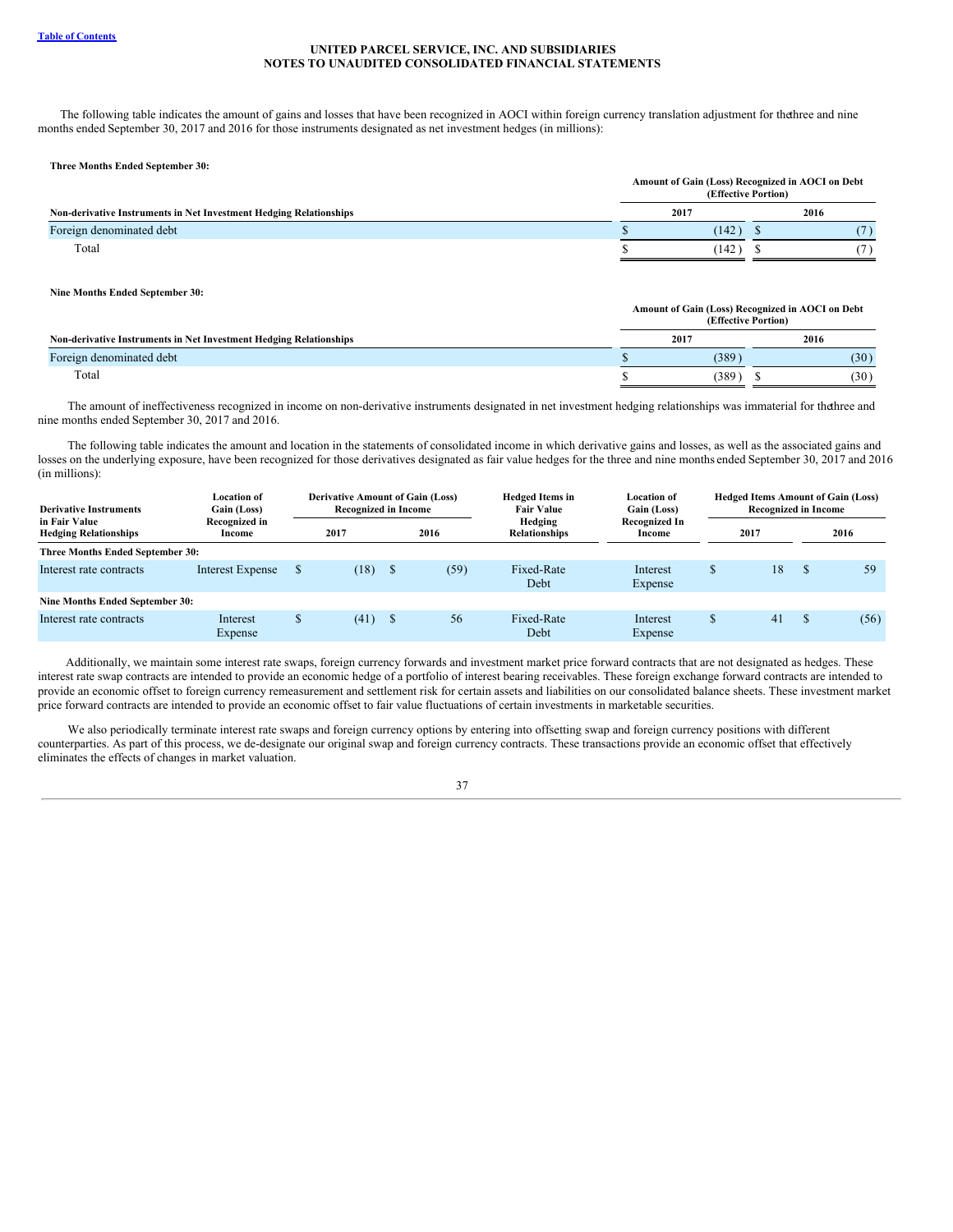The following is a summary of the amounts recorded in the statements of consolidated income related to fair value changes and settlements of these interest rate swaps, foreign currency forward and investment market price forward contracts not designated as hedges for the three and nine months ended September 30, 2017 and 2016 (in millions):

| <b>Derivative Instruments Not Designated in</b> | <b>Location of Gain (Loss)</b> | <b>Amount of Gain (Loss)</b><br><b>Recognized in Income</b> |      |       |  |  |  |  |
|-------------------------------------------------|--------------------------------|-------------------------------------------------------------|------|-------|--|--|--|--|
| <b>Hedging Relationships</b>                    | <b>Recognized in Income</b>    | 2017                                                        |      | 2016  |  |  |  |  |
| Three Months Ended September 30:                |                                |                                                             |      |       |  |  |  |  |
| Interest rate contracts                         | Interest expense               | (2)                                                         | - \$ | (2)   |  |  |  |  |
| Foreign exchange contracts                      | Investment income and other    | 14                                                          |      | (11)  |  |  |  |  |
| Investment market price contracts               | Investment income and other    | (45)                                                        |      | (28)  |  |  |  |  |
|                                                 |                                | (33)                                                        |      | (41)  |  |  |  |  |
| Nine Months Ended September 30:                 |                                |                                                             |      |       |  |  |  |  |
| Interest rate contracts                         | Interest expense               | (6)                                                         | S    | (6)   |  |  |  |  |
| Foreign exchange contracts                      | Investment income and other    | 34                                                          | -S   | (117) |  |  |  |  |
| Investment market price contracts               | Investment income and other    | (37)                                                        |      | 152   |  |  |  |  |
|                                                 |                                | (9)                                                         |      | 29    |  |  |  |  |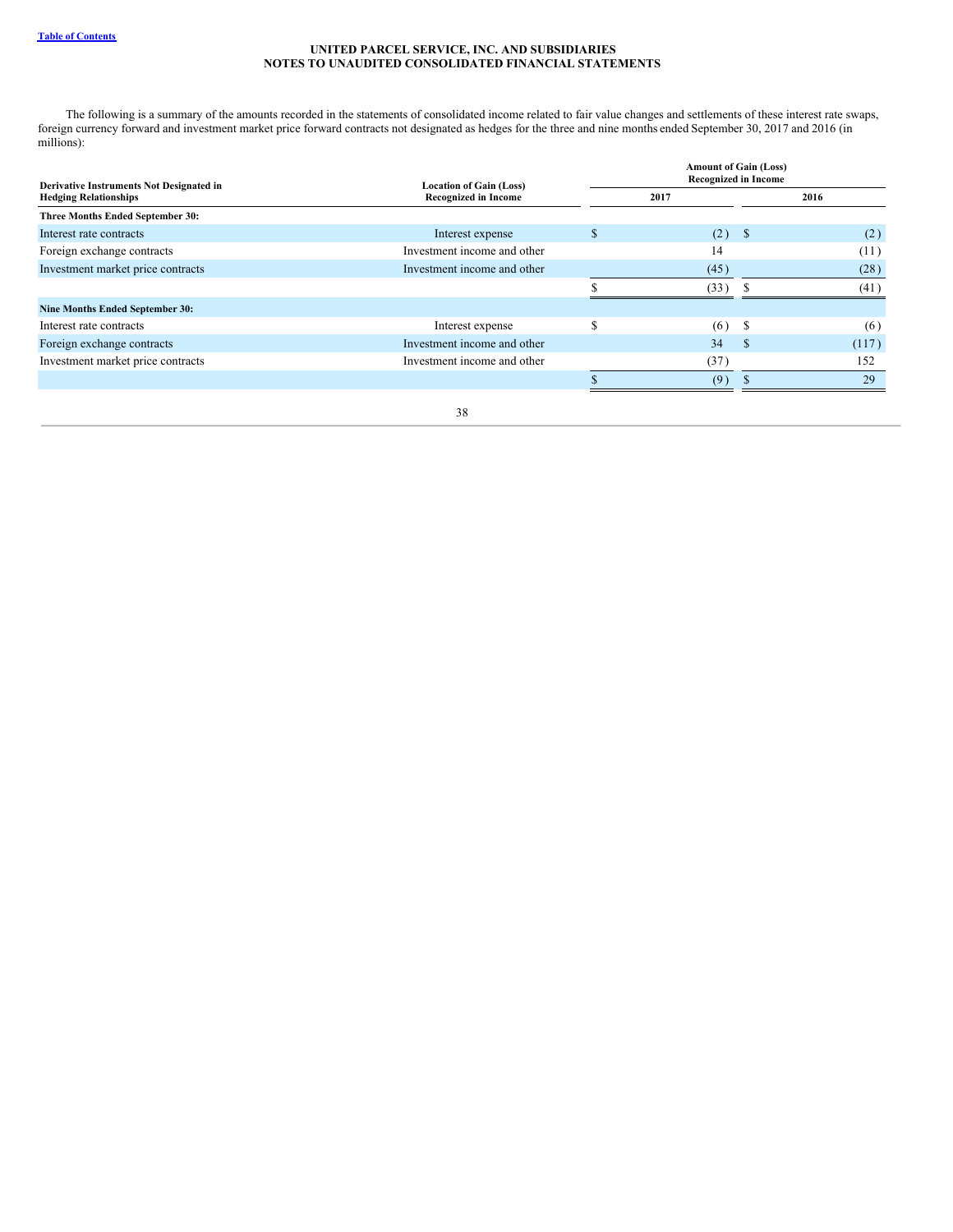#### <span id="page-40-0"></span>**NOTE 14. INCOME TAXES**

Our effective tax rate was 35.0% in the third quarter of 2017 and 2016 (33.9% year-to-date in 2017 compared to 35.1% in the same period of 2016). In the first quarter of 2017, we adopted a new accounting standard that requires the recognition of excess tax benefits related to share-based compensation in income tax expense (see note 2), which resulted in discrete tax benefits for the nine months ended September 30, 2017 of \$62 million and reduced our year-to-date effective tax rate by1.1%. There was no significant impact related to the adoption of the new accounting standard in the third quarter of 2017.

As discussed in our Annual Report on Form 10-K for the year endedDecember 31, 2016, we have recognized liabilities for uncertain tax positions. We reevaluate these uncertain tax positions on a quarterly basis. A number of years may elapse before an uncertain tax position is audited and ultimately settled. It is difficult to predict the ultimate outcome or the timing of resolution for uncertain tax positions. It is reasonably possible that the amount of unrecognized tax benefits could significantly increase or decrease within the next twelve months. However, an estimate of the range of reasonably possible outcomes cannot be made. Items that may cause changes to unrecognized tax benefits include the timing of interest deductions and the allocation of income and expense between tax jurisdictions. These changes could result from the settlement of ongoing litigation, the completion of ongoing examinations, the expiration of the statute of limitations or other unforeseen circumstances.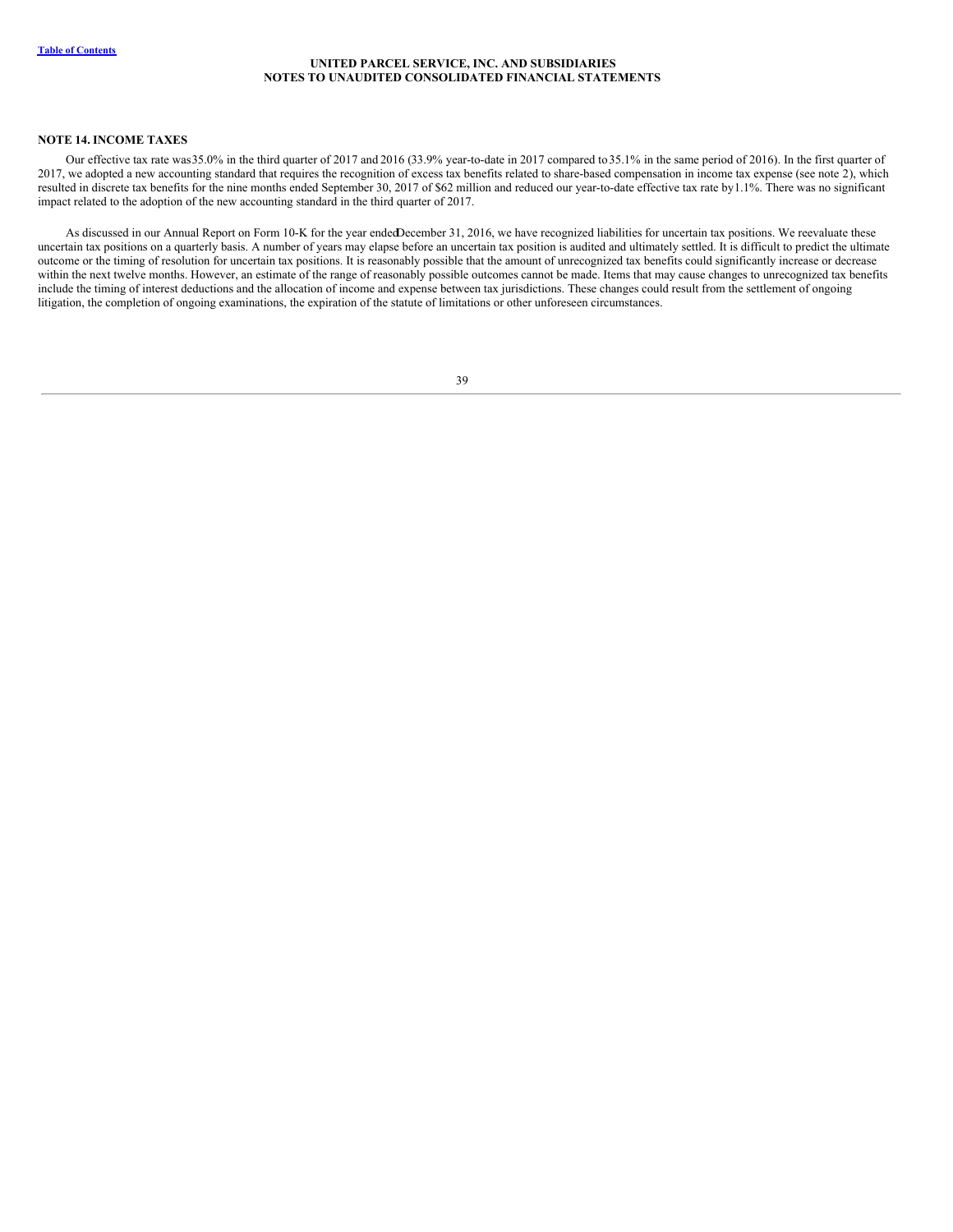### <span id="page-41-1"></span><span id="page-41-0"></span>**Overview**

During the third quarter of 2017, we produced solid operating results, despite the impact of several natural disasters that slowed U.S. regional economic activity. Consolidated revenue increased 7.0% to \$15.978 billion for the third quarter of 2017 when compared to 2016. For the year-to-date period, consolidated revenue increased7.0% to \$47.043 billion from \$43.975 billion. Revenue for third quarter and year-to-date periods increased in all segments and major product categories, due to expanded customer demand spread across the company's broad portfolio. These factors were partially offset by impacts from both the natural disasters and operating costs associated with investment strategies, including facility construction and Saturday operations deployment in our U.S. Domestic segment.

Operating profit for the three months endedSeptember 30, 2017 was \$2.035 billion, driven by strong performance in the International Package and Supply Chain & Freight segments. For the year-to-date period, operating profit was up 2.4% to \$6.035 billion.

Average daily package volume increased 4.6% for the third quarter of 2017 and 4.5% year-to-date. We reported third quarter 2017 net income of \$1.264 billion and diluted earnings per share of \$1.45, compared to 2016 net income of \$1.270 billion and diluted earnings per share of \$1.44. On a year-to-date basis, net income was\$3.806 billion and increased 3.7% in 2017 as compared to 2016 as diluted earnings per share increased5.1% to \$4.34.

Our consolidated results are presented in the table below:

|                                             | Three Months Ended<br>September 30, |        |   | Change |                | <b>Nine Months Ended</b><br>September 30, |        |              |          | Change        |  |
|---------------------------------------------|-------------------------------------|--------|---|--------|----------------|-------------------------------------------|--------|--------------|----------|---------------|--|
|                                             |                                     | 2017   |   | 2016   | $\frac{6}{6}$  |                                           | 2017   |              | 2016     | $\frac{6}{6}$ |  |
| Revenue (in millions)                       | ъ                                   | 15,978 | S | 14,928 | $7.0\%$        | S.                                        | 47,043 | S.           | 43,975   | $7.0\%$       |  |
| Operating Expenses (in millions)            |                                     | 13,943 |   | 12,894 | $8.1\%$        |                                           | 41,008 |              | 38,080   | $7.7\%$       |  |
| Operating Profit (in millions)              |                                     | 2,035  |   | 2,034  | $-\frac{9}{6}$ | - \$                                      | 6,035  | \$.          | 5,895    | $2.4\%$       |  |
| <b>Operating Margin</b>                     |                                     | 12.7%  |   | 13.6%  |                |                                           | 12.8%  |              | $13.4\%$ |               |  |
| Average Daily Package Volume (in thousands) |                                     | 18.988 |   | 18,152 | 4.6 $\%$       |                                           | 18,702 |              | 17.891   | $4.5\%$       |  |
| Average Revenue Per Piece                   | \$                                  | 10.77  | S | 10.49  | $2.7 \%$ \$    |                                           | 10.68  | \$           | 10.48    | $1.9\%$       |  |
| Net Income (in millions)                    | \$                                  | 1,264  | S | 1,270  | $(0.5)\%$ \$   |                                           | 3,806  | $\mathbb{S}$ | 3,670    | $3.7\%$       |  |
| Basic Earnings Per Share                    | \$                                  | 1.45   | S | 1.44   | $0.7\%$ \$     |                                           | 4.36   | S            | 4.15     | $5.1\%$       |  |
| Diluted Earnings Per Share                  | \$                                  | 1.45   | S | 1.44   | $0.7 \%$ \$    |                                           | 4.34   | \$.          | 4.13     | $5.1\%$       |  |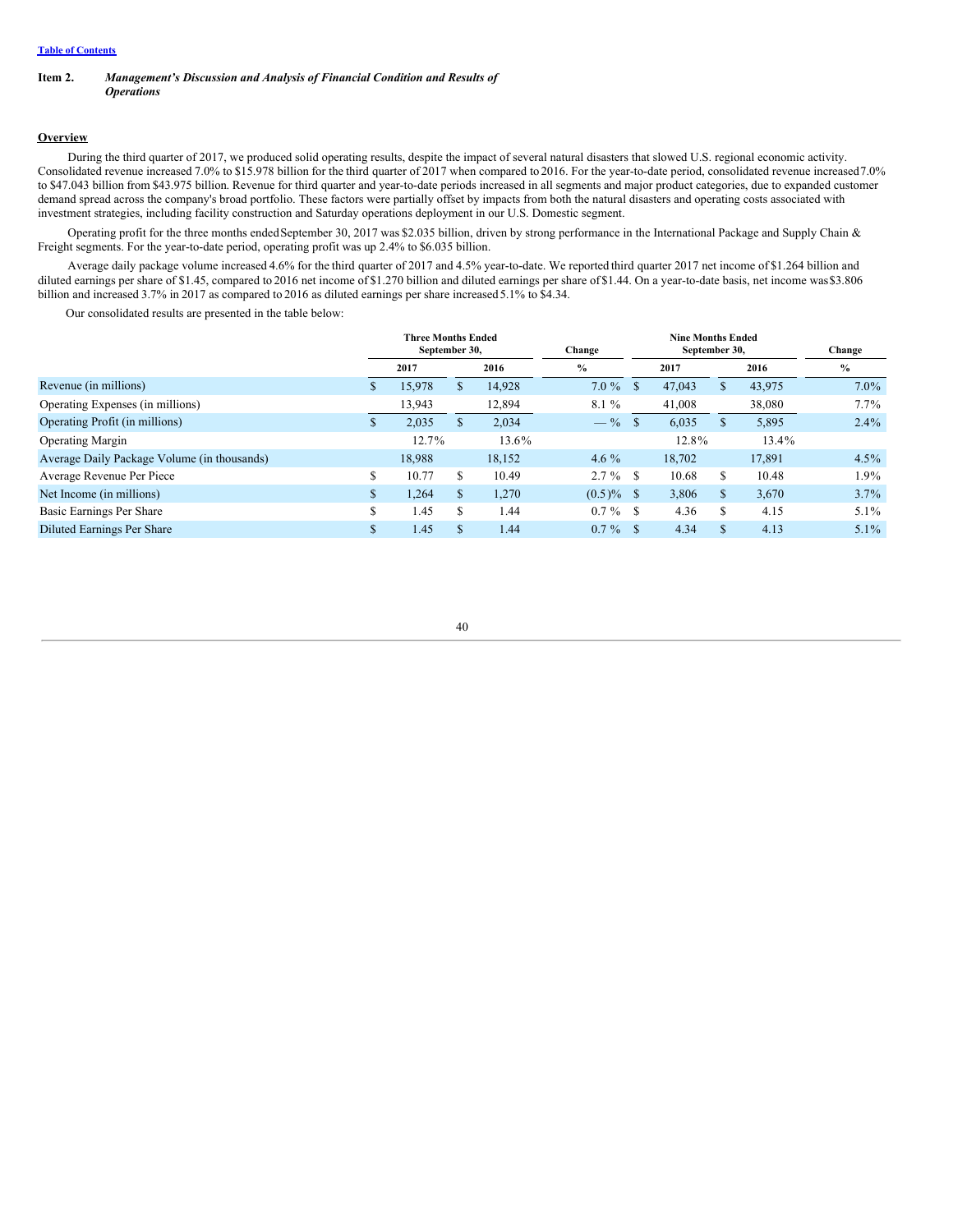#### <span id="page-42-0"></span>**Results of Operations - Segment Review**

The results and discussions that follow are reflective of how our executive management monitors the performance of our reporting segments.

We supplement the reporting of our financial information determined under generally accepted accounting principles ("GAAP") with certain non-GAAP financial measures including, as applicable, "adjusted" compensation and benefits, operating expenses, operating profit, operating margin, income tax expense and effective tax rate. We believe that these adjusted financial measures provide meaningful information to assist investors and analysts in understanding our financial results and assessing our prospects for future performance. We believe these adjusted financial measures are important indicators of our recurring results of operations because they exclude items that may not be indicative of, or are unrelated to, our underlying operating results, and provide a useful baseline for analyzing trends in our underlying businesses. Additionally, these adjusted financial measures are used internally by management for the determination of incentive compensation awards, business unit operating performance analysis and business unit resource allocation.

We supplement the reporting of our revenue, revenue per piece and operating profit with similar non-GAAP measures that exclude the period-over-period impact of foreign currency exchange rate changes and hedging activities. We believe currency-neutral revenue, revenue per piece and operating profit information allows users of our financial statements to understand growth trends in our products and results. We evaluate the performance of our International Package and Supply Chain & Freight businesses on a currency-neutral basis.

Currency-neutral revenue, revenue per piece and operating profit are calculated by dividing current period reported U.S. dollar revenue, revenue per piece and operating profit by the current period average exchange rates to derive current period local currency revenue, revenue per piece and operating profit. The derived current period local currency revenue, revenue per piece and operating profit are then multiplied by the average foreign exchange rates used to translate the comparable results for each month in the prior year period (including the period over period impact of foreign currency revenue hedging activities). The difference between the current period reported U.S. dollar revenue, revenue per piece and operating profit and the derived current period U.S. dollar revenue, revenue per piece and operating profit is the period over period impact of currency fluctuations.

Certain operating expenses are allocated between our reporting segments based on activity-based costing methods. These activity-based costing methods require us to make estimates that impact the amount of each expense category that is attributed to each segment. Changes in these estimates will directly impact the amount of expense allocated to each segment and therefore the operating profit of each reporting segment. There were no significant changes in our expense allocation methodologies during 2017 or 2016.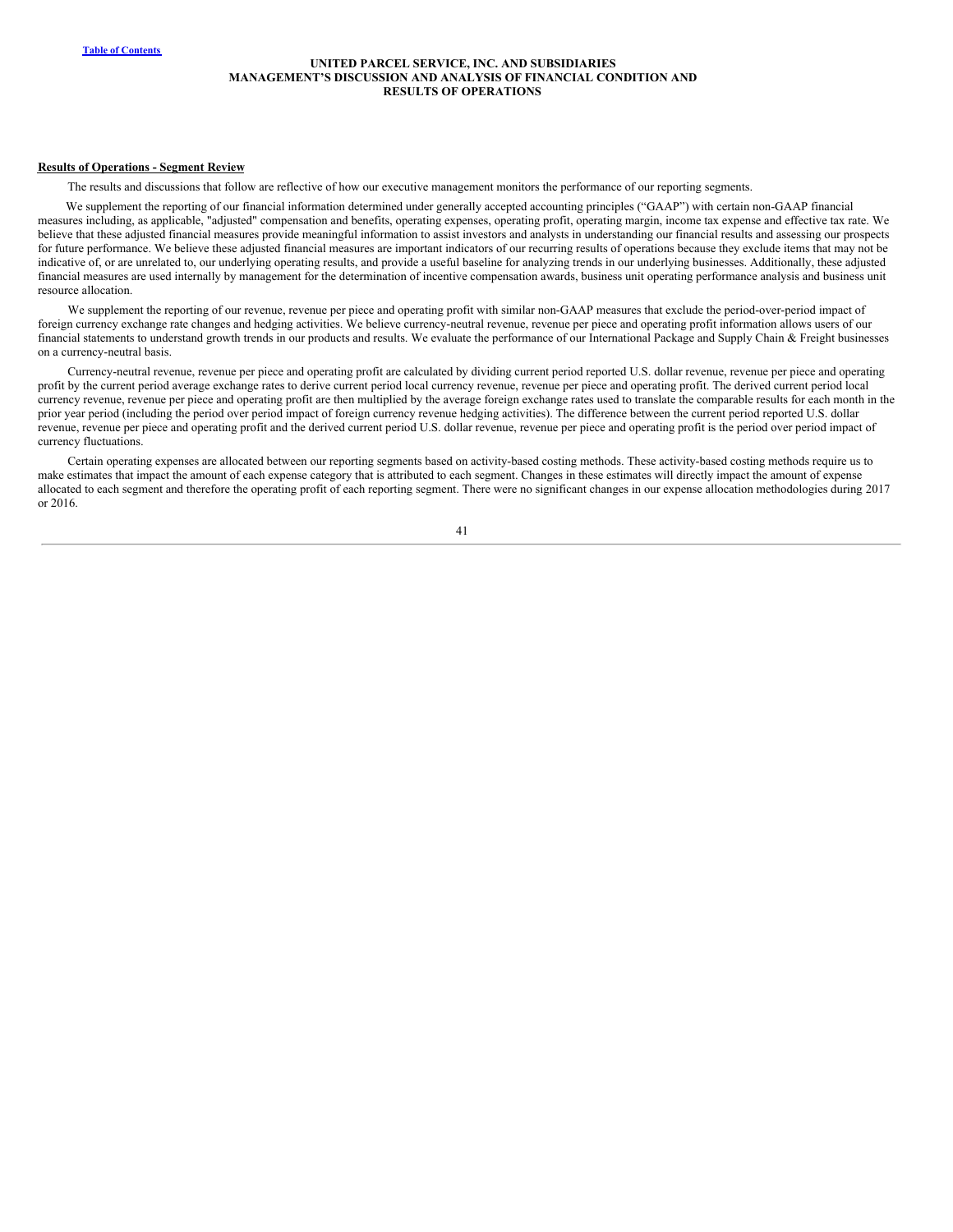### <span id="page-43-0"></span>**U.S. Domestic Package Operations**

|                                              |             | <b>Three Months Ended</b><br>September 30,<br>Change |        |               | <b>Nine Months Ended</b><br>September 30, | Change   |              |        |               |
|----------------------------------------------|-------------|------------------------------------------------------|--------|---------------|-------------------------------------------|----------|--------------|--------|---------------|
|                                              | 2017        |                                                      | 2016   | $\frac{0}{0}$ |                                           | 2017     |              | 2016   | $\frac{6}{6}$ |
| Average Daily Package Volume (in thousands): |             |                                                      |        |               |                                           |          |              |        |               |
| Next Day Air                                 | 1,470       |                                                      | 1,361  | 8.0%          |                                           | 1,393    |              | 1,313  | 6.1 $%$       |
| Deferred                                     | 1,240       |                                                      | 1,260  | $(1.6)\%$     |                                           | 1,246    |              | 1,195  | 4.3 $%$       |
| Ground                                       | 13,175      |                                                      | 12,743 | $3.4\%$       |                                           | 13,069   |              | 12,652 | $3.3\%$       |
| Total Avg. Daily Package Volume              | 15,885      |                                                      | 15,364 | $3.4\%$       |                                           | 15,708   |              | 15,160 | $3.6\%$       |
| Average Revenue Per Piece:                   |             |                                                      |        |               |                                           |          |              |        |               |
| Next Day Air                                 | \$<br>19.08 | $\mathbb{S}$                                         | 19.59  | $(2.6)\%$ \$  |                                           | 19.48    | $\mathbb{S}$ | 19.51  | $(0.2)\%$     |
| Deferred                                     | 12.83       |                                                      | 11.99  | $7.0\%$       |                                           | 12.57    |              | 12.12  | $3.7\%$       |
| Ground                                       | 8.29        |                                                      | 8.11   | $2.2\%$       |                                           | 8.31     |              | 8.11   | $2.5\%$       |
| Total Avg. Revenue Per Piece                 | \$<br>9.64  | S.                                                   | 9.45   | $2.0 \%$ \$   |                                           | 9.64     | \$           | 9.41   | $2.4\%$       |
| Operating Days in Period                     | 63          |                                                      | 64     |               |                                           | 191      |              | 192    |               |
| Revenue (in millions):                       |             |                                                      |        |               |                                           |          |              |        |               |
| Next Day Air                                 | \$<br>1,767 | $\mathbb{S}$                                         | 1,706  | $3.6\%$ \$    |                                           | 5,183    | $\mathbb{S}$ | 4,918  | 5.4 $%$       |
| Deferred                                     | 1,002       |                                                      | 967    | $3.6\%$       |                                           | 2,992    |              | 2,781  | $7.6\%$       |
| Ground                                       | 6,880       |                                                      | 6,616  | 4.0 $%$       |                                           | 20,754   |              | 19,689 | 5.4 $%$       |
| <b>Total Revenue</b>                         | \$<br>9,649 | S.                                                   | 9,289  | $3.9\%$       | <sup>S</sup>                              | 28,929   | \$           | 27,388 | 5.6 $%$       |
| Operating Expenses (in millions)             | \$<br>8,467 | $\mathbb{S}$                                         | 8,037  | $5.4 \%$ \$   |                                           | 25,276   | \$           | 23,801 | 6.2 $%$       |
| Operating Profit (in millions)               | \$<br>1,182 | \$                                                   | 1,252  | $(5.6)\%$ \$  |                                           | 3,653    | \$           | 3,587  | $1.8\%$       |
| <b>Operating Margin</b>                      | 12.2%       |                                                      | 13.5%  |               |                                           | $12.6\%$ |              | 13.1%  |               |

*Revenue*

The change in overall revenue was impacted by the following factors in 2017 compared with the corresponding period of 2016:

|                                 | Volume  | Rates<br><b>Product Mix</b> | Fuel<br>Surcharge | <b>Total Revenue</b><br>Change |
|---------------------------------|---------|-----------------------------|-------------------|--------------------------------|
| <b>Revenue Change Drivers:</b>  |         |                             |                   |                                |
| Third quarter $2017$ vs. $2016$ | $1.8\%$ | $.5\%$                      | $0.6\%$           | $3.9\%$                        |
| Year-to-date $2017$ vs. $2016$  | $3.1\%$ | $1.8\%$                     | $0.7\%$           | $5.6\%$                        |

### *Volume*

Our overall volume increased in the third quarter and year-to-date periods of 2017 compared with 2016, despite having one less operating day, largely due to continued growth in overall retail sales, of which e-commerce continues to represent a larger percentage of the total growth. Business-to-consumer shipments, which represented more than 48% of the total volume for the quarter, drove increases in both air and ground shipments. Business-to-business shipments decreased slightly in the third quarter and yearto-date periods of 2017 compared with 2016, largely due to headwinds from adverse weather events and declines in volume related to large technology product launches in the prior year.

Among our air products, volume increased in thethird quarter and year-to-date periods of 2017 for our Next Day Air services. Volume for our deferred air services was down in the third quarter, largely due to a shift from deferred air to Next Day Air products; however, volume increased on a year-to-date basis. Solid air volume growth continued for those products most aligned with business-to-consumer shipping, including our residential Next Day Air Saver and residential Three Day Select package products, as consumers continue to demand faster and more economical delivery options. This growth was slightly offset by a decline in Next Day Air letter volume, largely due to declines in the professional services industry as a result of continued growth in digitization.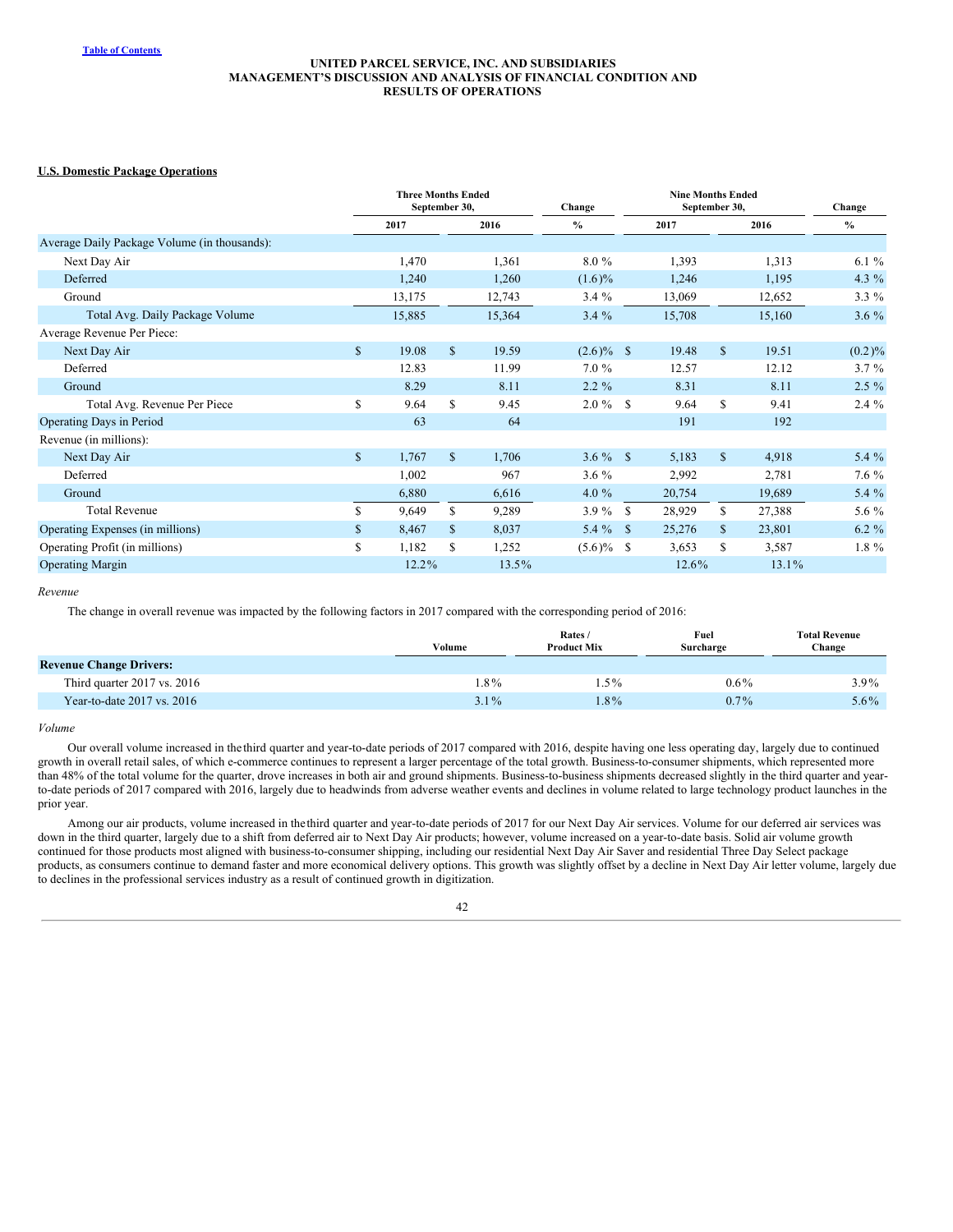The increase in ground volume in the third quarter and year-to-date periods of 2017 was driven by growth in residential ground and SurePost volume, which benefited from continued e-commerce demand. Business-to-business shipments decreased slightly in the quarter and year-to-date periods, largely due to adverse weather events. This decline was offset by an increase in our returns shipping services.

#### *Rates and Product Mix*

Overall revenue per piece increased 2.0% for thethird quarter of 2017 (2.4% year-to-date) compared with the same period of 2016 and was impacted by changes in base rates, customer and product mix, and fuel surcharge rates.

Revenue per piece for ground and air products was positively impacted by a base rate increase on December 26, 2016. UPS Ground rates and UPS Air services rates increased an average net 4.9%. Additionally, effective January 8, 2017, we changed the dimensional weight calculation for packages subject to UPS daily rates.

In the first quarter of 2017, we began our expanded Saturday ground operations to several metropolitan areas in the U.S. As of September 30, 2017, Saturday service is available in approximately 4,200 cities and towns in the United States and is expected to cover approximately 50% of the population by the end of 2017. A Saturday stop charge that varies depending on the pickup service selected went into effect on May 1, 2017, and will be applied any time a Saturday pickup is requested.

Revenue per piece for our Next Day Air services decreased in thethird quarter and year-to-date periods of 2017 compared with 2016. The decrease in Next Day Air revenue per piece was primarily driven by a shift in product mix, as our lower yielding products experienced much larger volume growth than our higher yielding products. This shift was offset slightly by an increase in the average weight per piece. Revenue per piece of our deferred air services increased in the third quarter and year-to-date periods of 2017 compared with 2016. Deferred revenue per piece increased primarily due to an increase in average weight per piece, but was partially offset by an unfavorable shift in product mix. All products were positively impacted by higher fuel surcharge rates for the third quarter and year-to-date periods.

Ground revenue per piece increased for the third quarter and year-to-date periods of 2017, primarily due to base rate increases and an increase in average weight per piece. These factors were partially offset by changes in product mix, as we experienced faster volume growth in our SurePost product.

#### *Fuel Surcharges*

UPS applies a fuel surcharge on our domestic air and ground services. The air fuel surcharge is based on the U.S. Department of Energy's ("DOE") Gulf Coast spot price for a gallon of kerosene-type jet fuel, while the ground fuel surcharge is based on the DOE's On-Highway Diesel Fuel price. Based on published rates, the average fuel surcharges for domestic air and ground products were as follows:

|                         | <b>Three Months Ended</b><br>September 30. |         | Change  | <b>Nine Months Ended</b><br>September 30. | Change  |         |  |
|-------------------------|--------------------------------------------|---------|---------|-------------------------------------------|---------|---------|--|
|                         | 2017                                       | 2016    | % Point | 2017                                      | 2016    | % Point |  |
| Next Day Air / Deferred | $5.0\%$                                    | $4.1\%$ | $0.9\%$ | 4.8%                                      | $3.3\%$ | $1.5\%$ |  |
| Ground                  | 5.4%                                       | $5.1\%$ | $0.3\%$ | 5.4%                                      | 4.8%    | $0.6\%$ |  |

Effective February 6, 2017, the U.S. fuel surcharge rates are reset weekly instead of monthly. In addition, the price indices have moved from a two month to a two week lag.

Total domestic fuel surcharge revenue increased by \$50 million in thethird quarter of 2017 as a result of higher fuel surcharge rates caused by increasing jet and diesel fuel prices, as well as the overall increase in package volume during the quarter. In addition to the factors above, fuel surcharge revenue was positively impacted by the changes to the fuel surcharge calculation, as the rates and price indices are updated more frequently to better align with prevailing market rates. On a year-to-date basis, fuel surcharge revenue increased by \$209 million.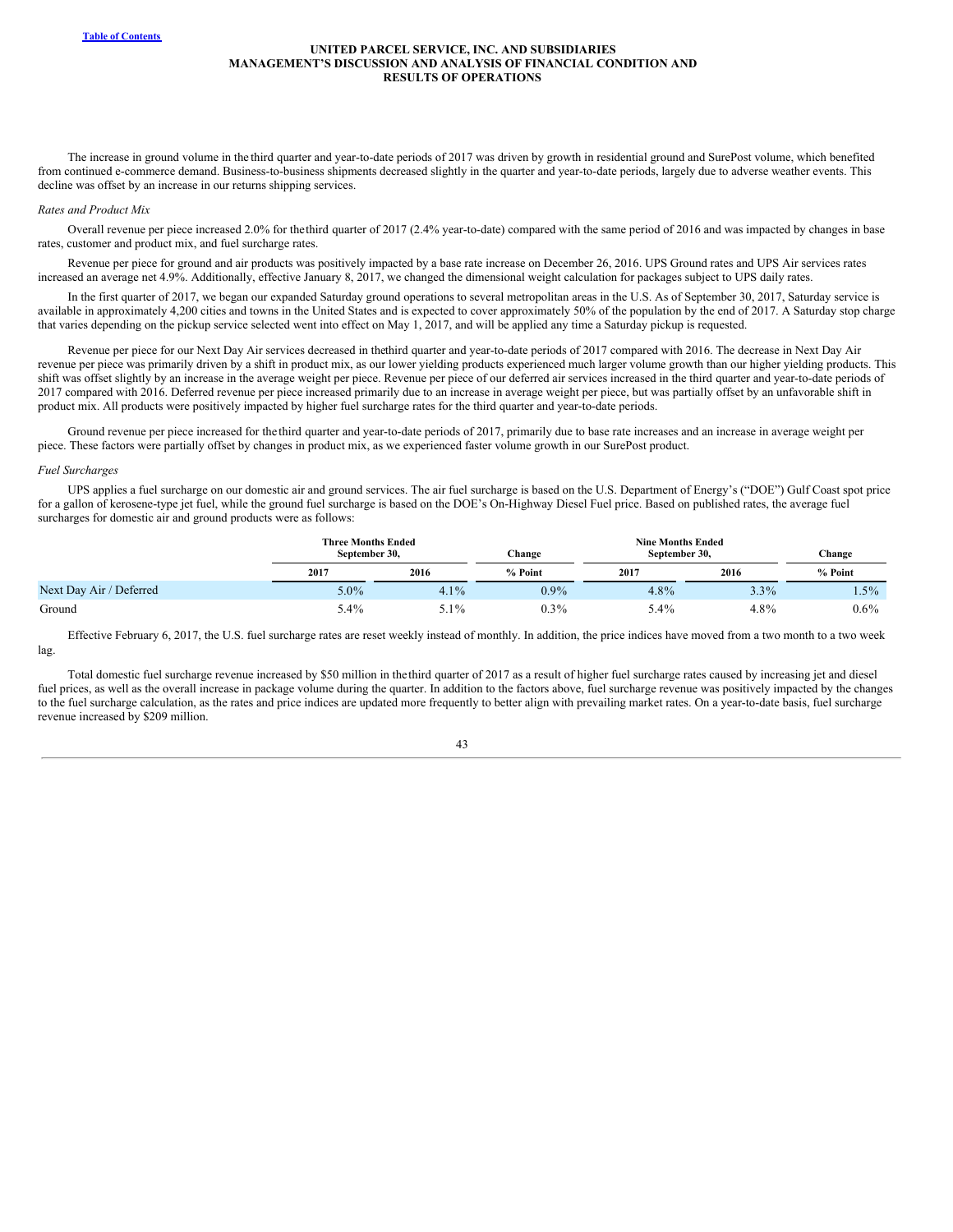### *Operating Expenses*

Operating expenses for the segment increased \$430 million in thethird quarter of 2017 compared with the same period of 2016 primarily due to pick-up and delivery costs (up \$181 million), the costs of operating our domestic integrated air and ground network (up \$169 million) and the cost of package sorting (up \$51 million). The growth in pickup and delivery and network costs was largely due to increased volume and higher employee compensation costs, which were impacted by an increase in average daily union labor hours (up 6.2%), an increase in employee healthcare expenses and growth in the overall size of the workforce. Additionally, average daily aircraft block hours increased 11.0% for the quarter, which were driven by increased Next Day Air volume, modifications to our air network and adverse weather events. We also incurred higher costs associated with outside contract carriers, primarily due to volume growth (including SurePost), higher fuel surcharges passed to us by carriers and general rate increases.

On a year-to-date basis, operating expenses for the segment increased \$1.475 billion, largely due to pick-up and delivery costs (up \$591 million), network costs (up \$582 million), the cost of package sorting (up \$142 million) and an increase in indirect operating costs (up \$136 million). These expenses were primarily due to higher volume, increased employee compensation costs, adverse weather conditions and a 7.2% increase in average daily block hours.

Total cost per piece increased 3.5% for thethird quarter of 2017 compared with the same period of 2016 (3.0% year-to-date). The increased expenses in thethird quarter and year-to-date periods of 2017 were also driven by start-up costs of several investments underway to further expand and modernize our air and ground networks, as well as the costs of implementing Saturday operations in additional markets. Costs were further impacted by the hurricanes in the southern United States and rising fuel prices. In order to contain costs, we continually adjust our air and ground networks to better match higher volume levels. In addition, we continue to deploy and utilize technology to increase package sorting and delivery productivity.

#### *Operating Profit and Margin*

Operating profit decreased \$70 million for the third quarter of 2017 compared with 2016 (up \$66 million year-to-date), and operating margin decreased 130 basis points to 12.2% (down 50 basis points to 12.6% year-to-date). There was one less operating day for the third quarter of 2017 compared with the third quarter of 2016. Additionally, operating profit was negatively impacted by more than \$50 million associated with the hurricanes and approximately \$40 million for the continued investments in new buildings and deployment of Saturday operations. There was an adverse impact from higher purchase transportation costs and from fuel, as fuel expense increased at a faster pace than fuel surcharge revenue.

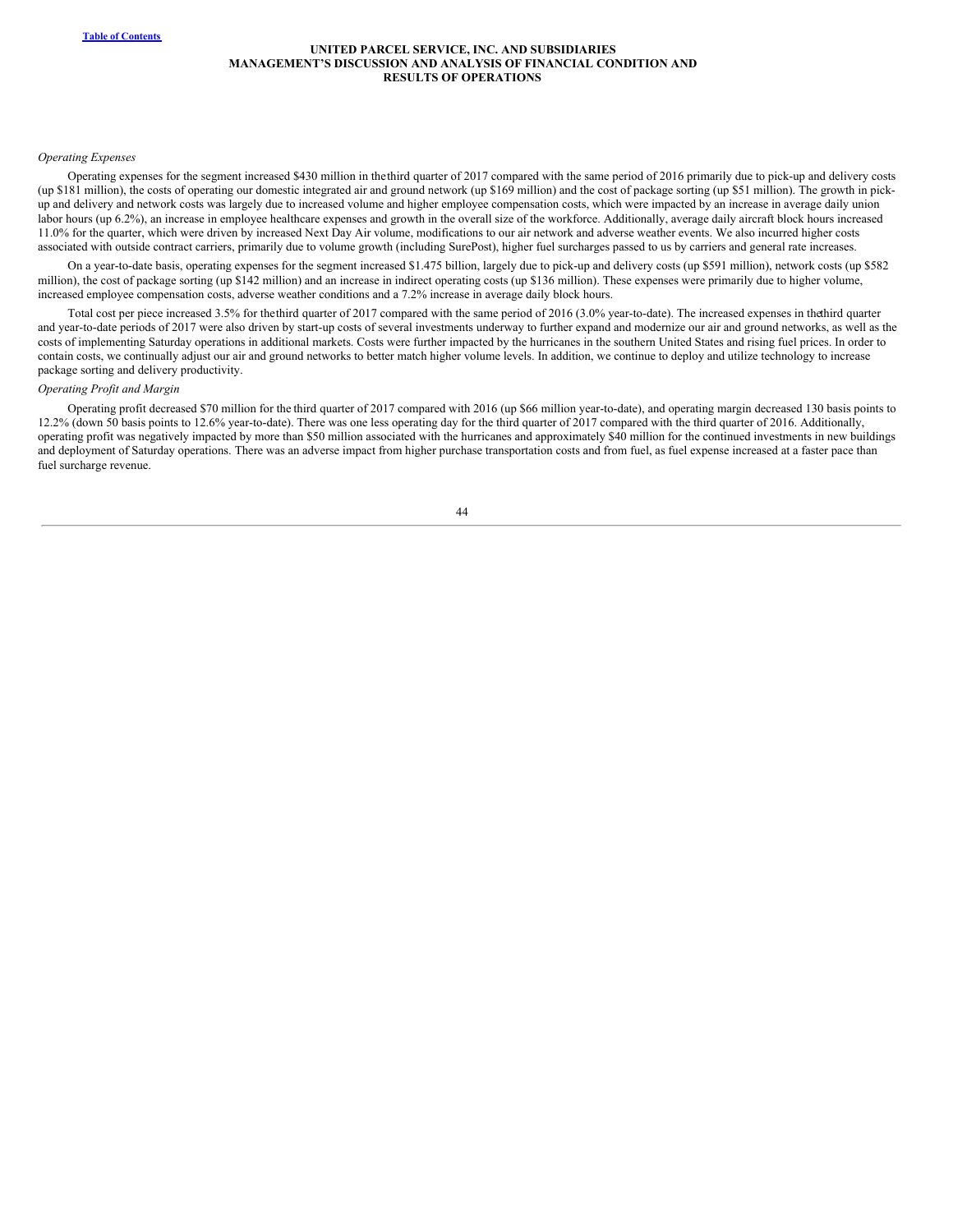### <span id="page-46-0"></span>**International Package Operations**

|                                               |              | <b>Three Months Ended</b> | September 30,<br>Change |       |              | <b>Nine Months Ended</b><br>September 30, |  |       | Change       |       |              |               |
|-----------------------------------------------|--------------|---------------------------|-------------------------|-------|--------------|-------------------------------------------|--|-------|--------------|-------|--------------|---------------|
|                                               |              | 2017                      |                         | 2016  |              | $\frac{0}{0}$                             |  | 2017  |              | 2016  |              | $\frac{6}{6}$ |
| Average Daily Package Volume (in thousands):  |              |                           |                         |       |              |                                           |  |       |              |       |              |               |
| Domestic                                      |              | 1,704                     |                         | 1,612 |              | 5.7 %                                     |  | 1,667 |              | 1,576 |              | 5.8 %         |
| Export                                        |              | 1,399                     |                         | 1,176 |              | 19.0 $%$                                  |  | 1,327 |              | 1,155 |              | 14.9 $%$      |
| Total Avg. Daily Package Volume               |              | 3,103                     |                         | 2,788 |              | $11.3\%$                                  |  | 2,994 |              | 2,731 |              | $9.6\%$       |
| Average Revenue Per Piece:                    |              |                           |                         |       |              |                                           |  |       |              |       |              |               |
| Domestic                                      | \$           | 6.27                      | S                       | 5.90  |              | $6.3 \%$ \$                               |  | 5.99  | S            | 5.96  |              | $0.5\%$       |
| Export                                        |              | 29.00                     |                         | 30.35 |              | (4.4)%                                    |  | 28.79 |              | 30.72 |              | $(6.3)\%$     |
| Total Avg. Revenue Per Piece                  | \$           | 16.52                     | \$                      | 16.21 |              | $1.9\%$ \$                                |  | 16.10 | \$           | 16.43 |              | $(2.0)\%$     |
| Operating Days in Period                      |              | 63                        |                         | 64    |              |                                           |  | 191   |              | 192   |              |               |
| Revenue (in millions):                        |              |                           |                         |       |              |                                           |  |       |              |       |              |               |
| Domestic                                      | $\mathbb{S}$ | 673                       | $\mathbb{S}$            | 609   |              | $10.5 \%$ \$                              |  | 1,906 | $\mathbb{S}$ | 1,804 |              | $5.7\%$       |
| Export                                        |              | 2,556                     |                         | 2,284 |              | 11.9%                                     |  | 7,298 |              | 6,813 |              | $7.1\%$       |
| Cargo and Other                               |              | 135                       |                         | 131   |              | $3.1\%$                                   |  | 381   |              | 398   |              | $(4.3)\%$     |
| <b>Total Revenue</b>                          | \$           | 3,364                     | \$                      | 3,024 |              | 11.2 $%$ \$                               |  | 9,585 | S            | 9,015 |              | 6.3 $%$       |
| Operating Expenses (in millions)              | \$           | 2,737                     | $\mathbb{S}$            | 2,448 |              | $11.8 \%$ \$                              |  | 7,846 | $\mathbb{S}$ | 7,252 |              | 8.2 %         |
| Operating Profit (in millions)                | \$           | 627                       | <sup>\$</sup>           | 576   |              | $8.9\%$ \$                                |  | 1,739 | \$           | 1,763 |              | $(1.4)\%$     |
| <b>Operating Margin</b>                       |              | 18.6%                     |                         | 19.0% |              |                                           |  | 18.1% |              | 19.6% |              |               |
| Currency Benefit / $(Cost) - (in$ millions)*: |              |                           |                         |       |              |                                           |  |       |              |       |              |               |
| Revenue                                       |              |                           |                         |       | $\mathbb{S}$ | (12)                                      |  |       |              |       | $\mathbb{S}$ | (352)         |
| <b>Operating Expenses</b>                     |              |                           |                         |       |              | (50)                                      |  |       |              |       |              | 57            |
| <b>Operating Profit</b>                       |              |                           |                         |       | $\mathbb{S}$ | (62)                                      |  |       |              |       | \$           | (295)         |

\* Net of currency hedging; amount represents the change in currency translation compared to the prior year.

#### *Revenue*

The change in overall revenue was impacted by the following factors in2017 compared with the corresponding period of2016:

|                                 | Volume  | Rates<br><b>Product Mix</b> | Fuel<br>Surcharge | Currencv  | <b>Total Revenue</b><br>Change |
|---------------------------------|---------|-----------------------------|-------------------|-----------|--------------------------------|
| <b>Revenue Change Drivers:</b>  |         |                             |                   |           |                                |
| Third quarter $2017$ vs. $2016$ | $9.6\%$ | $(0.2)\%$                   | $2.2\%$           | $(0.4)\%$ | 11.2%                          |
| Year-to-date $2017$ vs. $2016$  | $6.4\%$ | $1.4\%$                     | $2.4\%$           | $(3.9)\%$ | $6.3\%$                        |

*Volume*

Our overall average daily volume increased in thethird quarter and year-to-date periods of 2017 compared with 2016 with growth across both export and domestic products. The growth was due to increased demand across a number of sectors, including retail, high tech, industrial manufacturing and healthcare. Both business-to-business and business-to-consumer shipments showed strong growth rates.

Export volume in the third quarter and year-to-date periods of 2017 grew across all major trade lanes, mainly driven by our European operations. Europe export volume showed significant growth to all regions, particularly in the Europe-to-U.S., Europe-to-Americas and intra-Europe trade lanes. Export volume into the U.S. grew in all trade lanes, led by the Americas and Europe regions. Export volume growth was strong across all major products, with a continued shift towards our premium express products, such as Worldwide Express and Transborder Express services.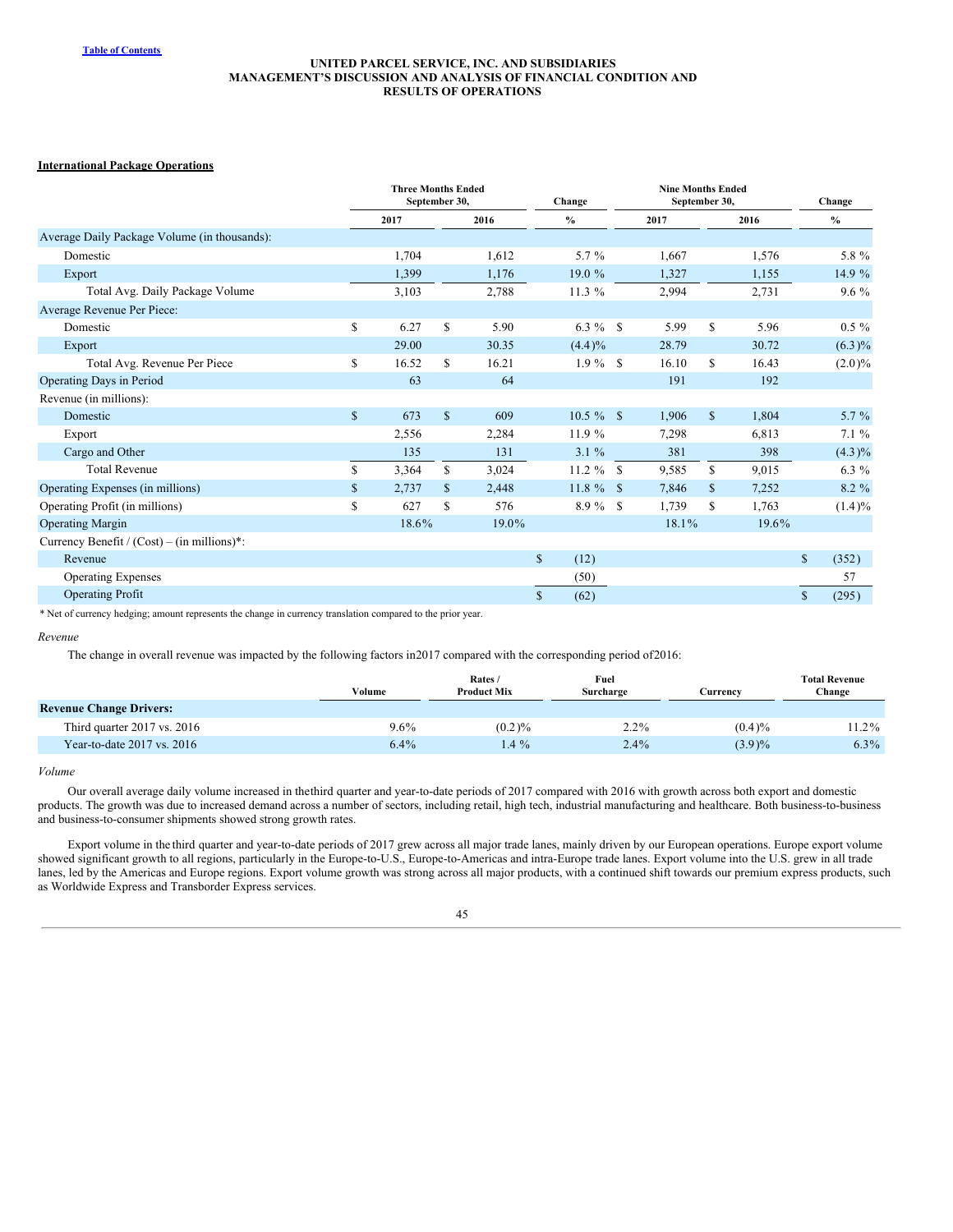The increase in domestic volume in the third quarter and year-to-date periods of 2017 was driven by solid volume growth in several key markets in Europe.

### *Rates and Product Mix*

On December 26, 2016, we implemented an average 4.9% net increase in base and accessorial rates for international shipments originating in the United States. Rate changes for shipments originating outside the U.S. are made throughout the year and vary by geographic market.

Foreign currency fluctuations had an unfavorable impact on revenue per piece for the third quarter and year-to-date periods of 2017 compared with 2016. Total average revenue per piece increased 1.9% in the third quarter of 2017 compared to 2016, which was partially offset by a 40 basis point reduction from currency impact. Total average revenue per piece decreased 2.0% year-to-date compared to 2016, primarily due to a 370 basis point reduction from the impact of currency. Additionally, growth in shorter average trade lanes had a negative impact on revenue per piece during the third quarter of 2017 and year-to-date periods. These factors were partially offset by an increase in fuel surcharge revenue, as well as an increase in base rates and a shift in product mix, as the growth in higher yielding premium products continued to exceed the growth in our standard products.

Export revenue per piece decreased 4.4% in thethird quarter of 2017 (6.3% year-to-date) compared with 2016, primarily due to a 150 basis point reduction from the impact of currency (400 basis point reduction year-to-date) and a shift in customer mix. Additionally, export revenue per piece was adversely impacted by shorter average trade lanes due to faster growth in intra-regional shipments. These factors were partially offset by an increase in base rates, higher fuel surcharges and strong volume growth of premium products.

Domestic revenue per piece increased 6.3% in thethird quarter of 2017 compared with 2016 primarily due to a 460 basis point increase from the impact of currency. Domestic revenue per piece for the year-to-date period remained relatively flat due to a 200 basis point reduction from the impact of currency offset by an increase in base rates and higher fuel surcharges.

### *Fuel Surcharges*

We maintain fuel surcharges on our international air and ground services. The fuel surcharges for international air products originating inside or outside the United States are indexed to the DOE's Gulf Coast spot price for a gallon of kerosene-type jet fuel, while the fuel surcharges for ground products originating outside the United States are indexed to fuel prices in the international region or country where the shipment takes place. Total international fuel surcharge revenue increased \$72 million for the third quarter of 2017 (\$214 million year-to-date) compared with 2016, due to volume increases, higher fuel prices and pricing changes made to the fuel surcharge indices from a two month to a two week lag.

#### *Operating Expenses*

Overall expenses for the segment increased \$289 million in the third quarter of 2017 (\$594 million year-to-date) compared to 2016. The third quarter increase was driven by currency fluctuations, increased volumes and higher fuel prices. The increase in the year-to-date period was also driven by increased volumes and higher fuel prices, but was partially offset by currency fluctuations.

The costs of operating our international integrated air and ground network increased \$103 million for the third quarter of 2017 (\$313 million year-to-date) compared with 2016. The increase in network costs was largely driven by a 3.2% increase in aircraft block hours in the third quarter and year-to-date periods of 2017 and higher fuel prices. Additionally, pick-up and delivery costs increased \$97 million in the third quarter of 2017 compared with 2016 (\$156 million year-to-date), largely due to increased volume.

The remaining change in operating expenses in the third quarter of 2017 and year-to-date periods of 2017 compared with 2016 was largely due to an increase in the costs of package sorting and an increase in indirect operating costs.

#### *Operating Profit and Margin*

Operating profit increased \$51 million in the third quarter of 2017 compared to 2016 while operating margin decreased 40 basis points to 18.6%. For the year-to-date period, operating profit decreased \$24 million and operating margin decreased 150 basis points to 18.1%. The third quarter and year-to-date periods were both negatively impacted by currency exchange rate movements of \$62 million and \$295 million respectively, due to volatility of both hedged and unhedged currencies. However, volume and revenue growth in the third quarter and year-to-date periods offset the impacts of currency.

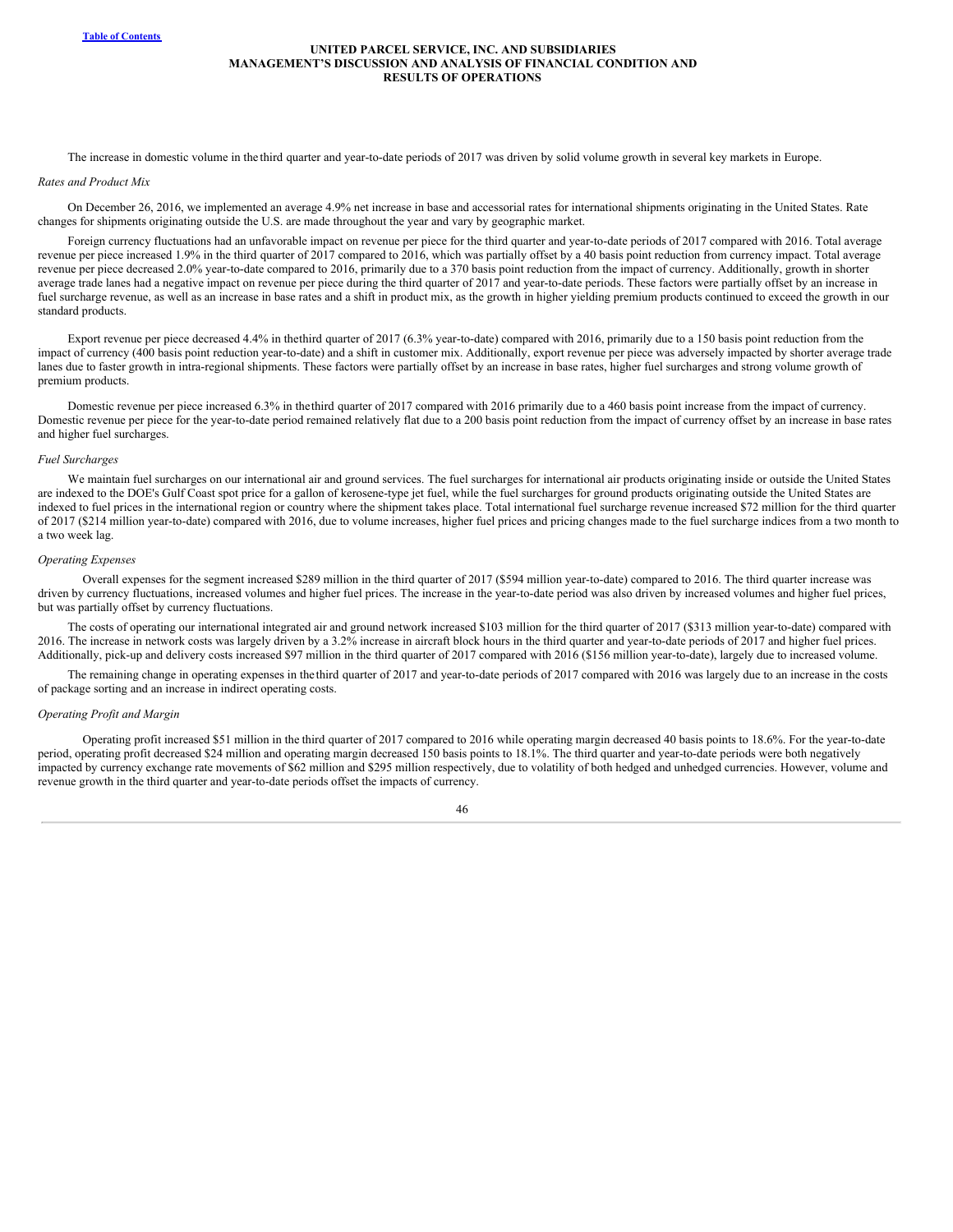### <span id="page-48-0"></span>**Supply Chain & Freight Operations**

|                                                                                    | <b>Three Months Ended</b><br>September 30, |         |              |       | Change      | <b>Nine Months Ended</b><br>September 30, |               |         |              | Change  |                       |
|------------------------------------------------------------------------------------|--------------------------------------------|---------|--------------|-------|-------------|-------------------------------------------|---------------|---------|--------------|---------|-----------------------|
|                                                                                    |                                            | 2017    |              | 2016  |             | $\%$                                      |               | 2017    |              | 2016    | $\%$                  |
| Freight LTL Statistics:                                                            |                                            |         |              |       |             |                                           |               |         |              |         |                       |
| Revenue (in millions)                                                              | $\mathbb{S}$                               | 673     | S            | 616   |             | $9.3\%$                                   | <sup>\$</sup> | 1,943   | \$           | 1,780   | $9.2\%$               |
| Revenue Per Hundredweight                                                          | $\mathbb{S}$                               | 24.47   | $\mathbf S$  | 23.63 |             | $3.6\%$ \$                                |               | 23.90   | $\mathbb{S}$ | 23.46   | $1.9\%$               |
| Shipments (in thousands)                                                           |                                            | 2,589   |              | 2,551 |             | $1.5\%$                                   |               | 7,739   |              | 7,507   | $3.1\%$               |
| Shipments Per Day (in thousands)                                                   |                                            | 41.1    |              | 39.9  |             | $3.0\%$                                   |               | 40.5    |              | 39.1    | $3.6\%$               |
| Gross Weight Hauled (in millions of lbs)                                           |                                            | 2,750   |              | 2,607 |             | $5.5\%$                                   |               | 8,131   |              | 7,589   | $7.1\%$               |
| Weight Per Shipment (in lbs)                                                       |                                            | 1,062   |              | 1,022 |             | 3.9%                                      |               | 1,051   |              | 1,011   | $4.0\%$               |
| Operating Days in Period                                                           |                                            | 63      |              | 64    |             |                                           |               | 191     |              | 192     |                       |
| Revenue (in millions):                                                             |                                            |         |              |       |             |                                           |               |         |              |         |                       |
| Forwarding and Logistics                                                           | \$                                         | 1,989   | S            | 1,735 |             | 14.6%                                     | <sup>\$</sup> | 5,709   | \$           | 4,980   | 14.6%                 |
| Freight                                                                            |                                            | 778     |              | 701   |             | 11.0%                                     |               | 2,240   |              | 2,050   | $9.3\%$               |
| Other                                                                              |                                            | 198     |              | 179   |             | $10.6\%$                                  |               | 580     |              | 542     | 7.0%                  |
| <b>Total Revenue</b>                                                               | $\mathbb{S}$                               | 2,965   | $\mathbb{S}$ | 2,615 |             | 13.4%                                     | $\mathbb{S}$  | 8,529   | $\mathbb{S}$ | 7,572   | 12.6%                 |
| Operating Expenses (in millions):                                                  | $\mathbb{S}$                               | 2,739   | S            | 2,409 |             | $13.7\%$ \$                               |               | 7,886   | \$           | 7,027   | 12.2%                 |
| Operating Profit (in millions):                                                    | $\mathbb{S}$                               | 226     | $\mathbf S$  | 206   |             | $9.7\%$ \$                                |               | 643     | \$           | 545     | 18.0%                 |
| <b>Operating Margin</b>                                                            |                                            | $7.6\%$ |              | 7.9%  |             |                                           |               | $7.5\%$ |              | $7.2\%$ |                       |
| Currency Benefit / $(Cost) - (in$ millions)*:                                      |                                            |         |              |       |             | \$                                        |               |         |              |         | $\mathbb{S}$          |
| Revenue                                                                            |                                            |         |              |       | $\mathbf S$ | 9                                         |               |         |              |         | <sup>\$</sup><br>(15) |
| <b>Operating Expenses</b>                                                          |                                            |         |              |       |             | (9)                                       |               |         |              |         | 14                    |
| <b>Operating Profit</b>                                                            |                                            |         |              |       | \$          |                                           |               |         |              |         | \$<br>(1)             |
| * Amount represents the change in currency translation compared to the prior year. |                                            |         |              |       |             |                                           |               |         |              |         |                       |

In December 2016, we acquired Marken, a global provider of supply chain solutions to the life sciences industry and leader in clinical trials material storage and distribution. Marken's financial results are included in the above table within Forwarding and Logistics from the date of the acquisition, which has impacted the year-over-year comparability of revenue, operating expenses and operating profit.

#### *Revenue*

Total revenue for the Supply Chain & Freight segment increased\$350 million for the third quarter of 2017 (\$957 million year-to-date) compared to 2016.

Forwarding and Logistics revenue increased \$254 million in the third quarter of 2017 (\$729 million year-to-date) compared with 2016, primarily due to increased truckload brokerage freight volume movement, and tonnage increases in our international freight forwarding businesses, which were impacted by improving overall market demand. Our North American freight forwarding business showed a slight decline in revenues in the third quarter of 2017 as increases in tonnage were offset by a shift in product mix. However, on a year-to-date basis, North American freight forwarding revenue increased as a result of increases in tonnage. Revenue for our logistics services increased in the third quarter and year-to-date periods of 2017 compared with 2016, as we experienced growth in our mail services, retail and aerospace solutions offset by declines among our high tech customers. Additionally, the Marken acquisition in 2016 contributed to the increase in revenue. A positive impact of currency exchange rates was realized on revenues in the third quarter of 2017, while the year-to-date impact was negative.

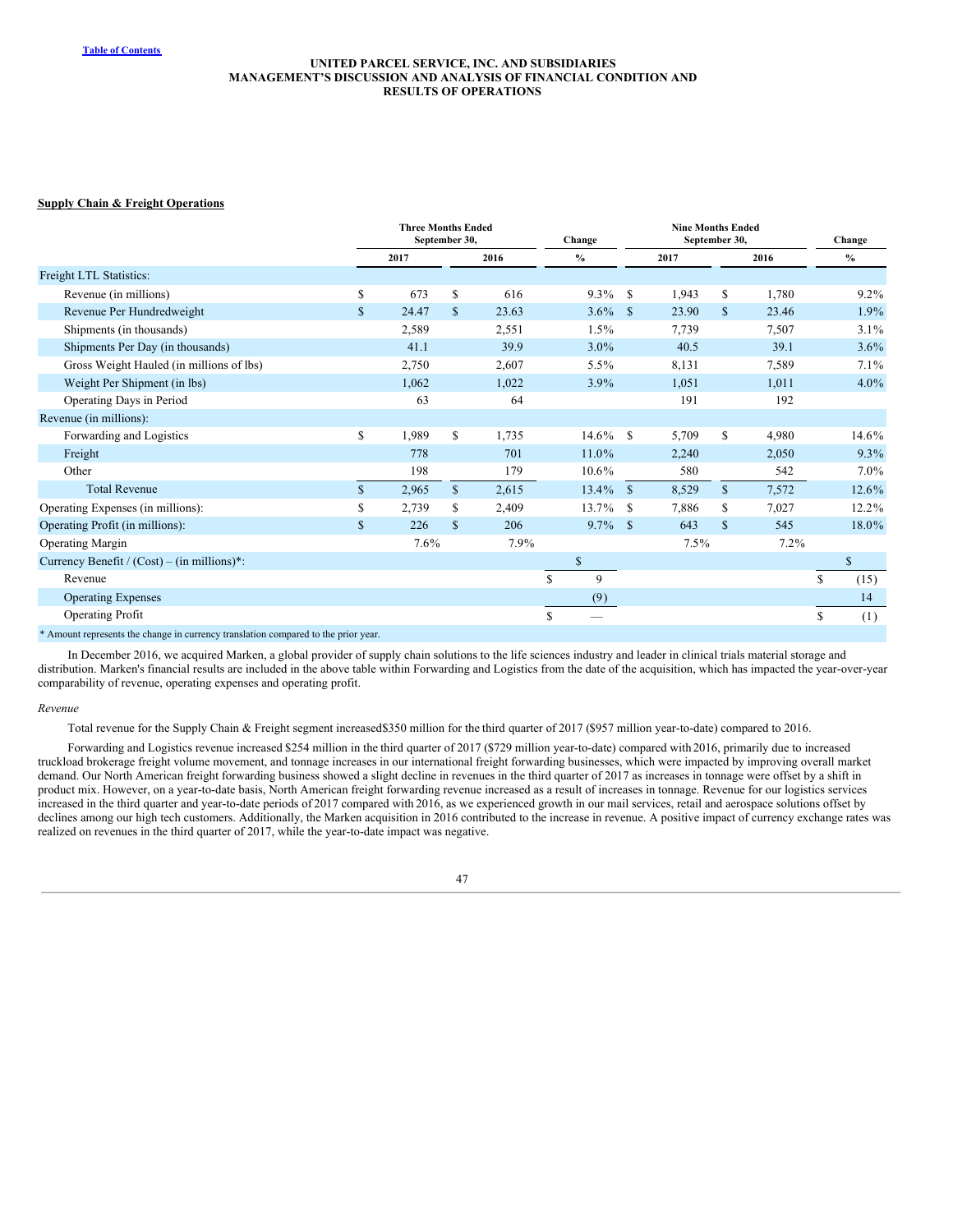UPS Freight revenue increased \$77 million in the third quarter of 2017 (\$190 million year-to-date), driven by increases in weight per shipment and shipments. These increases were impacted by an overall improvement in market demand and customer mix. LTL revenue per hundredweight increased slightly as LTL base rate increases, averaging 4.9%, took effect September 19, 2016. Additionally, effective June 26, 2017, LTL base rates increased by an additional 4.9% for certain shipments in the U.S., Canada and Mexico. Fuel surcharge revenue also increased \$16 million in the third quarter (\$48 million year-to-date), due to changes in overall LTL shipment volume and diesel fuel prices.

Revenue for the other businesses within Supply Chain & Freight increased\$19 million (\$38 million year-to-date) due to revenue growth from UPS Capital and UPS Customer Solutions, as well as service contracts with the U.S. Postal Service.

#### *Operating Expenses*

Total operating expenses for the Supply Chain & Freight segment increased\$330 million in the third quarter of 2017 (\$859 million year-to-date) compared to 2016.

Forwarding and Logistics operating expenses increased \$250 million for the third quarter of 2017 (\$672 million year-to-date) compared with 2016, largely due to increased purchased transportation and the acquisition of Marken, partially offset by operating efficiencies. Additionally, during the second quarter of 2017, we received a \$20 million favorable legal settlement. Purchased transportation expense increased \$215 million in the third quarter of 2017 (\$625 million year-to-date) compared to 2016, due to the acquisition of Marken, as well as increased truckload brokerage freight movement and the resulting increased fuel surcharges passed to us from outside transportation providers. Increased tonnage and third-party air carrier procurement rates in our North American and international air freight forwarding businesses, and increased volume and rates for mail services, also contributed to purchased transportation expenses. We realized a positive impact of currency exchange rates on operating expenses in the third quarter of 2017, while the year-to-date impact was negative.

UPS Freight operating expenses increased \$77 million for the third quarter of 2017 (\$171 million year-to-date) compared to 2016. Total cost per LTL shipment increased 7.7% for the third quarter of 2017 (4.8% year-to-date) compared with 2016. The increase in operating expense was largely due to costs associated with operating our linehaul network (\$34 million over the prior year quarter and\$94 million year-to-date) and increases in pick-up and delivery costs (\$26 million over the prior year quarter and\$58 million year-to-date). The network costs and pick-up and delivery expenses were driven by higher fuel cost and higher expense for outside transportation carriers (largely due to LTL volume growth and fuel surcharges passed to us by outside carriers). Operating expenses related to our casualty self-insurance reserves also increased both for the quarter and year-to-date.

Operating expenses for the other businesses within Supply Chain & Freight increased\$3 million in 2017 (\$16 million year-to-date) compared with 2016.

### *Operating Profit and Margin*

Total operating profit for the Supply Chain & Freight segment increased\$20 million in the third quarter of 2017 (\$98 million year-to-date) compared with 2016. The impact of currency was neutral for both the quarter and year-to-date.

Operating profit for the Forwarding and Logistics units increased \$4 million in the third quarter of 2017 (\$57 million year-to-date) compared with 2016. Operating profit and margins for the North American air freight business decreased in the third quarter of 2017 due to a shift in product mix and capacity constraints. On a year-to-date basis, operating profit and margins for the North American air freight business increased due to higher volumes. Operating profit and margins in our international air freight forwarding business increased due to volume increases and higher revenue per kilo, slightly offset by higher rates at which we procure capacity from third-party air carriers. Operating profit for the logistics units improved from 2017 compared to 2016, due to strong performance in the U.S. as well as within our mail services. Additionally, the Marken acquisition in 2016 contributed to the increase in operating profit.

UPS Freight operating profit remained flat in thethird quarter of 2017 (\$19 million increase year-to-date) compared with 2016, as increased volume, tonnage and pricing were offset by increased purchased transportation costs as well as higher casualty self-insurance reserves.

The combined operating profit for all of our other businesses in this segment increased\$16 million in 2017 (\$22 million year-to-date) compared to 2016.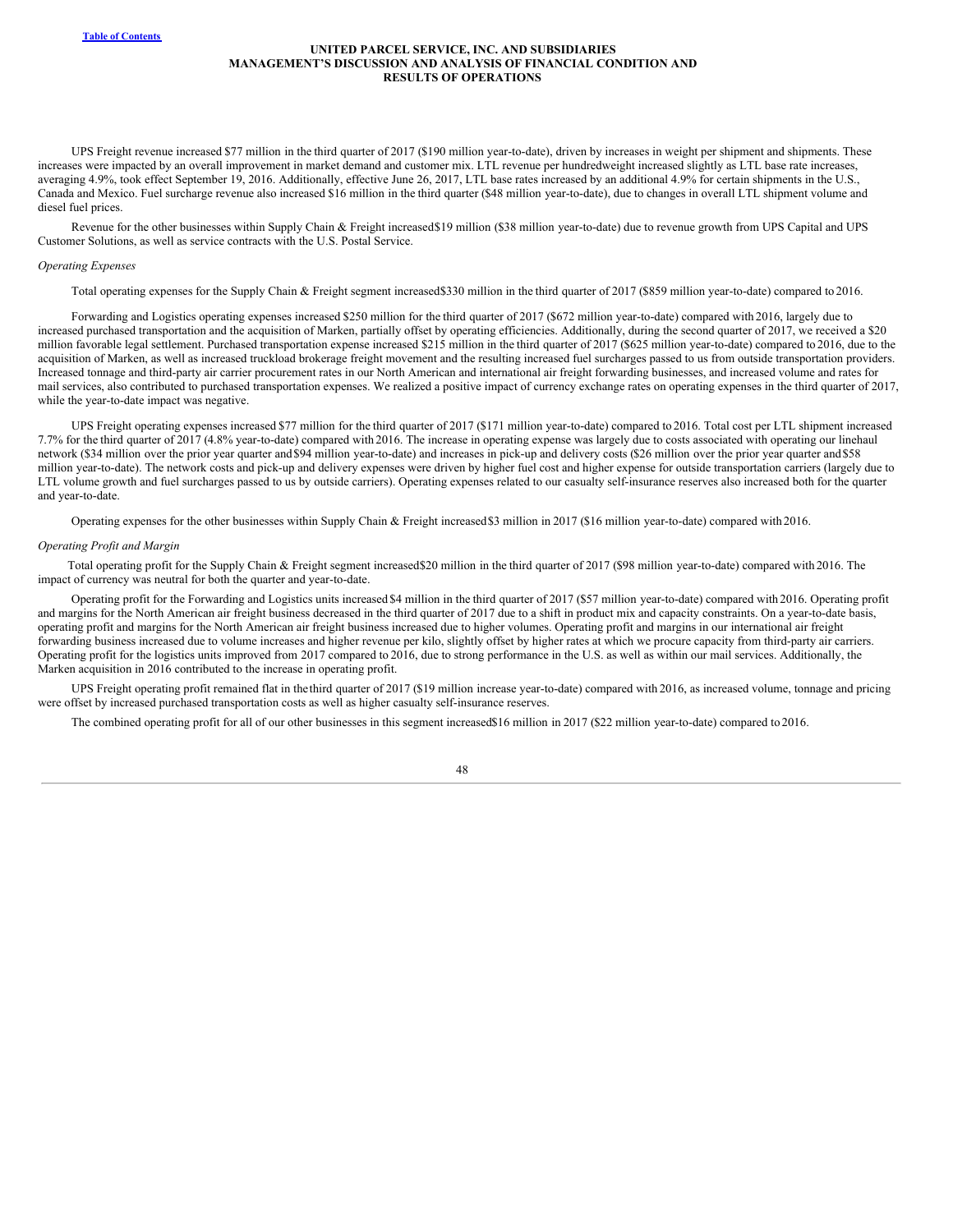### <span id="page-50-0"></span>**Consolidated Operating Expenses**

|                                            | <b>Three Months Ended</b><br>September 30, |   |        |   | Change  | <b>Nine Months Ended</b><br>September 30, |        |   |        |   | Change        |
|--------------------------------------------|--------------------------------------------|---|--------|---|---------|-------------------------------------------|--------|---|--------|---|---------------|
|                                            | 2017                                       |   | 2016   |   | $\%$    |                                           | 2017   |   | 2016   |   | $\frac{6}{9}$ |
| <b>Operating Expenses (in millions):</b>   |                                            |   |        |   |         |                                           |        |   |        |   |               |
| Compensation and Benefits                  | \$<br>8,221                                | S | 7,857  |   | $4.6\%$ | S                                         | 24,457 | S | 23,448 |   | $4.3\%$       |
| Repairs and Maintenance                    | 398                                        |   | 386    |   | $3.1\%$ |                                           | 1,180  |   | 1,150  |   | $2.6\%$       |
| Depreciation and Amortization              | 572                                        |   | 554    |   | $3.2\%$ |                                           | 1,688  |   | 1,661  |   | $1.6\%$       |
| <b>Purchased Transportation</b>            | 2,652                                      |   | 2,212  |   | 19.9%   |                                           | 7,461  |   | 6,306  |   | 18.3%         |
| Fuel                                       | 636                                        |   | 541    |   | 17.6%   |                                           | 1,873  |   | 1,480  |   | 26.6%         |
| Other Occupancy                            | 282                                        |   | 248    |   | 13.7%   |                                           | 845    |   | 762    |   | $10.9\%$      |
| Other Expenses                             | 1,182                                      |   | 1,096  |   | 7.8%    |                                           | 3,504  |   | 3,273  |   | $7.1\%$       |
| <b>Total Operating Expenses</b>            | 13,943                                     |   | 12,894 |   | $8.1\%$ |                                           | 41,008 |   | 38,080 |   | $7.7\%$       |
| Currency (Benefit) / Cost - (in millions)* |                                            |   |        | S | 59      |                                           |        |   |        | S | (71)          |

\* Amount represents the change in currency translation compared to the prior year.

### *Compensation and Benefits*

Employee payroll costs increased \$284 million for the third quarter of 2017 (\$705 million year-to-date) compared with 2016, largely due to higher U.S. domestic hourly and management compensation costs. Total compensation costs increased 5.9% for the third quarter 2017 (4.9% year-to-date), while consolidated average daily volume growth was 4.6% (4.5% year-to-date). U.S. Domestic compensation costs for hourly employees increased largely due to contractual union wage increases and higher volume growth driving headcount increases and a 6.2% increase in average daily union labor hours (5.0% year-to-date). Compensation costs for management employees increased primarily due to merit salary increases and growth in the overall size of the workforce.

Benefits expense increased \$80 million for the third quarter of 2017 (\$304 million year-to-date) compared with 2016 primarily due to the following factors:

- Health and welfare costs increased \$55 million for the third quarter (\$169 million year-to-date), largely due to increased contributions to multiemployer plans resulting from contractual contribution rate increases and an overall increase in the size of the workforce.
- Pension expense decreased \$27 million for the third quarter (\$2 million year-to-date), primarily due to asset returns in company sponsored plans driven by discretionary contributions. This decrease was offset by additional expense for multiemployer pension plans, which was impacted by contractual contribution rate increases and an overall increase in the size of the workforce.
- Vacation, holiday, bonus, excused absence, payroll tax and other expenses increased\$49 million for the third quarter (\$159 million year-to-date), due to salary increases and growth in the overall size of the workforce.
- Workers' compensation expense was relatively flat in thethird quarter (down \$22 million year-to-date), as increases in work hours, medical trends and wage increases were mainly offset by favorable adjustments from actuarial studies. Insurance reserves are established for estimates of the loss that we will ultimately incur on reported workers' compensation claims, as well as estimates of claims that have been incurred but not reported, and take into account a number of factors including our history of claim losses, payroll growth and the impact of safety improvement initiatives.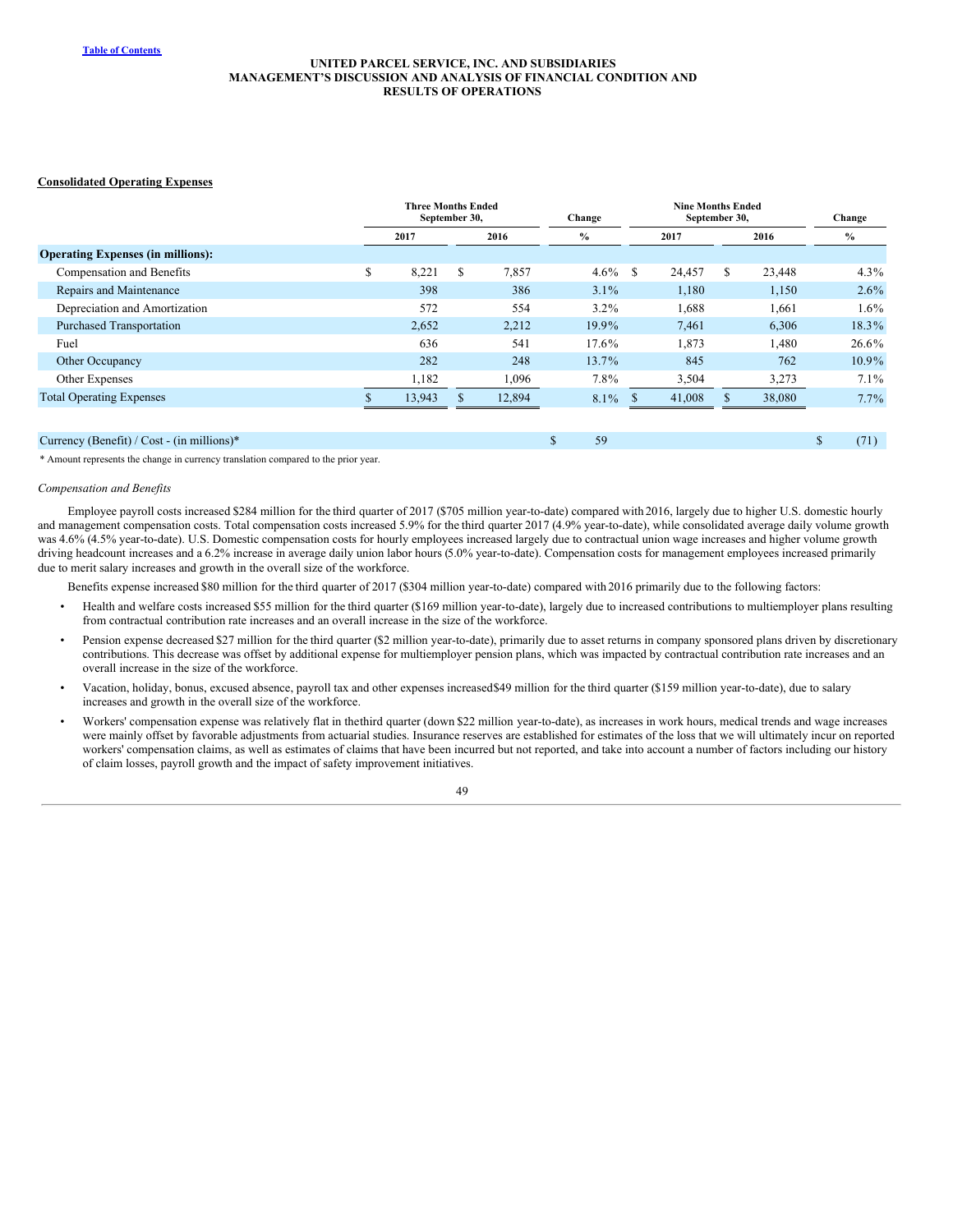#### *Repairs and Maintenance*

The \$12 million increase in repairs and maintenance expense for the third quarter of 2017 (\$30 million year-to-date) compared with 2016 was primarily due to routine repairs to buildings and facilities and vehicle maintenance costs.

#### *Depreciation and Amortization*

Depreciation and amortization expense increased \$18 million in the third quarter of 2017 (\$27 million year-to-date) compared with 2016, primarily due to the following factors: (1) depreciation expense on vehicles increased due to an overall increase in the size of our vehicle fleet in our U.S. Domestic Package and UPS Freight operations, (2) depreciation expense for buildings and facilities due to facility automation and capacity expansion projects and (3) amortization expense of intangible assets in conjunction with the Marken acquisition. These factors were largely offset by a decrease in amortization expense related to longer lived internally developed capitalized software.

### *Purchased Transportation*

The \$440 million increase in purchased transportation expense charged to us by third-party air, rail, ocean and truck carriers for thethird quarter of 2017 (\$1.155 billion year-to-date) compared with 2016 was primarily driven by the following factors:

- Expense for our Forwarding and Logistics businesses increased \$215 million in the third quarter of 2017 (\$625 million year-to-date) compared to 2016, primarily due to increased truckload brokerage freight loads per day and the resulting increased fuel surcharges passed to us from outside transportation providers; increased volume and rates for mail services and increased tonnage in our North American and international air freight forwarding businesses. Additionally, purchased transportation expense increased due to the acquisition of Marken in December 2016.
- International Package expense increased \$85 million in the third quarter of 2017 (\$167 million year-to-date) compared to 2016, primarily due to the increased usage of third-party carriers (higher volume); higher fuel surcharges passed to us from outside transportation providers and an unfavorable impact of currency exchange rate movements.
- Expense for our U.S. Domestic Package segment increased\$76 million for the third quarter of 2017 (\$217 million year-to-date) compared to 2016, primarily due to increased volume (including SurePost), rates and higher fuel surcharges passed to us from outside contract carriers.
- Expense for our UPS Freight business increased \$53 million in the third quarter of 2017 (\$115 million year-to-date) compared to 2016, due to an increase in LTL shipments and higher fuel surcharges passed to us from outside transportation providers.

#### *Fuel*

The \$95 million increase in fuel expense for the third quarter of 2017 (\$393 million year-to-date) compared with 2016 was primarily due to higher jet fuel, diesel and unleaded gasoline prices, which increased fuel expense by \$61 million (\$295 million year-to-date). Additionally, increased fuel consumption, primarily due to increases in total aircraft block hours and Domestic Package delivery miles driven, increased expense by \$40 million in the third quarter of 2017 (\$114 million year-to-date). These increases were partially offset by increased fuel efficiency.

#### *Other Occupancy*

Other occupancy expense increased \$34 million in the third quarter of 2017 (\$83 million year-to-date) as compared to 2016, primarily due to an increase in utility costs and the expansion of facilities.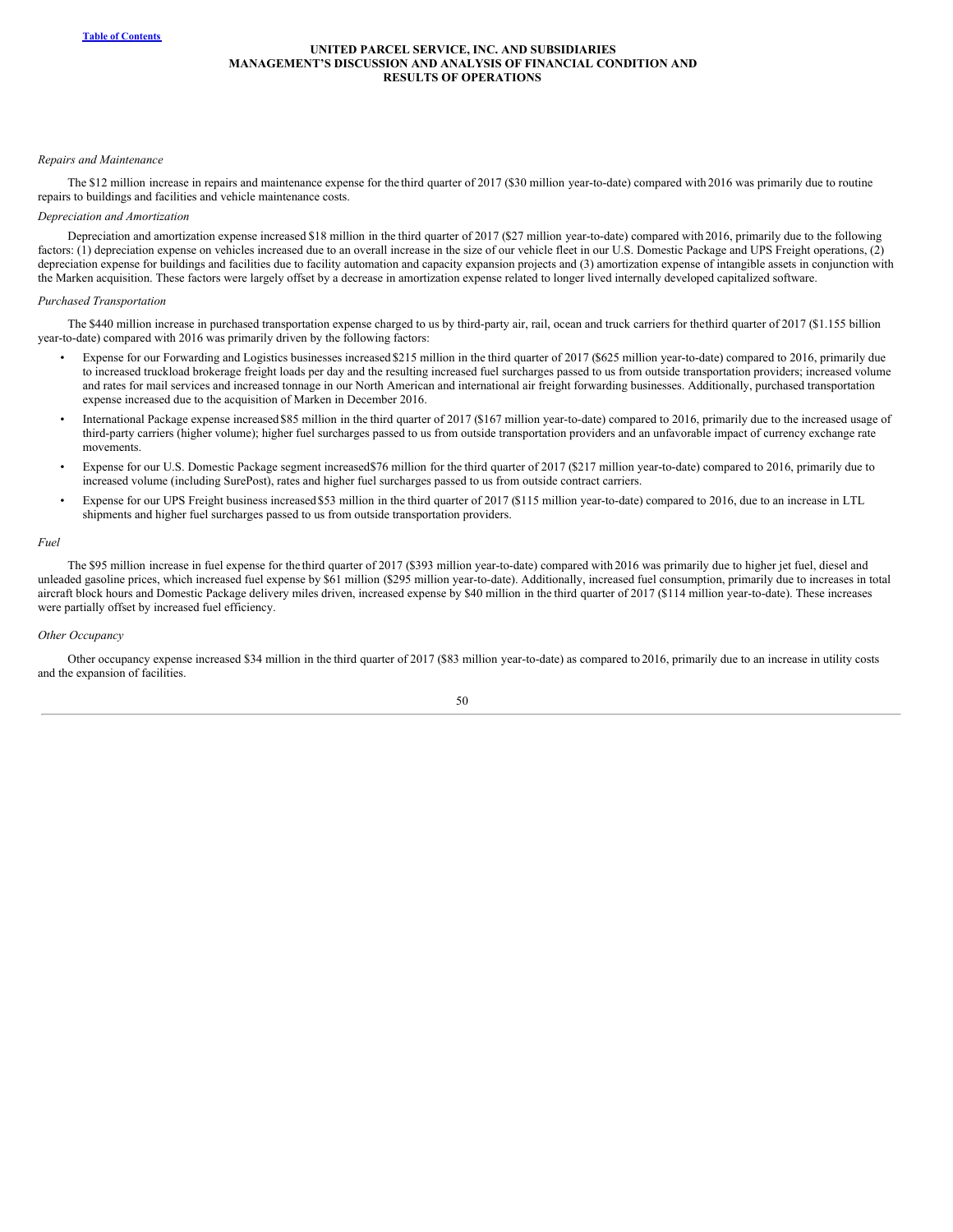### *Other Expenses*

The \$86 million increase in other expense in the third quarter of 2017 (\$231 million year-to-date) compared with 2016 was attributable to a number of factors:

- Transportation equipment rental expense increased by \$13 million in the third quarter of 2017 (\$30 million year-to-date) and was affected by the growth in package volume.
- Automotive liability insurance expense increased by \$3 million in the third quarter of 2017 (\$34 million year-to-date) largely due to more miles driven, medical rate trends and unfavorable severity experience trends.
- We also incurred increases in several other expense categories, including professional service fees and maintenance agreements, partially offset by a decrease in advertising expense and the impacts from a favorable legal settlement in the second quarter of 2017.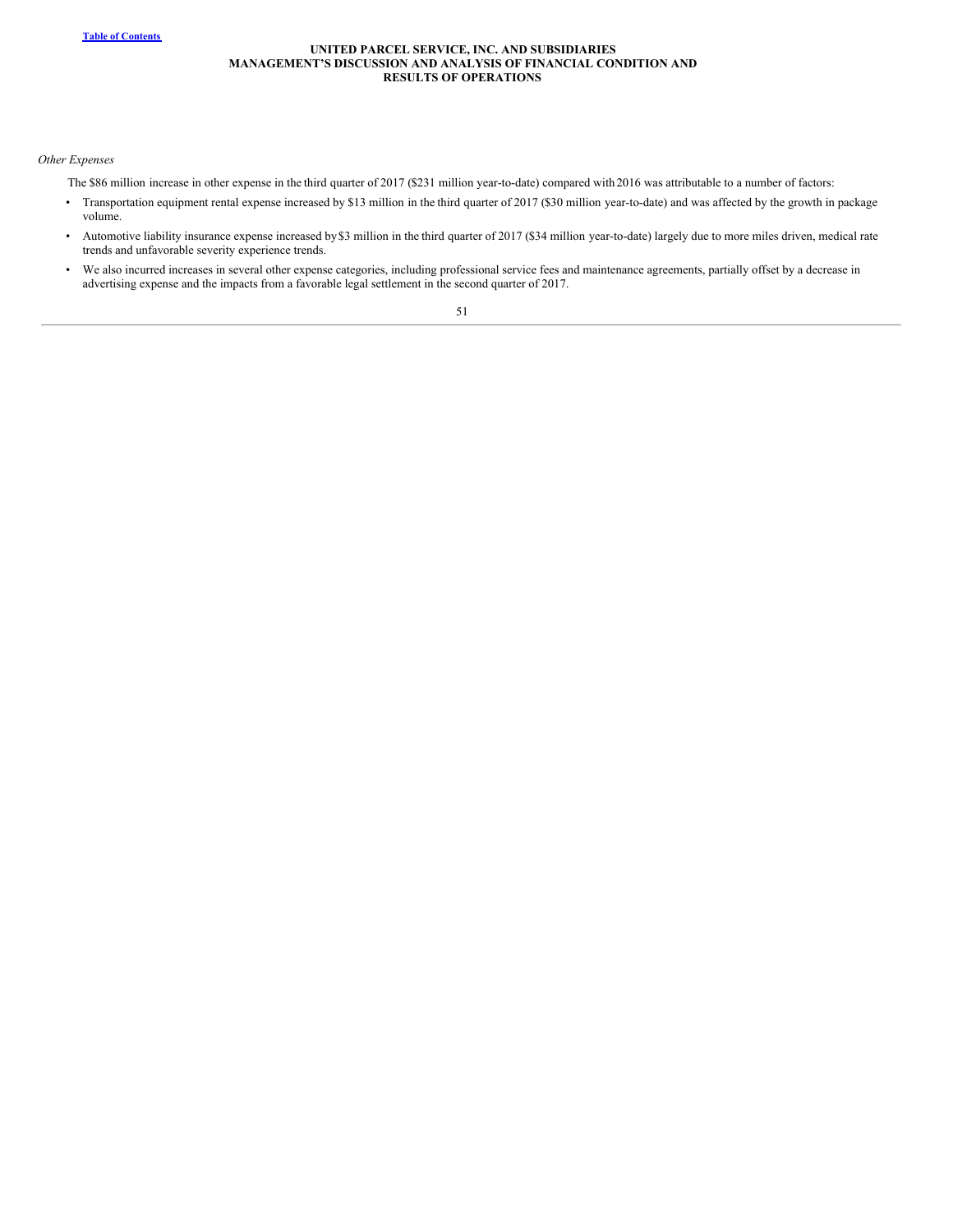## <span id="page-53-0"></span>**Other Income and (Expense)**

|                             | <b>Three Months Ended</b><br>September 30, |  | Change                |          | <b>Nine Months Ended</b><br>September 30, | Change |       |               |  |
|-----------------------------|--------------------------------------------|--|-----------------------|----------|-------------------------------------------|--------|-------|---------------|--|
|                             | 2017                                       |  | $\frac{0}{0}$<br>2016 |          | 2017                                      |        | 2016  | $\frac{0}{0}$ |  |
| (in millions)               |                                            |  |                       |          |                                           |        |       |               |  |
| Investment income and other | 20                                         |  |                       | 53.8% \$ |                                           | 49     | 38    | 28.9%         |  |
| Interest expense            | (111)                                      |  | (94)                  | $18.1\%$ |                                           | (324)  | (281) | $15.3\%$      |  |

#### *Investment Income and Other*

The growth in investment income and other for the third quarter and year-to-date periods of 2017, as compared to 2016, was primarily due to a decrease in losses from fair value adjustments on real estate partnerships and higher yields on invested assets, offset by foreign currency exchange rate movements.

### *Interest Expense*

<span id="page-53-1"></span>Interest expense increased in the third quarter and year-to-date periods of 2017, as compared to 2016, primarily due to an increase in average outstanding commercial paper balances, an increase in long-term debt and higher effective interest rates on senior notes.

#### **Income Tax Expense**

|                           | <b>Three Months Ended</b><br>September 30, |       | Change        |  | <b>Nine Months Ended</b><br>September 30, | Change   |               |
|---------------------------|--------------------------------------------|-------|---------------|--|-------------------------------------------|----------|---------------|
|                           | 2017                                       | 2016  | $\frac{0}{0}$ |  | 2017                                      | 2016     | $\frac{6}{6}$ |
| (in millions)             |                                            |       |               |  |                                           |          |               |
| Income Tax Expense        | 680                                        | 683   | $(0.4)\%$ \$  |  | 1,954                                     | 1.982    | $(1.4)\%$     |
| <b>Effective Tax Rate</b> | 35.0%                                      | 35.0% |               |  | 33.9%                                     | $35.1\%$ |               |

Our effective tax rate was 35.0% in the third quarter of 2017 and 2016 (33.9% year-to-date in 2017 compared to 35.1% in the same period of 2016). In the first quarter of 2017, we adopted a new accounting standard that requires the recognition of excess tax benefits related to share-based compensation in income tax expense, which resulted in discrete tax benefits for the nine months ended September 30, 2017 of \$62 million and reduced our year-to-date effective tax rate by 1.1%. There was no significant impact related to the adoption of the new accounting standard in the third quarter of 2017. See note 2 and note 14 to the unaudited consolidated financial statements for additional discussion.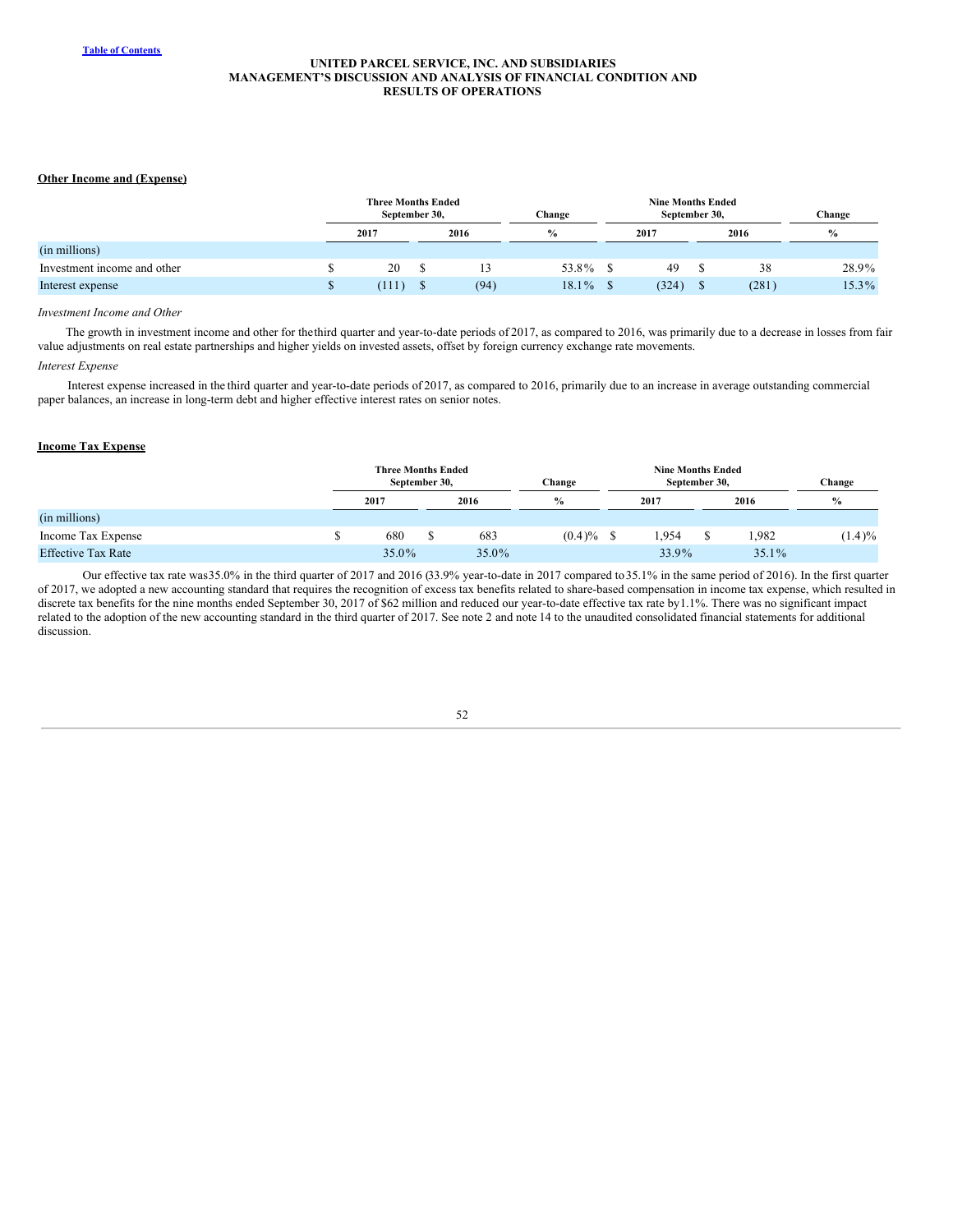#### <span id="page-54-0"></span>**Liquidity and Capital Resources**

As of September 30, 2017, we had \$4.461 billion in cash, cash equivalents and marketable securities. We believe that our current cash position, access to the long-term debt capital markets and cash flow generated from operations should be adequate not only for operating requirements but also to enable us to complete our capital expenditure programs and to fund dividend payments, share repurchases and long-term debt payments through the next several fiscal years. In addition, we have funds available from our commercial paper program and the ability to obtain alternative sources of financing. We regularly evaluate opportunities to optimize our capital structure, including through issuances of debt to refinance existing debt and to fund ongoing cash needs.

#### <span id="page-54-1"></span>*Cash Flows From Operating Activities*

The following is a summary of the significant sources (uses) of cash from operating activities (amounts in millions):

|                                                                         | <b>Nine Months Ended</b><br>September 30, |         |  |  |  |
|-------------------------------------------------------------------------|-------------------------------------------|---------|--|--|--|
|                                                                         | 2017                                      | 2016    |  |  |  |
| Net income                                                              | 3,806<br>S                                | 3,670   |  |  |  |
| Non-cash operating activities (a)                                       | 3,059                                     | 2,583   |  |  |  |
| Pension and postretirement benefit contributions (UPS-sponsored plans)  | (2,585)                                   | (1,298) |  |  |  |
| Hedge margin receivables and payables                                   | (632)                                     | (230)   |  |  |  |
| Income tax receivables and payables                                     | 152                                       | 100     |  |  |  |
| Changes in working capital and other non-current assets and liabilities | 609                                       | 561     |  |  |  |
| Other operating activities                                              | $\mathbf Q$                               | (23)    |  |  |  |
| Net cash from operating activities                                      | 4.418<br>Х                                | 5,363   |  |  |  |
|                                                                         |                                           |         |  |  |  |

(a) Represents depreciation and amortization, gains and losses on derivative transactions and foreign exchange, deferred income taxes, provisions for uncollectible accounts, pension and postretirement benefit expense, stock compensation expense, and other non-cash items.

Net cash from operating activities decreased \$945 million through thethird quarter of 2017 compared with 2016, largely due to higher pension and postretirement benefit contributions and reduced receipts of hedge margin collateral from counterparties. We made contributions to our company-sponsored pension and U.S. postretirement medical benefit plans totaling \$2.585 and \$1.298 billion year-to-date 2017 and 2016, respectively. The net hedge margin collateral received from derivative counterparties decreased by \$402 million in 2017 relative to 2016, due to settlements and decreased net fair value asset positions of the derivative contracts used in our currency and interest rate hedging programs. These items were partially offset by \$136 million higher net income, \$48 million improvements in our working capital position and \$52 million increase in net cash tax receipts. The improvement in our working capital position in 2017 was primarily driven by favorable changes in the timing of cash receipts and payments.

As of September 30, 2017, our worldwide holdings of cash, cash equivalents and marketable securities was \$4.461 billion, of which \$2.296 billion was held by non-U.S. subsidiaries. The amount of cash, cash equivalents and marketable securities held by our U.S. and non-U.S subsidiaries fluctuates throughout the year due to a variety of factors, including the timing of cash receipts and disbursements in the normal course of business. Cash provided by operating activities in the U.S. continues to be our primary source of funds to finance U.S. operating needs, capital expenditures, share repurchases and dividend payments to shareowners. To the extent that international profits represent previously untaxed earnings, cash, cash equivalents and marketable securities held by non-U.S. subsidiaries could be subject to tax if such amounts were repatriated in the form of dividends; however, not all non-U.S. cash balances would have to be repatriated in the form of a dividend if returned to the U.S. When amounts earned by non-U.S. subsidiaries are expected to be indefinitely reinvested, no accrual for taxes is provided.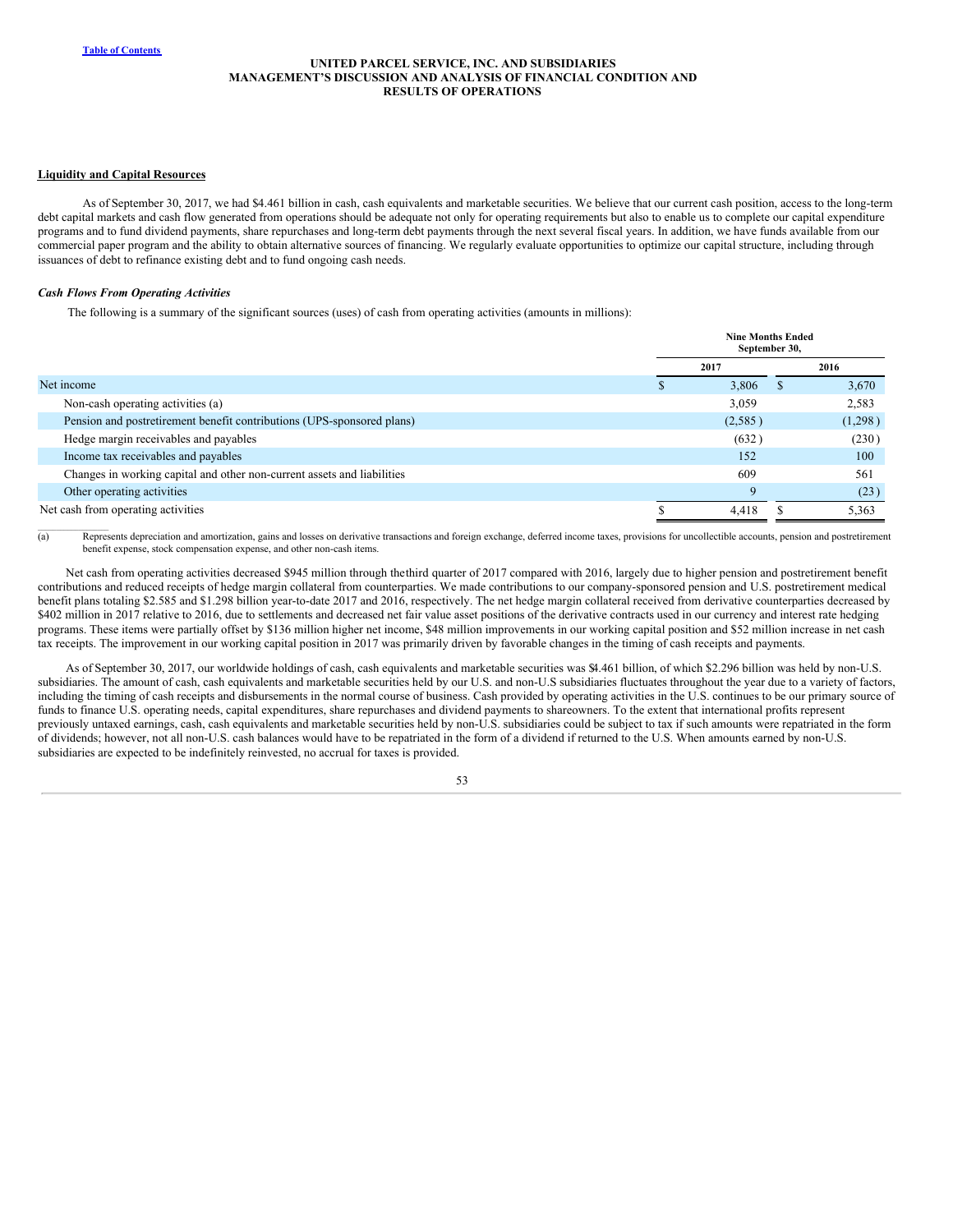#### <span id="page-55-0"></span>*Cash Flows From Investing Activities*

Our primary sources (uses) of cash from investing activities were as follows (amounts in millions):

|                                                                                |              | <b>Nine Months Ended</b><br>September 30, |               |           |  |  |  |  |
|--------------------------------------------------------------------------------|--------------|-------------------------------------------|---------------|-----------|--|--|--|--|
|                                                                                |              | 2017                                      | 2016          |           |  |  |  |  |
| Net cash used in investing activities                                          |              | (3,618)                                   | \$            | (2,027)   |  |  |  |  |
| <b>Capital Expenditures:</b>                                                   |              |                                           |               |           |  |  |  |  |
| Buildings and facilities                                                       | \$           | (2,024)                                   | <sup>\$</sup> | (948)     |  |  |  |  |
| Aircraft and parts                                                             |              | (590)                                     |               | (20)      |  |  |  |  |
| Vehicles                                                                       |              | (685)                                     |               | (547)     |  |  |  |  |
| Information technology                                                         |              | (409)                                     |               | (322)     |  |  |  |  |
|                                                                                |              | (3,708)                                   | S             | (1,837)   |  |  |  |  |
| Capital Expenditures as a % of Revenue                                         |              | (7.9)%                                    |               | $(4.2)\%$ |  |  |  |  |
| <b>Other Investing Activities:</b>                                             |              |                                           |               |           |  |  |  |  |
| Proceeds from disposals of property, plant and equipment                       | $\mathbb{S}$ | 18                                        | $\mathbb{S}$  | 76        |  |  |  |  |
| Net (increase) decrease in finance receivables                                 | S            | (1)                                       | \$            | 4         |  |  |  |  |
| Net (purchases), sales and maturities of marketable securities                 | \$           | 114                                       | \$            | (212)     |  |  |  |  |
| Cash paid for business acquisitions, net of cash and cash equivalents acquired | S            | (61)                                      | \$            | (3)       |  |  |  |  |
| Other investing activities                                                     | $\mathbf S$  | 20                                        | \$            | (55)      |  |  |  |  |
|                                                                                |              |                                           |               |           |  |  |  |  |

We have commitments for the purchase of aircraft, vehicles, equipment and real estate to provide for the replacement of existing capacity and anticipated future growth. We generally fund our capital expenditures with our cash from operations.

Capital spending on buildings and facilities increased in the firstnine months of 2017 in our U.S. and international package businesses, largely due to several facility automation and capacity expansion projects. Capital spending on aircraft increased in 2017 compared to 2016, due to contract deposits on open aircraft orders on 13 new Boeing 747-8F cargo aircraft and one previously owned Boeing 767-300 cargo aircraft, and final payments associated with the delivery of one Boeing 747-8F and two previously owned Boeing 767-300 cargo aircraft. Capital spending on information technology increased in the first nine months of 2017 compared to the corresponding period of 2016, largely due to the timing of purchases of hardware and capitalized software projects. Capital spending on vehicles increased in the first nine months of 2017 in our U.S. and international package businesses, largely due to the timing of vehicle replacements.

Future capital spending will depend on a variety of factors, including economic and industry conditions. We anticipate that our total capital expenditures for 2017 will be approximately \$4.6 to \$5.3 billion, which includes planned purchase deposits for aircraft on order.

The net change in finance receivables was primarily due to growth in our cargo finance products offset by loan principal paydowns in our business credit and leasing portfolios. The purchases and sales of marketable securities are largely determined by liquidity needs and the periodic rebalancing of investment types and will fluctuate from period to period.

Cash paid for business acquisitions during the firstnine months of 2017 was related to the purchases of Freightex, Nightline and other smaller acquisitions compared to the acquisition of The UPS Store area franchise rights in 2016. Other investing activities are impacted by changes in our non-current investments and restricted cash balances, capital contributions into certain investment partnerships and various other items.

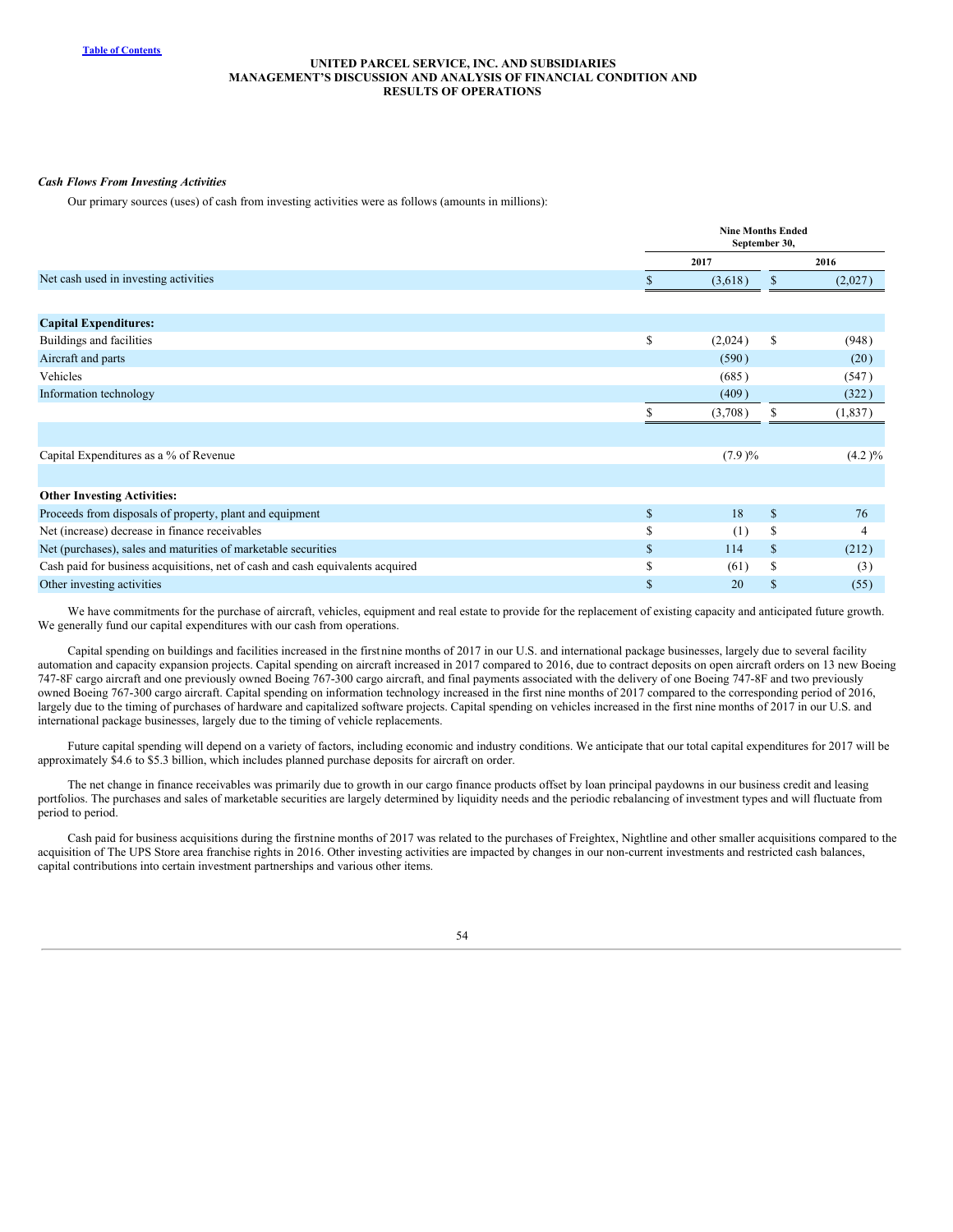#### <span id="page-56-0"></span>*Cash Flows From Financing Activities*

Our primary sources (uses) of cash from financing activities are as follows (amounts in millions, except per share data):

|                                          |              | <b>Nine Months Ended</b><br>September 30, |               |           |  |  |  |  |  |
|------------------------------------------|--------------|-------------------------------------------|---------------|-----------|--|--|--|--|--|
|                                          |              | 2017                                      |               |           |  |  |  |  |  |
| Net cash used in financing activities    |              | (914)                                     | S             | (2,781)   |  |  |  |  |  |
| <b>Share Repurchases:</b>                |              |                                           |               |           |  |  |  |  |  |
| Cash expended for shares repurchased     | $\mathbb{S}$ | (1,346)                                   | $\mathbb{S}$  | (2,007)   |  |  |  |  |  |
| Number of shares repurchased             |              | (12.3)                                    |               | (19.5)    |  |  |  |  |  |
| Shares outstanding at period end         |              | 862                                       |               | 873       |  |  |  |  |  |
| Percent reduction in shares outstanding  |              | (0.7)%                                    |               | $(1.5)\%$ |  |  |  |  |  |
| <b>Dividends:</b>                        |              |                                           |               |           |  |  |  |  |  |
| Dividends declared per share             | S            | 2.49                                      | <sup>\$</sup> | 2.34      |  |  |  |  |  |
| Cash expended for dividend payments      | \$           | (2,085)                                   | \$            | (1,987)   |  |  |  |  |  |
| <b>Borrowings:</b>                       |              |                                           |               |           |  |  |  |  |  |
| Net borrowings of debt principal         | $\mathbb{S}$ | 2,524                                     | \$            | 1,006     |  |  |  |  |  |
| <b>Other Financing Activities:</b>       |              |                                           |               |           |  |  |  |  |  |
| Cash received for common stock issuances | $\mathbb{S}$ | 177                                       | $\mathbf S$   | 196       |  |  |  |  |  |
| Other financing activities               | S            | (184)                                     | S             | 11        |  |  |  |  |  |
| <b>Capitalization:</b>                   |              |                                           |               |           |  |  |  |  |  |
| Total debt outstanding at period end     | S            | 18,910                                    | <sup>\$</sup> | 15,326    |  |  |  |  |  |
| Total shareowners' equity at period end  |              | 1,539                                     |               | 2,767     |  |  |  |  |  |
| Total capitalization                     |              | 20,449                                    | S             | 18,093    |  |  |  |  |  |
| Debt to Total Capitalization %           |              | $92.5 \%$                                 |               | 84.7 %    |  |  |  |  |  |

We repurchased a total of 12.3 million shares of class A and class B common stock for \$1.352 billion in the first nine months of 2017, and 19.3 million shares for \$2.004 billion in the first nine months of 2016 (\$1.346 and \$2.007 billion in repurchases for2017 and 2016, respectively, are reported on the statements of consolidated cash flows due to unsettled repurchases).

In May 2016, the Board of Directors approved a new share repurchase authorization of\$8.0 billion, which has no expiration date. As ofSeptember 30, 2017, we had \$4.803 billion of this share repurchase authorization available.

Share repurchases may take the form of accelerated share repurchases, open market purchases or other such methods as we deem appropriate. The timing of our share repurchases will depend upon market conditions. Unless terminated earlier by the resolution of our Board, the program will expire when we have purchased all shares authorized for repurchase under the program. We anticipate repurchasing approximately \$1.8 billion of shares in 2017.

The declaration of dividends is subject to the discretion of the Board of Directors and will depend on various factors, including our net income, financial condition, cash requirements, future prospects and other relevant factors. We increased our quarterly cash dividend payment to \$0.83 per share in 2017, compared with the previous \$0.78 quarterly dividend rate in 2016. We expect to continue the practice of paying regular cash dividends.

Issuance of debt in the first nine months of 2017 consisted of fixed rate senior notes of \$600 million, Canadian dollar denominated fixed rate senior notes of C\$750 million (\$547 million) and floating rate senior notes of \$400 and \$147 million in May and March 2017, respectively. Repayments of debt in the firstnine months of 2017 and 2016 consisted primarily of commercial paper. We consider the overall fixed and floating interest rate mix of our portfolio and the related overall cost of borrowing when planning for future issuances and non-scheduled repayments of debt.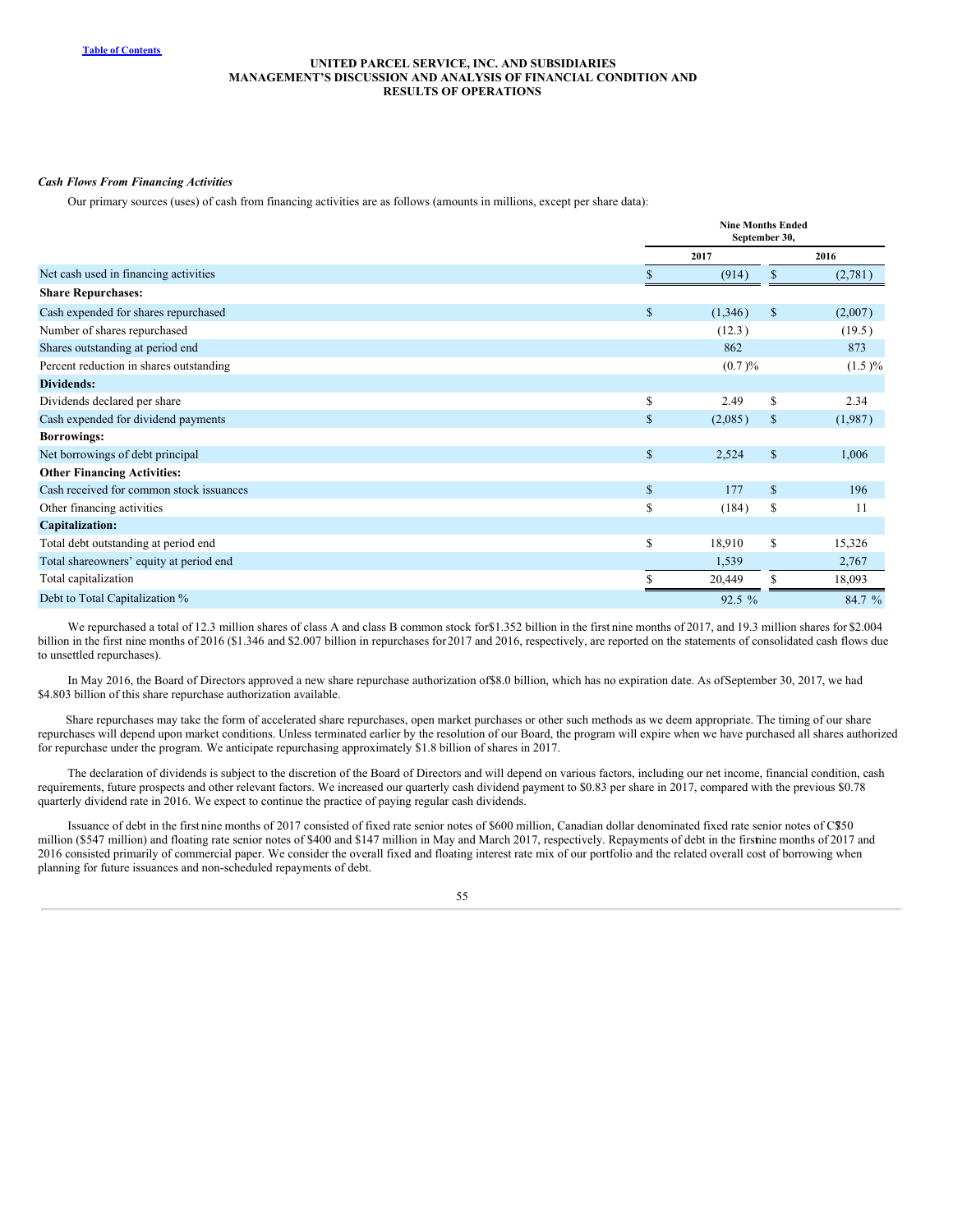We have classified our 5.50% senior notes due January 2018, with a principal balance \$750 million, as a long-term liability based on our intent and ability as of September 30, 2017 to refinance the debt. We have also classified certain floating rate senior notes that are putable by the note holders as a long-term liability, due to our intent and ability to refinance the debt if the put option is exercised by the note holders.

As of September 30, 2017, our commercial paper programs had\$4.120 billion outstanding, which includes \$2.775 billion and €1.139 billion (\$1.345 billion). The average balance of our U.S. dollar denominated commercial paper was \$2.258 billion and the average interest rate paid was 0.81% during the nine months ended September 30, 2017. The average balance of our euro denominated commercial paper was €1.381 billion (\$1.632 billion) and the average interest rate was -0.39% during the nine months ended September 30, 2017. The amount of commercial paper outstanding fluctuates throughout the year based on liquidity needs.

The variation in cash received from common stock issuances to employees was primarily due to the level of stock option exercises during the firstine months of 2017 and 2016.

The cash outflows in other financing activities were impacted by several factors. Cash inflows from the premium payments and settlements of capped call options for the purchase of UPS class B shares were \$53 and \$155 million during the first nine months of 2017 and 2016, respectively. Cash outflows related to the repurchase of shares to satisfy tax withholding obligations on vested employee stock awards were \$236 and \$159 million during the first nine months of 2017 and 2016, respectively.

#### <span id="page-57-0"></span>**Sources of Credit**

<span id="page-57-1"></span>See note 8 to the unaudited consolidated financial statements for a discussion of our available credit and the financial covenants that we are subject to as part of our credit agreements.

### **Contractual Commitments**

There have been no material changes to the contractual commitments described in Part II, Item 7 in our Annual Report on Form 10-K for the year ended December 31, 2016 other than as described below.

We have contractual obligations and commitments for the purchase of aircraft, vehicles, technology equipment and building and leasehold improvements. New purchase commitments will provide additional capacity for increased demand for our air and ground network, hub automation and other expansion projects. Including these additional obligations, the expected cash outflow to satisfy our total purchase commitments is as follows (in millions): 2017 (remaining) - \$761; 2018 - \$2,304; 2019 - \$932; 2020 - \$295; 2021 - \$55; and thereafter - \$27.

Pension fundings represent discretionary contributions of \$2.446 billion to our qualified pension and U.S. postretirement plans which were made during the first nine months of 2017. There are no anticipated required minimum cash contributions to our qualified U.S. pension plans (these plans are discussed further in note 6 to the consolidated financial statements).

#### <span id="page-57-2"></span>**Guarantees and Other Off-Balance Sheet Arrangements**

<span id="page-57-3"></span>We do not have guarantees or other off-balance sheet financing arrangements, including variable interest entities, which we believe could have a material impact on our financial condition or liquidity.

#### **Contingencies**

See note 9 and note 6 to the unaudited consolidated financial statements for a discussion of judicial proceedings and other matters arising from the conduct of our business activities, and note 14 for a discussion of income tax related matters.

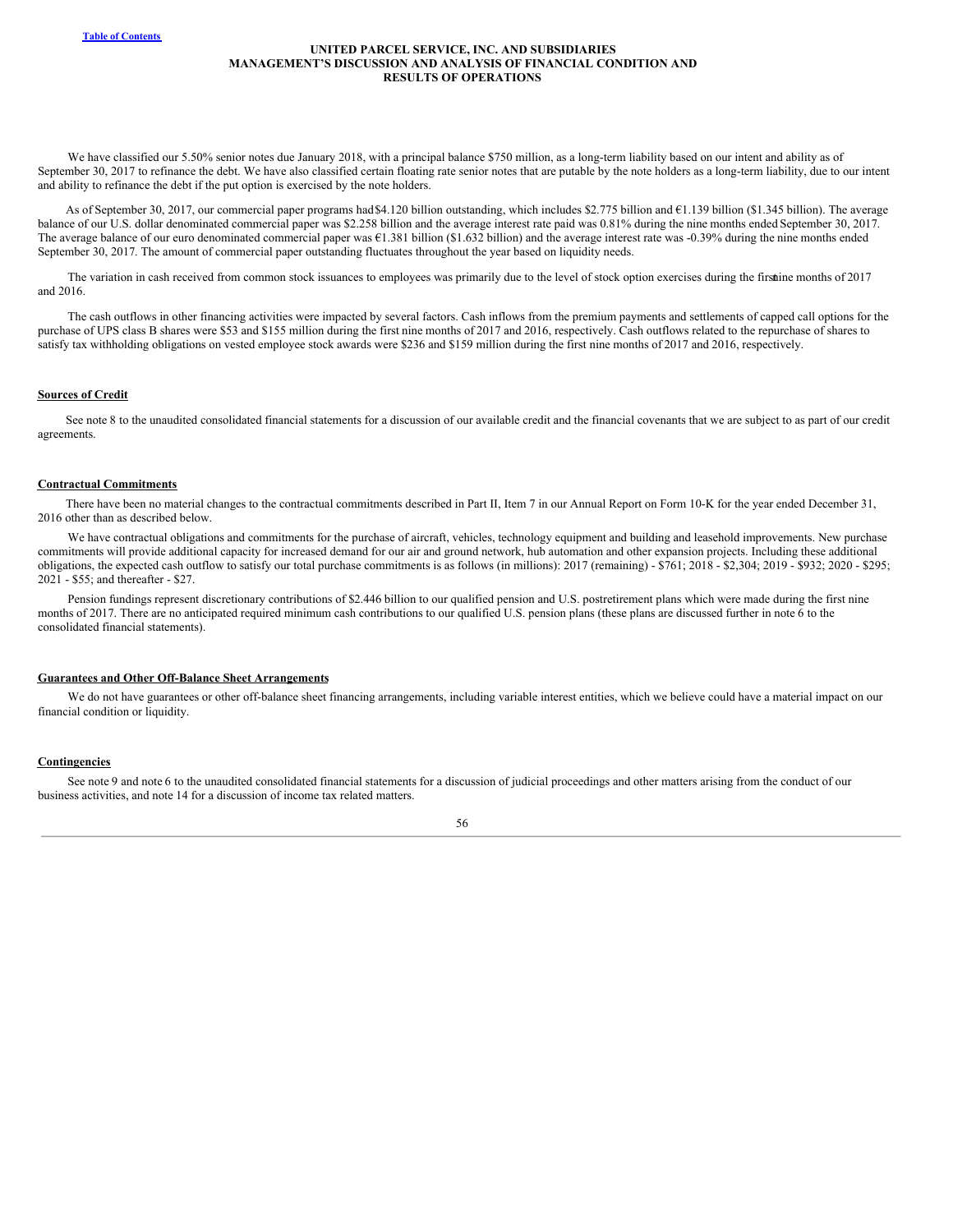### <span id="page-58-0"></span>**Collective Bargaining Agreements**

#### *Status of Collective Bargaining Agreements*

See note 6 to the unaudited consolidated financial statements for a discussion of the status of our collective bargaining agreements.

#### *Multiemployer Benefit Plans*

See note 6 to the unaudited consolidated financial statements for a discussion of our participation in multiemployer benefit plans.

### <span id="page-58-1"></span>**Recent Accounting Pronouncements**

*Adoption of New Accounting Standards*

See note 2 to the unaudited consolidated financial statements for a discussion of recently adopted accounting standards.

#### <span id="page-58-2"></span>*Accounting Standards Issued But Not Yet Ef ective*

See note 2 to the unaudited consolidated financial statements for a discussion of accounting standards issued, but not yet effective.

### **Rate Adjustments**

The following changes will take effect on December 24, 2017:

- The rates for UPSGround, UPS Air and International services, as well as UPS Air Freight rates within and between the U.S., Canada and Puerto Rico, will increase an average net 4.9%.
- The dimensional weight divisor for packages less than or equal to one cubic foot in size (1,728 cubic inches) will be 139 for all U.S. domestic services subject to Daily Rates or Alaska and Hawaii Rates.
- Criteria and pricing for Additional Handling and Large Package surcharges will change.

The rates for UPS Freight non-contractual less-than-truckload (LTL) shipments will increase an average net 4.9% effective December 24, 2017.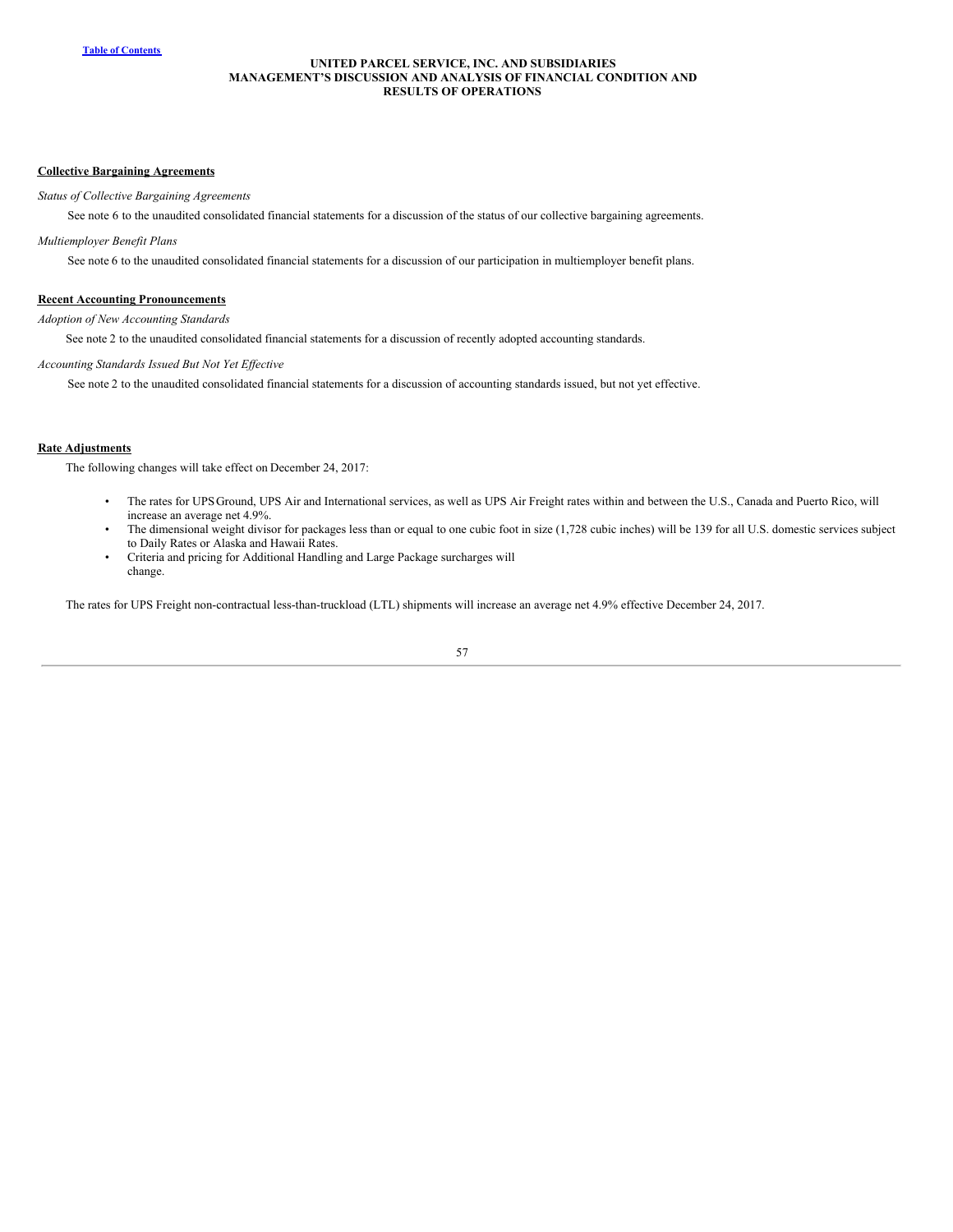#### <span id="page-59-0"></span>**Item 3.** *Quantitative and Qualitative Disclosures About Market Risk*

We are exposed to market risk from changes in certain commodity prices, foreign currency exchange rates, interest rates and equity prices. All of these market risks arise in the normal course of business, as we do not engage in speculative trading activities. In order to manage the risk arising from these exposures, we utilize a variety of commodity, foreign exchange and interest rate forward contracts, options and swaps. A discussion of our accounting policies for derivative instruments and further disclosures are provided in note 13 to the unaudited consolidated financial statements.

The total fair value asset (liability) of our derivative financial instruments is summarized in the following table (in millions):

|                                            |  | September 30,<br>2017 | December 31,<br>2016 |      |  |
|--------------------------------------------|--|-----------------------|----------------------|------|--|
| <b>Currency Derivatives</b>                |  | (193)                 |                      | 302  |  |
| <b>Interest Rate Derivatives</b>           |  | 103                   |                      | 150  |  |
| <b>Investment Market Price Derivatives</b> |  | (47)                  |                      | (10) |  |
|                                            |  | 137                   |                      | 442  |  |

Our market risks, hedging strategies and financial instrument positions atSeptember 30, 2017 have not materially changed from those disclosed in our Annual Report on Form 10-K for the year ended December 31, 2016. In 2016, we entered into several foreign currency forwards on the Euro, British Pound Sterling, Canadian Dollar, Japanese Yen, Mexican Peso, Singapore Dollar and Indian Rupee, as well as terminated forwards that expired during the first nine months of 2017. We entered into several foreign currency options on the Euro, British Pound Sterling and Canadian Dollar, as well as terminated currency option positions that expired during the first nine months of 2017. We entered into new forwards to manage the market value fluctuations of certain investments in marketable securities, as well as terminated forwards that expired during the first nine months of 2017. The remaining fair value changes betweenDecember 31, 2016 and September 30, 2017 in the preceding table are primarily due to interest rate, foreign currency exchange rate and market price changes between those dates.

The forward contracts, swaps and options previously discussed contain an element of risk that the counterparties may be unable to meet the terms of the agreements; however, we minimize such risk exposures for these instruments by limiting the counterparties to banks and financial institutions that meet established credit guidelines and by monitoring counterparty credit risk to prevent concentrations of credit risk with any single counterparty.

We have agreements with all of our active counterparties (covering the majority of our derivative positions) containing early termination rights and/or zero threshold bilateral collateral provisions whereby cash is required based on the net fair value of derivatives associated with those counterparties. Events such as a credit rating downgrade (depending on the ultimate rating level) could also allow us to take additional protective measures such as the early termination of trades. Under these agreements, we held cash collateral of \$48 million and were required to post \$104 million in cash collateral with our counterparties as ofSeptember 30, 2017.

We have not historically incurred, and do not expect to incur in the future, any losses as a result of counterparty default.

The information concerning market risk in Item 7A under the caption "Quantitative and Qualitative Disclosures about Market Risk" of our Annual Report on Form 10-K for the year ended December 31, 2016, is hereby incorporated by reference in this report.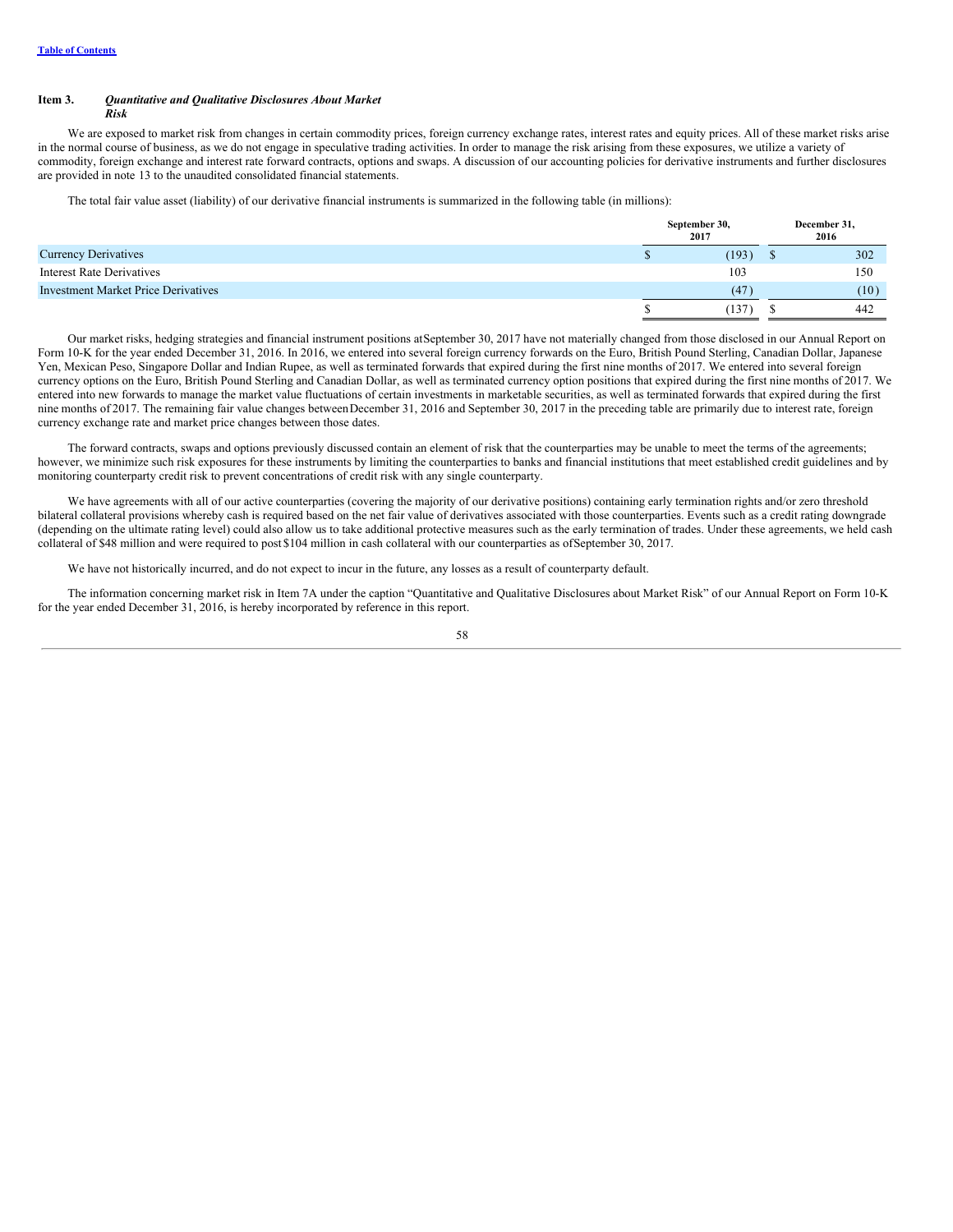### <span id="page-60-0"></span>**Item 4.** *Controls and Procedures*

#### *Evaluation of Disclosure Controls and Procedures:*

As of the end of the period covered by this report, management, including our chief executive officer and chief financial officer, evaluated the effectiveness of the design and operation of our disclosure controls and procedures (as defined in Rule 13a-15(e) of the Securities Exchange Act of 1934, as amended (the "Exchange Act")). Based upon that evaluation, our chief executive officer and chief financial officer concluded that the disclosure controls and procedures were effective to ensure that information required to be disclosed in reports we file or submit under the Exchange Act is (1) recorded, processed, summarized and reported within the time periods specified in Securities and Exchange Commission rules and forms; and (2) accumulated and communicated to our management to allow their timely decisions regarding required disclosure.

### *Changes in Internal Control over Financial Reporting:*

There were no changes in the Company's internal control over financial reporting during the quarter endedSeptember 30, 2017 that have materially affected, or are reasonably likely to materially affect, the Company's internal control over financial reporting.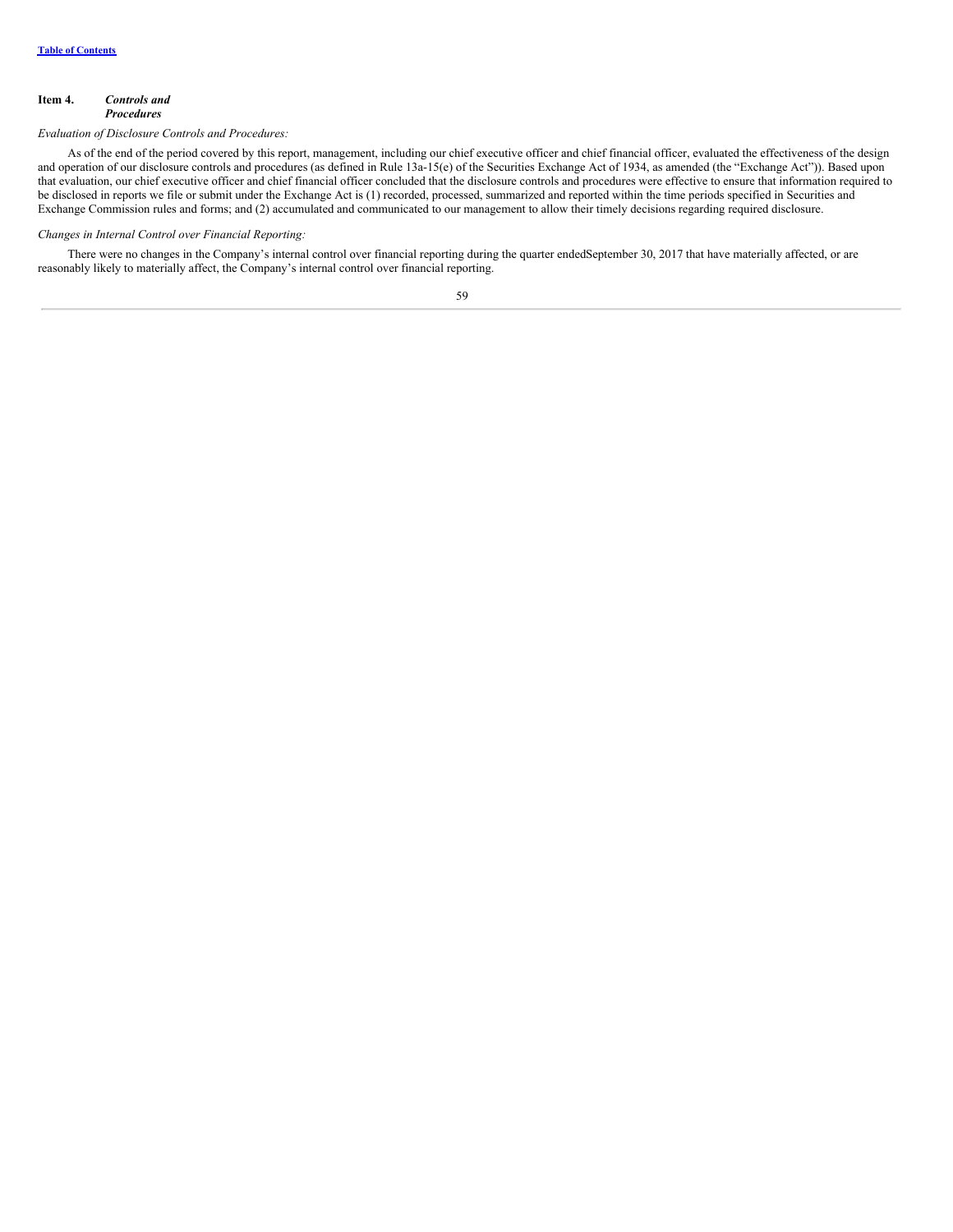### **PART II. OTHER INFORMATION**

### <span id="page-61-0"></span>**Item 1.** *Legal*

### *Proceedings*

<span id="page-61-1"></span>For a discussion of legal proceedings affecting us and our subsidiaries, please see note9 to the unaudited consolidated financial statements included in this report.

### **Item 1A.** *Risk*

### *Factors*

 $\mathcal{L}_\text{max}$ 

<span id="page-61-2"></span>There have been no material changes to the risk factors described in Part 1, Item 1A in our Annual Report on Form 10-K for the year endedDecember 31, 2016.

#### **Item 2.** *Unregistered Sales of Equity Securities and Use of Proceeds*

(c) A summary of repurchases of our class A and class B common stock during thethird quarter of 2017 is as follows (in millions, except per share amounts):

|                                     | <b>Total Number</b><br>of Shares<br>Purchased <sup>(1)</sup> | Average<br><b>Price Paid</b><br>Per Share | <b>Total Number</b><br>of Shares Purchased<br>as Part of Publicly<br><b>Announced Program</b> | <b>Approximate Dollar</b><br>Value of Shares that<br>May Yet be Purchased<br><b>Under the Program</b> |       |  |  |
|-------------------------------------|--------------------------------------------------------------|-------------------------------------------|-----------------------------------------------------------------------------------------------|-------------------------------------------------------------------------------------------------------|-------|--|--|
| July 1 – July 31, 2017              | 1.3                                                          | 111.37                                    | 1.3                                                                                           |                                                                                                       | 5,111 |  |  |
| August $1 -$ August 31, 2017        | 1.4                                                          | 113.14                                    | 1.4                                                                                           |                                                                                                       | 4.946 |  |  |
| September $1 -$ September 30, 2017  | 1.2                                                          | 116.92                                    | 1.2                                                                                           |                                                                                                       | 4,803 |  |  |
| Total July $1 -$ September 30, 2017 | 3.9                                                          | 113.73                                    | 3.9                                                                                           |                                                                                                       |       |  |  |

(1) Includes shares repurchased through our publicly announced share repurchase programs and shares tendered to pay the exercise price and tax withholding on employee stock options.

In May 2016, the Board of Directors approved a new share repurchase authorization of\$8.0 billion, which has no expiration date.

Share repurchases may take the form of accelerated share repurchases, open market purchases, or other such methods as we deem appropriate. The timing of our share repurchases will depend upon market conditions. Unless terminated earlier by the resolution of our Board, the program will expire when we have purchased all shares authorized for repurchase under the program. We anticipate repurchasing approximately \$1.8 billion of shares in 2017.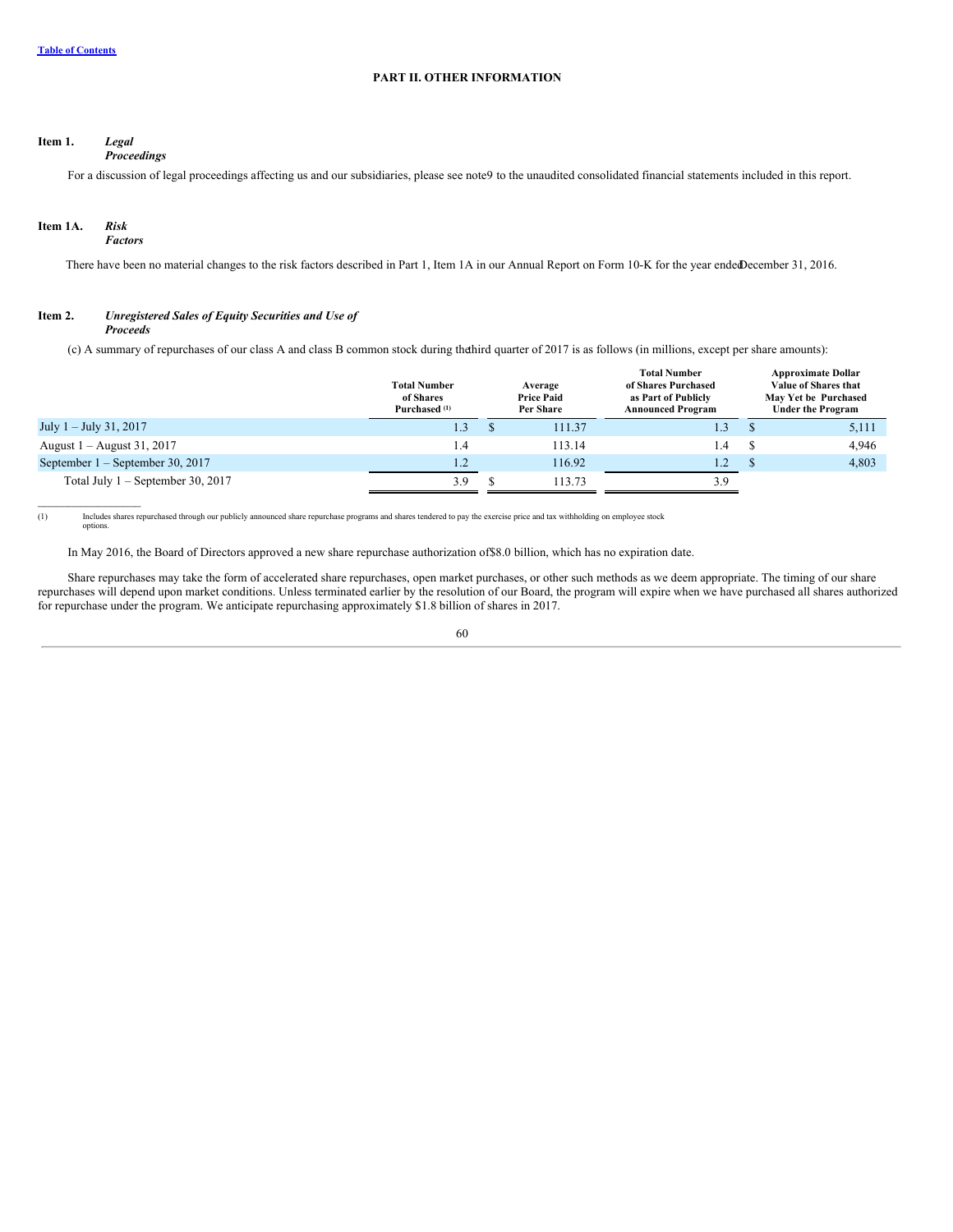#### <span id="page-62-0"></span>**Item 6.** *Exhibits*

The following exhibits are either incorporated by reference into this report or filed with this report as indicated below.

| Restated Certificate of Incorporation of United Parcel Service. Inc. (incorporated by reference to Exhibit 3.3 to Form 8-K filed on May 12, 2010).<br>$3.1 -$ |
|---------------------------------------------------------------------------------------------------------------------------------------------------------------|
|---------------------------------------------------------------------------------------------------------------------------------------------------------------|

- 3.2 Amended and Restated Bylaws of United Parcel Service, Inc. as of February 14, 2013 [\(incorporated](http://www.sec.gov/Archives/edgar/data/1090727/000110465913011826/a13-5287_1ex3d1.htm) by reference to Exhibit 3.1 to Form 8-K, filed on February 19, 2013).
- 11 Statement regarding Computation of per Share Earnings [\(incorporated](#page-33-0) by reference to Note 12 in "Part I, Item 1. Financial Statements" of this Quarterly Report on Form 10-Q).
- †12 [Computation](#page-64-0) of Ratio of Earnings to Fixed Charges.
- †31.1 Certification of the Chief Executive Officer Pursuant to Rule 13a-14(a), as adopted pursuant to Section 302 of the [Sarbanes-Oxley](#page-65-0) Act of 2002.
- †31.2 Certification of the Chief Financial Officer Pursuant to Rule 13a-14(a), as adopted pursuant to Section 302 of the [Sarbanes-Oxley](#page-66-0) Act of 2002.
- †32.1 Certification of the Chief Executive Officer Pursuant to 18 U.S.C. Section 1350, as Adopted Pursuant to Section 906 of the [Sarbanes-Oxley](#page-67-0) Act of  $2002.$
- †32.2 Certification of the Chief Financial Officer Pursuant to 18 U.S.C. Section 1350, as Adopted Pursuant to Section 906 of the [Sarbanes-Oxley](#page-68-0) Act of 2002.

### †101 — The following financial information from the Quarterly Report on Form 10-Q for the quarter ended September 30, 2017, formatted in XBRL (Extensible Business Reporting Language): (i) the Consolidated Balance Sheets, (ii) the Statements of Consolidated Income, (iii) the Statements of Consolidated Comprehensive Income, (iv) the Statements of Consolidated Cash Flows, and (v) the Notes to the Consolidated Financial Statements.

 $\mathcal{L}_\text{max}$ † Filed herewith.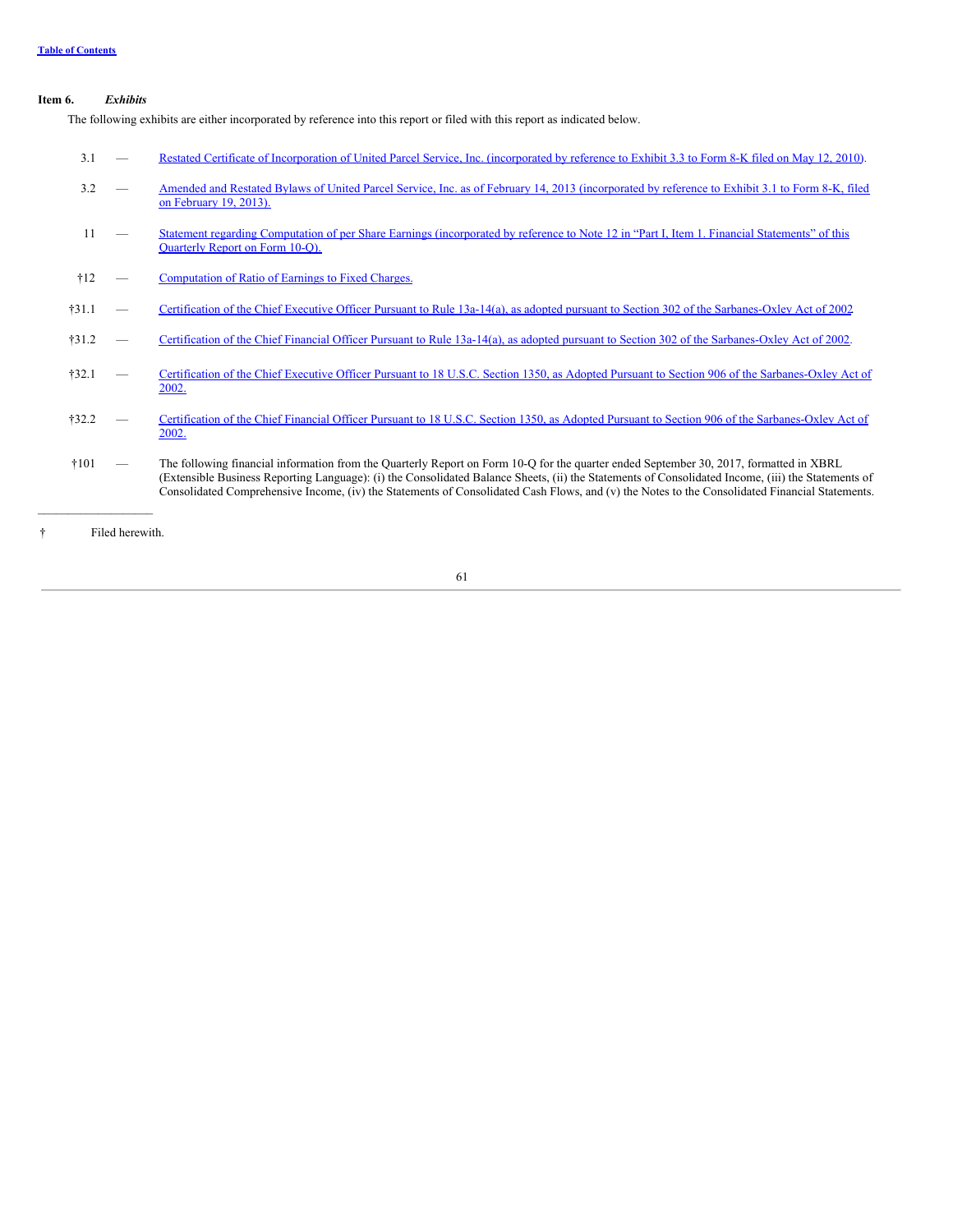### **SIGNATURES**

Pursuant to the requirements of the Securities Exchange Act of 1934, the registrant has duly caused this report to be signed on its behalf by the undersigned thereunto duly authorized.

> UNITED PARCEL SERVICE, INC. (Registrant)

Date: November 2, 2017 By: /S/ RICHARD N. PERETZ

**Richard N. Peretz**

**Senior Vice President, Chief Financial Officer and Treasurer (Duly Authorized Officer and Principal Accounting Officer)**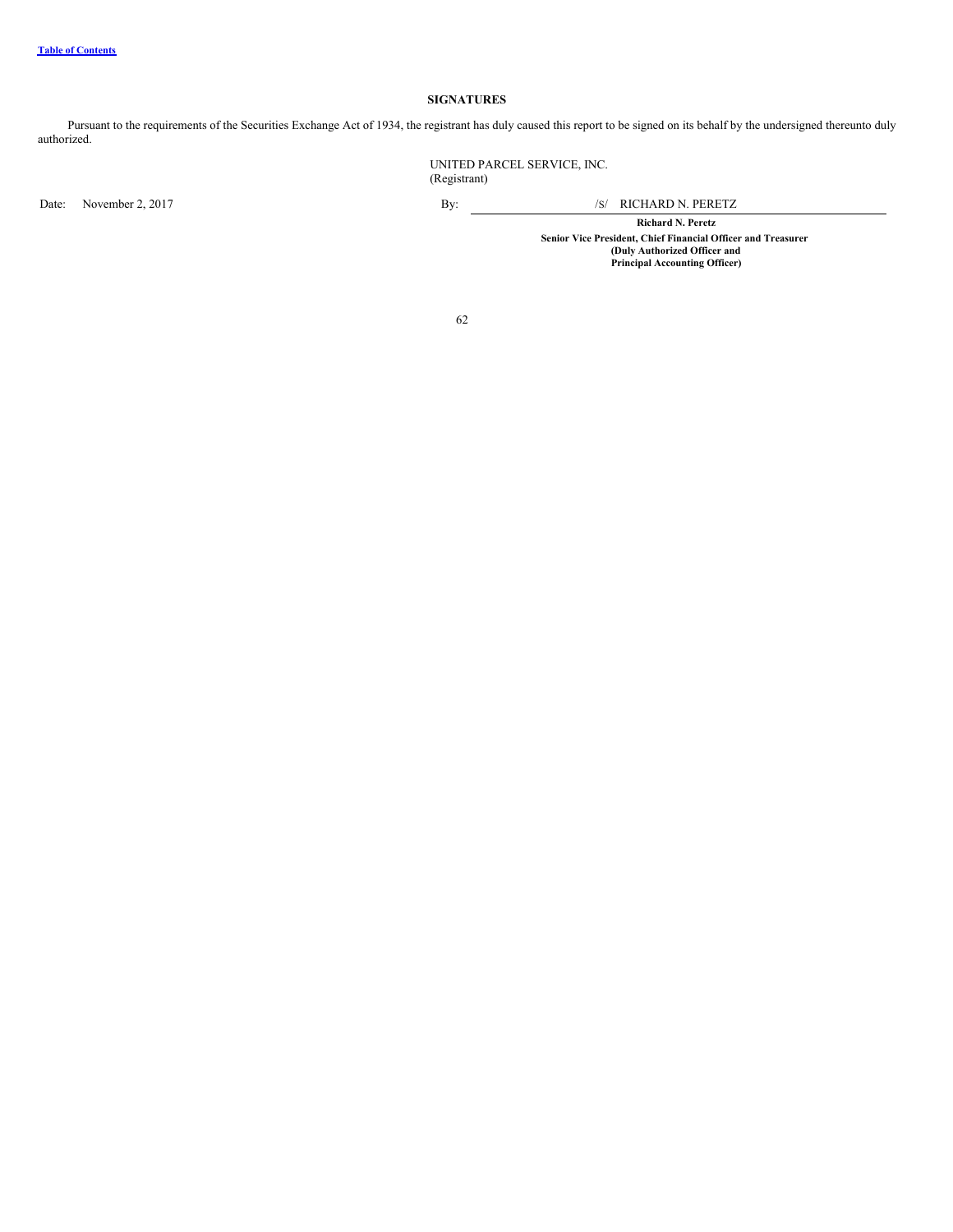#### **United Parcel Service, Inc. and Subsidiaries Ratio of Earnings to Fixed Charges (dollar amounts in millions)**

<span id="page-64-0"></span>

|                                        | <b>Nine Months Ended</b><br>September 30, |       |      | Year Ended December 31, |      |          |      |        |      |            |      |       |  |  |
|----------------------------------------|-------------------------------------------|-------|------|-------------------------|------|----------|------|--------|------|------------|------|-------|--|--|
|                                        | 2017                                      |       | 2016 |                         | 2015 |          | 2014 |        | 2013 |            | 2012 |       |  |  |
| Earnings:                              |                                           |       |      |                         |      |          |      |        |      |            |      |       |  |  |
| Income before income taxes             | \$                                        | 5,760 | \$   | 5,136 \$                |      | 7,342 \$ |      | 4,637  | S    | $6,674$ \$ |      | 974   |  |  |
| Add: Interest expense                  |                                           | 324   |      | 381                     |      | 341      |      | 353    |      | 380        |      | 393   |  |  |
| Add: Interest factor in rental expense |                                           | 168   |      | 229                     |      | 223      |      | 225    |      | 192        |      | 206   |  |  |
| Total earnings                         |                                           | 6,252 |      | 5,746 \$                |      | 7,906 \$ |      | 5,215  | S    | 7,246 \$   |      | 1,573 |  |  |
| Fixed charges:                         |                                           |       |      |                         |      |          |      |        |      |            |      |       |  |  |
| Interest expense                       | \$                                        | 324   | \$   | 381 S                   |      | 341 \$   |      | 353S   |      | 380 \$     |      | 393   |  |  |
| Interest capitalized                   |                                           | 31    |      | 14                      |      | 13       |      | 11     |      | 14         |      | 18    |  |  |
| Interest factor in rental expense      |                                           | 168   |      | 229                     |      | 223      |      | 225    |      | 192        |      | 206   |  |  |
| Total fixed charges                    |                                           | 523   | \$   | 624                     | -S   | 577      | -S   | 589 \$ |      | 586 \$     |      | 617   |  |  |
| Ratio of earnings to fixed charges     |                                           | 12.0  |      | 9.2                     |      | 13.7     |      | 8.9    |      | 12.4       |      | 2.5   |  |  |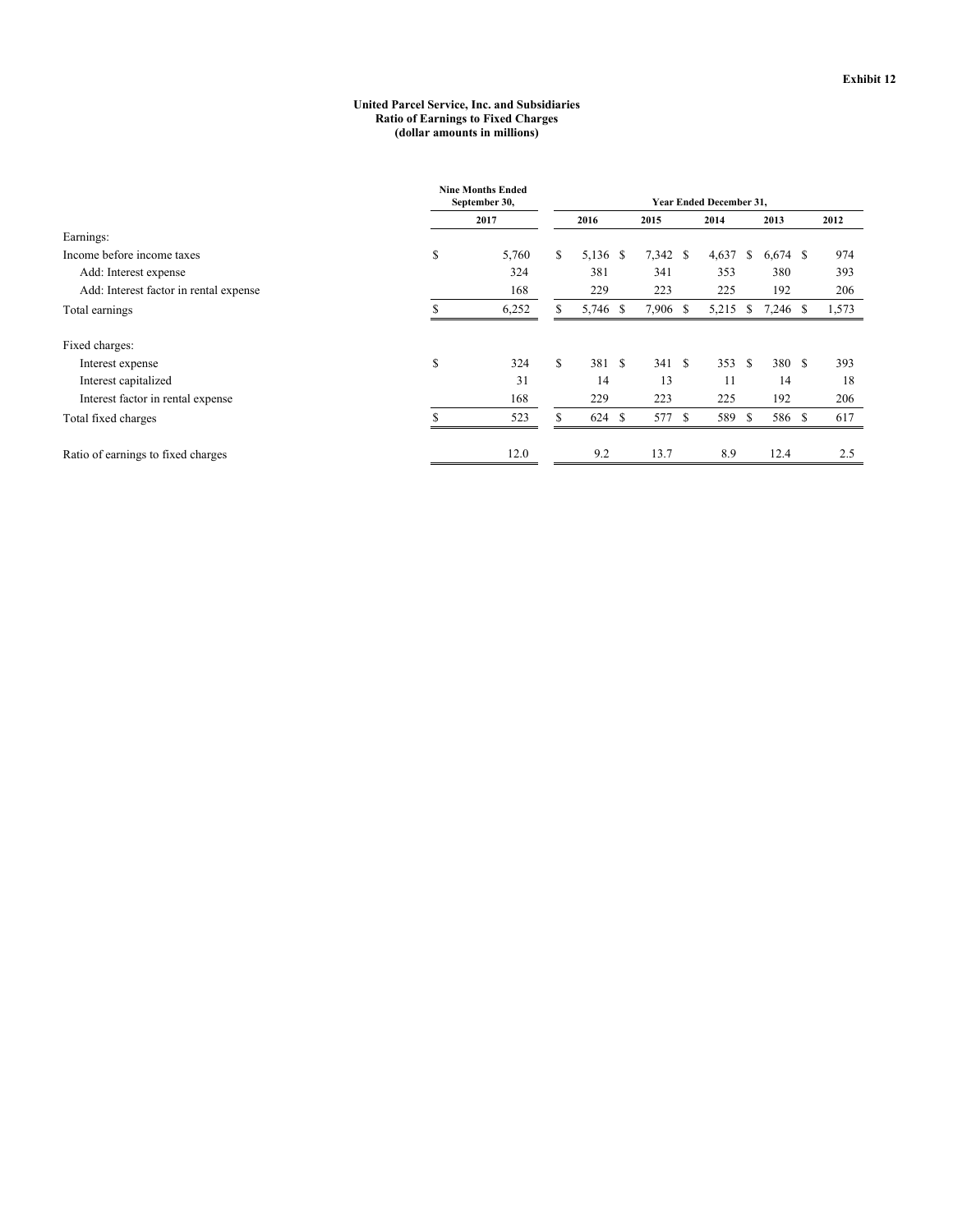### **CERTIFICATE OF CHIEF EXECUTIVE OFFICER**

#### <span id="page-65-0"></span>I, David P. Abney, certify that:

- 1. I have reviewed this quarterly report on Form 10-Q of United Parcel Service, Inc.;
- 2. Based on my knowledge, this report does not contain any untrue statement of a material fact or omit to state a material fact necessary to make the statements made, in light of the circumstances under which such statements were made, not misleading with respect to the period covered by this report;
- 3. Based on my knowledge, the financial statements, and other financial information included in this report, fairly present in all material respects the financial condition, results of operations and cash flows of the registrant as of, and for, the periods presented in this report;
- 4. The registrant's other certifying officer(s) and I are responsible for establishing and maintaining disclosure controls and procedures (as defined in Exchange Act Rules 13a-15(e) and 15d-15(e)) and internal control over financial reporting (as defined in Exchange Act Rules 13a-15(f) and 15d-15(f)) for the registrant and have:
	- a. Designed such disclosure controls and procedures, or caused such disclosure controls and procedures to be designed under our supervision, to ensure that material information relating to the registrant, including its consolidated subsidiaries, is made known to us by others within those entities, particularly during the period in which this report is being prepared;
	- b. Designed such internal control over financial reporting, or caused such internal control over financial reporting to be designed under our supervision, to provide reasonable assurance regarding the reliability of financial reporting and the preparation of financial statements for external purposes in accordance with generally accepted accounting principles;
	- c. Evaluated the effectiveness of the registrant's disclosure controls and procedures and presented in this report our conclusions about the effectiveness of disclosure controls and procedures, as of the end of the period covered by this report based on such evaluation; and
	- d. Disclosed in this report any change in the registrant's internal control over financial reporting that occurred during the registrant's most recent fiscal quarter (the registrant's fourth fiscal quarter in the case of an annual report) that has materially affected, or is reasonably likely to materially affect, the registrant's internal control over financial reporting; and
- 5. The registrant's other certifying officer(s) and I have disclosed, based on our most recent evaluation of internal control over financial reporting, to the registrant's auditors and the audit committee of the registrant's board of directors (or persons performing the equivalent functions):
	- a. All significant deficiencies and material weaknesses in the design or operation of internal control over financial reporting which are reasonably likely to adversely affect the registrant's ability to record, process, summarize and report financial information; and
	- b. Any fraud, whether or not material, that involves management or other employees who have a significant role in the registrant's internal control over financial reporting.

/S/ DAVID P. ABNEY

**David P. Abney Chairman and Chief Executive Officer**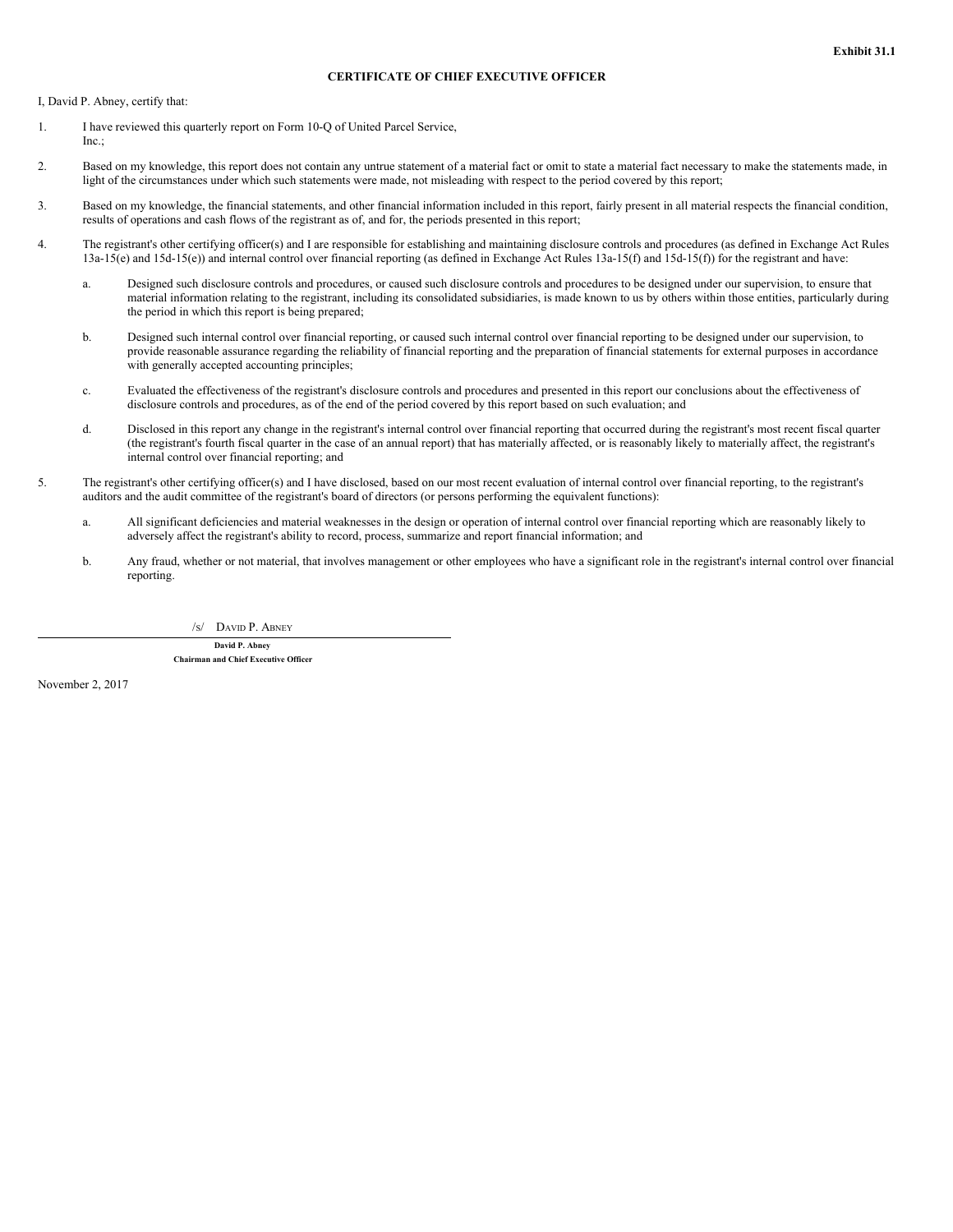### **CERTIFICATE OF CHIEF FINANCIAL OFFICER**

<span id="page-66-0"></span>I, Richard N. Peretz, certify that:

- 1. I have reviewed this quarterly report on Form 10-Q of United Parcel Service, Inc.;
- 2. Based on my knowledge, this report does not contain any untrue statement of a material fact or omit to state a material fact necessary to make the statements made, in light of the circumstances under which such statements were made, not misleading with respect to the period covered by this report;
- 3. Based on my knowledge, the financial statements, and other financial information included in this report, fairly present in all material respects the financial condition, results of operations and cash flows of the registrant as of, and for, the periods presented in this report;
- 4. The registrant's other certifying officer(s) and I are responsible for establishing and maintaining disclosure controls and procedures (as defined in Exchange Act Rules 13a-15(e) and 15d-15(e)) and internal control over financial reporting (as defined in Exchange Act Rules 13a-15(f) and 15d-15(f)) for the registrant and have:
	- a. Designed such disclosure controls and procedures, or caused such disclosure controls and procedures to be designed under our supervision, to ensure that material information relating to the registrant, including its consolidated subsidiaries, is made known to us by others within those entities, particularly during the period in which this report is being prepared;
	- b. Designed such internal control over financial reporting, or caused such internal control over financial reporting to be designed under our supervision, to provide reasonable assurance regarding the reliability of financial reporting and the preparation of financial statements for external purposes in accordance with generally accepted accounting principles;
	- c. Evaluated the effectiveness of the registrant's disclosure controls and procedures and presented in this report our conclusions about the effectiveness of disclosure controls and procedures, as of the end of the period covered by this report based on such evaluation; and
	- d. Disclosed in this report any change in the registrant's internal control over financial reporting that occurred during the registrant's most recent fiscal quarter (the registrant's fourth fiscal quarter in the case of an annual report) that has materially affected, or is reasonably likely to materially affect, the registrant's internal control over financial reporting; and
- 5. The registrant's other certifying officer(s) and I have disclosed, based on our most recent evaluation of internal control over financial reporting, to the registrant's auditors and the audit committee of the registrant's board of directors (or persons performing the equivalent functions):
	- a. All significant deficiencies and material weaknesses in the design or operation of internal control over financial reporting which are reasonably likely to adversely affect the registrant's ability to record, process, summarize and report financial information; and
	- b. Any fraud, whether or not material, that involves management or other employees who have a significant role in the registrant's internal control over financial reporting.

/S/ RICHARD N. PERETZ

**Richard N. Peretz Senior Vice President, Chief Financial Officer and Treasurer**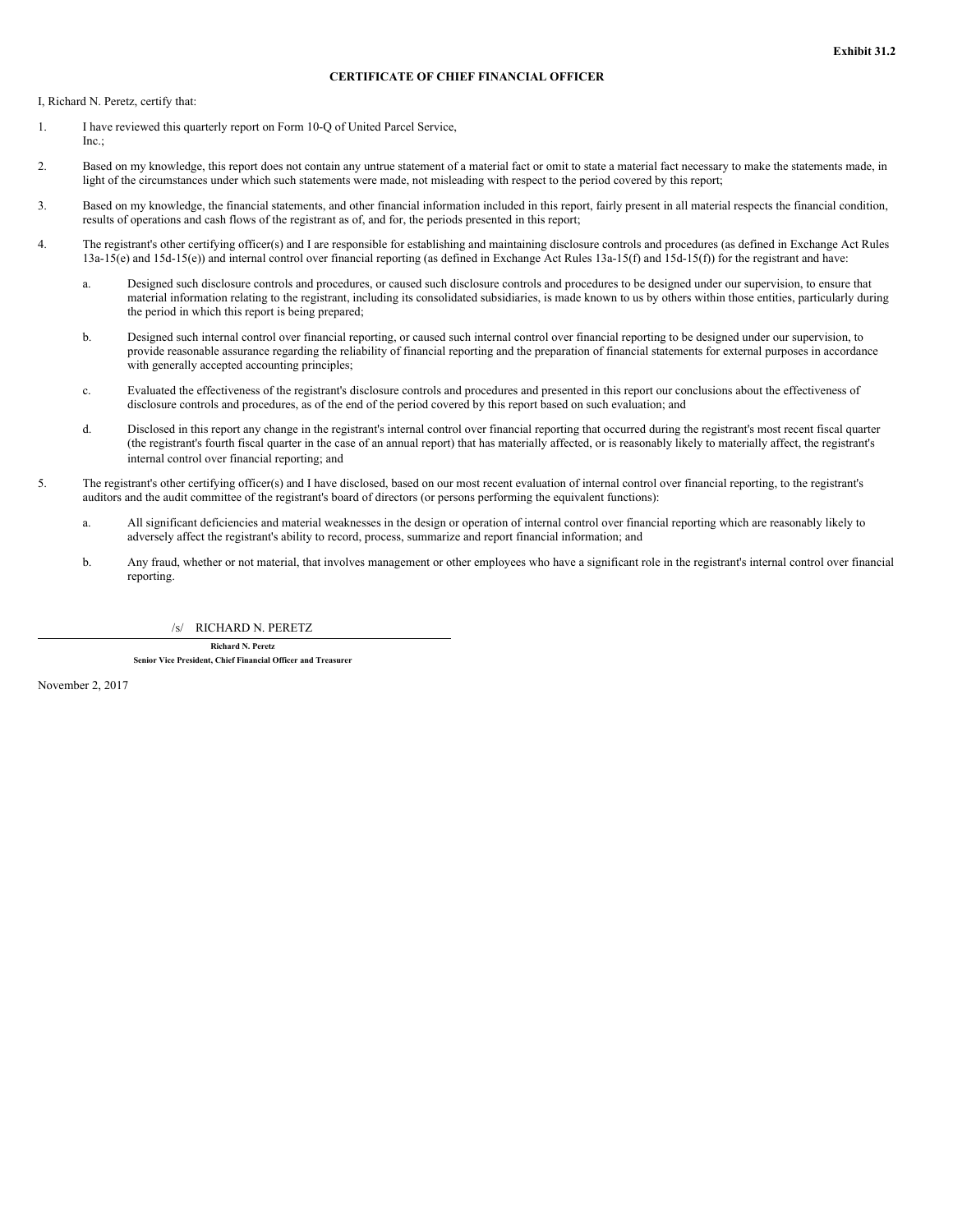### **CERTIFICATION PURSUANT TO 18 U.S.C. SECTION 1350, AS ADOPTED PURSUANT TO SECTION 906 OF THE SARBANES-OXLEY ACT OF 2002**

<span id="page-67-0"></span>Pursuant to Section 906 of the Sarbanes-Oxley Act of 2002 and in connection with the Quarterly Report on Form 10-Q of United Parcel Service, Inc. (the "Corporation") for the period ended September 30, 2017, as filed with the Securities and Exchange Commission on the date hereof (the "Report"), the undersigned, the Chairman and Chief Executive Officer of the Corporation, certifies that:

- (1) The Report fully complies with the requirements of Section 13(a) or 15(d) of the Securities Exchange Act of 1934; and
- (2) The information contained in the Report fairly presents, in all material respects, the financial condition and results of operations of the Corporation.

/S/ DAVID P. ABNEY

**David P. Abney Chairman and Chief Executive Officer**